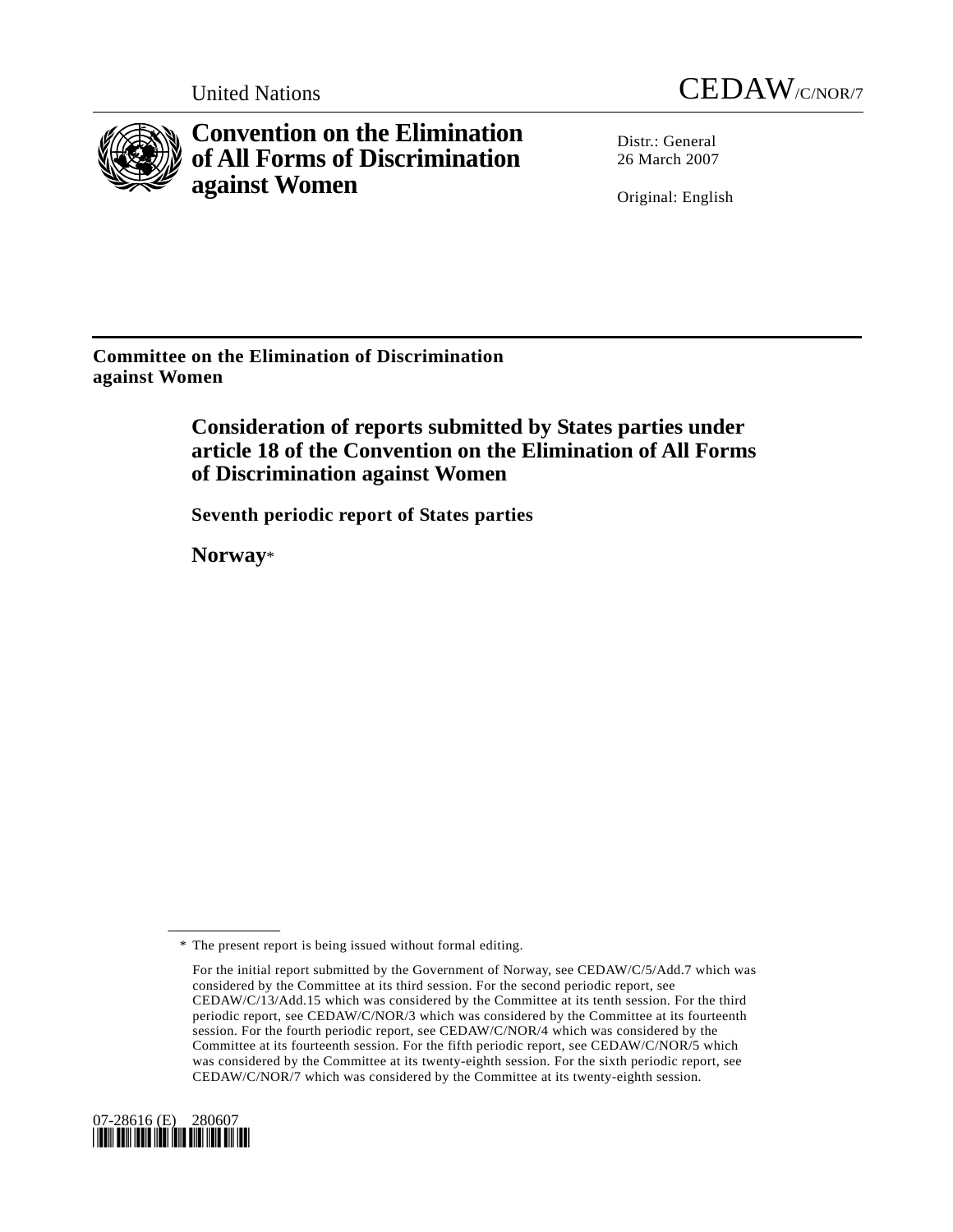| 1. |     | Part I Legislation, gender equality machinery and basic rights |                                                                |    |  |
|----|-----|----------------------------------------------------------------|----------------------------------------------------------------|----|--|
|    | 1.1 |                                                                |                                                                |    |  |
|    |     | 1.1.1                                                          | Article 2a Gender equality in basic legislation                | 5  |  |
|    |     | 1.1.2                                                          |                                                                | 8  |  |
|    |     | 1.1.3                                                          | Article 2c National gender equality machinery                  | 9  |  |
|    |     | 1.1.4                                                          | Article 2d Efforts of the public authorities to promote gender | 13 |  |
|    |     | 1.1.5                                                          |                                                                | 15 |  |
|    |     | 1.1.6                                                          |                                                                | 16 |  |
|    | 1.2 |                                                                |                                                                | 16 |  |
|    | 1.3 |                                                                |                                                                | 24 |  |
|    |     | 1.3.1                                                          | Article 4.1 Special measures to promote gender equality        | 24 |  |
|    |     | 1.3.2                                                          | Article 4.2 Protection of the reproductive role of women       | 25 |  |
|    | 1.4 |                                                                |                                                                | 25 |  |
|    |     | 1.4.1                                                          |                                                                | 25 |  |
|    |     | 1.4.2                                                          | Article 5b The joint responsibility of women and men for       | 29 |  |
|    |     |                                                                | 1.5 Article 6 Violence, trafficking in women and prostitution  | 29 |  |
| 2. |     |                                                                |                                                                | 48 |  |
|    | 2.1 |                                                                |                                                                | 48 |  |
|    |     | 2.1.1                                                          | Article 7a Elections and elected bodies                        | 48 |  |
|    |     | 2.1.2                                                          |                                                                | 52 |  |
|    |     | 2.1.3                                                          | Article 7c Non-governmental organisations                      | 52 |  |
|    | 2.2 | Article 8 Representation at the International Level            |                                                                | 53 |  |
|    | 2.3 |                                                                |                                                                | 54 |  |
|    | 2.4 |                                                                |                                                                | 54 |  |
|    | 2.5 |                                                                |                                                                | 68 |  |
|    |     | 2.5.1                                                          |                                                                | 68 |  |
|    |     | 2.5.2                                                          | Article 11. 1b Equal opportunities in working life             | 72 |  |
|    |     | 2.5.3                                                          |                                                                | 81 |  |
|    |     | 2.5.4                                                          |                                                                | 81 |  |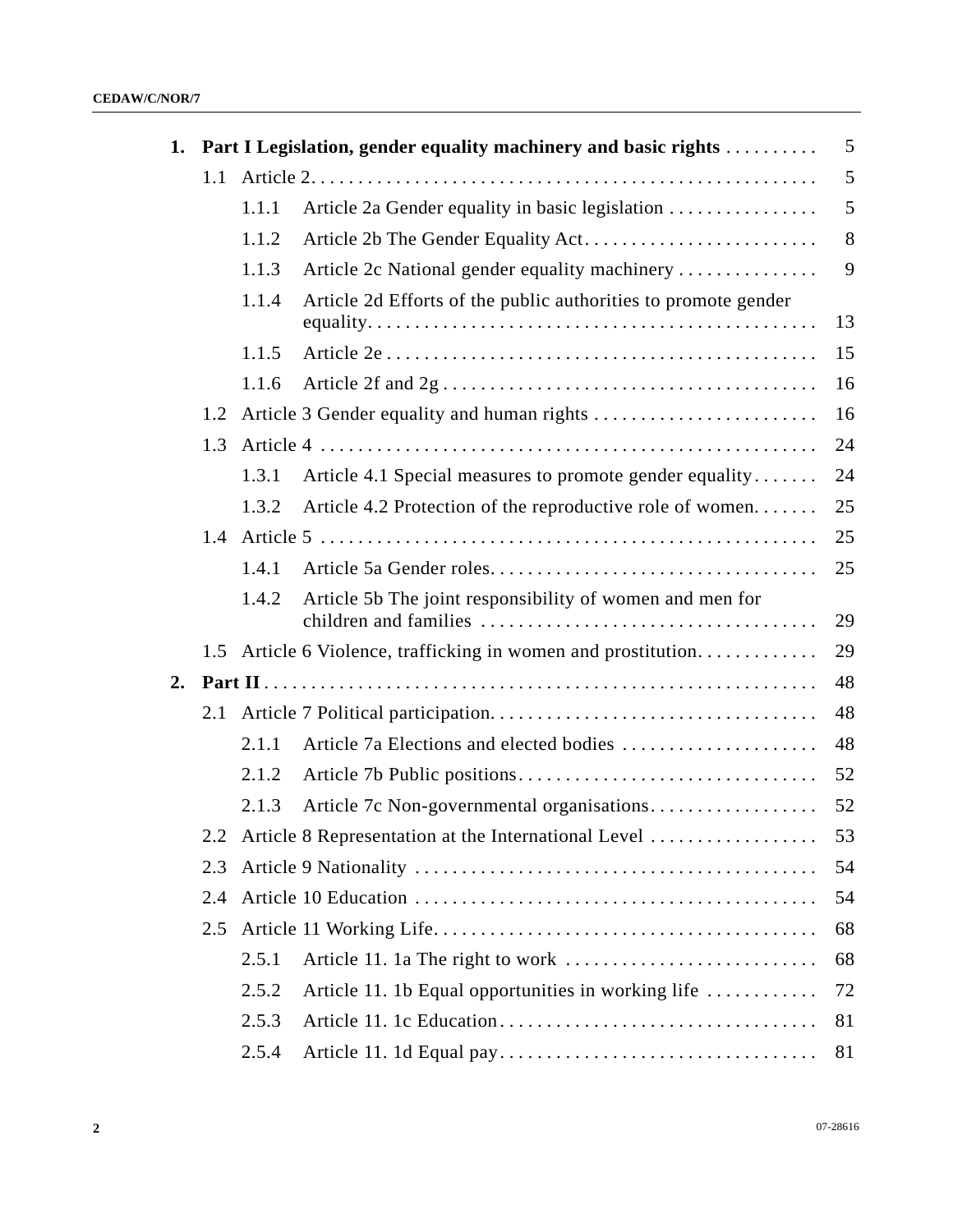#### **CEDAW/C/NOR/7**

|     | 2.5.5 |                                                                      | 84 |
|-----|-------|----------------------------------------------------------------------|----|
|     | 2.5.6 | Article 11. 2a Discrimination on the basis of marital status and     | 85 |
|     | 2.5.7 | Article 11. 2b Leave of absence in connection with pregnancy         | 86 |
|     | 2.5.8 |                                                                      | 87 |
|     | 2.5.9 |                                                                      | 90 |
| 2.6 |       |                                                                      | 91 |
| 2.7 |       |                                                                      | 94 |
|     | 2.7.1 |                                                                      | 94 |
|     | 2.7.2 |                                                                      | 94 |
|     | 2.7.3 | Article 13 c The right to participate in leisure activities, sports  | 94 |
| 2.8 |       |                                                                      | 96 |
| 2.9 |       |                                                                      | 98 |
|     |       | 2.10 Article 16 Eliminate the discrimination of women in all matters | 99 |
|     |       |                                                                      | 99 |
|     |       |                                                                      |    |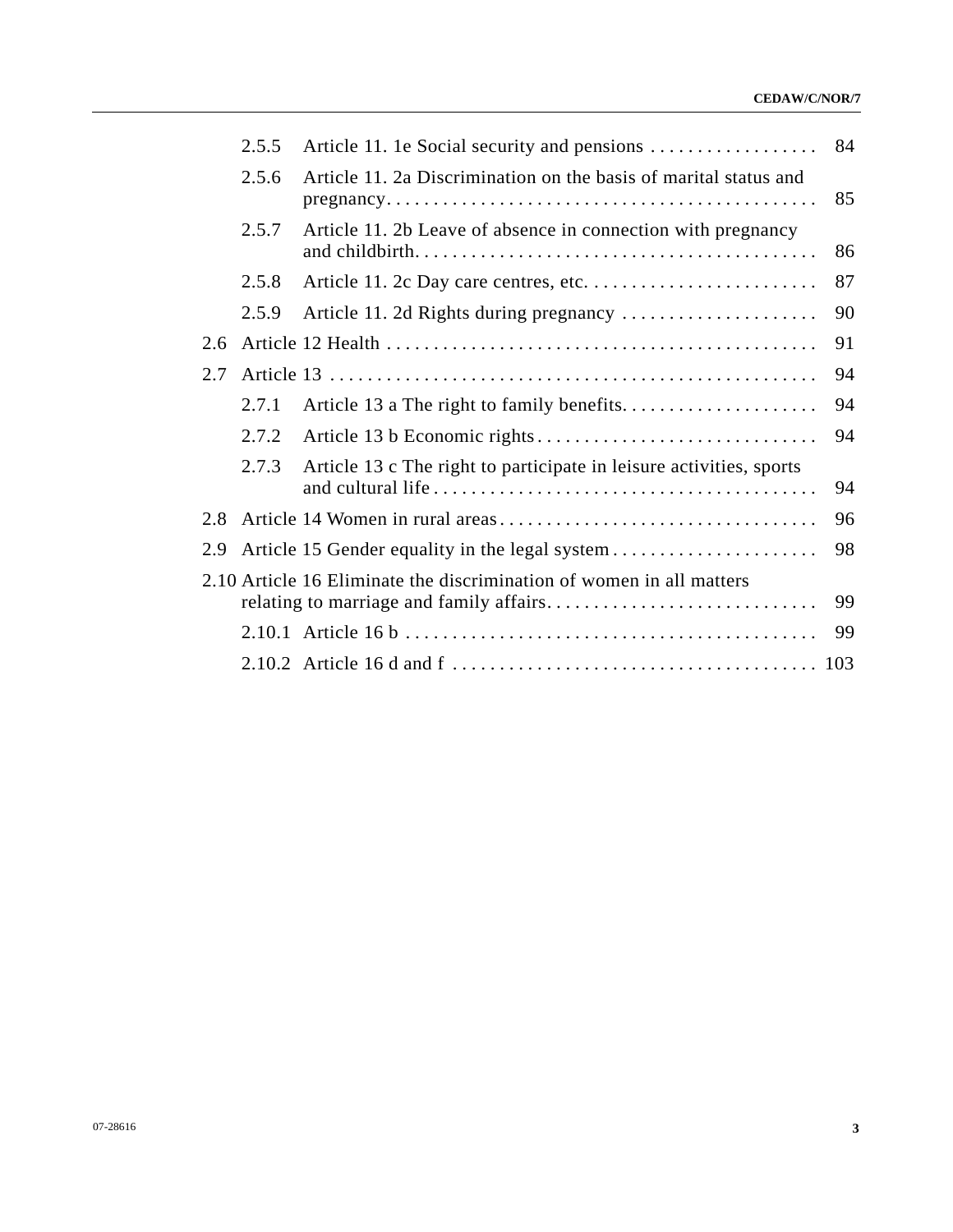# **Introduction**

This is Norway's seventh periodic report to the United Nations on Norway's implementation of the United Nations Convention on the Elimination of All Forms of Discrimination against Women. The report covers the period 2002 – 2005 and was completed in September 2006.

In accordance with the guidelines for preparing periodic reports, we have sought to keep the report as short as possible. The report follows the structure of the Articles of the Convention. Our aim has been to describe the changes that have been made since our last report, and we have referred to previous reports wherever this is appropriate. We have also focused on responding to the comments of the CEDAW Committee in connection with its examination of Norway's fifth and sixth periodic report, which took place in January 2003.

In October 2005, the Ministry of Children and Equality asked the other ministries to contribute reports relating to their particular spheres of responsibility. The Ministry also contacted the Equality and Anti-Discrimination Ombud to request assistance in preparing Norway's seventh periodic report. The Ombud commented on the ministries' contributions to the report, in addition to providing information on his own experience in this field. On the basis of the input from the ministries and the Ombud, a draft report was prepared and circulated widely for consultative comment to a number of women's and gender equality organisations, human rights organisations, the social partners and government ministries. The Ministry of Children and Equality also invited all the consultative bodies to a meeting. The Ministry has incorporated the contributions from the consultation round and the meeting into the final version of Norway's seventh periodic report. The final report will be distributed to all the consultative bodies.

According to the CEDAW reporting guidelines, the report must describe Norway's follow-up of the Beijing Platform for Action. Norway has submitted three reports to the United Nations on its follow-up of the Beijing Platform for Action, the latest in 2004. We further refer to the fact that a Milestones conference to monitor follow-up on the Beijing Platform for Action has been organised annually since 2000 by the Government in cooperation with the umbrella organisation Forum for Women and Development and the former Centre for Gender Equality. FOKUS organises Norwegian NGOs active in development cooperation targeting women and receives financial support from the Ministry of Foreign Affairs. The CEDAW Committee's examination of Norway's sixth periodic report in January 2003 and Norway's implementation of the CEDAW Convention were one of the topics at the conference in 2004.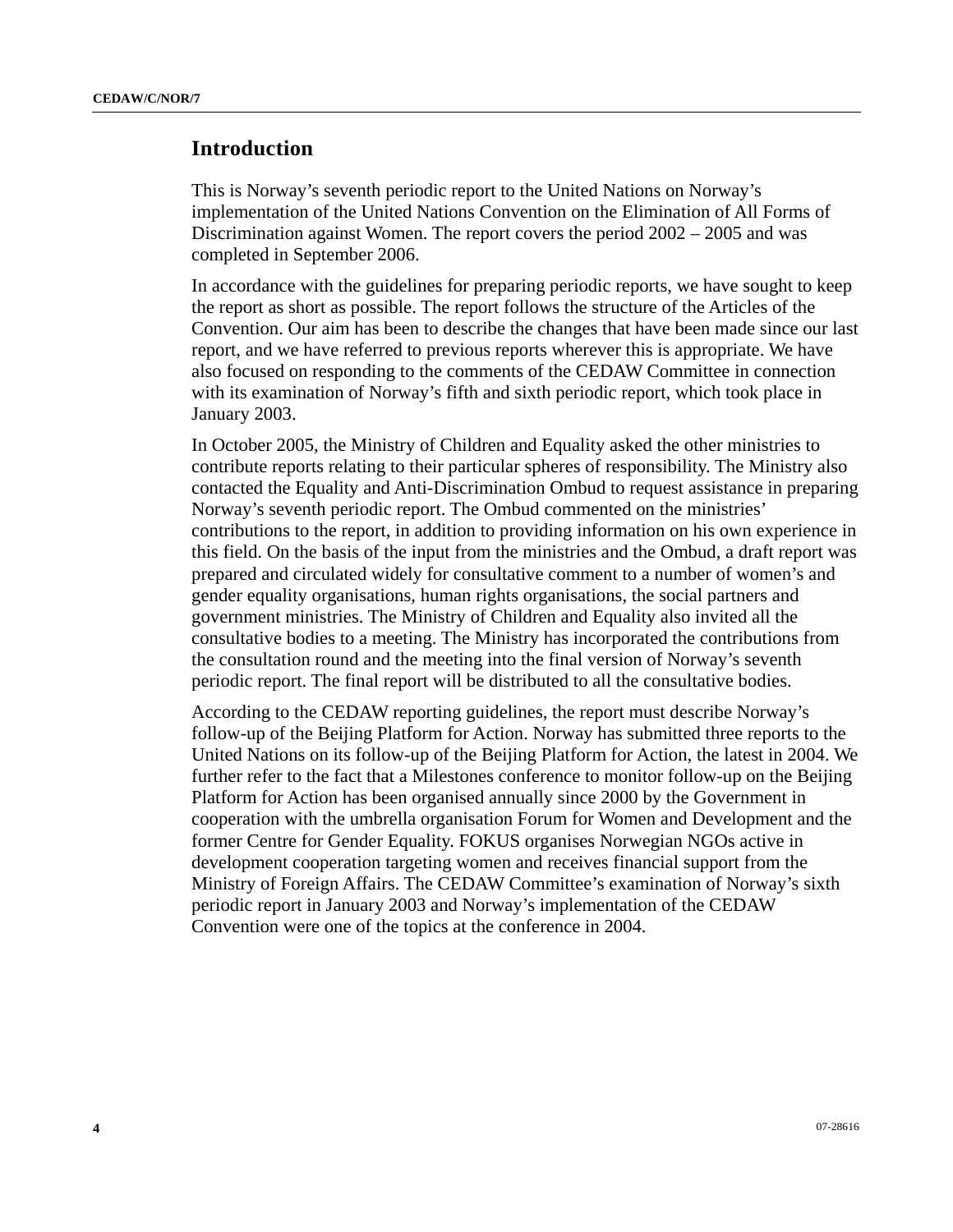# **1. Part I. Legislation, gender equality machinery and basic rights**

# **1.1 Article 2**

# **1.1.1 Article 2a Gender equality in basic legislation**

# **The Gender Equality Act**

The Gender Equality Act prohibits discrimination based on gender in all areas of society, except for internal matters in religious communities. The Act permits positive differential treatment in order to promote gender equality, particularly with a view to advancing the position of women. The Act came into force in 1979, and has subsequently been amended several times, most recently in 2005. Further information has been provided on the Gender Equality Act in previous reports. The latest amendments are reported in the section on Article 2 b) below.

# **Incorporation of the United Nations Convention on the Elimination of All Forms of Discrimination against Women into the Gender Equality Act.**

Norway ratified the United Nations Convention on the Elimination of All Forms of Discrimination against Women without reservation on 21 May 1981, with entry into effect on 3 September of the same year. On 6 October 1999, the United Nations 54th General Assembly adopted an optional protocol to the CEDAW Convention, which was ratified by Norway on 5 March 2002.

The CEDAW Convention and the Optional Protocol were incorporated into the Gender Equality Act by the Act of 10 June 2005. The Equality and Anti-Discrimination Ombud is charged with monitoring that Norwegian law and administrative practice are in accordance with Norway's obligations pursuant to the Convention. It should be emphasised that this does not change the fact that it is the Government, not the Ombud, who has overall responsibility for monitoring implementation of conventions nationally and internationally and who has a duty to submit reports.

Prior to the resolution passed by the Storting (the Norwegian parliament) regarding incorporation of the Convention into the Gender Equality Act, there was a lengthy public debate on the appropriate incorporation of human rights conventions into Norwegian law. The starting point for the debate was the fact that the three general human rights instruments ratified by Norway – the European Convention on Human Rights, the International Covenant on Economic, Social and Cultural Rights and the International Covenant on Civil and Political Rights, and Protocols to these conventions – were incorporated into Norwegian law through the Human Rights Act in 1999. In 2003, the United Nations Convention on the Rights of the Child was incorporated through the same statute. The special strength conferred by incorporating the convention through the Human Rights Act lies in the fact that the Human Rights Act has been given precedence over other Norwegian legislation. Thus, in the event of conflict between the conventions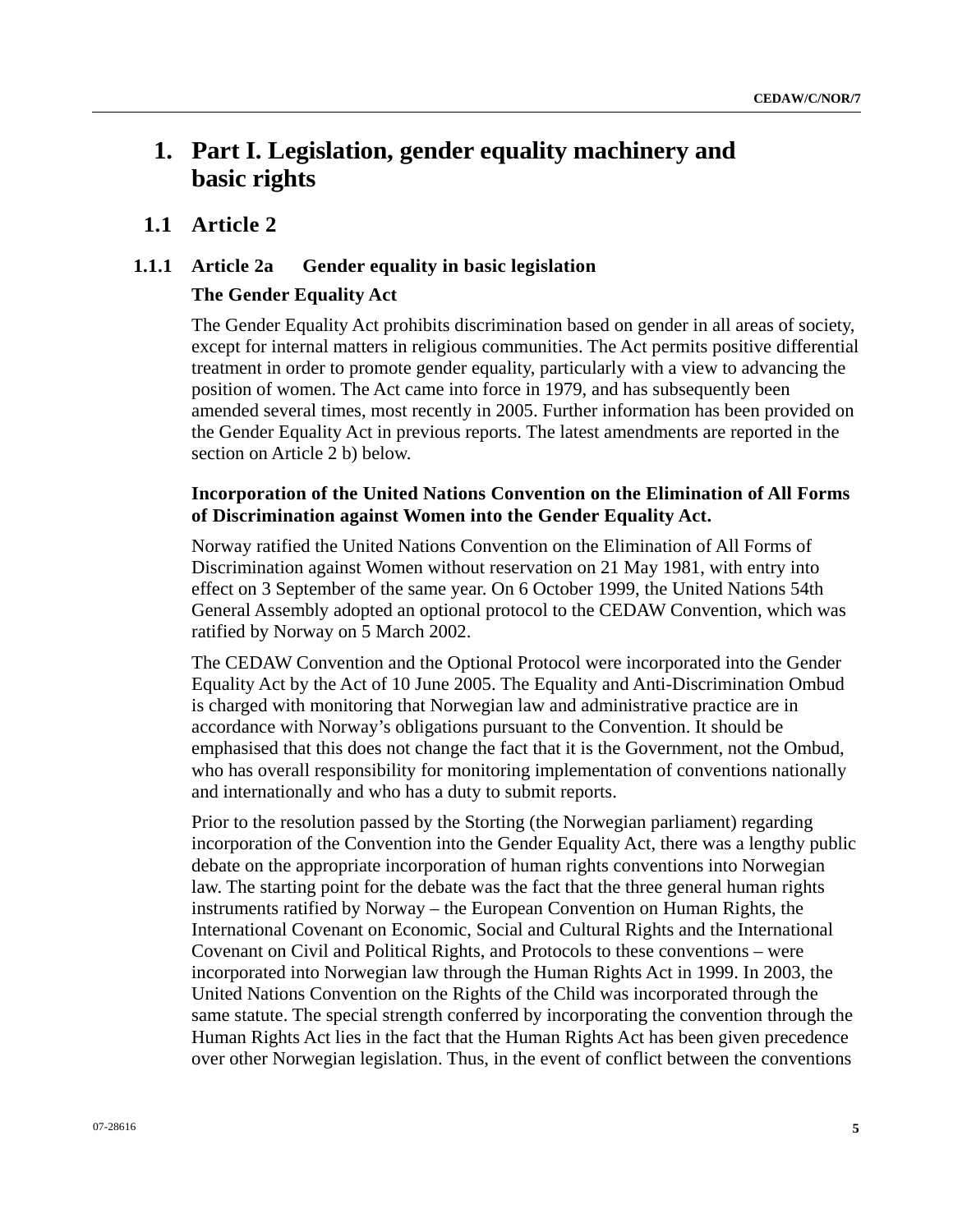incorporated in the Human Rights Act and other Norwegian legislation, the conventions in the Human Rights Act will have precedence over other Norwegian statutes. These conventions contain several articles that prohibit gender-based discrimination. Particular mention may be made of Article 26 of the International Covenant on Civil and Political Rights, which affirms that all persons are equal before the law and are entitled without any discrimination to the equal protection of the law. This Article has been interpreted as encompassing any field that is subject to regulation, not just those covered by the Convention, which means that it requires the States Parties to the Convention to eliminate gender-based discrimination in all legislation. However, positive differential treatment is allowed, and a distinction must be made between fair and unfair discrimination. Reference may also be made to Article 14 of the ECHR, Article 3 of the ICESCR and Article 3 of the ICCP, which commit the States parties to implement the rights set out in these conventions without discrimination based on gender. In so far as Norwegian statutory provisions conflict with the aforementioned or other provisions of these three treaties, the provisions of the Convention will necessarily take precedence over the Norwegian statutory provisions.

When the Government circulated a proposal for incorporation of the Convention for broad general consultative comment in 2003, the consultative bodies almost unanimously expressed the view that the Convention had to be incorporated into the Human Rights Act and be given the same precedence as the other major conventions. The Government chose to propose that it be incorporated into the Gender Equality Act, cf. Proposition No. 35 (2004-2005) to the Odelsting. One of the main arguments was that the Gender Equality Act, with its special objective of improving the position of women, was a natural place in which to incorporate the Convention. Doing so would ensure the greatest clarity and coherence in legislation. The fact that incorporation into the Gender Equality Act would not give the Convention precedence was not regarded as a decisive counterargument, since Norwegian law is presumed in any event to be in accordance with the rules of international law by which Norway is bound. In other words, it was thought that Norwegian statutory provisions would in any case be interpreted in harmony with the CEDAW Convention by those applying the law. Moreover, a similar evaluation was carried out at the same time in respect of the United Nations Convention on the Elimination of All Forms of Racial Discrimination, which was incorporated into the new Act prohibiting discrimination based on ethnicity, religion, etc. (the Anti-Discrimination Act).

The choice of incorporation statute aroused considerable public debate and was influenced by the final report from the Norwegian Study on Power and Democracy, which was submitted to the Government in 2003. The majority of the research group voiced concern about the fact that the Storting's scope of action – and thus the Norwegian system of representative government – was being curtailed by the growing number of international treaties that have been ratified by Norway. The minority argued along the lines that international human rights instruments, including the CEDAW Convention, represent a form of power redistribution that challenges structural male dominance and patriarchal forms of culture and religion. Human rights become a tool, so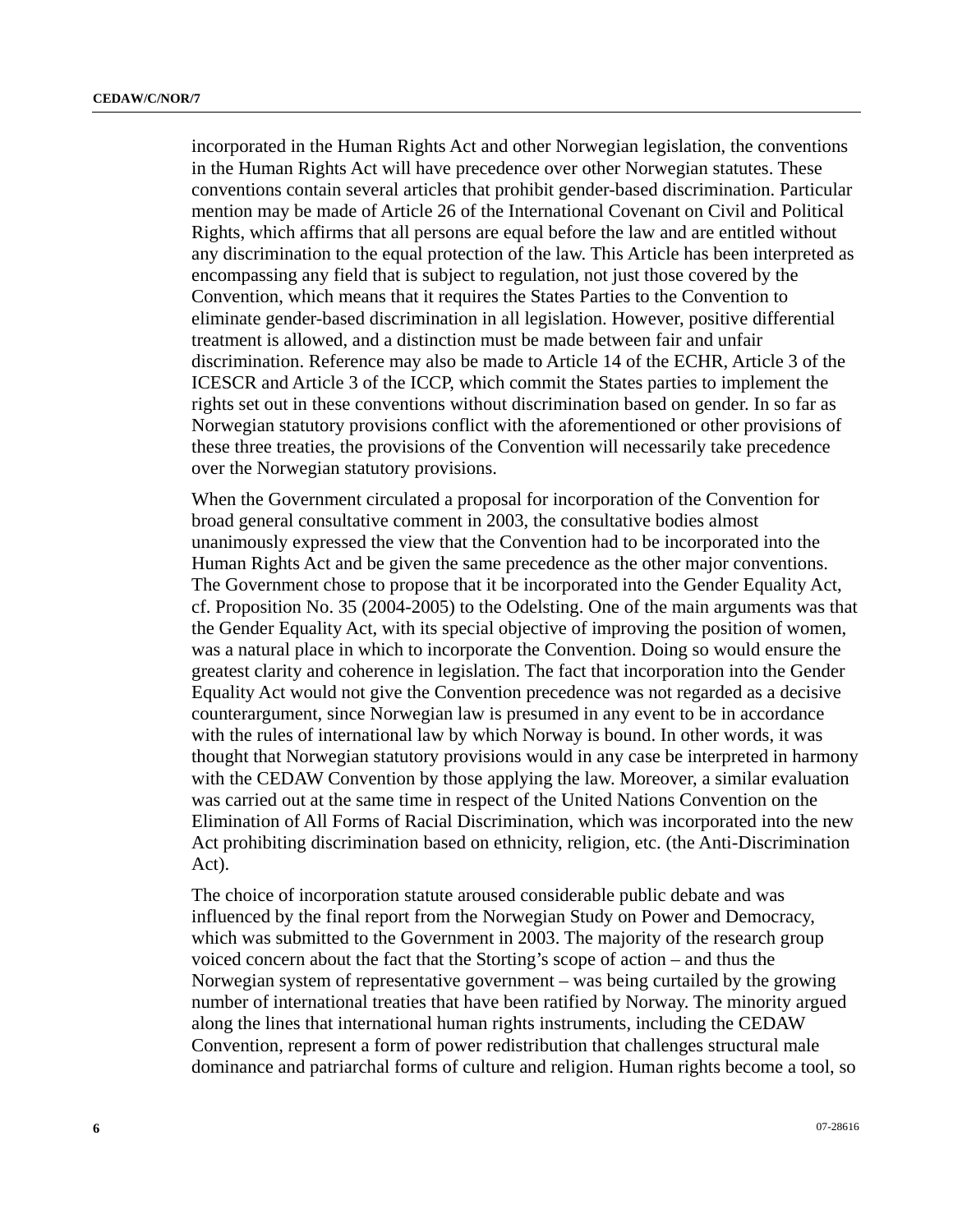to speak, for a fairer distribution of power and, implicitly, a means of achieving greater democracy. In Report No. 17 (2004-2005) to the Storting: Power and Democracy, the Government (Bondevik II) in power at the time discussed ranking and rules of precedence for international human rights conventions. The report concludes that the rule of precedence must only be applied in very special cases, and that caution should be exercised with regard to future use of precedence provisions when incorporating international conventions.

The different views expressed in the Norwegian Study on Power and Democracy were also echoed in the Storting debate on incorporation of the CEDAW Convention, in which a scant majority consisting of the then governing parties (the Conservative Party, the Liberal Party, the Christian Democratic Party), supported by the Party of Progress, advocated incorporation into the Gender Equality Act with reference to the grounds given in the draft statute proposed by the Government in Proposition No. 35 ( 2004- 2005) to the Odelsting, while the Labour Party, the Socialist Left party and the Centre Party were in favour of incorporating the Convention into the Human Rights Act, referring to the fact that incorporation into the latter would give the CEDAW Convention precedence over other Norwegian statutes.

When the Labour Party, the Socialist Left party and the Centre Party (the Stoltenberg II Government) took over power in autumn 2005, they pledged in their Government Declaration to "incorporate the United Nations Convention on the Elimination of All Forms of Discrimination against Women into the Human Rights Act".

# **Invocation of the CEDAW Convention in national law enforcement**

Norwegian statutory provisions and case law are the primary sources of law invoked in Norwegian courts of law and in respect of Norwegian administrative agencies. In several cases, however, the Gender Equality Ombud has presented arguments based on the CEDAW Convention, and used the latter actively in his or her grounds for various opinions. This applies, for instance, to several complaints concerning gender-stereotyped advertising, an area in which Norway seeks to strengthen legal protection in accordance with CEDAW requirements, cf. the section under Article 5. In these cases, the Ombud has pointed out that the CEDAW Convention imposes an obligation on States Parties to take all appropriate measures to modify the social and cultural patterns of conduct of men and women, with a view to achieving the elimination of prejudices concerning the sexes which are based on stereotyped roles for men and women.

The CEDAW Convention has seldom been invoked before a Norwegian court. In an asylum case before the Court of Appeal in March 2006, a woman argued her right to asylum in Norway on the ground that her country of origin had not signed the CEDAW Convention.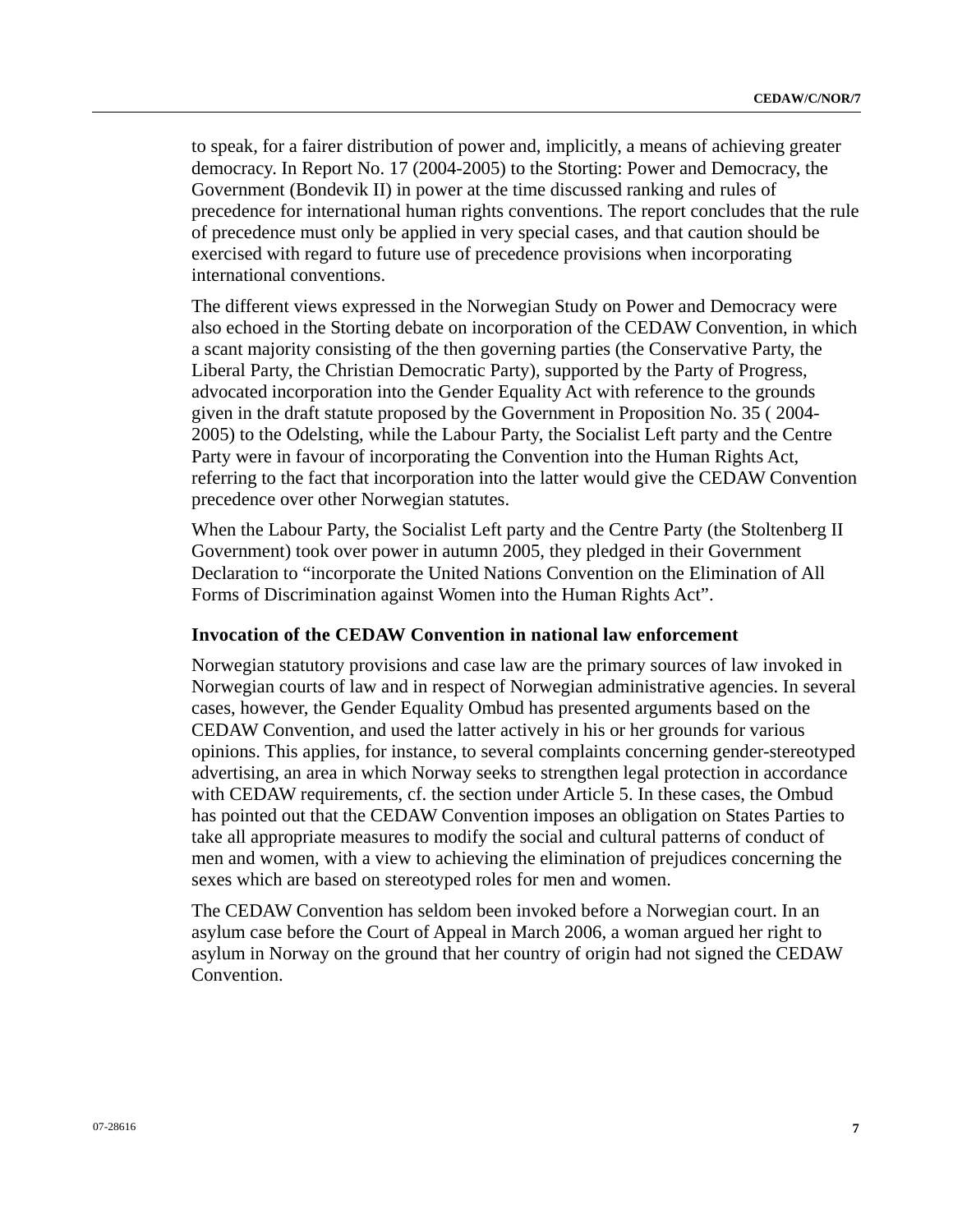### **1.1.2 Article 2b The Gender Equality Act**

The Act of 9 June 1978 No. 45 relating to gender equality (the Gender Equality Act) was amended in 2005. The reason for the amendments was to ensure the satisfactory implementation of Directive 2002/73/EC of the European Parliament and of the Council (on the implementation of the principle of equal treatment for men and women as regards access to employment, vocational training and promotion, and working conditions), the purpose of which was to strengthen gender equality. The legislative amendments were also made in order to ensure the harmonisation of the Gender Equality Act and the Working Environment Act and the Act on prohibition of discrimination based on ethnicity, religion, etc. (the Anti-Discrimination Act). All these statutes have been enforced by a common enforcement machinery since 1 January 2006.

The amendments to the Gender Equality Act consisted of introducing a prohibition in the statute against making use of reprisals against any person who has submitted a complaint regarding a breach of the statute, or who has stated that a complaint may be submitted. The prohibition also applies to witnesses. A provision was also incorporated in the Gender Equality Act that explicitly prohibits giving instructions to subject a person to differential treatment based on gender, or to reprisals, sexual harassment or harassment on grounds of gender. This could already be inferred from an interpretation of the Gender Equality Act and therefore was merely a clarification of existing law. A prohibition was also introduced against being an accessory to breaches of the Gender Equality Act. The provision regarding sexual harassment was expanded to include gender-based harassment and to apply both *within and outside working life*. The protective provision in the Gender Equality Act that imposes a duty on employers and the management in organisations or educational institutions to avert and seek to prevent the occurrence of sexual harassment within their sphere of responsibility was also expanded to include gender-based harassment.

Furthermore, the provisions regarding objective liability for financial loss and redress were also expanded to apply to sexual harassment or other gender-based harassment *in working life*. The general provisions regarding damages are applicable *outside the sphere of working life.* The wording of the Act was also made more specific to make it clearer that any person who has been subjected to differential treatment based on gender in working life is entitled to redress on objective grounds. The rule regarding shared burden of proof was expanded to also apply *outside working life* and in cases concerning sexual or other gender-based harassment. The requirement in section 21 of the Gender Equality Act was made more stringent by only in quite extraordinary cases permitting applications for exemption from the Act's requirement that each gender be represented by approximately 40 per cent of members appointed or elected by the public authorities to councils, committees, governing boards, boards, etc.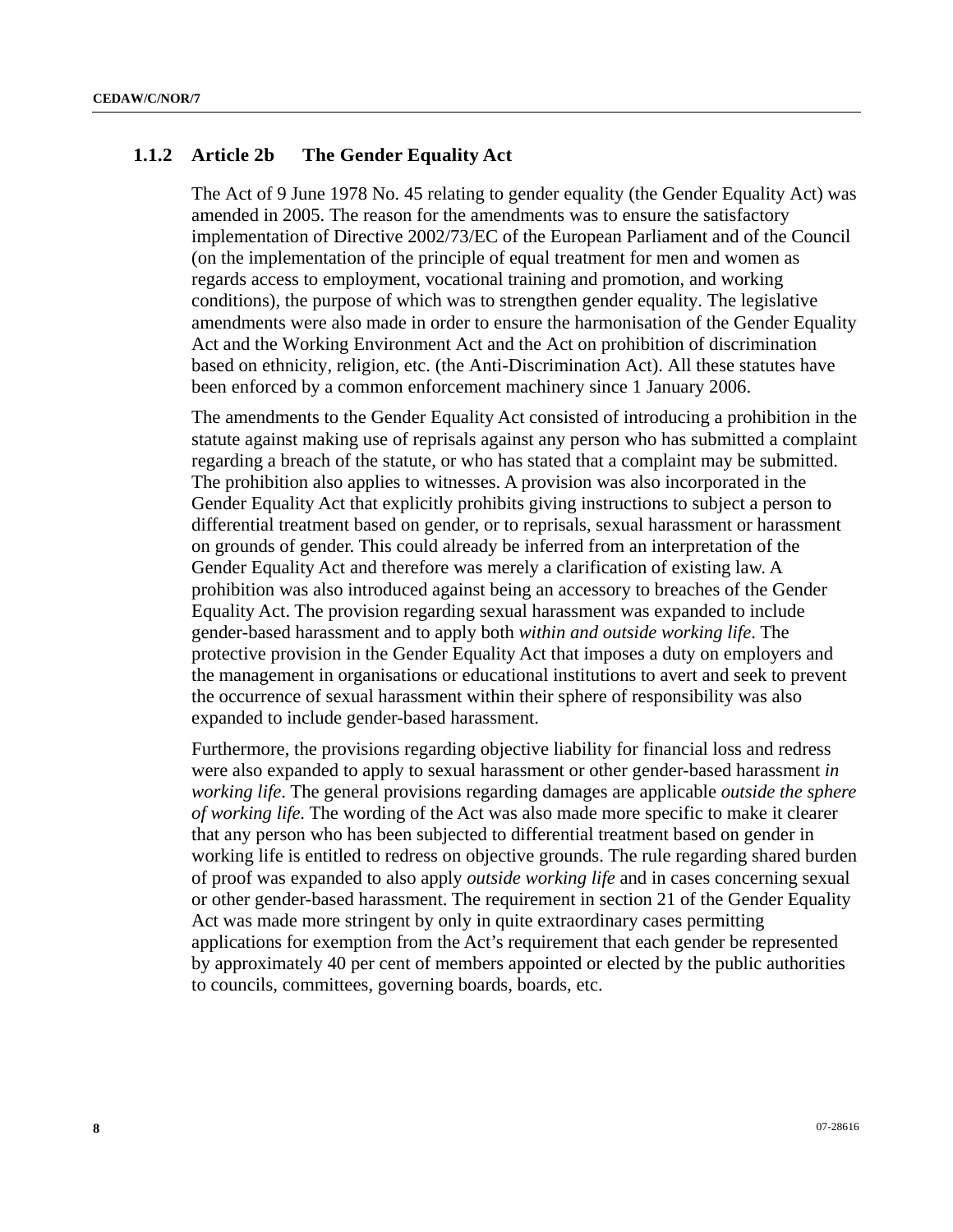# **1.1.3 Article 2c National gender equality machinery**

Until 1 January 2006, the Gender Equality Act was enforced by the Gender Equality Ombud and the Gender Equality Board of Appeals.

In 2005, 430 new cases were registered by the Gender Equality Ombud. This is a marked decline from 2004 (517 cases). In the period 2001-2005, the number of cases has varied as follows:

| Year             | 2001 | 2002 | 2003 | 2004 | 2005 |
|------------------|------|------|------|------|------|
| Cases registered | 337  | 422  | 476  | 517  | 430  |

In 2005 the Ombud also examined 113 company reports on their efforts to promote gender equality, cf. section 1 a of the Gender Equality Act. The Ombud provided advice over the telephone in 492 cases in 2005, compared with 471 in 2004.

Cases submitted to the Gender Equality Ombud have been registered in the following categories: individual cases, cases referred to the Consumer Ombud and cases submitted for consultative comment. Individual cases consist of complaints, requests for advice and cases involving important principles which the Ombud has taken up on his own initiative. Cases based on a complaint or a request for advice generally originate as a complaint, and culminate in a conclusion as to whether or not a breach of the Act has occurred.

| Type of case/Year                 | 2001 | 2002        | 2003 | 2004 | 2005 |
|-----------------------------------|------|-------------|------|------|------|
| Individual case                   | 270  | 350         | 390  | 440  | 350  |
| Referred to the Consumer<br>Ombud | 20   | 28          | 11   | 18   | 13   |
| Cases for consultative comment    | 47   | 44          | 75   | 59   | 67   |
| Total:                            | 337  | $\Delta$ 22 | 476  | 517  | 430  |

#### **Breakdown of written cases in the period 2001-2005:**

Many of the individual cases (2005) concern issues relating to differential treatment in connection with section 3 (the general clause) of the Gender Equality Act, and are predominantly cases concerning pregnancy and maternity leave. The other individual cases largely concern matters related to working life such as issues of recruitment or equal pay: advertised job vacancies (18), appointments (53) and equal pay (39).

In 2005, 18 per cent of complaints were lodged by men, 55 per cent by women, and 9 per cent by organisations, while the Gender Equality Ombud took up 18 per cent of the cases on her own initiative.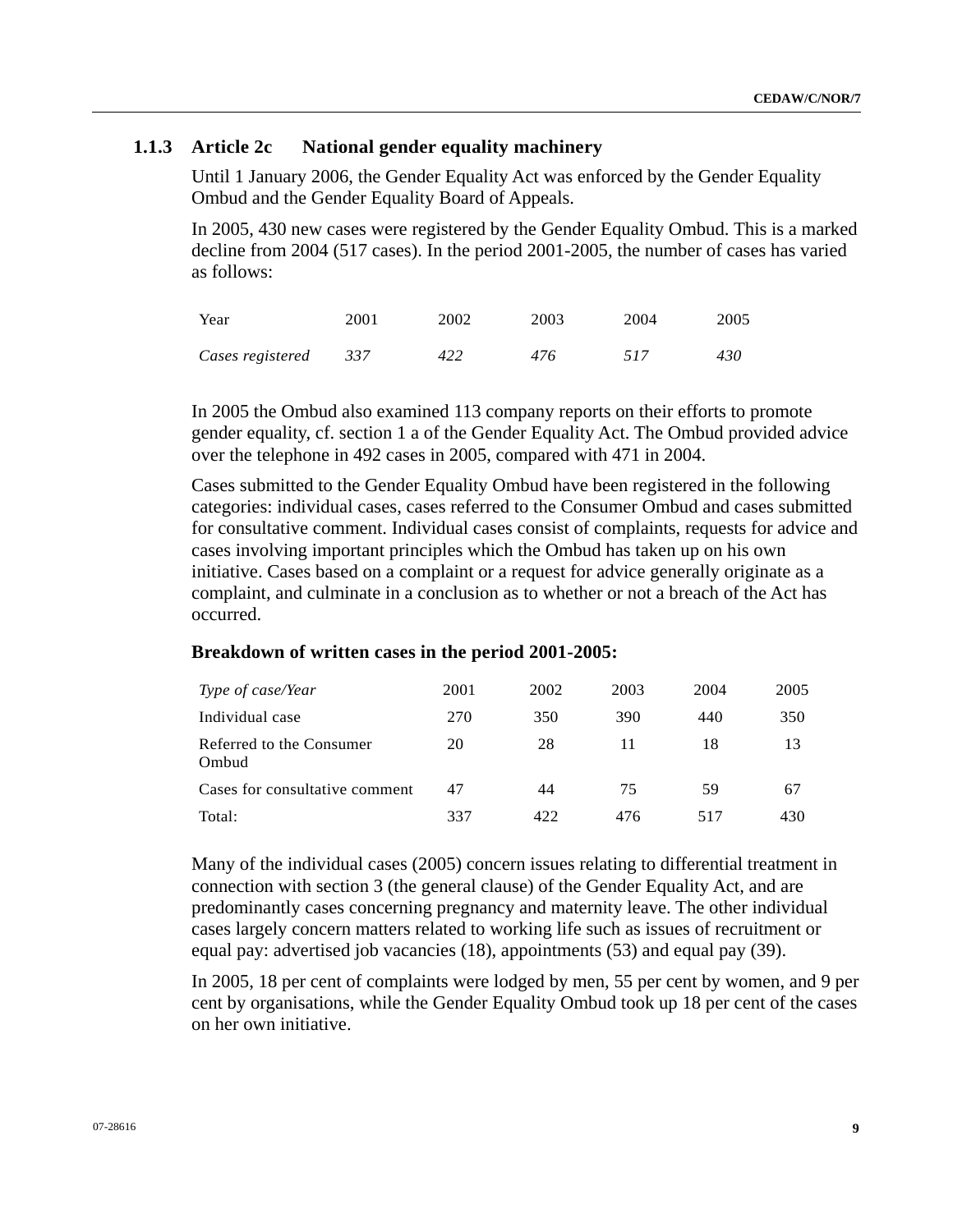#### **New enforcement machinery**

Until the end of 2005, the Gender Equality Act was enforced by the Gender Equality Ombud and the Gender Equality Board of Appeals. As from 1 January 2006, this responsibility was transferred to the new Equality and Anti-Discrimination Ombud and the Equality and Anti-Discrimination Tribunal, which also enforce prohibition of discrimination based on other grounds.

The Equality and Anti-Discrimination Ombud and Tribunal are central government bodies that are professionally independent. They deal with complaints free of charge. Their activities and organisation are regulated by a statute passed by the Storting.

In addition to gender-based discrimination, the Ombud is charged with enforcing the prohibition of discrimination based on religion, belief, skin colour, national or ethnic origin, political affiliation, sexual orientation, disability or age. The enforcement machinery comprises the existing gender equality machinery – the Centre for Gender Equality, the Gender Equality Ombud and the Gender Equality Board of Appeals – and some of the functions of the Centre for Combating Ethnic Discrimination.

The reason for establishing a common machinery was to strengthen efforts to prevent discrimination and promote equality by adopting a greater interdisciplinary approach, make more effective use of resources and achieve greater impact and visibility than can be achieved with agencies as small and discrete as those currently operating in this field. A combined machinery is also more user-friendly. Individuals who consider themselves to be the victims of discrimination will find it advantageous to be able to deal with a single body. The advantages are evident, for instance, in cases of multiple discrimination, i.e. discrimination on several grounds. Examples of such discrimination are cases where women are denied the right to wear religious headgear (hijab) at their workplace. This type of case is on the borderline between gender-based discrimination and discrimination based on religion, and a common enforcement machinery will help to ensure that specific individual cases and structural challenges are dealt with in a coherent manner.

Similarly, employers and other persons in need of advice and assistance with regard to anti-discrimination legislation and ways in which diversity and equality can be actively promoted will find it helpful to be able to deal with one body rather than several. The Equality and Anti-Discrimination Ombud has a dual role, enforcing the law and proactively promoting equality and combating discrimination. As law enforcer, the Ombud give opinions on complaints concerning breaches of statutes and provisions within the Ombud's sphere of activity, and provides advice and guidance with regard to this legislation. A person who believes that he or she has been subjected to discrimination may submit the matter to the Ombud, who will request information from both parties, carry out an objective assessment of the case and issue an opinion as to whether discrimination has taken place. The Ombud's opinion may be brought before the Equality and Anti-Discrimination Tribunal. The Ombud has the authority to make binding administrative decisions (urgent decisions) in cases where it would cause inconvenience to wait for the decision of the Tribunal.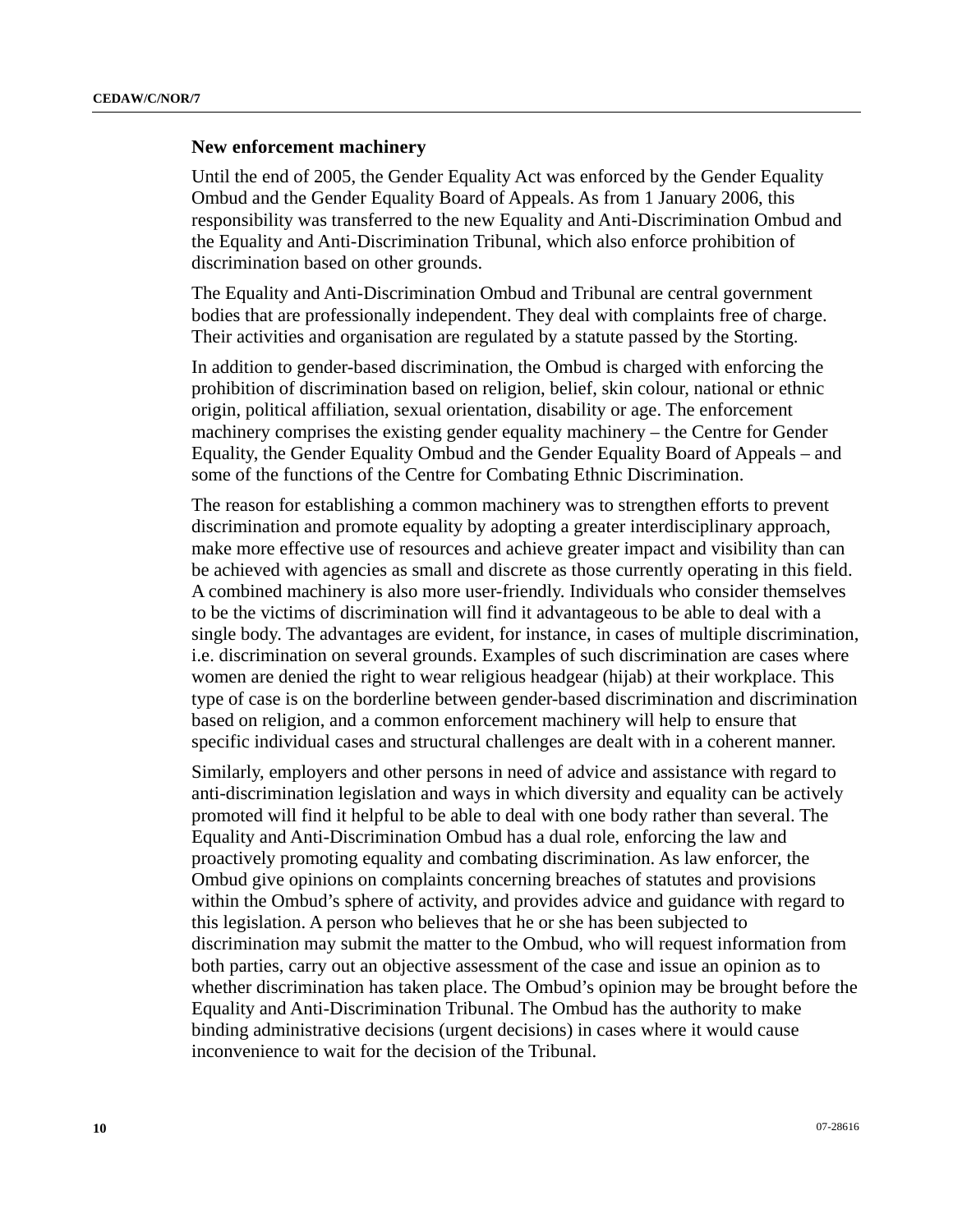In several cases, the Ombud has prevented age-based and gender-based discrimination in connection with job appointments by making rapid decisions coupled with a warning of an urgent administrative decision. The Ombud will continue to build on these positive experiences and further develop effective enforcement methods.

Furthermore, the Ombud has a duty to provide guidance in cases of discrimination that are covered by rules other than those enforced by the Ombud, for instance in connection with a report to the police concerning a criminal act motivated by racism, cases of dismissal from employment that are dealt with pursuant to other provisions in the chapter on equal treatment in the Working Environment Act or in the case of applications for free conduct of a case. The Ombud must also ensure that Norwegian law and administrative practice are in accordance with Norway's obligations pursuant to the United Nations Convention on the Elimination of All Forms of Discrimination against Women and the United Nations Convention on the Elimination of All Forms of Racial Discrimination. The proactive efforts of the Ombud must contribute to greater equality in all areas of society. The Ombud must play a role in determining the basic premises for policy formulation in this field. The Ombud must also provide information to the general public, and offer support and guidance to public bodies, private and voluntary organisations and individuals who work to promote equality and eliminate discrimination. For example, employee and employers' organisations, schools and associations may seek advice and guidance from the Ombud. The Ombud must also monitor the nature and extent of discrimination, and contribute towards developing expertise and disseminating knowledge relating to equality.

Issues related to equality between men and women still dominate the complaints submitted to the Equality and Anti-Discrimination Ombud, particularly issues regarding employment discrimination based on pregnancy. The Ombud has also received numerous inquiries concerning age-based discrimination, primarily in the form of requests for guidance submitted by telephone and e-mail. The Ombud has received fewer complaints than expected regarding ethnic discrimination, but has taken up some cases on her own initiative, including cases concerning discrimination at places serving the general public, such as bars, restaurants, nightclubs, etc., and cases regarding the requirement of good Norwegian language skills in job vacancy advertisements. The Ombud will continue to take up cases on her own initiative with a view to establishing new administrative practice and clarifying how the new anti-discrimination provisions are to be interpreted. The Ombud will also intensify her information activities, which is expected to give rise to more complaints.

The Equality and Anti-Discrimination Tribunal deals with any opinions issued by the Ombud that may be brought before it or which the tribunal itself requests be brought before it. The Tribunal's decisions in a case are binding on all parties. The Tribunal has the authority to impose a coercive fine on the discriminating party until the discriminating act ceases. The Tribunal has taken over work on cases that are currently before the Gender Equality Board of Appeals, and will also deal with cases concerning the Ombud's opinions pursuant to the Anti-Discrimination Act, Chapter 13 of the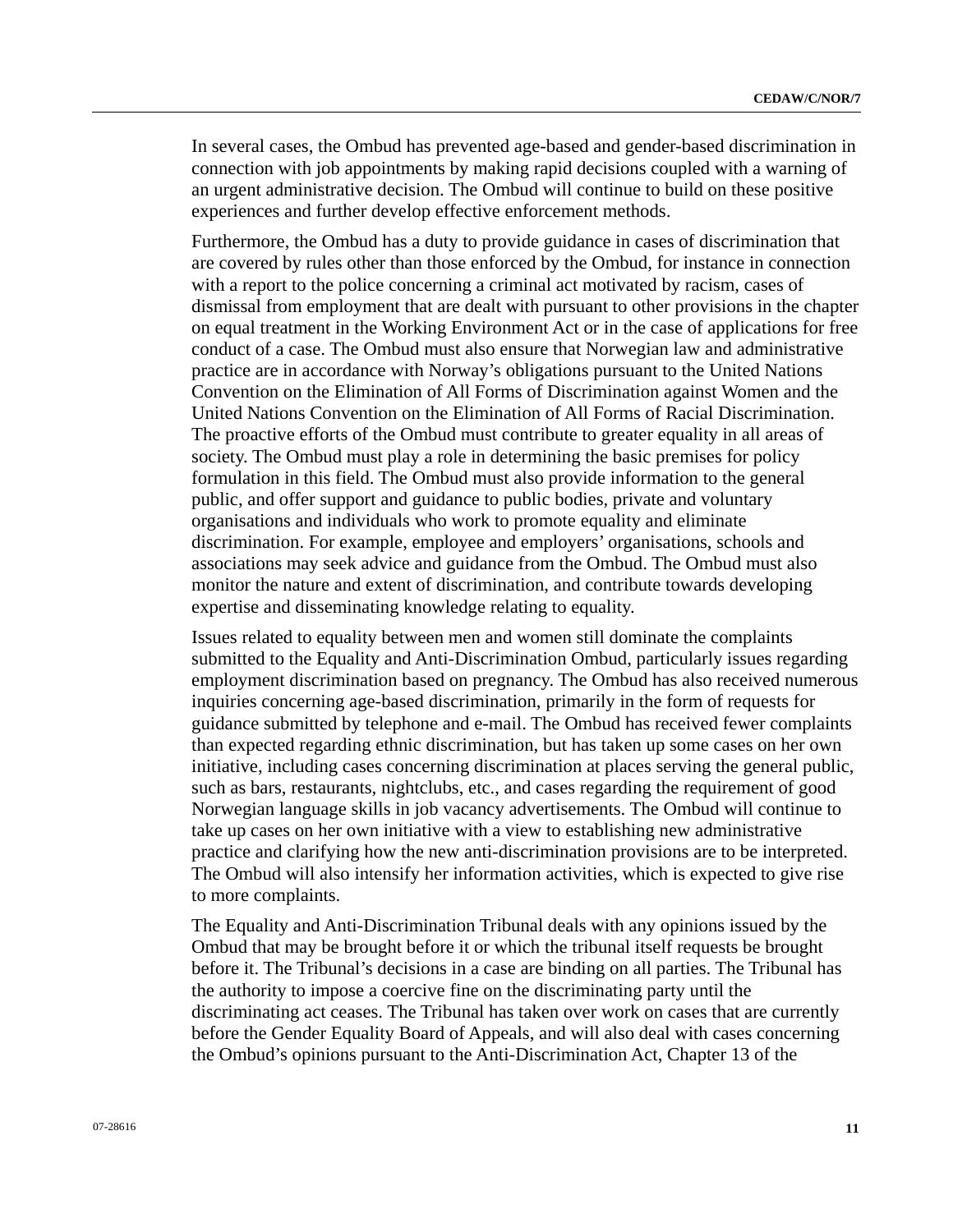Working Environment Act regarding protection against discrimination in working life and the anti-discrimination provisions in housing legislation.

The Tribunal consists of twelve members, four of whom are deputy members, and is assisted by a dedicated secretariat.

Some institutions and voluntary organisations took a critical view of a common enforcement machinery. They feared in part that there would be greater focus on some grounds for discrimination than others, and in part that the apparently more urgent work of dealing with specific complaints will lead to less priority being given to the longerterm efforts to promote equality and combat discrimination, particularly if the agency were to be faced with a lack of resources. The Government is aware of the challenges and has sought to avoid such scenarios, among other things by giving the Ombud a clear mandate to proactively promote equality and prevent discrimination.

The Ombud must seek to promote equality in all areas of society. This entails:

- exposing and calling attention to matters that counteract equality and equal treatment
- raising awareness of equality and equal treatment and actively promoting changes in attitudes and behaviour
- providing information, support and guidance in efforts to promote equality and counteract discrimination
- providing advice and guidance on ethnic diversity in working life to employers in the public and private sectors
- providing knowledge and developing documentation of equality, and monitoring the nature and extent of discrimination
- serving as a meeting place and information centre to facilitate collaboration between relevant actors

Work will commence on an evaluation of the new machinery by the end of 2008.

#### **The authority of the Ombud and the Tribunal in relation to other administrative agencies, etc.**

The authority of the new Ombud and the new Tribunal in relation to other administrative agencies is a continuation of the authority of the former Gender Equality Ombud and Gender Equality Board of Appeals. However, a general description of the authority of the Ombud and the Tribunal in relation to other administrative agencies is provided below, since the authority of these bodies in relation to the rest of the public administration is one means of ensuring that the authorities comply with the obligations to promote equality and prevent discrimination which are laid down in Norwegian law and conventions by which Norway is bound.

The Ombud and the Tribunal are administrative bodies, but are by law ensured professional autonomy that entails that they are not subject to the King's or the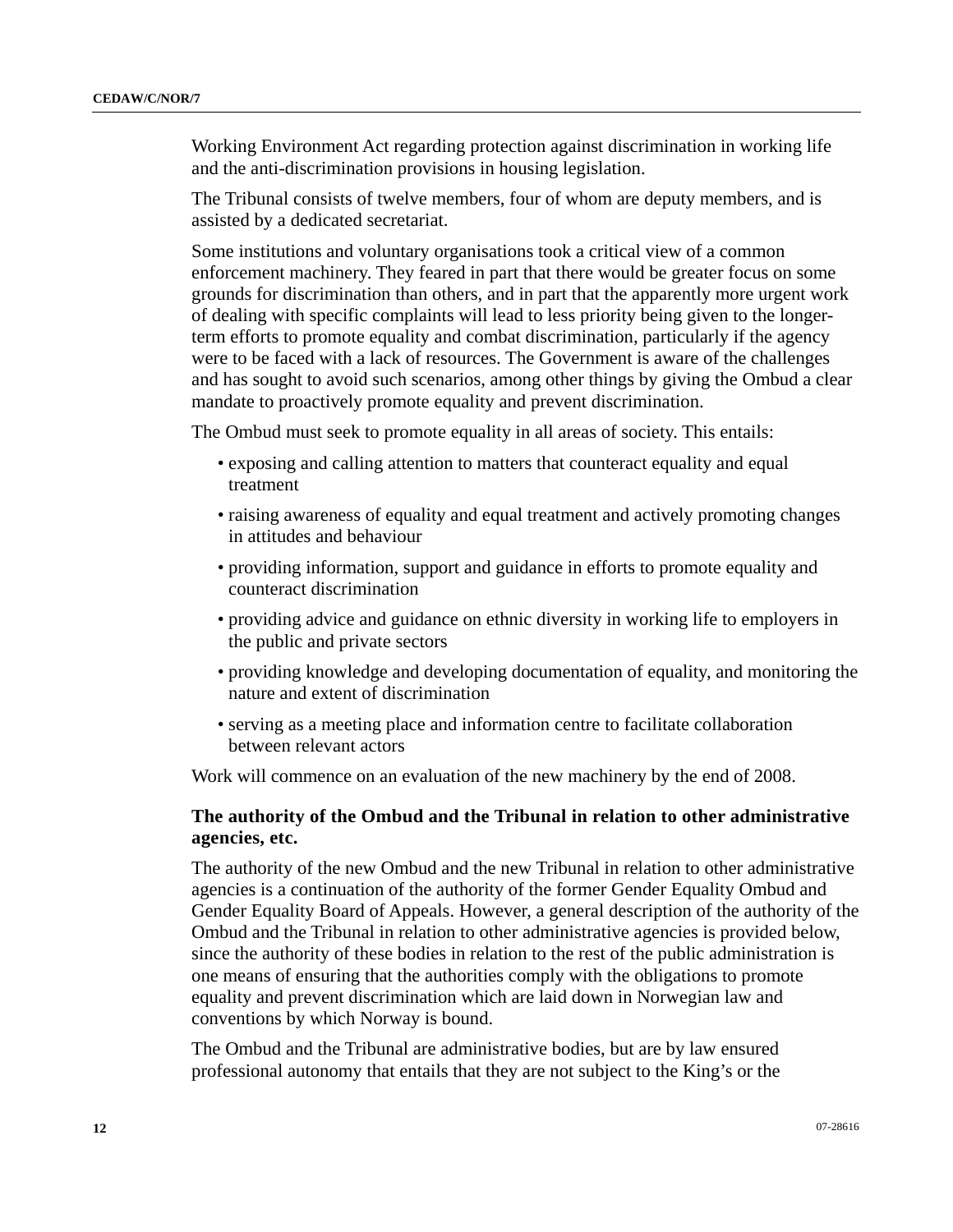Ministry's authority to issue instructions regarding their administrative procedures or professional activities.

On the other hand, the Ombud and the Tribunal may not issue legally binding orders to the Ministry or the King. Nor may the Ombud or the Tribunal quash or change administrative decisions made by other administrative agencies, or give orders as to how the authority to make an administrative decision or lay down regulations is to be exercised. It should be noted in this connection that Norway has no tradition of administrative tribunals.

However, the Act does not preclude the authority of the Ombud or the Tribunal to express opinions as to whether administrative decisions made by other authorities are contrary to the Gender Equality Act. These opinions will not be legally binding, but it is normally assumed that the administrative authorities will bow to the opinions of the Ombud and the Tribunal. The Storting Ombudsman for Public Administration (the Parliamentary Ombudsman) has also acted on the basis of this assumption when dealing with complaints that administrative decisions constitute a breach of the Gender Quality Act.

As regards the relationship of the Ombud and the Tribunal to the Storting and the courts of justice, the travaux préparatoires for the Act are predicated on the general constitutional principles that an administrative agency cannot review or criticise the latter bodies. In practice, both the Ombud and the Tribunal have given opinions in which they take a stance on the issue of whether statutory provisions are contrary to the Gender Equality Act's prohibition of direct or indirect discrimination. The last time this was done by the Ombud and the Tribunal was in a complaint concerning the Biotechnology Act's differential treatment of egg donation and sperm donation. The Tribunal did not address the question of whether men and women were treated differently, but concluded on the basis of general principles of interpretation of statutory precedence that the prohibition of egg donation is not in breach of the Gender Equality Act (Tribunal case no. 9/2006).

#### **1.1.4 Article 2d Efforts of the public authorities to promote gender equality**

The Gender Equality Act requires public authorities to make systematic, targeted efforts to promote equality between women and men in all areas of society. To fulfil this obligation of active commitment, Norway has pursued a policy of integrating a gender and equality perspective into all areas of policy (gender mainstreaming) in central government administration since the mid-1980s. The process of formulating and assigning responsibility for the integration strategy up to 2001 was described in Norway's sixth periodic report under Article 2 d. Since 2001, efforts to integrate a gender and equality perspective into work on the state budget (gender budgeting) have been further expanded to encompass all the ministries. The Ministry of Children and Family Affairs' first Gender Equality Annexe to Proposition No. 1 to the Storting was submitted in autumn 2002 and contained contributions from eight ministries. The work was coordinated and directed by the Ministry of Children and Family Affairs.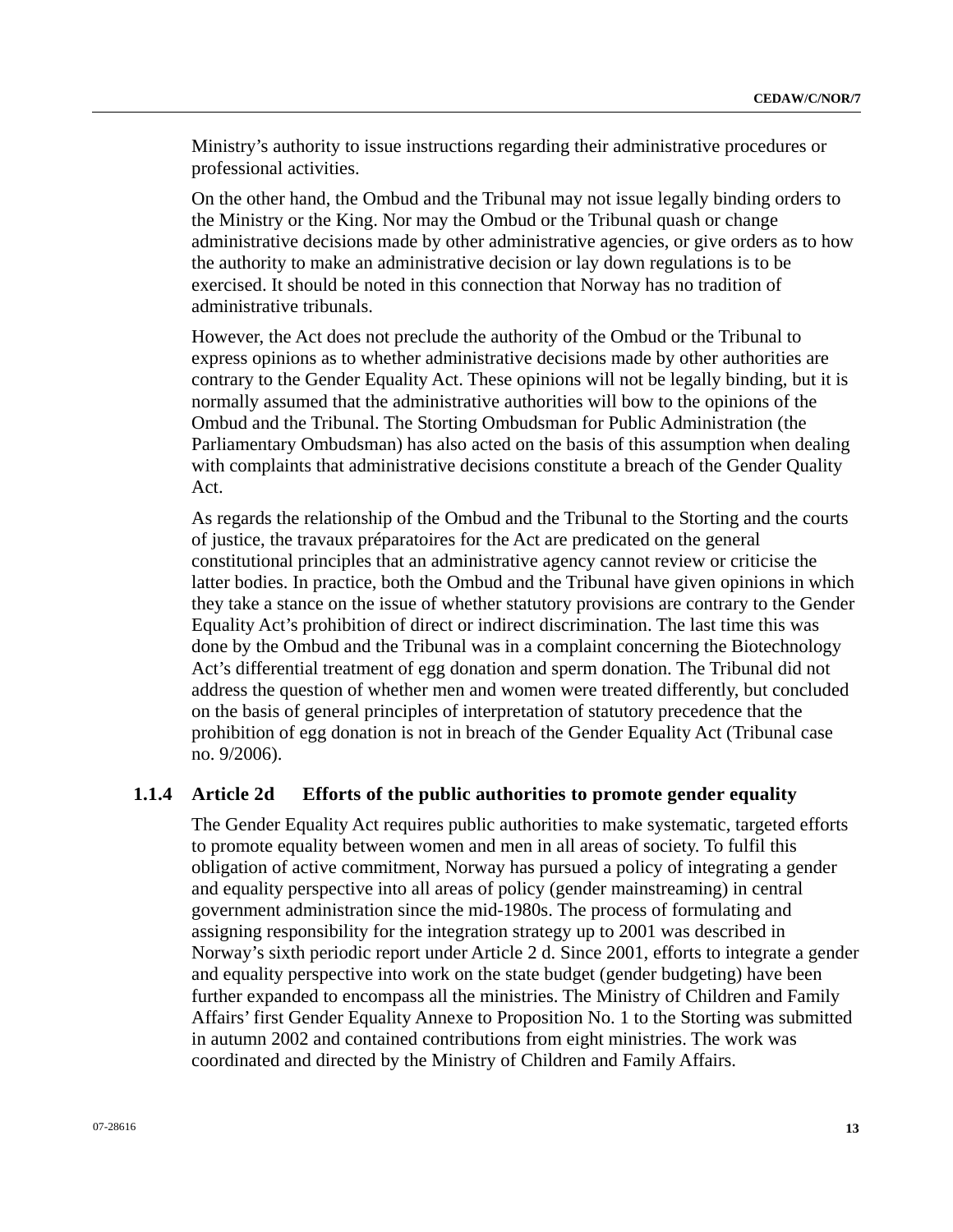In 2005 the Government then in power decided to intensify these efforts by requiring every ministry to carry out a gender equality assessment of their own specialised budget areas. The ministries were also required to report on this work in their own budget propositions. Each minister was free to determine the scope of the report. The Gender Equality Annexe was also redesigned. Whereas it previously described the work being done on gender equality assessment in ministries' specialised budget areas, the Annexe to the Budget Proposition (2006-2007) presented macro-level statistics and analyses that show the distribution of financial resources between women and men, with focus on income, employment and the use of time. The report contains special sections in which these topics are examined in relation to immigrants and low-income groups. The Ministry of Children and Family Affairs commissioned Statistics Norway to prepare the report in collaboration with the ministries that were most affected. The report, which is scheduled to be presented along with Proposition No. 1 (2006-2007) to the Storting for the Ministry of Children and Equality, will collect data on and analyse the working hours of mothers and fathers and the costs of parenthood for women and men (2007-2008).

The present Government has continued the practice of requiring all ministries to carry out gender equality assessment of their own budget areas. An inter-ministerial working group has also drawn up a guide to gender equality assessment and reporting in ministries' budget proposals. The guide contains clear advice on assigning responsibility for assessment, planning and organising the work, carrying out analyses, follow up and reporting in the budget proposals. An external evaluation, which will commence in 2006, will monitor the process to ensure that the reorganisation results in a more systematic, targeted approach to gender equality assessment of the state budget. The Ministry of Children and Equality will in future continue to provide advice and support in this process, including training in the use of the guide.

In its political platform (the Soria Moria Declaration), the new Government announced that the Ministry of Children and Family Affairs would change its name to the Ministry of Children and Equality as from 1 January 2006.

#### **Gender mainstreaming in a regional perspective**

The obligation imposed by the Gender Equality Act to make systematic, targeted efforts to promote gender equality applies to all public authorities, regardless of level. In the past few years, the Ministry of Children and Equality has provided some support for a pilot project for a regional gender equality resource centre connected to the Northern Feminist University. This project will be continued in 2007.

The county governors submit annual reports to their principal, the Ministry of Government Administration and Reform, on the tasks assigned to their offices in annual letters of allocation. One of these tasks is to fulfil the obligation of actively promoting gender equality that is laid down in the Gender Equality Act. Each ministry reviews the report and provides feedback for the annual discussion of the report with the individual county governor's office. The reports from the county governors' offices on efforts to address internal gender equality challenges are good on the whole and provide the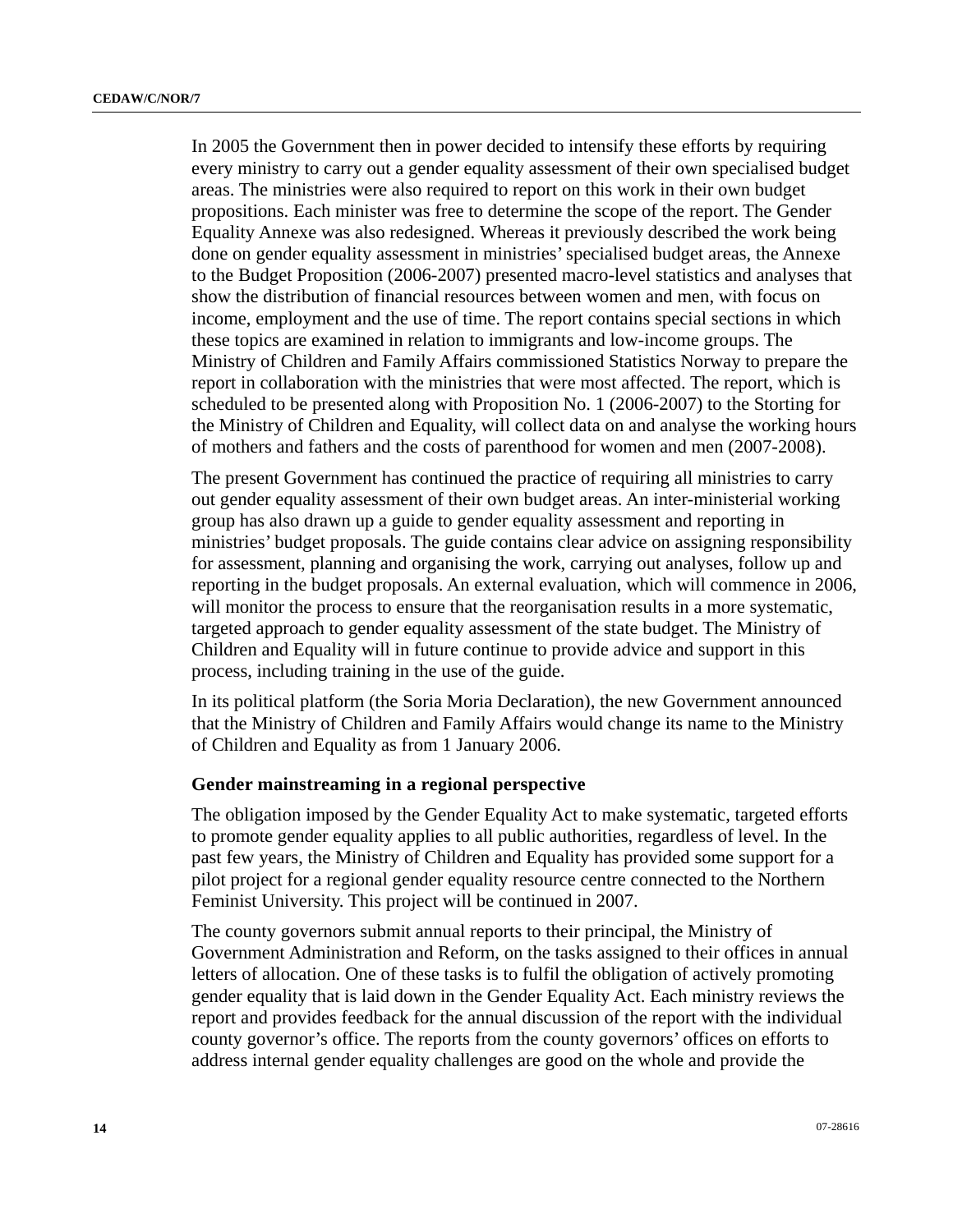ministry with a basis for making specific proposals and suggestions as regards improvements. With regard to the county governors' offices' follow-up of their obligation to actively focus on gender equality in external work, as of 2006 only some of the offices reported on this work, and there is little specific information on further challenges and priorities. There is room for significant improvement in this respect. With a view to strengthening these efforts, the Ministry has given the Northern Feminist University funds for a training programme for county governors' offices on fulfilling their obligation of active gender equality advancement in their role as advisors to municipalities. This training is offered to staff at both leadership and executive officer level and takes place at the various offices. The work will be completed in early autumn 2006. The Ministry expects to see greater activity and better reporting with regard to this part of the obligation of active commitment, and will follow reports up closely to see whether there is a need for further measures to build up expertise.

#### **Gender equality in municipal planning**

In 2004-2005 the Norwegian Association of Local and Regional Authorities (KS), the municipal sector's special-interest and employers' organisation, implemented a project that focused on gender equality in municipal planning work (*Likestilling in kommunalt planarbeid)*. The goals of the project were to increase motivation and expertise in municipal efforts to promote gender equality and lay the foundation for the targeted, systematic advancement of gender equality in municipalities.

Drawing on three different networks, 10 municipalities have initiated 20 different measures aimed at promoting gender equality in various spheres of responsibility. Discussions have been conducted regarding the focus on gender equality in municipal councils and municipal executive boards, gender equality strategy documents have been drawn up to serve as a basis for municipal planning, a municipal planning process has been carried out with the participation of both women and men, plans were devised for recruiting more men to day care centres, the issues of equal pay and use of part-time employment were considered, a school library was assessed in a gender perspective, and day care centre staff have examined the way in which they communicate with girls and boys. These measures have provided valuable experience-based knowledge of various methods of promoting gender equality, and of the prerequisites for the successful achievement of gender equality objectives. A website ([www.likestillingsaktiviteter.no\)](http://www.likestillingsaktiviteter.no/), a report and a guide were developed as part of the project. The Northern Feminist University and Fredrikkes Hage, a resource centre for gender equality, were commissioned by KS to carry out the project.

## **1.1.5 Article 2e**

The Gender Equality Act prohibits discrimination in all areas of society, including working and organisational life. An exception is made for internal matters in religious communities. This exception is related to Article 2 of the Constitution of Norway on the right to free exercise of a religion. The exception is limited to matters that are closely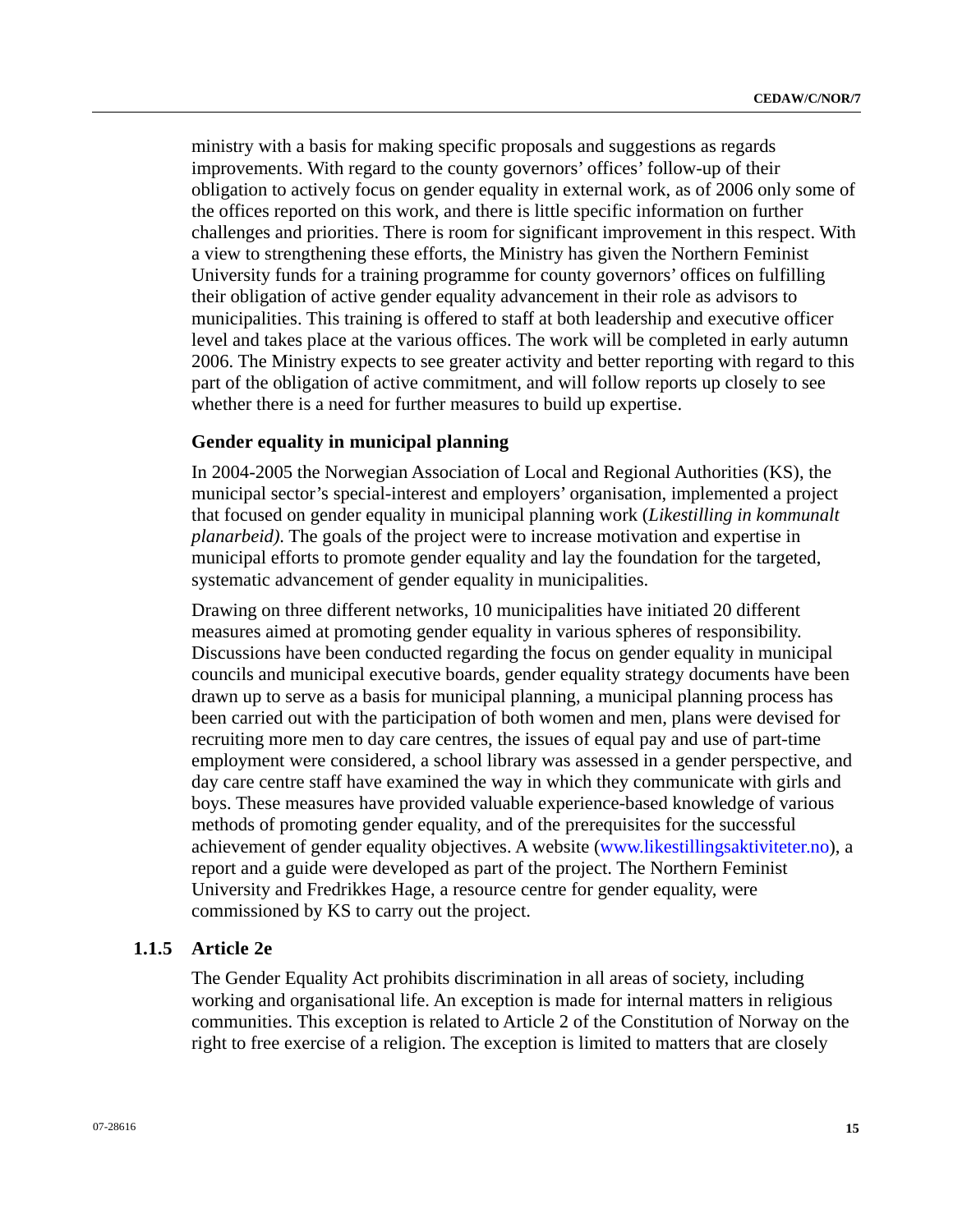associated with the actual exercise of a religion, and may not be invoked in connection with religious communities' activities of a social, humanitarian or similar nature.

The exception in section 2 of the Gender Equality Act also applies to the Church of Norway (state church). The question of whether the exception should apply to the state church has been a topic of constant debate in recent years. The current Government (Stoltenberg II) resolved in its Government Declaration in autumn 2005 to examine the issue of doing away with the exception provision. In such case, the question will be seen in connection with a similar exception provision in the Working Environment Act, which concerns the recruitment of persons living in a homosexual partnership in religious communities.

# **1.1.6 Article 2f and 2g**

These points have been covered in the more detailed topical reports under Articles 3-16.

# **1.2 Article 3 Gender equality and human rights**

In the period 2002-2005, the Government adopted several national plans of action that particularly affect efforts to promote human rights, especially the rights of women. These action plans include a plan introduced in 2003 for the Government's international efforts to combat female genital mutilation and a plan of action to combat trafficking in women and children in 2003-2005, which has been continued in a new plan of action for the period 2005-2008. Both these plans and efforts to combat domestic violence are described under Article 6. Efforts to prevent forced marriages are reported on under Article 16.

#### **Status of efforts to promote certain fields of human rights and their legal basis**

In spring 2003 the Government presented Proposition No. 45 (2002-2003) to the Odelsting on the incorporation of the United Nations Convention on the Rights of the Child into Norwegian law. In June 2003, the Storting voted to incorporate the Convention into Norwegian law by adding it to the list of human rights conventions which, pursuant to the Human Rights Act (Act of 21 May 1999 No. 30), apply as Norwegian law. The legislative amendment came into force on 1 October 2003. At the same time, amendments were adopted to statutes such as the Children Act, the Child Welfare Act and the Adoption Act in order to highlight Article 12 of the Convention on the Rights of the Child regarding the child's right to be heard. Children who have reached the age of 7 and younger children who are capable of forming their own opinions must be informed and given an opportunity to express their opinion before decisions are made in cases concerning them.

The Norwegian authorities took part in preparations for and implementation of the United Nations Special Session on Children held from 8-10 May 2002. Children, young people and voluntary organisations were also active participants in this process, which culminated in the book *"Hallo, er det noen der?"* (Hello, Is Anybody There?). One of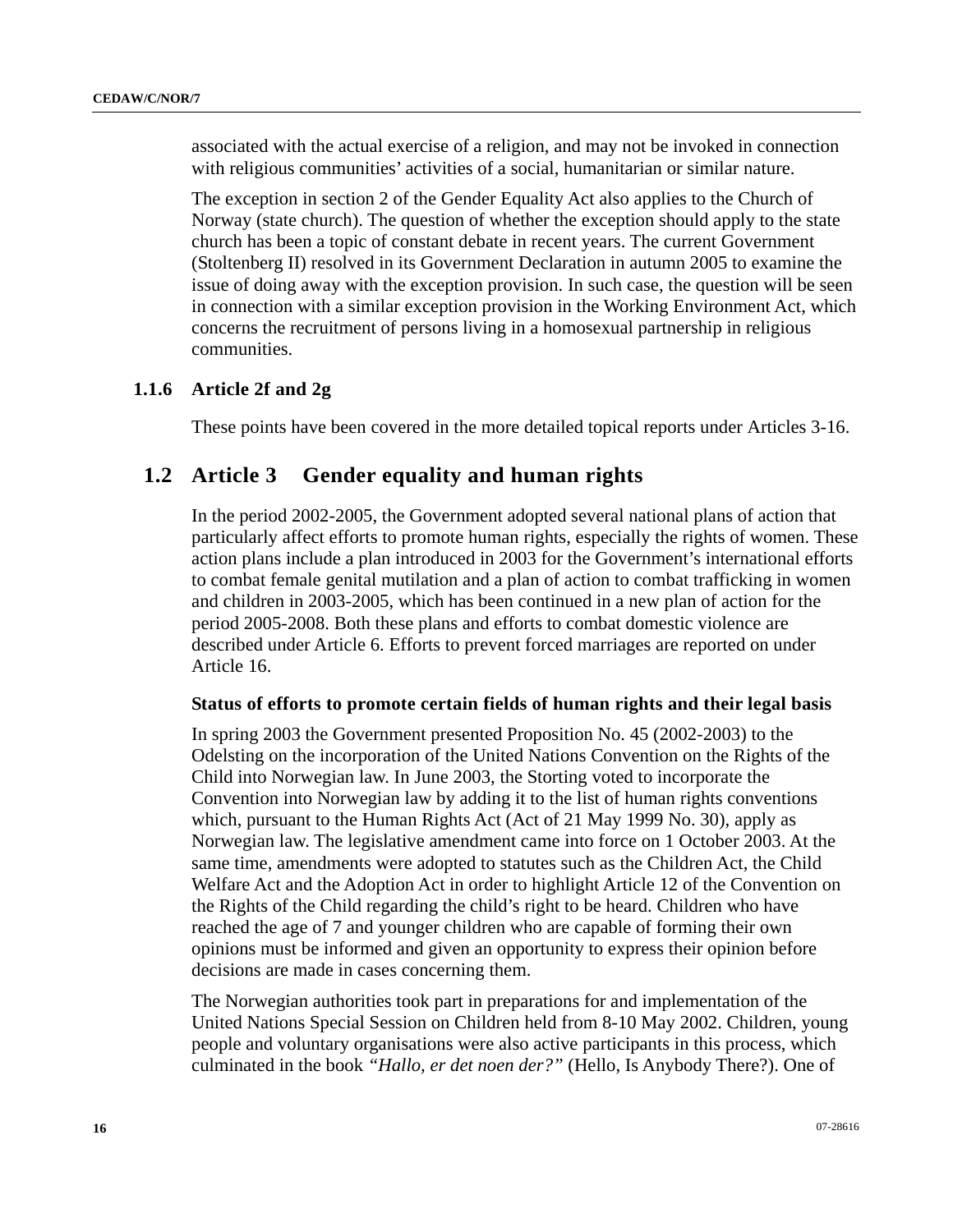the topics in the book was young people who are subjected to sexual abuse. As a followup to the Special Session, a National Plan of Action entitled Norway's Follow-up to the United Nations Special Session on Children was drawn up and sent to the United Nations in January 2004. The Plan of Action contains 10 main goals, including increasing the participation and influence of children, promoting the inclusion of children and young people with disabilities, and strengthening development cooperation efforts to promote children's right to health, education and protection and to combat the HIV/AIDS epidemic.

In Norway's sixth periodic report, it was commented that Norwegian authorities focus special attention on immigrant women. In order to combat discrimination based on ethnicity and religion, the Storting passed the Act of 3 June 2005 No. 33 on prohibition of discrimination based on ethnicity, religion, etc. (the Anti-Discrimination Act). This Act satisfies the requirements set out in European Union Council Directive 2000/43/EC implementing the principle of equal treatment between persons irrespective of racial or ethnic origin and European Union Council Directive 2000/78/EF establishing a general framework for equal treatment in employment and occupation. The Act prohibits discrimination based on ethnicity, national origin, descent, skin colour, language, religion or belief. Direct and indirect discrimination on the aforementioned grounds are prohibited. The ban also covers harassment and instructions to discriminate or harass and to make use of negative reactions (reprisals) against a person who has lodged a complaint concerning discrimination. The Act applies to all areas of society, including working life and the housing market.

In line with the above-mentioned European Union Council Directives, the Act also contains provisions regarding shared burden of proof and sanctions designed to make the prohibition effective. The shared burden of proof means that where there is information that gives grounds to believe that discrimination has taken place, the person against whom a complaint has been brought must prove on a balance of probabilities that no act of discrimination in breach of the Act has been committed. A breach of the prohibition can give rise to a claim for redress and compensation for financial loss.

The United Nations Convention on the Elimination of All Forms of Racial Discrimination has been implemented by incorporating it into Norwegian law through the Anti-Discrimination Act, thereby strengthening its position in Norwegian law. This implementation is expected to have a strong signal effect, both nationally and internationally.

Along with the Anti-Discrimination Act, the Storting adopted amendments to section 135 a of the Penal Code, emphasising more clearly that racist expressions with insulting effects that fall within the scope of the aforementioned provision are unacceptable.

The Government's Plan of Action to Combat Racism and Discrimination (2002-2006) comes to an end this year. Among other things, the Plan of Action is a follow-up to the World Conference against Racism, which took place in South Africa in September 2001. The Plan covers discrimination of indigenous peoples, national minorities and persons with immigrant backgrounds. The measures in the plan particularly target working life,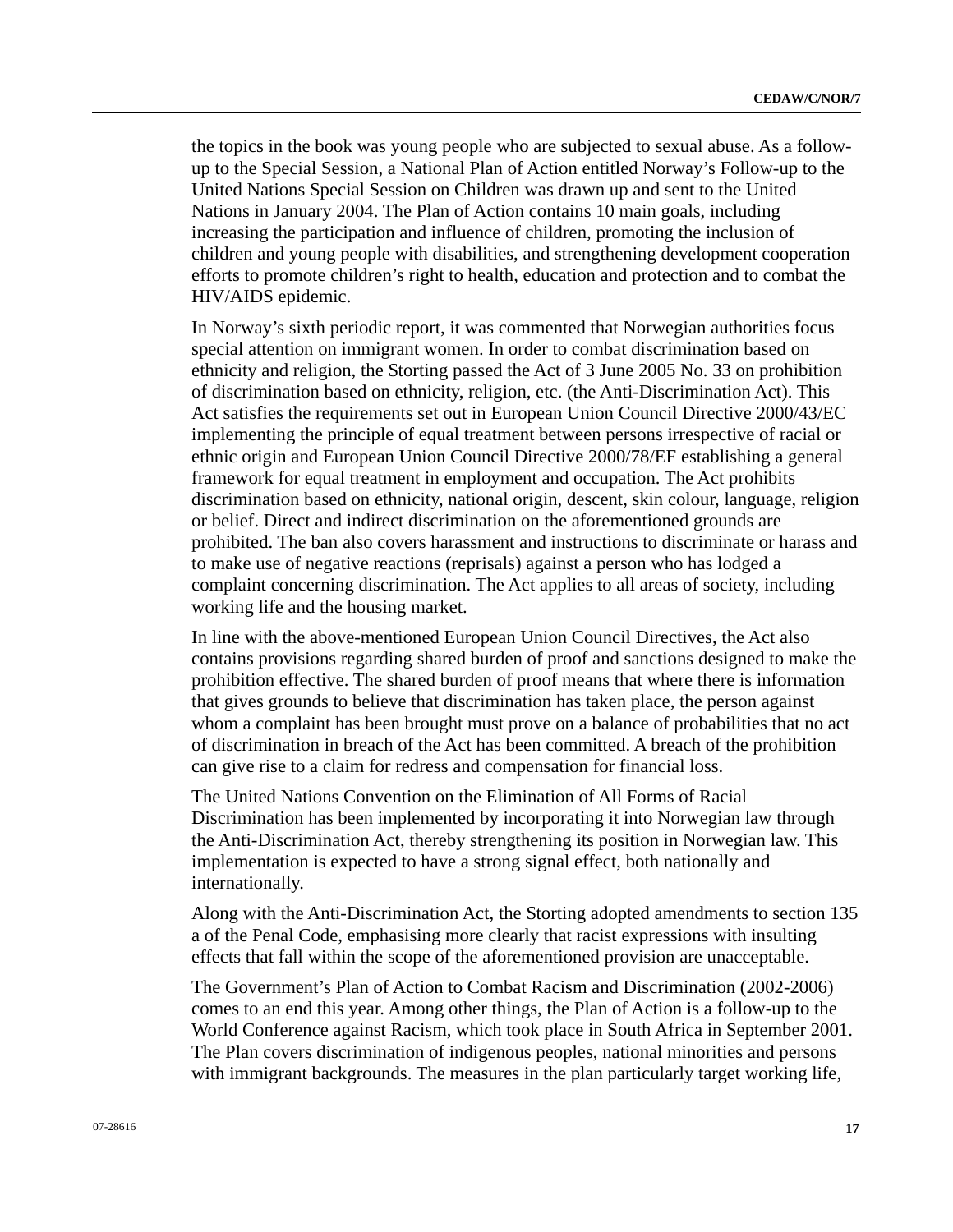public services, schools/education, the police/prosecuting authority/courts of justice, documentation and surveillance, the Internet, local communities and strengthening legal protection against ethnic discrimination. The gender perspective is an integral part of the Plan measures. A status report as of 1 June 2005 shows that almost all of the Plan measures have been implemented or are in progress. A number of activities have been initiated to provide crisis centres and local welfare services with expertise and knowledge on the needs of immigrant women who are victims of violence. Support is also provided for preventive services for families with minority backgrounds. A new status report and an internal evaluation of the Plan of Action will be prepared in 2006 prior to deciding on follow-up action. (See also Article 6.)

Reference is otherwise made to Norway's sixth periodic report and the information on the Immigration Act and gender-based persecution, which still applies to the current system.

In 2002, the University of Oslo was commissioned by the Ministry of Local Government and Regional Development to present a research report that focused on the gender perspective in asylum cases and other topics. This research report has helped draw more attention to cases concerning gender-based and gender-specific persecution as grounds for asylum. Statistics show that far more women are now recognised as refugees in Norwegian asylum practice than was previously the case.

On 14 December 2001, the Government appointed a legislative committee to prepare a report on and a proposal for a new Immigration Act (the Immigration Act Committee). The committee was mandated to examine whether there was a need to strengthen the legal position of women in the field of immigration, for instance in connection with applications for asylum or for residence in Norway on other grounds. The Immigration Act Committee presented its recommendation in a report entitled *NOU 2004: 20 Ny utlendingslov* (Norwegian Official Norwegian Report 2004: 20 A New Norwegian Immigration Act) on 19 October 2004.

The Committee particularly discusses the gender perspective in connection with assessment of refugee status, and especially deals with the topics of domestic violence, forced marriage and female genital mutilation. The Committee emphasises that there is a limit to the extent to which it is possible to respond clearly to specific issues in this field through legislation, but points out that there may be good reason to draw up more detailed national guidelines in order to steer practice.

Problems relating to forced marriage and to the abuse or cynical exploitation of women from poorer countries who marry men living in Norway are also addressed in the context of family immigration, and the Committee proposes special measures to combat such problems.

The report was circulated for consultative comment to be submitted before the deadline of 1 July 2005. The Government aims to present a Bill to the Storting based on the proposals of the Immigration Act Committee and the views of the consultative bodies. Some of the proposals that concerned protection against forced marriage and abuse in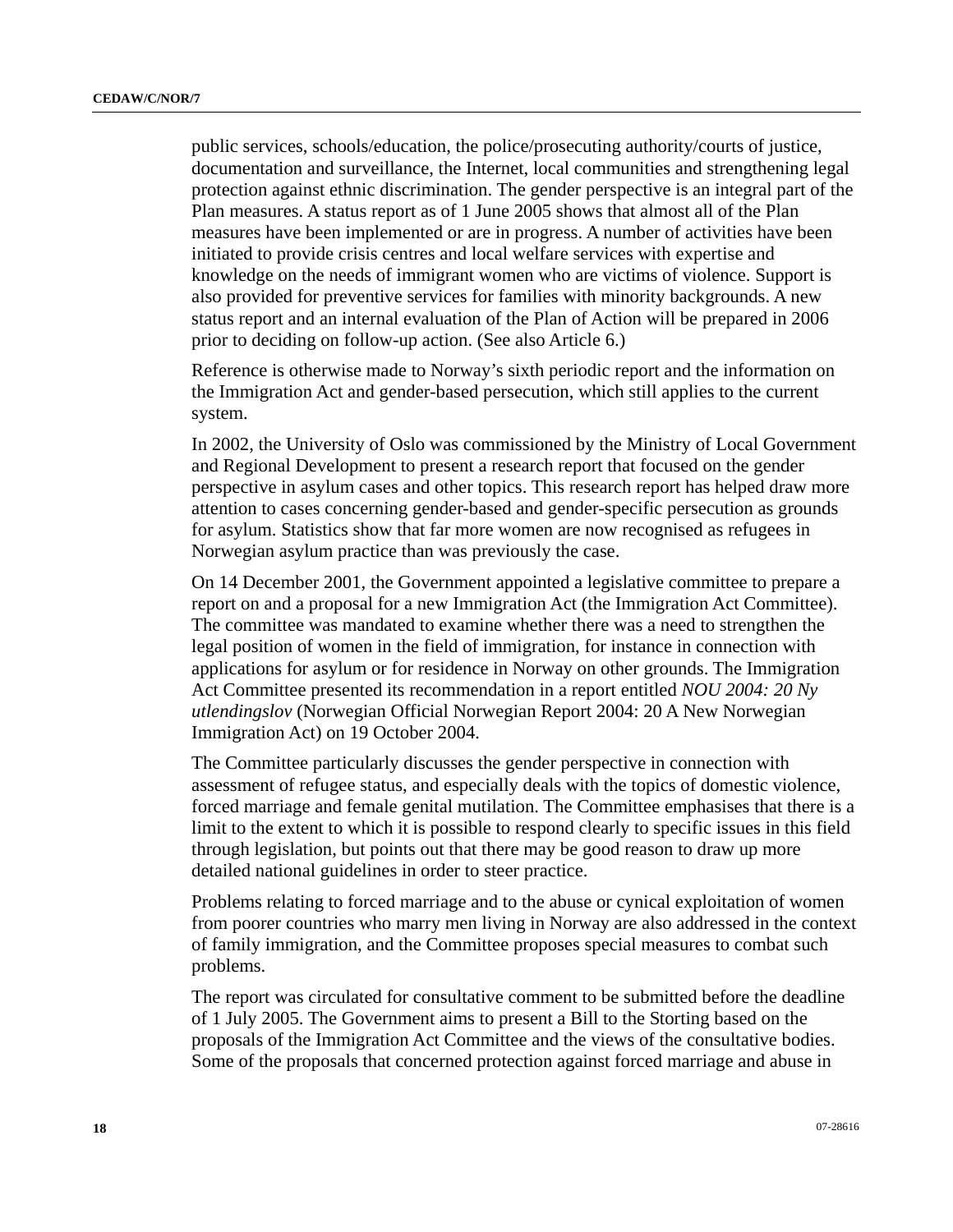marriage have already been implemented in the current Immigration Act (see further details under Article 6 regarding violence and Article 16 regarding forced marriage).

#### **Women and gender equality – prioritised in Norwegian foreign and development cooperation policy**

Human rights, including gender equality and women's rights, are priority areas in Norwegian foreign and development cooperation policy. The Government's political platform (the Soria Moria Declaration of 2005) identifies women and gender equality in development cooperation as one of four main pillars of development cooperation policy, along with oil and energy, the environment and peace and reconciliation. This is in line with the commitments undertaken by Norway under the Paris Declaration (2005) with regard to increased coordination of development assistance. Women's and gender equality issues are an area in which Norway has special advantages internationally. By the end of 2006, the Government will launch a new Plan of Action for Women and Gender Equality in Development Cooperation, which will replace the Strategy for Women and Gender Equality in Development Cooperation (1997-2005).

#### **Challenges**

In 2005 work began on evaluating the Strategy for Women and Gender Equality in Development Cooperation (1997-2005). The evaluation focused on bilateral development cooperation, which accounts for a total of less than 20 per cent of all development assistance. The results of the evaluation were presented in 2006. The report showed that the gender equality perspective is clearly apparent in the political goals for development cooperation, and that women and gender equality are specifically identified as cross-cutting considerations in programme and country documents. However, there are numerous challenges as regards institutionalisation of gender equality.

Women and gender equality are becoming increasingly invisible in the programme cycle of planning, implementation, reporting and evaluation. The evaluation also demonstrated that insufficient personnel resources are devoted to implementing the strategy and supporting the advancement of women and gender equality in Norwegian development cooperation.

The new organisation and focus of development assistance (new aid modalities) are reflected in the increased use of budget support and greater degree of coordination. This means that it has become more difficult to follow up the topic in relation to partner countries. Norway must therefore emphasise gender equality and the rights of women more effectively in its dialogue with partner countries. This is even more important when macro-economic issues are raised. Norway will require that its cooperation partners, whether governments, international institutions or non-governmental organisations, take women's rights and gender equality seriously. Norway's partner countries have signed the Convention on the Elimination all Forms of Discrimination of Women and Norway will make active efforts to help enable these countries to fulfil their international obligations as regards women's rights.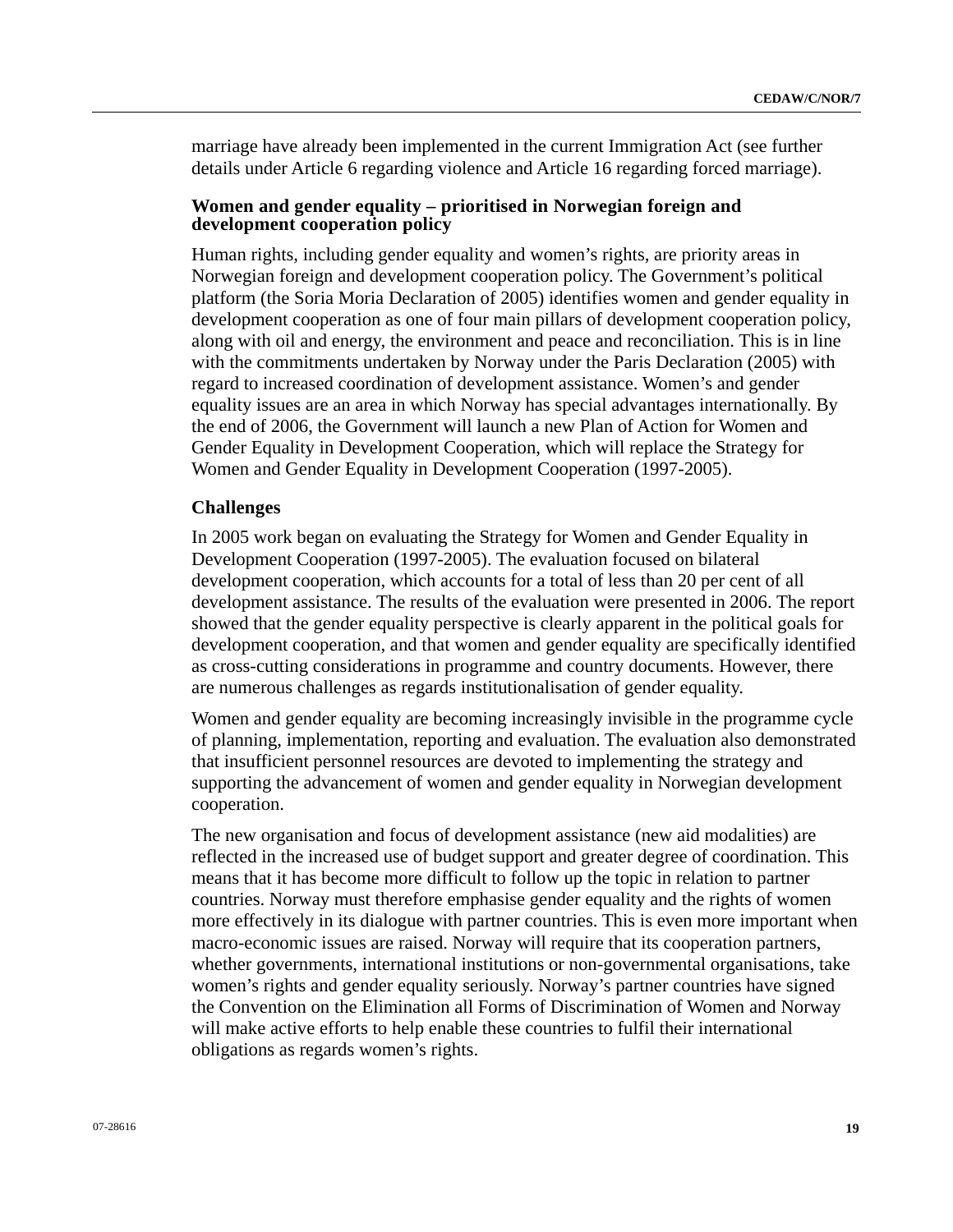#### **New campaign**

The Government will increase its focus on measures to promote gender equality in development cooperation. In this campaign, a two-pronged strategy will be pursued. Firstly, the gender and gender equality perspective will be integrated into every field of development cooperation and foreign policy (mainstreaming). Secondly, there will be emphasis on measures especially designed to promote women's rights and gender equality, particularly where the imbalance between the position of women and men is so great that mainstreaming will not have sufficient effect (targeting). Furthermore, Norway will actively support the principle of equal representation of women and men in relation to its own delegations and will seek to strengthen women's representation in bilateral and multilateral decision-making forums (equity).

As part of its intensified focus on women and gender equality, a decision has been made to establish a three-year project for gender and gender equality in development cooperation in the Norwegian Ministry of Foreign Affairs, which will be started in 2006. The Ministry's technical agency, NORAD, will also establish a separate project in this field. The purpose of these measures is to raise awareness of women and gender equality within the Ministry and at Norwegian foreign service missions, and to initiate activities to establish support for and strengthen gender mainstreaming processes in the Ministry and at foreign service missions. More expertise is needed, the reporting and registration mechanisms must be strengthened, and responsibility must be clearly placed at senior management level.

The Ministry of Foreign Affairs' project group will also be responsible for drawing up the new Plan of Action for Women and Gender Equality in Development Cooperation. The Plan of Action will have special focus on rights (political, economic, cultural and civil). It will include specific, decisive measures to achieve visible, measurable integration of the gender perspective, with clear thematic priorities, assignment and distribution of responsibility, and focus on human resource development and capacitybuilding. It will contain specific, measurable indicators for gauging the degree of gender mainstreaming in development cooperation and targeted activities to promote this objective.

Greater emphasis will also be placed on women and gender equality in the administration of grants. The new letters of allocation for multi-year financial support from United Nations organisations contain requirements regarding reporting on women and gender equality. More stringent criteria with regard to reporting on this topic have also been introduced in connection with the administration of other funding mechanisms.

## **Integration at policy level**

In the period 2002-2005, the Government adopted several national plans of action of particular relevance for efforts to promote human rights, especially women's rights. These included a plan launched in 2003 for the Government's international efforts to combat female genital mutilation and the Plan of Action to combat trafficking in women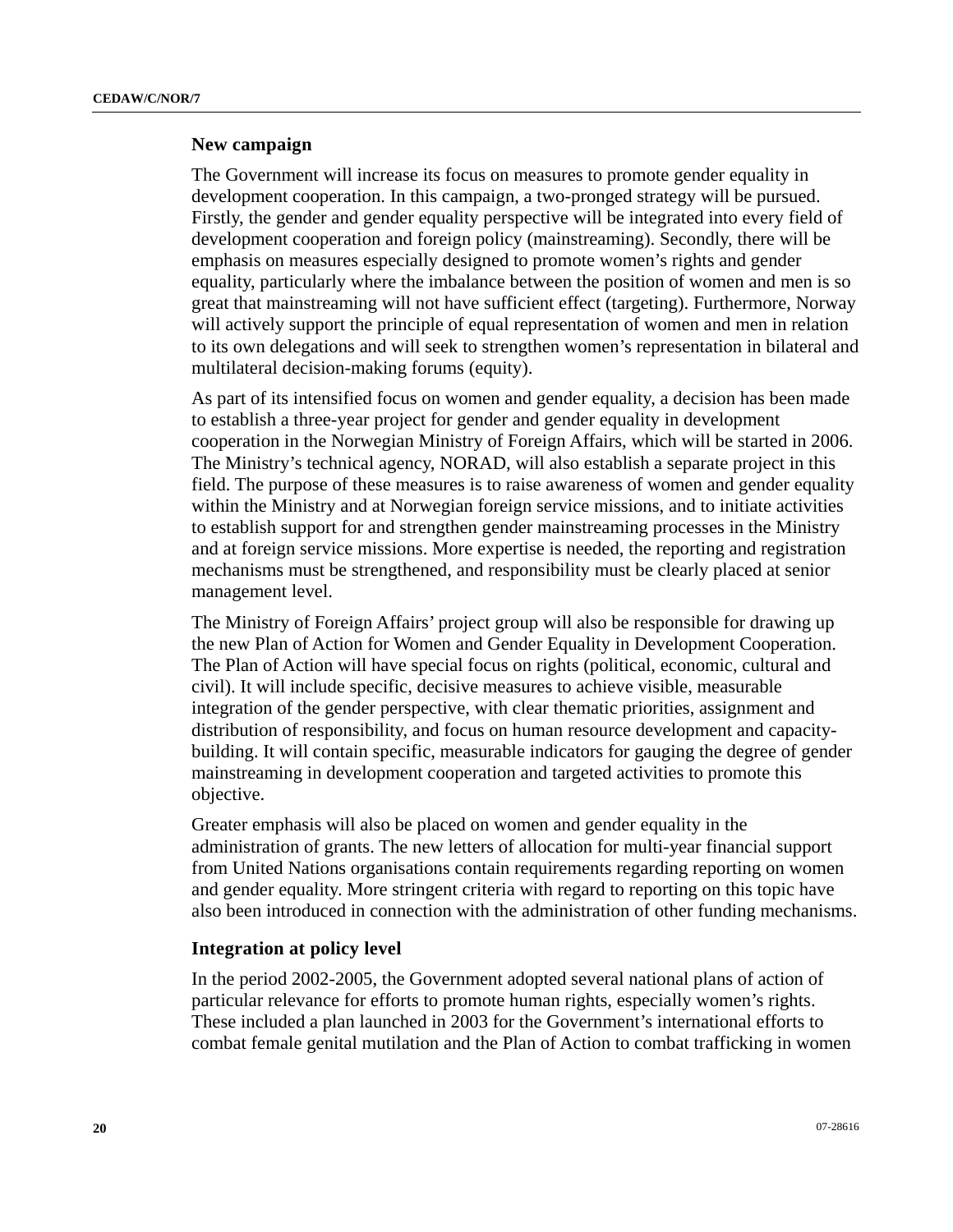and children (2003-2005), which has been extended in the form of a new plan of action for 2005-2008.

In 2005, the Government decided to draw up a national Plan of Action for implementation of United Nations Security Council Resolution 1325 on women, peace and security. The plan, which was launched in 2006, imposes requirements on all relevant Norwegian stakeholders, thereby helping to ensure that Norwegian efforts to promote peace and security focus more strongly on the gender equality dimension and the rights of women. The plan comprises measures aimed at providing better protection for women and girls, strengthening women's participation in decision-making processes, and achieving a better gender balance in Norwegian delegations and teams participating in international peace operations.

The gender equality perspective and focus on women's rights have also been systematically incorporated into various action plans and strategies. In the Action Plan for Fighting Poverty through Agriculture, a special chapter is devoted to the role of women in agricultural development and the importance of safeguarding women's rights, particularly the right to own land. Norway was also one of the instigators of the United Nations High Level Commission on Legal Empowerment of the Poor, which has been charged with examining how poverty can be reduced through better legal protection and providing economic opportunities for all citizens (the formalisation agenda). The Commission must focus particular attention on empowering women and strengthening women's rights in the economic sector.

#### **Human rights work**

Norway has sought to develop norms in a number of international forums, such as the United Nations General Assembly and the United Nations Commission on Human Rights, and to ensure that they are effectively implemented. Issues such as gender equality, non-discrimination and violence against women have been emphasised in speeches exclusively devoted to the rights of women. Women's rights and opportunities have also been a recurrent topic when other issues are raised, such as civil and political rights, economic, social and cultural rights, and the right to education. The issue of gender equality has also been raised by the Ministry of Foreign Affairs in a bilateral context, such as in Human Rights Dialogues with China and Vietnam. As the ministry in charge of coordinating gender equality activities, the Ministry of Children and Equality is involved in extensive bilateral cooperation in order to promote exchanges of experience pertinent to gender equality policy.

#### **Economic rights**

In 2005, Norway, the United Kingdom and the World Bank jointly took the initiative of arranging a high-level conference in Washington that focused on the third Millennium Development Goal (empowerment of women) and economic rights. At the conference the World Bank decided, after being pressured about its efforts on behalf of women, to draw up an action plan for economic initiatives for women within one hundred days.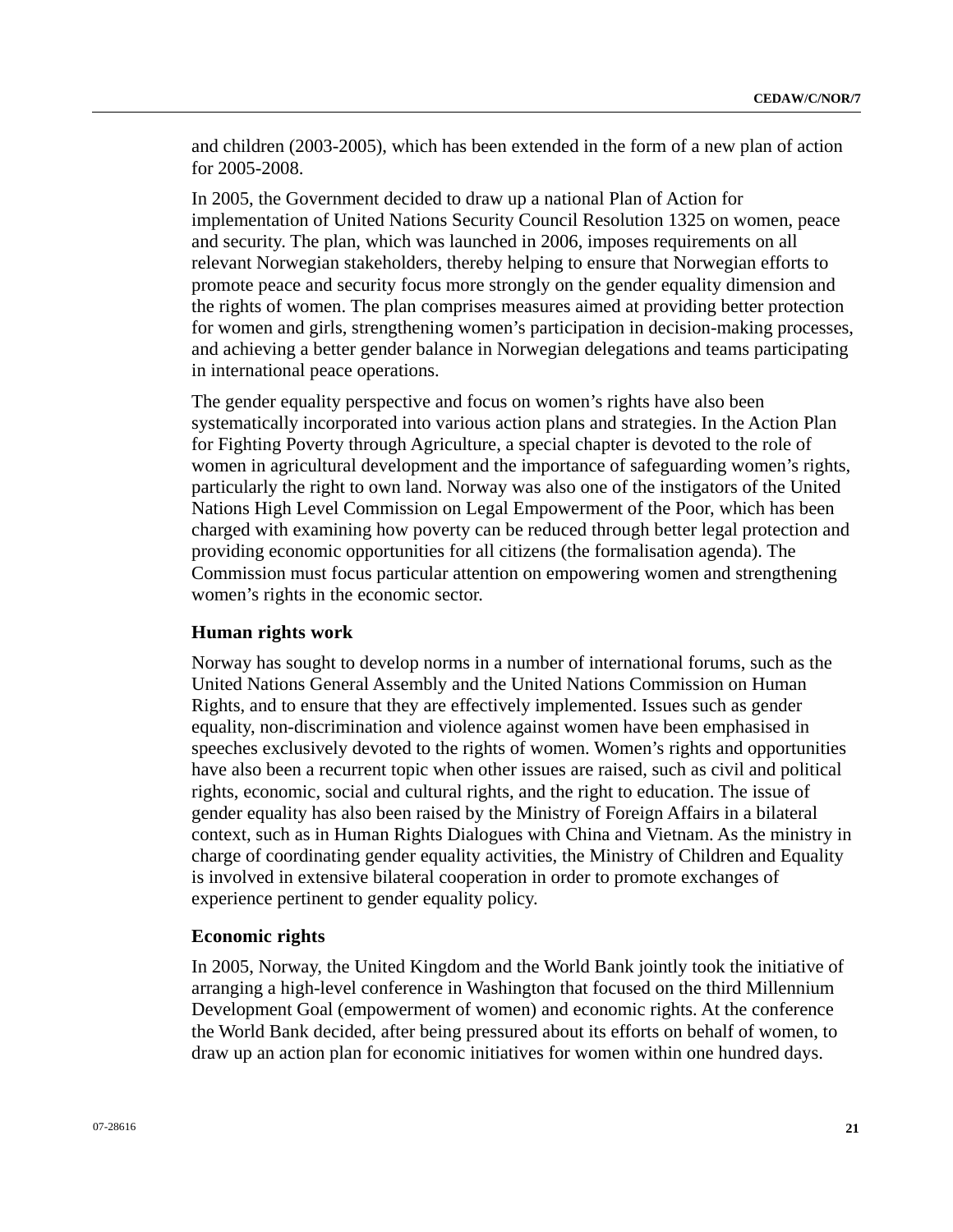Norway also plans to follow up this action plan with resources. Norway's new plan of action for gender and gender equality in development cooperation will also focus on economic rights, including the right to own and inherit property and land, and will link this to professional rights.

Norway provides substantial support for the World Bank's and the regional banks' Trust Fund for Gender Mainstreaming and will continue to do so. Furthermore, Norway works closely with the International Labour Organisation on promoting professional rights, also in a gender perspective, and will in future provide more support for the ILO's own Gender Equality Partnership Fund.

#### **Health and reproductive rights**

It is particularly important to ensure a gender perspective in efforts to combat the spread of HIV/AIDS. A steadily growing percentage of those who are infected are women, who must be given an opportunity to influence their own life situation so that they can protect themselves. Since 2002, Norway has supported an initiative to develop products (microbiocides) that provide protection against HIV infection and that can be controlled by women themselves. Norway has also supported the International AIDS Vaccine Initiative. High priority is given to the Global Alliance for Vaccines and Immunization with a view to reducing child mortality.

Norway's policy on women's right to safe, self-determined abortion remains unchanged. In its political platform, the Government pledged to work at international level to decriminalise abortion. Norway will therefore support the international safe abortion fund that was established by the International Planned Parenthood Federation. The purpose of the fund is to provide support for programmes that have lost their funding as a result of anti-abortion policies in other countries.

#### **Implementation of United Nations Security Council Resolution 1325**

A special project group has been established in the Ministry of Foreign Affairs for the purpose of coordinating implementation of the action plan relating to United Nations Security Council Resolution 1325. A joint inter-ministerial group and a broad-based cooperative body comprising representatives from NGOs and research institutions are also involved in this process.

Implementing United Nations Security Council Resolution 1325 relating to women's participation in peace processes and reconstruction is an important aspect of Norway's support for peace and reconciliation in various conflict areas. Norway works through multilateral institutions to promote the participation of women in peace processes and development, as well as in various peace processes in which Norway has the role of facilitator.

In Southern Sudan, over 60 per cent of the population are women, but few women have the opportunity of participating in peace negotiations in that country. Through a number of specific measures, Norway has sought to ensure that Sudanese women are included in the important processes taking place in the reconstruction phase that the country is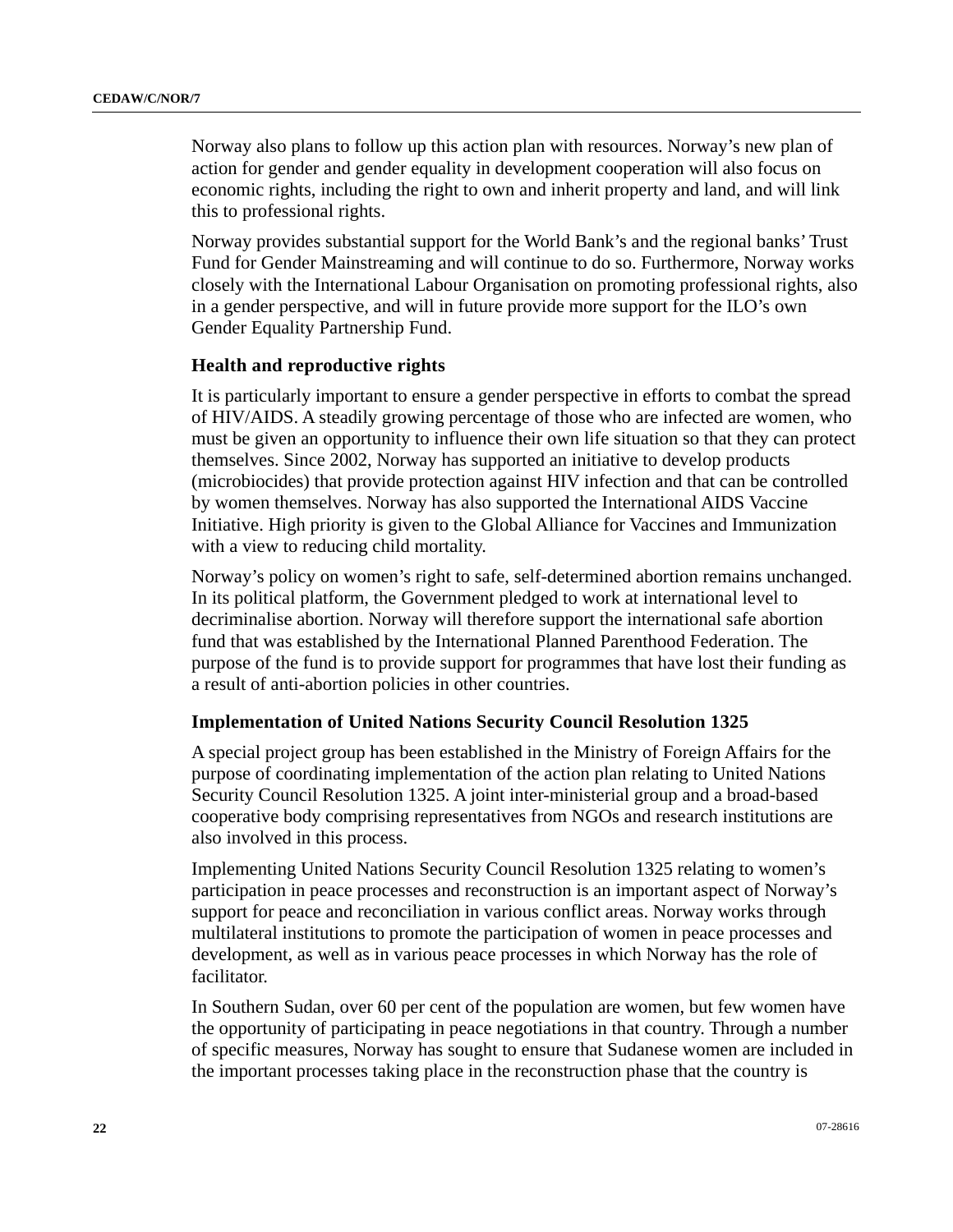currently undergoing. For instance, Norway and the United Nations Development Fund for Women jointly arranged a women's symposium prior to the Oslo Donors' Conference on the Sudan in April 2005. Women from both Northern and Southern Sudan attended the symposium, at which they reached agreement on a joint memorandum setting out priorities for the peace and reconciliation processes. The memorandum was subsequently presented at the Donors' Conference.

Norway has also supported the UNIFEM project "Promoting Women's Participation and Gender Equality in Post-conflict Reconstruction and Peacebuilding in Southern Sudan", in which funds are used to arrange and follow up regional and national women's conferences in Sudan. As part of its cooperation with UNIFEM, Norway has provided funding to enable 20 women from Darfur to travel to Abuja to take part in the peace negotiations in December 2005.

Norway has also sought to help increase the capacity of United Nations agencies to promote a gender perspective in conflict areas. Based on funding provided by Norway, the UNHCR established a special post as special advisor on gender issues and advancement of women and seconded a Norwegian woman to this post. Norway is also financing a junior expert post in the gender issues unit of the United Nations Department of Peacekeeping Operations. In connection with the negotiations concerning the establishment of the United Nations Peacebuilding Support Office, Norway, with the support of the G77 countries, secured the inclusion of a paragraph regarding women experts in the office, with a clear reference to United Nations Security Council Resolution 1325. This is an important step towards introducing similar references in resolutions for future integrated peacekeeping operations.

# **International investments: Ethical Guidelines for the Government Pension Fund – Global**

The Ethical Guidelines for the Government Pension Fund – Global are based on the premise that the companies in which the Fund invests must respect fundamental human rights and the environment. The guidelines prescribe two instruments for ensuring that this premise is observed: exercise of ownership rights and exclusion of companies from the Fund's investment universe.

Exercise of ownership rights means seeking to influence behaviour by being an active shareholder in the companies in which the Fund has invested. Norges Bank is responsible for the work of exercising ownership rights. Guidelines for ownership management have been drawn up in line with the United Nations Global Compact. These efforts cannot be expected to show quick, or necessarily measurable, results.

Exclusion of companies is an instrument designed to preventing the Fund from contributing to serious breaches of ethical norms or omissions. The guidelines and instruments cover a broad range of issues, including *the rights of women and children*. It is the responsibility of the Ministry of Finance to exclude companies from the Fund's investment universe. The Ministry bases such decisions on the recommendations of the Council on Ethics for the Government Pension Fund – Global, which assesses each case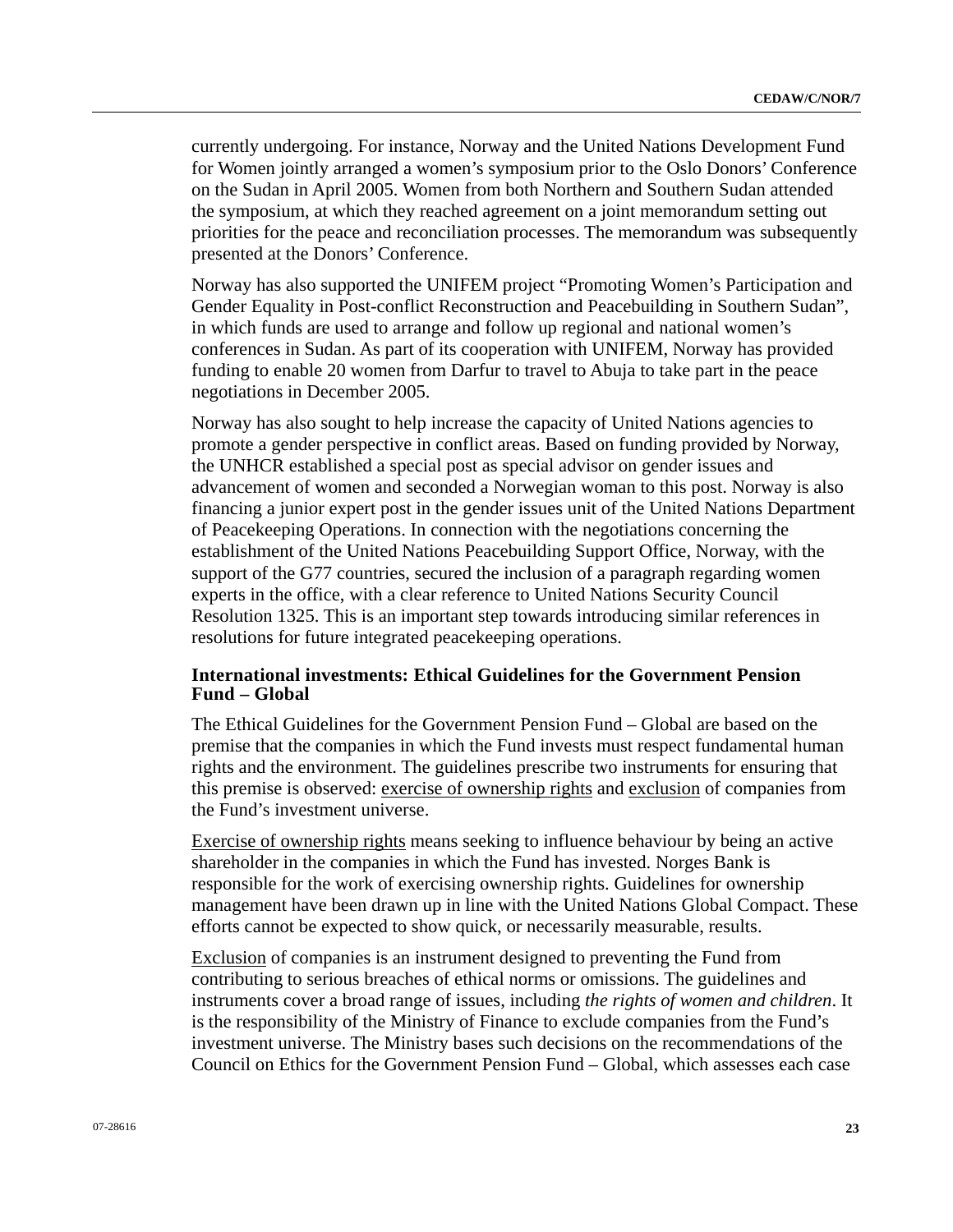to determine whether or not an investment is contrary to the Ethical Guidelines. The Council must recommend exclusion if there is an unacceptable risk that the Fund is contributing to violation of internationally recognised human rights and workers' rights.

So far one company has been excluded from the Government Pension Fund – Global based on the assessment that there is an unacceptable risk that the Fund will contribute to serious or systematic breaches of human rights and workers' rights by continuing to have investments in the company. Discrimination of women in the workplace was one of many elements that were included in the assessment.

# **1.3 Article 4**

# **1.3.1 Article 4.1 Special measures to promote gender equality**

Reference is made to Article 7 for information regarding political representation, Article 10 regarding education and Article 11 regarding working life.

Pursuant to section 1 of the Gender Equality Act, public authorities must make systematic, targeted efforts to promote gender equality in all areas of society. Based on this provision, gender mainstreaming has been adopted as a strategy for gender equality. This strategy has been described in detail in previous reports, and the ongoing work of gender mainstreaming in work on the state budget is described under Article 2d.

Section 3 of the Gender Equality Act also authorises differential treatment of one of the sexes, if this can help to promote gender equality. However, differential treatment of men or women is seldom used. In working life, a moderate form of positive differential treatment is primarily the norm. All other conditions being equal, the under-represented sex may be preferred. In the education sector, there have been sporadic cases of more radical differential treatment, such as when girls are given extra points when seeking admission to fields of study where they are heavily underrepresented.

Section 3 a has been interpreted in the light of the objects clause which states that the primary aim of the Act is to improve the position of women. In 1998, however, regulations appurtenant to the Act were adopted that provided for moderate forms of positive differential treatment in favour of men in a limited range of occupations and positions in day care centres, primary and lower secondary school and child welfare services. This was intended to encourage the greater presence of men in children's everyday life and child care. Section 3 a has been practiced most radically in higher education and research. In 2002, however, the EFTA Court handed down a judgment against Norway for breaching the European Union's equal treatment directive of 1976. The Court ruled that earmarking a limited number of places for women at a higher academic level was in violation of European Union rules. The case had been considered by the Gender Equality Ombud and the Gender Equality Appeals Board, which found that the measure was not contrary to the principle of equal treatment laid down in the Act, because it would obviously contribute towards promoting gender equality in a field in which women are heavily underrepresented.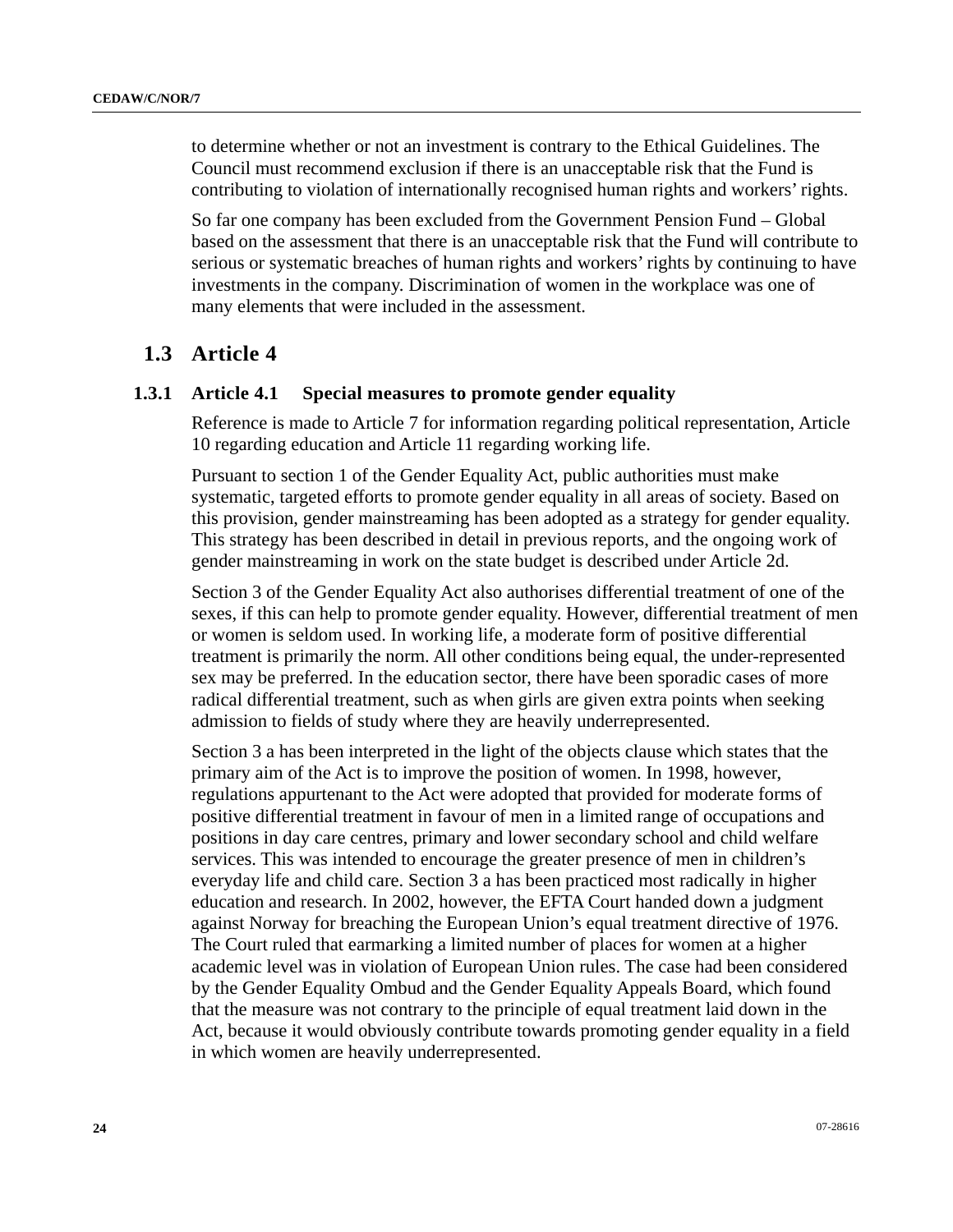A study commissioned by the Ministry of Education and Research entitled *Kvinner i forskning – fra kvotering til integrering* (Women in Research – from Quotas to Integration) was carried out by the Research Council of Norway. In 2004, based on the study findings, the Ministry initiated efforts to establish the Government Committee for Integration of Women in Research. The Committee is mandated to promote the integration of gender equality in the university and college sector over a three-year period. The Committee has carried out a study of measures in the sector in question and arranged a major conference to exchange experience and focus greater attention on gender representation in the academic world.

# **1.3.2 Article 4.2 Protection of the reproductive role of women**

Reference is made to previous reports and to Article 2 c for a description of the work of the Equality and Anti-Discrimination Ombud with regard to pregnancy-based discrimination. This is an area in which there are constant reports of discrimination.

Pregnant women are well protected under Norwegian legislation. The Working Environment Act, the National Insurance Act and the Gender Quality Act all safeguard the rights of this group. Pursuant to the Working Environment Act, employers have a duty to adapt work to the needs of pregnant women, and employees are protected against dismissal and have extensive rights to leave of absence from work. The National Insurance Act entitles women to financial compensation in the form of sickness benefit, pregnancy benefit and maternity benefit while absent from work during pregnancy or on maternity leave. The Gender Equality Act prohibits differential treatment on account of pregnancy, breastfeeding and use of rights to leave that are reserved for one of the sexes. The prohibition against pregnancy-based discrimination was reinforced by a legislative amendment in 2002 and now also applies to fathers who take the father's quota of parental leave.

The fact that pregnant women nevertheless experience discrimination is not primarily a consequence of a lack of rights, but of an occasional failure to comply with legislation. The Equality and Anti-Discrimination Ombud (formerly the Gender Equality Ombud) receives a growing number of complaints concerning such matters. In 2004 the Ombud received 113 complaints of this nature and 95 cases in 2005. In its political platform (the Soria Moria Declaration), the Government pledged to increase protection for pregnant women. To be able to assess suitable, effective measures, better knowledge is required of the extent and nature of discrimination of pregnant women and of parents during and after parental leave. The Ministry of Children and Equality will discuss these challenges with the social partners and find appropriate measures.

# **1.4. Article 5**

# **1.4.1 Article 5a Gender roles**

Within the framework of the TENK (THINK) project, an interactive teaching programme has been designed with a view to counteracting stereotyped perceptions of the roles of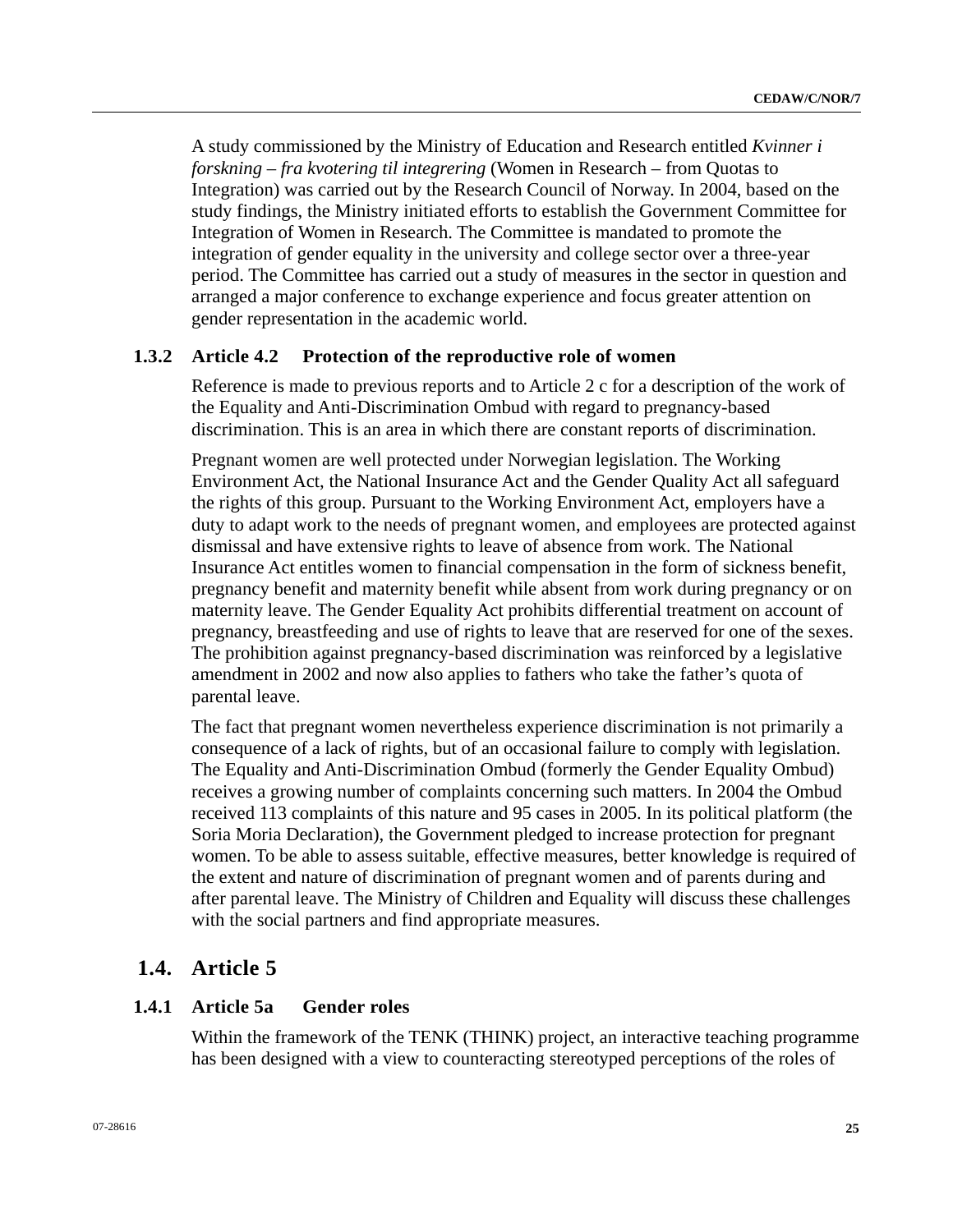men and women that have been created by different types of advertising and marketing. The programme, which is used in consumer education in schools, gives school pupils a better understanding of the influence of the media and advertising. A discussion programme on topics such as the sexualised presentation of girls and boys in the media has also been developed for use at parent-teacher meetings. The objective is to strengthen children's ability to cope with pressure as regards purchasing, fashion and consumption.

In Proposition No. 35 (2004-2005) to the Odelsting, the Ministry of Children and Equality announced its intention to revise the Marketing Act with a view to introducing a prohibition against gender-stereotyped advertising. Section 1 of the Marketing Act also covers gender-stereotyped marketing, but this needs to be clarified in the wording of the statute. Section 1 of the Marketing Act is a legal standard, which means that the provision is flexible and can reflect changes in society. Nevertheless, the Ministry wishes to assess the content of the provision and its location in the Act. The Ministry is in the process of appointing a working group to examine these issues, including the question of whether responsibility for monitoring compliance with the provision should be transferred from the Consumer Ombud to the new Gender and Anti-Discrimination Ombud.

Sexualisation of public space is assumed to have an impact on the attitudes of boys and girls towards understanding their own sex. Access to pornography through new media has changed dramatically in recent years, but there is little knowledge of the effect on young people's understanding of gender equality, gender and sexuality. In the past two years, the Nordic countries have been engaged in a joint research project under the auspices of the Nordic Council of Ministers to increase knowledge in this field. The project will end in June 2006.

Recruiting young people to education and jobs in the municipal sector is an important task. Through the [www.mittvalg.net](http://www.mittvalg.net/), the Norwegian Association of Local and Regional Authorities (KS) focuses attention on the municipality as a future workplace for young people. Young people in various municipal posts are interviewed with a view to illustrating the diversity of jobs and opportunities within the various occupational choices. It is important to show that there are boys who enjoy working with children and elderly persons in care-related jobs and girls in male-dominated occupations and to find good examples among municipal employees.

#### **Men, gender roles and gender equality**

If efforts to promote gender equality are to succeed, it is essential to bring about changes among men. *There must be focus on men's behaviour and attitudes*. We have a tendency to perceive men and men's attitudes and behaviour as the norm for and benchmark of human activity, in both our own and other societies. This is unfortunate because we forget to problematise men and men's roles in human interaction. It is impossible to bring about radical change in the gender hierarchy and gender relations without raising questions about the actions, attitudes and positions of both women and men.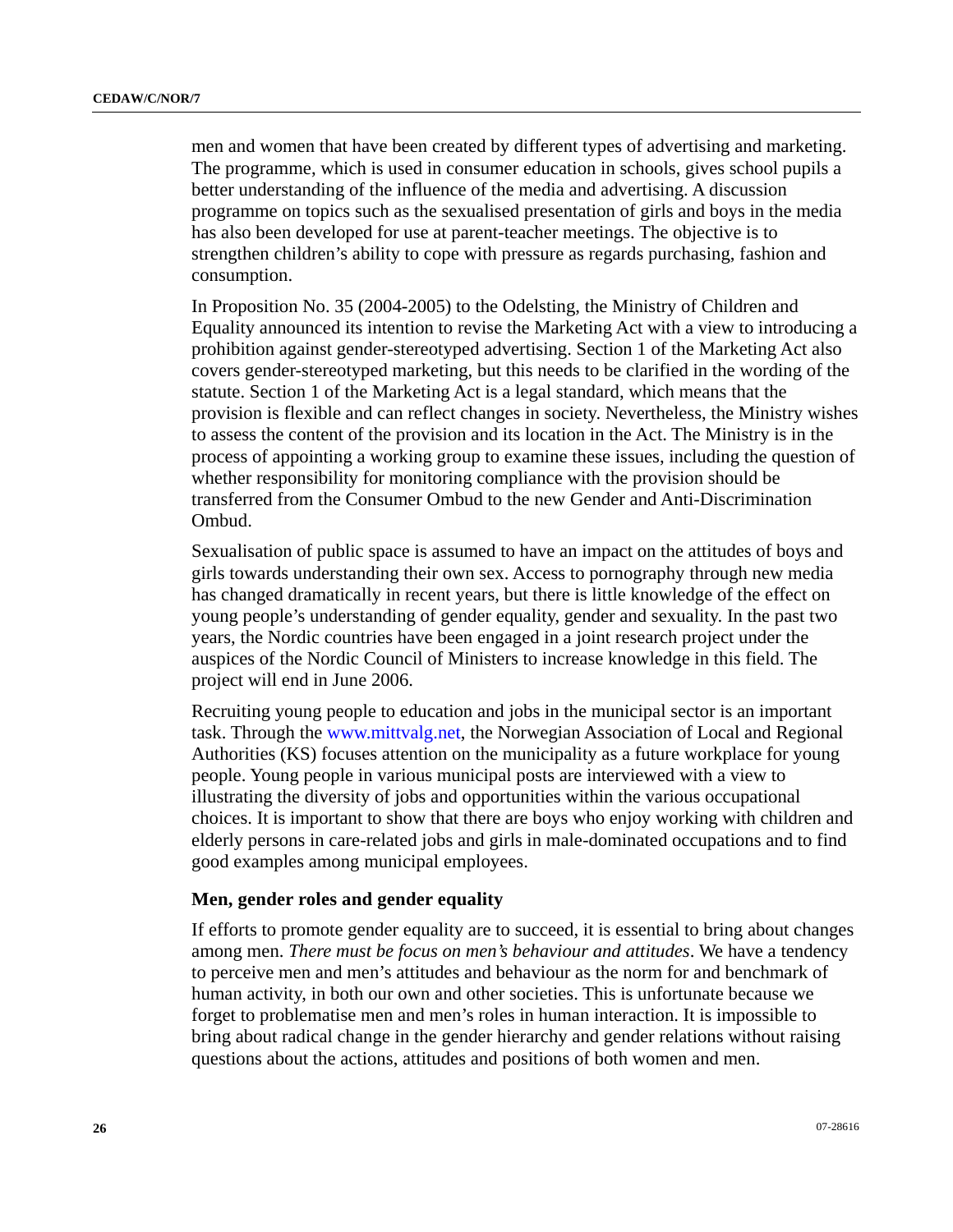Professor Michael Kimmel, a well-known US researcher on gender and men's issues stated, at the "milestone conference" held in Oslo in 2005 as a follow-up to the Action Plan adopted in Beijing, that *men's attitudes and behaviour are the unparalleled main obstacle to the liberation of women and gender equality.* He further identified four basic rules for masculinity, freely translated as follows:

- a) polarisation of and disassociation from the female and femininity
- b) wealth, power and status are measures of masculinity
- c) safe and reliable understood as unshakable and adamant
- d) recklessness and risky behaviour as markers of masculinity

The last point is important in order to understand men's violence against women. Research on rape and abuse of women shows that men resort to violence when they feel that they are losing the power and esteem to which they consider themselves entitled as men. Kimmel points out that these men seem to feel they are entitled to a woman's body for sexual satisfaction, whether access is given voluntarily, in return for payment or obtained by force.

Certain aspects of some men's behaviour and attitudes are particularly important to consider in efforts to combat domestic violence, rape and other sexual abuse, and human trafficking across national borders for sexual exploitation. Further information on relevant measures may be found under Article 6.

Kimmel also refers to comparative anthropological studies of societies based on the degree of prevalence of rape. The main indicators for low rape frequency seem to be:

- a) the right of married women to own property in their own name, as a measure of the financial independence of women
- b) fathers' participation in the care of their own children, as a measure of the value placed by society on the role of parents/carers and women's work.

To bring about change among men, the starting point must be men's point of view, wishes, dreams, problems and conflicts. Men have an important role to play in the process of changing traditional gender roles. It will be necessary to implement measures that especially target men. It is important to avoid placing men and women in categories. Nonetheless, men and women often have different lives and different interests. At the same time, there are also significant differences from one man to the next. Men are discriminated against as well.

Men can be winners in a male society – or they can be losers. Often, they are both at the same time; they win status and money by giving higher priority to their career than to their family. At the same time, they forfeit the opportunity to develop good, close relationships with their children. Or they struggle to deal with the fact that they have fallen short of their objectives in working life, with all the implications that such failure has for the male identity in our society. Men have a higher lifestyle-related mortality rate than women, they consult physicians less often and they top all the statistics for violence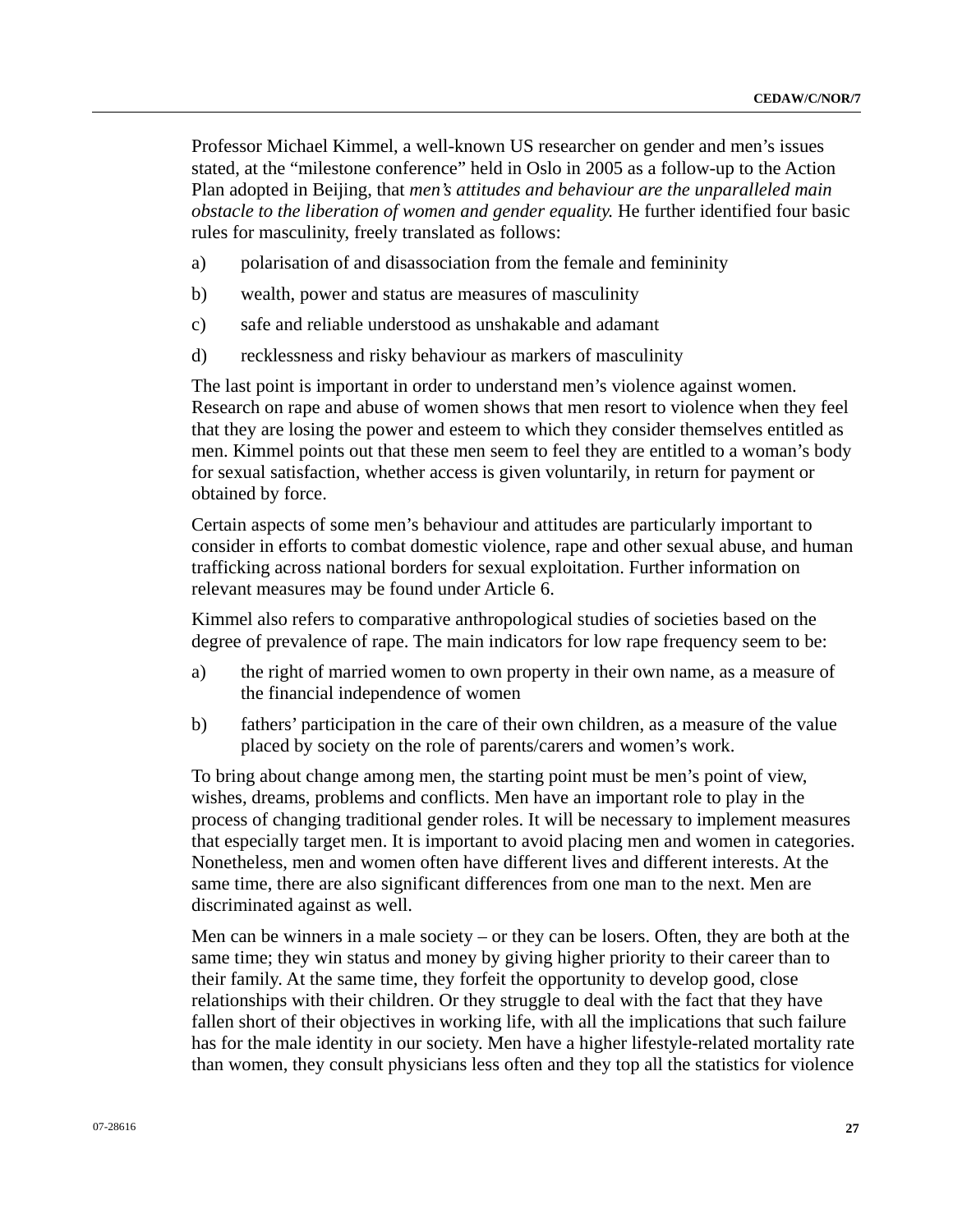and crime. Boys do less well than girls in every school subject except for physical exercise, and far fewer men than women obtain a higher education.

This duality offers important potential in the process of changing what is called the hegemonic masculinity: the male type that dominates and culturally defines how a man should be in our society. Measures should be developed that are adapted to men's differing situations and differing interests.

The Government provides funding for the Resource Centre for Men, the first of its kind in Norway. Developing positive masculinity and knowledge of male gender roles is a key focus, and the centre is an important source of information and influence in public debate. REFORM has also drawn up a proposal for preventing violence.

The greatest change among men in recent years has been in relation to their role as father. The father's quota of parental leave is utilised by around 90 per cent of all fathers, and many men would like to have more than the period of time (six weeks as from 1 July 2006) allotted to them. Basing fathers' paternity benefit on their own earned income entitlement has been an important part of this reform. The fact that men are taking responsibility for and establishing a close relationship with infants is an extremely important change in the father-child relationship and may have an impact on the way men view care, closeness and relationships.

It is probably precisely in this field that change is easiest to bring about, because it has gradually become clearer to men what they have missed by adhering to a traditional male role. It is necessary to continue to implement measures that can help to increase men's participation in relation to children, in both the private and the public spheres. This is important in itself, but also brings changes in other areas, such as working life.

The current focus on the male role is partly a result of the work done by the women's movement. It is therefore important to provide support for network-building among researchers, voluntary organisations and others who work with men in a gender equality perspective.

Because men have only just begun to take part in the gender equality debate, little is known about men, what they think and wish for and the kind of conflicts they are undergoing. Much of the research on gender equality has focused on women and been based on women's standpoint and way of seeing things. Most of the research on men so far has been based on male perspectives and men's domains, but has not taken men as a *gender* as its starting point. More knowledge is needed about the role of the father, male working life culture, the situation of men after divorce, male violence, the significance of men being absent while their children are growing up and boys' socialisation. We need to know more about boys and men in a gender perspective, including the development of masculinity and male cultures.

The Government will give priority to efforts relating to the roles of men and will present a report to the Storting on men and the roles of men.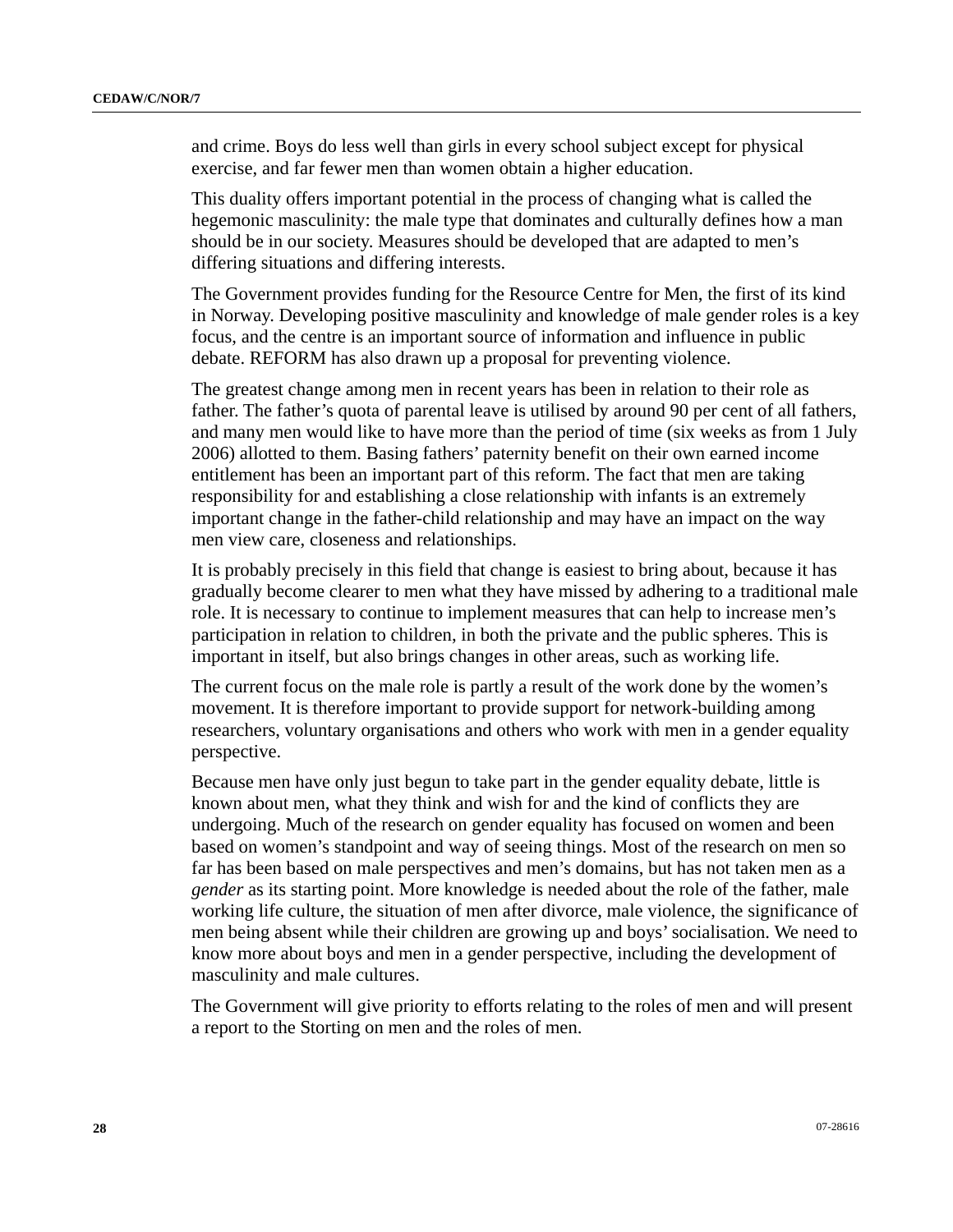### **1.4.2 Article 5b The joint responsibility of women and men for children and families**

In recent years family policy has focused particularly on the role of *fathers*, and the necessity of strengthening their role in the best interests of children. The mandatory portion of the father's share of parental leave in connection with childbirth ("the father's quota") has been extended to six weeks. Furthermore, since 1 January 2005 the father has been entitled to paternity benefit during the father's quota of parental leave based on his own employment situation (and his income compensation is no longer reduced if the mother worked part-time prior to the birth). Reference is also made to Articles 5 a, 11, 2 b and 16.

Preventive efforts to maintain good family relationships have been strengthened with a view to helping reduce the number of divorces and family break-ups. Married couples and cohabitants are offered a free course in family and sexual relations when their first child is born. As from 1 January 2006 cohabiting parents have joint parental responsibility. From 1 January 2007 cohabiting parents with children of their relationship will have to attend compulsory mediation sessions if their relationship breaks up.

For information concerning day care centres, reference is made to Articles 11 and 2 c.

# **1.5 Article 6 Violence, trafficking in women and prostitution**

#### **Domestic violence**

#### **Strategies in efforts to prevent domestic violence against women**

There is political consensus in Norway that violence against women is not a private matter, and that the public authorities are responsible for preventing and helping to avert this type of violence. The efforts of the public authorities are based on their acknowledgement of this responsibility. In recent years, the Norwegian authorities have implemented a large number of measures to combat domestic violence. These efforts have essentially been channelled through the Government's two action plans to combat violence against women (2000-2003) and to combat domestic violence (2004-2007).

Implementation of the action plan to combat violence against women produced results, but also highlighted weaknesses and the need to intensify efforts, particularly in respect of children who witness violence and of perpetrators of acts of violence.

In December 2003 the Committee on Violence against Women, which was an independent committee, presented its report (NOU 2003: 31 *Retten til et liv uten vold*  (Official Norwegian Report 2003:31 The Right to a Life without Violence)). In the report a number of measures are proposed to improve the situation of women and children who are victims of domestic violence, for instance by strengthening treatment programmes for perpetrators and improving services for children who witness violence and by introducing a new penal provision to cover domestic violence against women. These measures are being implemented in the action plan for 2004-2007.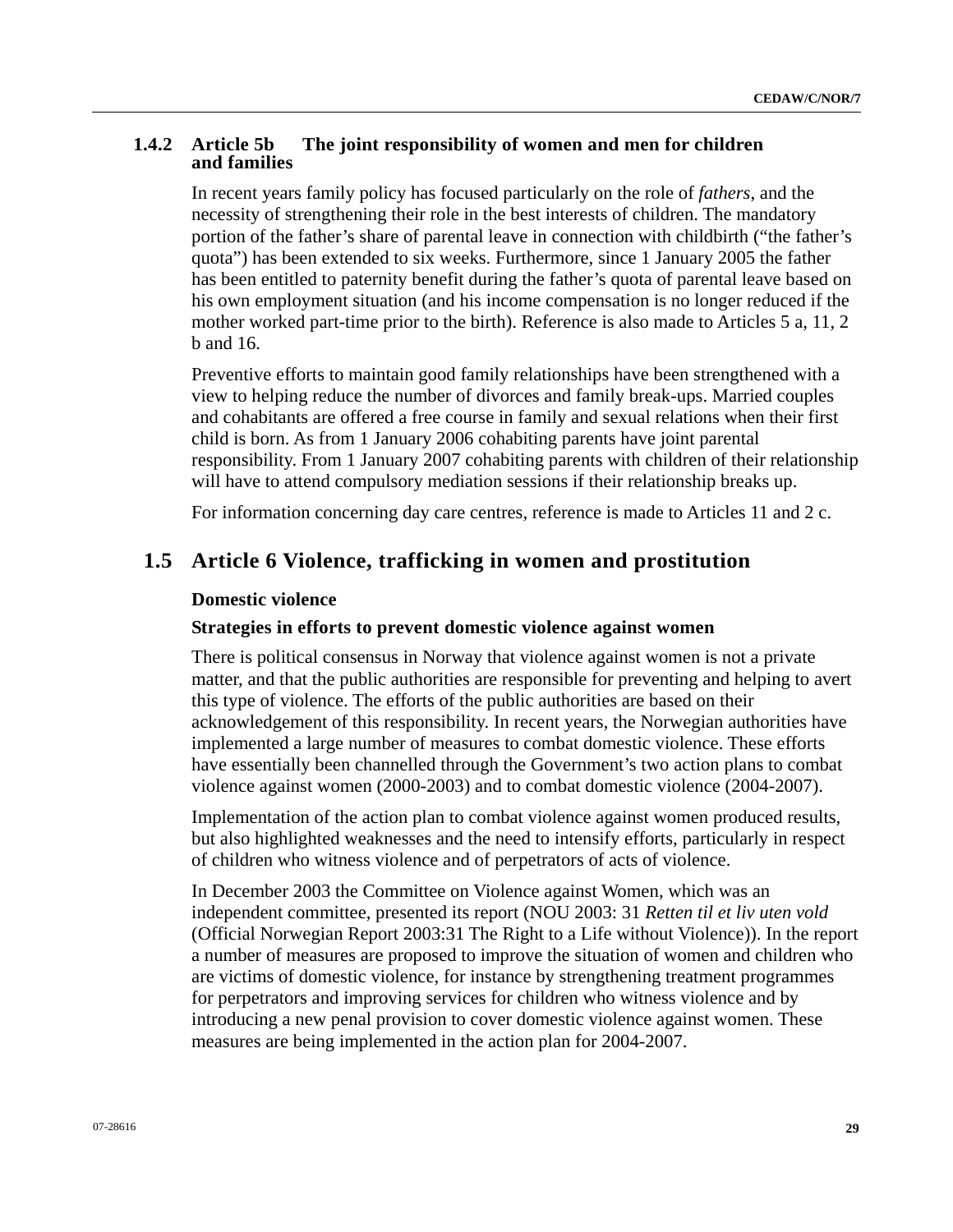In June 2004 the action plan to combat domestic violence was launched to ensure continuity of efforts in this field. The Plan comprises 30 specific measures that can be broken down into the following four main categories:

- Efforts to improve the level of collaboration and knowledge of the support services
- Efforts to increase awareness of domestic violence and prevent it by changing attitudes
- Efforts to ensure that victims of domestic violence receive adequate help, protection and assistance
- Efforts to break the spiral of violence by strengthening treatment programmes for perpetrators

In order to encourage more victims of violence to contact the support services, measures will be carried out with a view to increasing openness and reinforcing attitudes that condemn this violence in both the support services and among the general population. The surveys of violence carried out by the Ministry of Justice in 2003 and 2005 are an example of steps taken to increase the support services' awareness of violence.

In its political platform (the Soria Moria Declaration), the Government announced that it intended to intensify efforts to combat violence against women and children.

#### **Organisation of official efforts to combat domestic violence**

The Ministry of Justice is responsible for coordinating the Government's efforts to combat domestic violence. However, there are a number of issues in this field that cannot be solved by the use of criminal policy instruments alone. In order to effectively combat violence, close cooperation is required with other key authorities with responsibility for health issues, social issues and gender policy issues. To meet the need for coordination at central level, a *permanent* inter-ministerial working group has been established comprising representatives from the Ministry of Health and Care Services, the Ministry of Labour and Inclusion, the Ministry of Children and Equality and the Ministry of Justice. This working group was a result of the work on the action plan to combat violence against women (2000-2003), and helps ensure that the lessons learned from measures already implemented have an impact on the ongoing formulation of policy. One of the working group's main goals is to examine the consequences of the measures implemented.

#### **The effect of implemented measures**

No overall evaluation has been carried out of the measures implemented to combat domestic violence in Norway. It is therefore difficult to give a detailed account of the impact of these measures. However, a number of more limited evaluations have been carried out, including an evaluation of the police's domestic violence coordinator programme and of the implementation of mobile violence alarms.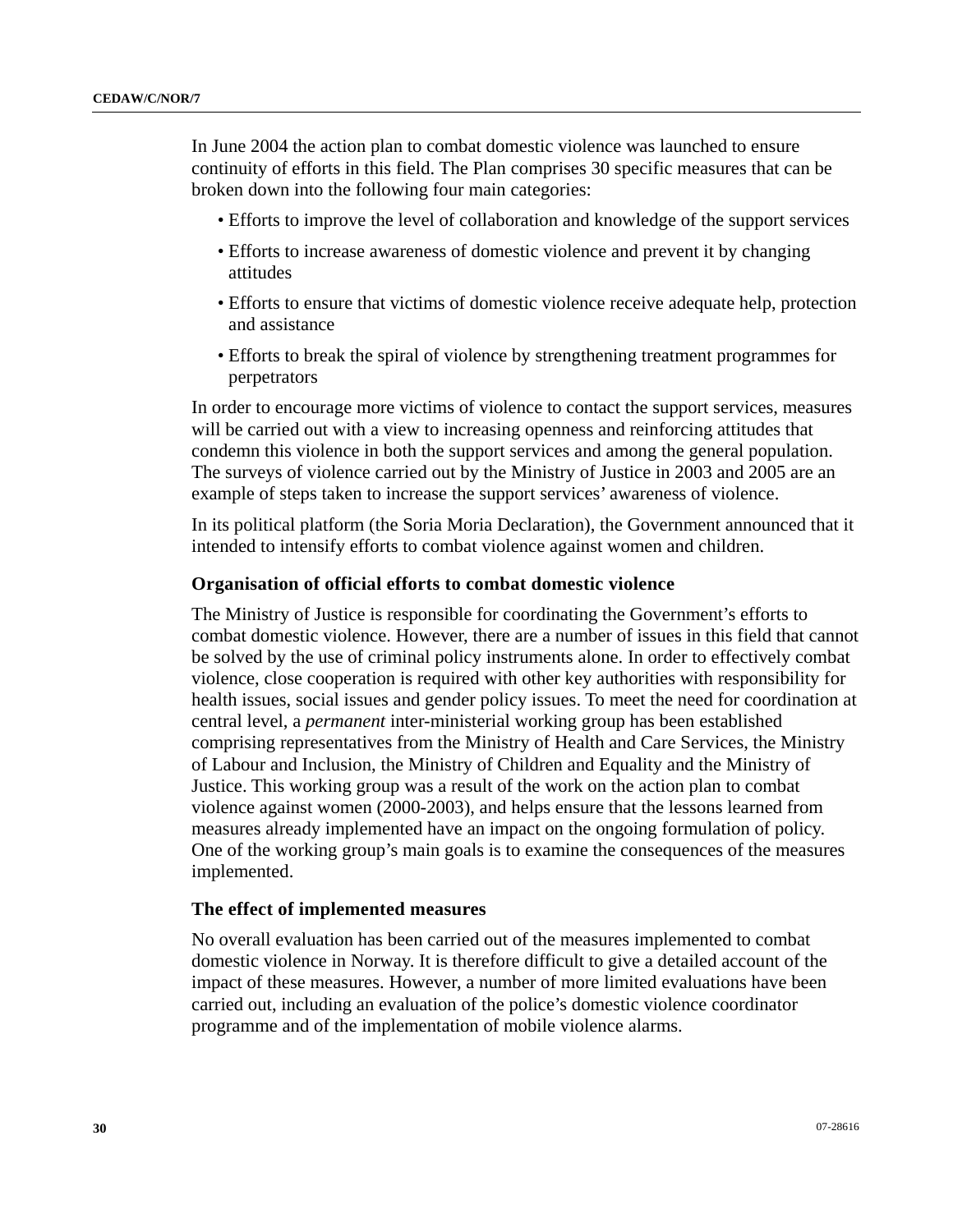It is hoped that the establishment of a special resource centre for studies on violence and traumatic stress (NKVTS) will help to increase general knowledge of and professional expertise in this field in the next few years. The current reorganisation of the health sector will, in the long term, also result in increased expertise and activity in the health sector with regard to domestic violence.

#### **Survey of violence in couples**

The results of the first nation-wide survey of the extent of violence in couples were presented in May 2005. The survey, which was conducted by the Norwegian Institute for Urban and Regional Research, showed that there is extensive use of physical force and violence in couples in Norway. More than one women in four and more than one man in five over 15 years of age reported that their spouse or cohabitant had used physical force or threatened them with violence on at least one occasion. More than five per cent of both women and men responded that their partner had done this in the last twelve months.

The survey of violence carried out by the Ministry of Justice in summer 2005 showed that, in the course of one survey week, the police and support services registered around 1000 inquiries regarding women who had experienced domestic violence. In the same week, according to the inquiries registered, around 2,000 children were affected by violence and threats from a person to whom they were closely connected. Almost all of the children concerned were under 15 years of age, many of them under school age. The survey shows that the perpetrators were mainly men. In 85 per cent of the inquiries, the perpetrator was a man. In more than 60 per cent of the inquiries, physical violence was involved. Threats had been made in around 40 per cent of the cases, while other forms of physical abuse took place in close to 60 per cent of the registered inquiries.

The number of *formal reports* of domestic violence has increased from 3,890 cases reported in 2003 to 4,348 cases in 2005. There is no reason to believe that this is due to an increase in violence, but is probably rather an indication that more victims are contacting the police and that there is greater openness about this problem and it is less taboo to be a victim of violence in couples today than it was a few years ago.

#### **Crisis centres and resource centres for rape victims**

There are 50 crisis centres. The number of such centres has been relatively stable since the mid-1980s. There are crisis centres in every county, and the number of centres in each county varies from one to eight. The size, organisation and ownership of the centres vary from one centre to another. Six crisis centres are run by municipalities, while the other 44 are privately run. Some crisis centres are also centres for victims of incest. The centres provide advice, support and counselling for persons who have been subjected to mistreatment, violence or abuse in their home. They also provide temporary shelter for victims and their children. The Government is considering enacting a statutory framework for crisis centres.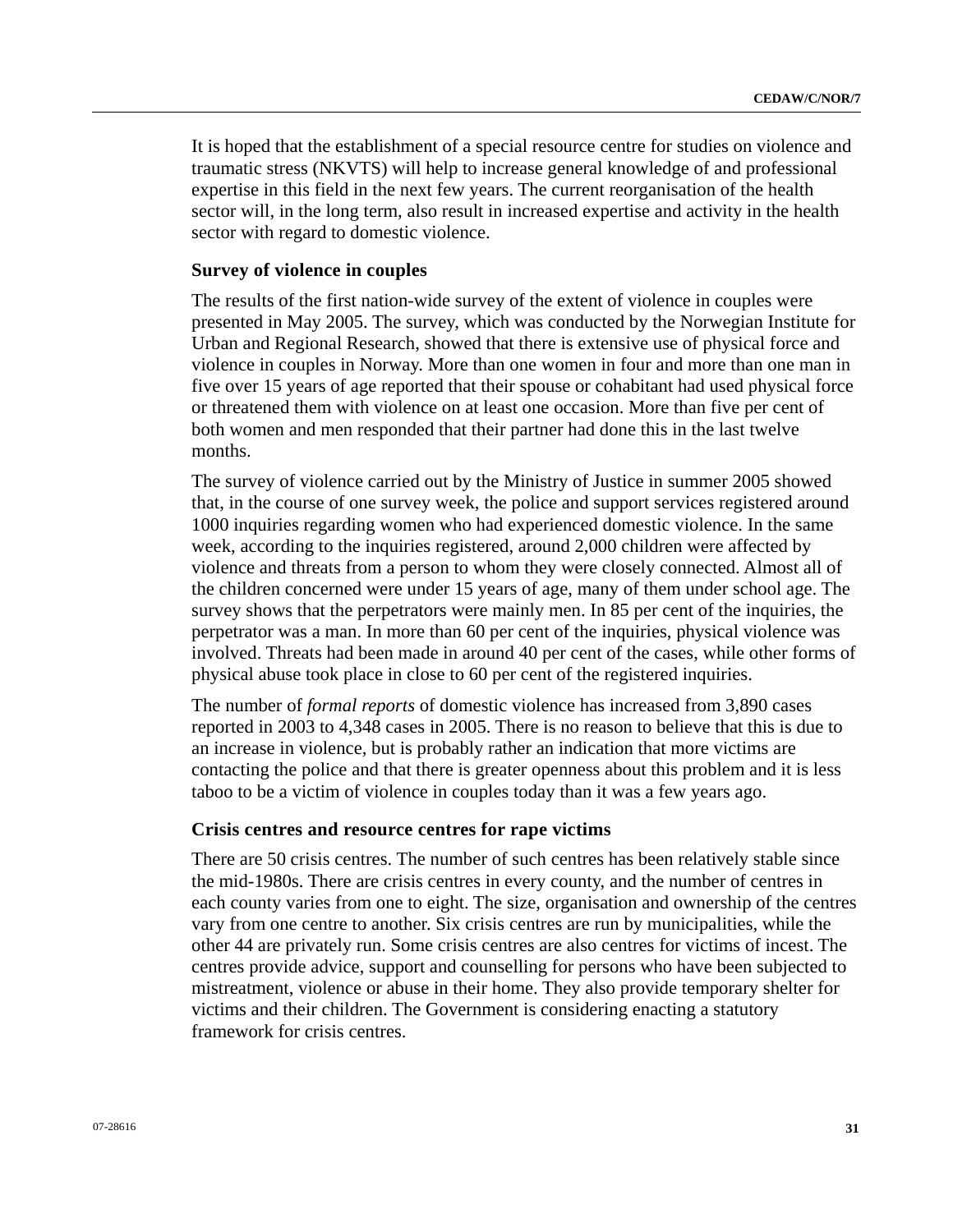In addition to crisis centres there are two DIXI resource centres for rape victims, which provide assistance for victims of rape and their next-of-kin.

In August 2003, a report entitled *Ideologi eller profesjonstenkning? En statusrapport om krisesentrene* (Ideology or professionalism? A status report on crisis centres) was published by the Oslo University College. The report presents an overview of the crisis centres' financing, organisational structure, programmes, employees' working conditions, collaboration with other support services and long-term development. The study was funded by the Ministry of Children and Equality.

The Government's action plan to combat domestic violence includes measures to improve the level of collaboration and expertise in support services, and to prevent domestic violence and provide assistance for victims of such violence. In line with these objectives, the Norwegian Crisis Centre Secretariat and the Norwegian Confederation of Trade Unions published an information brochure entitled *Vi bryr oss på arbeidsplassen*  (We Care about our Employees). The brochure is intended to better equip employers to provide care and support for women who are victims of violence and to provide counselling. The aim is to ensure that counselling staff are an integral part of internal control routines at all workplaces.

Inter-agency collaboration that has a formal basis in municipal plans and clear division of responsibility are essential to providing effective help for women with disabilities. In 2006 the Network for Women with Disabilities in Norway published a report on municipal services for women with disabilities who are subjected to violence (*Hvilket tilbud gir kommunene til voldsutsatte kvinner med funksjonshemning?*). The report is based on an interview survey conducted in selected municipalities in 2005. One of the conclusions reached in the report is that "there appears to be a lack of knowledge in municipal support services of important living conditions for women with disabilities and of domestic violence as a phenomenon". The report also points out that the services provided by the crisis centre and the municipality must be viewed in conjunction with one another, and that the most important help for women who are victims of violence is provided through the crisis centres and their collaboration with local municipalities.

The Norwegian Directorate for Children, Youth and Family Affairs, which administers the grant scheme for crisis centres, has commenced work on a study of the accessibility of crisis centres in Norway, including the extent to which services are tailored to the needs of women with disabilities. This is one of the measures in the Government's action plan to combat domestic violence (2004-2007). In 2003, 14 out of 50 crisis centres were adapted for women with disabilities.

A change in the grant scheme as from 2005, entailing increased central government funding, has made the financial situation of crisis centres more predictable. At the same time, more centres are making use of the Norwegian State Housing Bank's loan scheme for upgrading premises and new buildings to meet the standards of design for universal accessibility. The sum effect of these measures will presumably help to ensure that more crisis centres in Norway will be adapted to the needs of women with disabilities in the coming years.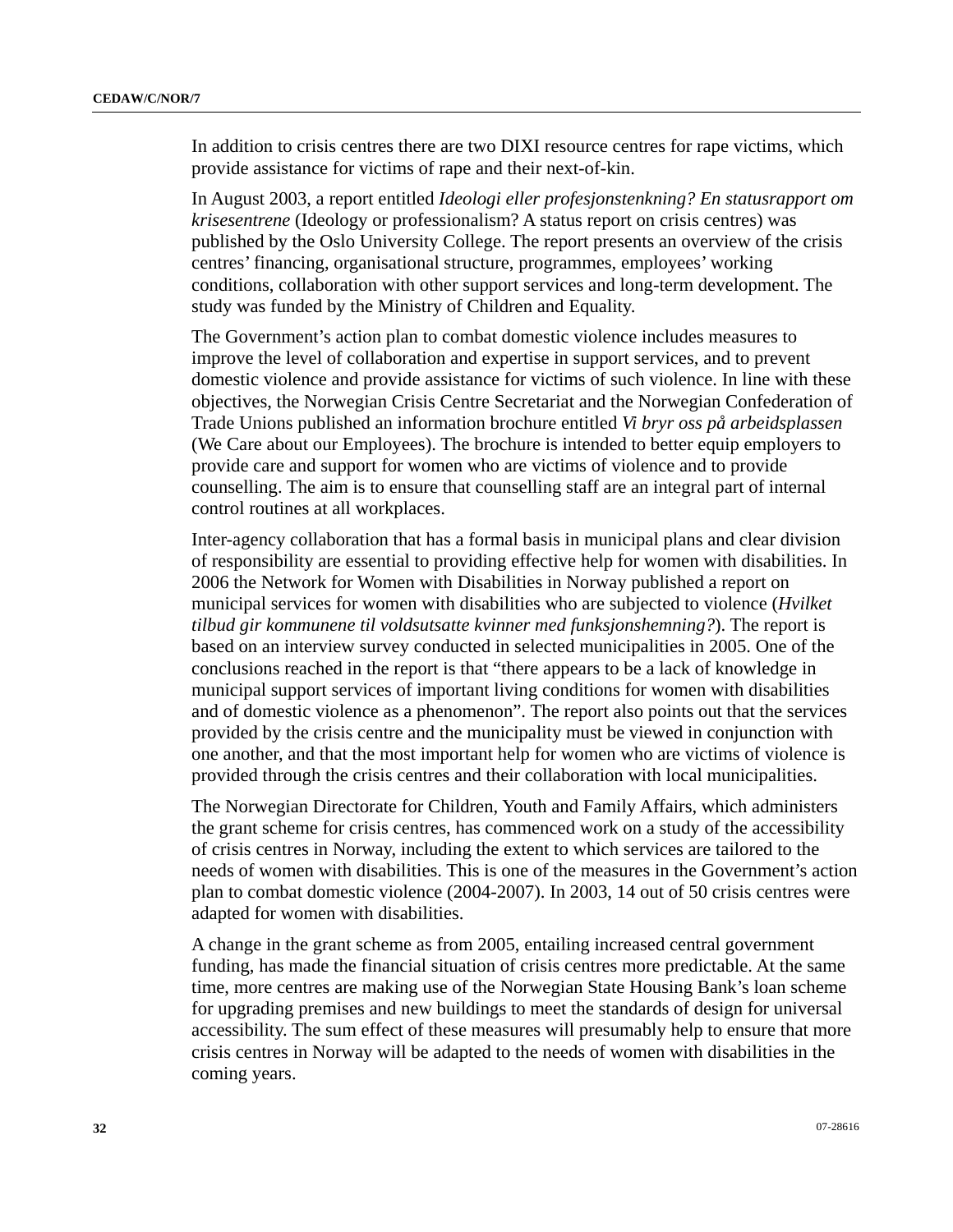In autumn 2006 the Norwegian Directorate for Children, Youth and Family Affairs will present a report containing a study of women who were turned away from crisis centres. In autumn 2005, every crisis centre in Norway took part in a three-month project to register women who for various reasons could not be accommodated in a crisis centre, and had to be referred to other support services. On the basis of this report, measures will be developed to meet the needs of this particularly vulnerable group of women.

#### **Legislative amendments**

On 20 December 2005, the Storting adopted a penal provision regarding domestic abuse (section 219 of the Penal Code). The provision came into force on 1 January 2006. The legislative amendment modernises and expands the former section 219 regarding domestic violence, which was outdated, difficult to understand and and contained some complicated conditions. In the new provision, it is the perpetrator's long-term terrorisation and abuse of the next-of-kin that constitutes the criminal aspect of the act. The penal provision will strengthen the legal status of women since women are the main victims of intimate partner violence.

Rules regarding ban on contact, etc.: Section 222 a of the Criminal Procedure Act regarding a ban on visits was amended by the Act of 30 August 2002 No. 67 to allow bans on persons staying in their own home. The purpose of this provision is to prevent violence against women and improve the situation for victims of violence. The provision will be particularly relevant when the person who is to be protected shares a household with the person who is the subject of the ban on visits. A ban prohibiting a person from visiting his or her own home may be imposed irrespective of who owns the residence.

A new, more comprehensive provision prohibiting contact in section 33 of the Penal Code came into force on 1 January 2006. The provision is particularly designed to protect the aggrieved person in cases concerning abuse of women and domestic violence. The new penal provision makes it possible to impose a ban on more forms of threatening or annoying behaviour than was previously the case.

The Act relating to amendments in the Police Act pursuant to which persons who are exposed to threats may be given a new identity (fictitious identity) came into force on 1 January 2004. Persons who are in danger of being the victim of a serious criminal act targeting their life, health or liberty may now be granted a new identity (personal identity number). A fictitious identity is only granted if other protective measures prove to be insufficient.

# **The Police Force**

The Police Force is assigned a very central role in the Government's efforts to combat violence against women. In 2002, a system of domestic violence coordinators was established in each of Norway's 27 police districts. The role of the coordinators is to ensure that the police show understanding and insight in their encounters with victims and their next-of-kin. To further ensure that the police give sufficient priority to cases concerning violence against women, instructions were issued to the police in 2002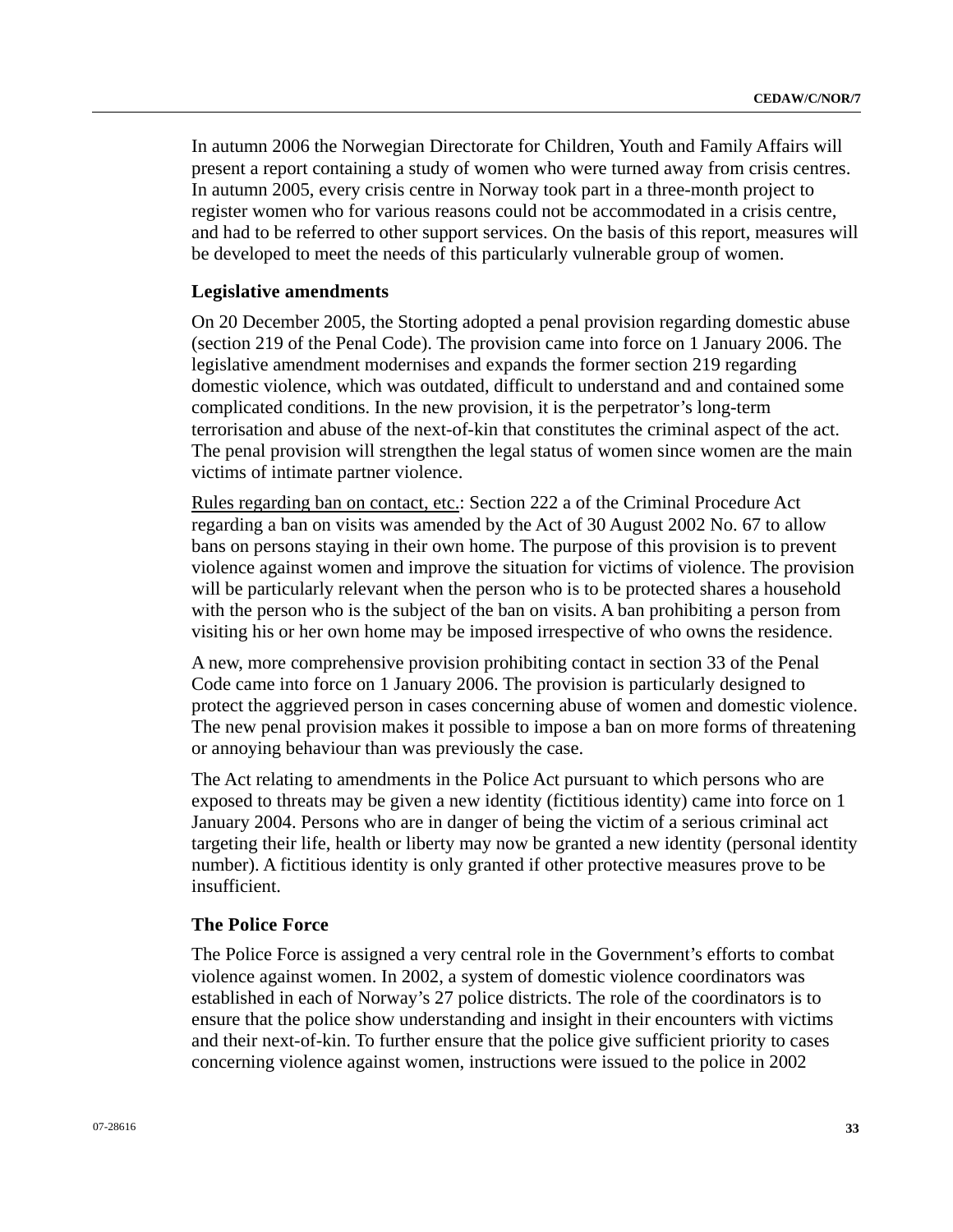specifying how to handle cases of domestic violence. The instructions include an overview of practical measures to protect persons exposed to violence and threats. The Directorate of Police has prepared a handbook for police handling of domestic violence, which was distributed to all police districts in June 2002.

*Evaluation of measures:* The system of domestic violence coordinators was evaluated in 2004. The evaluation provided an informative description of the status of the system after two years of functioning. However, the results indicated that there is considerable potential for further development. The degree of priority given to domestic violence varied significantly from one police district to another, apparently independently of the geographical prevalence of this type of case. Furthermore, the request of the Directorate of Police that domestic violence coordinators should only be assigned other tasks in exceptional circumstances was not complied with in every district. The Directorate has developed a strategy for further developing the system of domestic violence coordinators with a view to eliminating the differences between districts.

On 1 January 2004 the police initiated a nation-wide system of mobile violence alarms. Used in combination with other measures, mobile violence alarms are intended to give persons under threat of violence greater freedom of movement and help prevent violence and threats. The alarm system is based on two geographical positioning systems (GPS and GSM) to ensure that the police can locate the person under threat as accurately as possible. When the alarm is triggered, the person concerned can communicate directly with the police operations centre. To ensure that the system is used effectively in every police district, the Directorate of Police has drawn up special guidelines for the provision of mobile violence alarms. A special information brochure and instruction manual have also been prepared for the threat victim. As of January 2006, a total of approximately 1,500 alarms were in operation.

Pilot project for a "reverse alarm" for violent offenders. The Ministry of Justice has established a working group to report on the implementation of a pilot project involving the use of electronic exclusion monitoring in the case of persons who have violated a ban on visits. The working group has been asked to present proposals regarding the type of electronic monitoring that should be used in the project and to study the need for, and make proposals regarding, solutions for organising electronic monitoring. The working group is to draw on the experience gained by Sweden, the UK, the USA and Spain, all of which have tested or are in the process of testing the use of electronic monitoring of persons who have breached a ban on visits. The report is to be finalised in autumn 2006, and the pilot project will begin in January 2007.

The system of advisory offices for crime victims was established in 1996. The offices provide advice and counselling for victims of criminal acts. As of May 2005 a total of ten advisory offices had been opened in Norway. In addition to these offices, a three-year pilot project for a support centre for aggrieved persons was initiated in Trondheim (2004- 2006). The project staff, who are located in the Trondheim police headquarters, offer support for both victims and their next-of-kin. In this project decisive importance is attached to developing close collaboration with the municipal support services.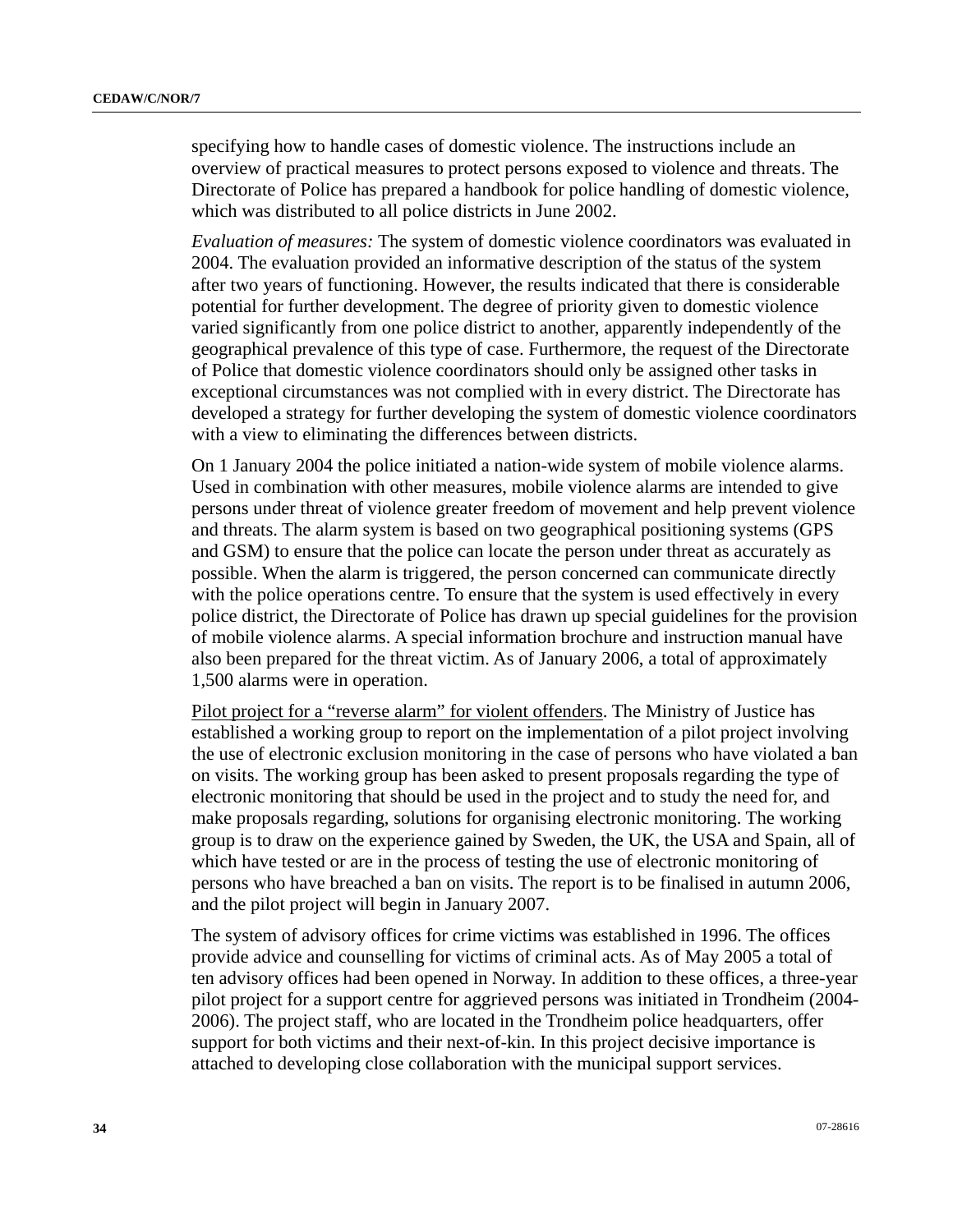Testifying in criminal proceedings is often a very traumatic experience for crime victims, particularly victims of sexual crimes. To improve the situation of crime victims, the Ministry of Justice commissioned a report on the situation of the aggrieved person in criminal proceedings (Anne Robberstad, *Kontradiksjon og verdighet 2002* (The Right to be Heard and Dignity, 2002)). The proposals put forward in this report were followed up by a working group established to consider a number of practical aspects related to criminal proceedings which could reduce the negative impact on aggrieved persons. The working group submitted its report in September 2005, in which it proposes to increase the expertise of those involved in a criminal prosecution on general victim reactions, develop a system to offer support for witnesses and improve witness protection. The measures proposed are now being implemented by the Ministry of Justice.

With a view to further improving the situation of aggrieved persons and surviving nextof-kin, a publicly appointed committee presented a report in May 2006 in which measures were proposed for improving the position of these persons in criminal proceedings (NOU 2006: *Fornærmede i straffeprosessen – ny perspektiv, nye rettigheter*  (Official Norwegian Report 2006: Aggrieved persons in criminal proceedings – new perspective, new rights)). The committee proposes that:

- aggrieved persons and surviving next-of-kin in serious criminal cases should be given substantially better and more information throughout the duration of the case. The committee proposes that the police should provide information on the development and progress of the investigation. The aggrieved person and surviving next-of-kin should also be informed of every decision made in connection with the prosecution, every court sitting and any appeal that is lodged.
- the right to be informed of the release, etc. of inmates who are serving a sentence should be expanded.
- the police should appoint a contact person for aggrieved persons and surviving nextof-kin, and the latter should be given an opportunity to meet the prosecutor.
- the aggrieved person and surviving next-of-kin in serious criminal cases should be allowed to attend all court sittings in the case, including those conducted behind closed doors.
- the aggrieved person and surviving next-of-kin in serious criminal cases should have the right to express their opinion and be able to refute information both during the investigation of the case and when the case is brought to court. The committee also proposes that during the main hearing the aggrieved persons should have the right to question the accused and witnesses, and the same right as the accused to make a final rebuttal.
- more aggrieved persons and surviving next-of-kin should be entitled to counsel and that the functions of the counsel should be clarified and expanded.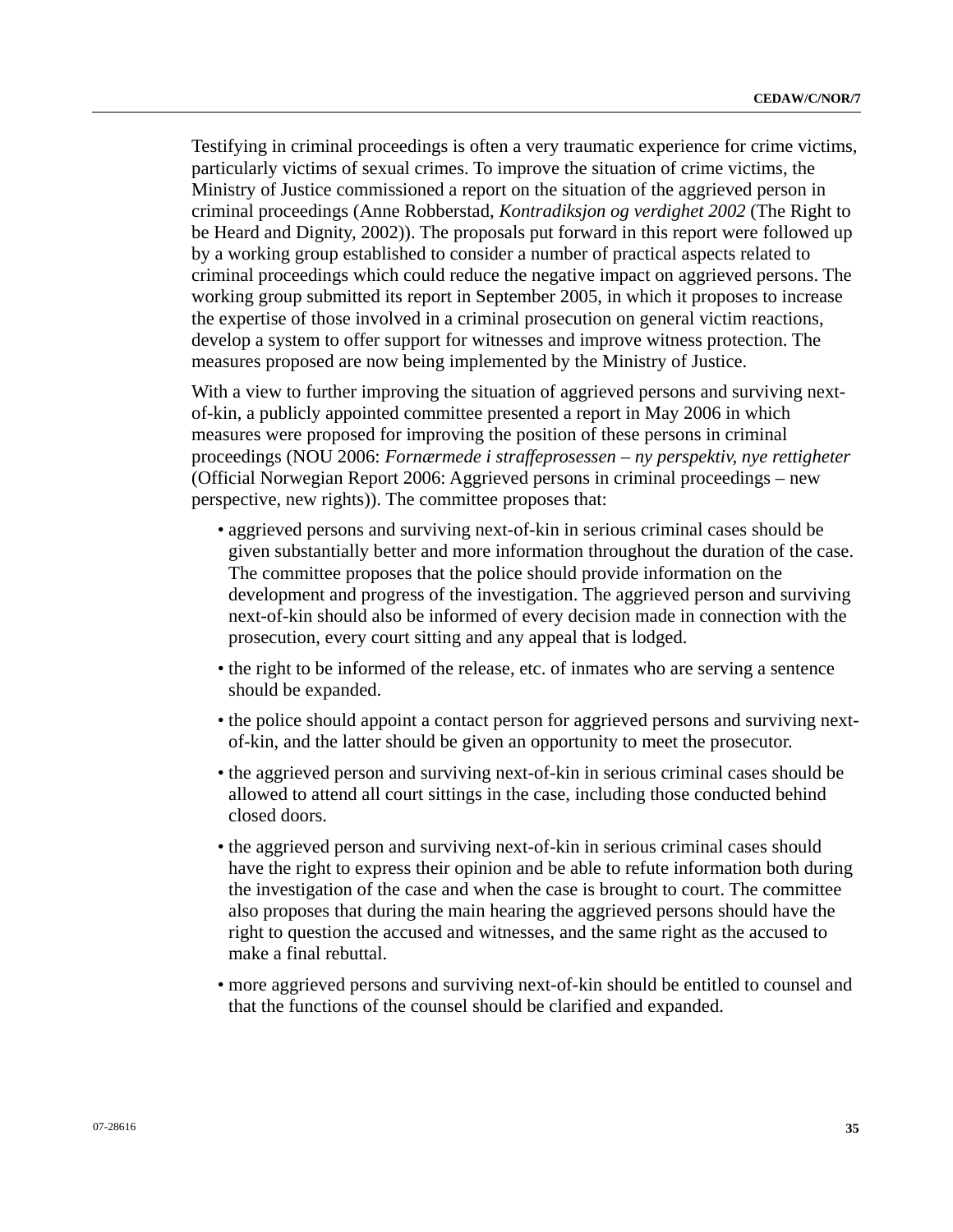#### **Free legal aid and entitlement to compensation**

Victims of violence are entitled to legal assistance in putting forward civil legal claims pursued in conjunction with criminal proceedings, cf. chapter 29 of the Criminal Procedure Act, or pursuant to the Act relating to Free Legal Aid.

Pursuant to the Free Legal Aid Act, the Ministry of Justice has established a special legal aid scheme for victims of violence in general (both women and men) in connection with bringing legal action for damages against the perpetrator. In this type of case, victims of violence are entitled to free legal aid without means-testing. If criminal proceedings are instituted against the perpetrator, however, free legal aid in connection with a claim for damages is conditional on the claim being included in the criminal case against the perpetrator, but the case need not be adjudicated in its entirety by the court.

Under the Free Legal Aid Act, victims of violence are also entitled to free legal aid to bring a claim for state compensation for personal injuries caused by a criminal act (compensation for victims of violent crime). In such cases, however, certain financial conditions must be met to be eligible for assistance (income and assets below a certain minimum), and the victim must pay a part of the costs.

#### **Certain groups targeted by efforts to prevent violence against women**

#### Men as perpetrators of violence

The action plan to combat domestic violence emphasises that efforts must also focus on the person committing the violent act.

Punishment alone is not the right solution for violent men, even though it is important that society also impose penalties in order to underscore that an act of violence is a breach of law and an abuse of rights. Both public and private institutions offer treatment for men who commit domestic violence. However, the services are unevenly distributed geographically and the treatment programmes have not been evaluated satisfactorily. Through measures in the action plan, treatment programmes for perpetrators of violence will be developed and made available all over the country. Furthermore, male inmates who have a problem of violence will be offered treatment by the ordinary health services and various programmes run by the Correctional Service in the aim of changing their behaviour. Examples of such programmes include group therapy based on the alternative to violence model, stress management groups and anger management groups.

One of the lessons learned is that men do not feel powerful when they resort to violence – they feel powerless. Another aspect is their denial of responsibility – it was their partner who started it and who was to blame. It is essential that these men learn to take responsibility for their actions, and that they develop a different view of women. And it is important that men themselves, through various awareness-raising measures, learn to condemn other men's use of violence.

As a way of preventing violence and helping men *before* they reach the stage when they resort to violence, the Government provides funding for the Resource Centre for Men.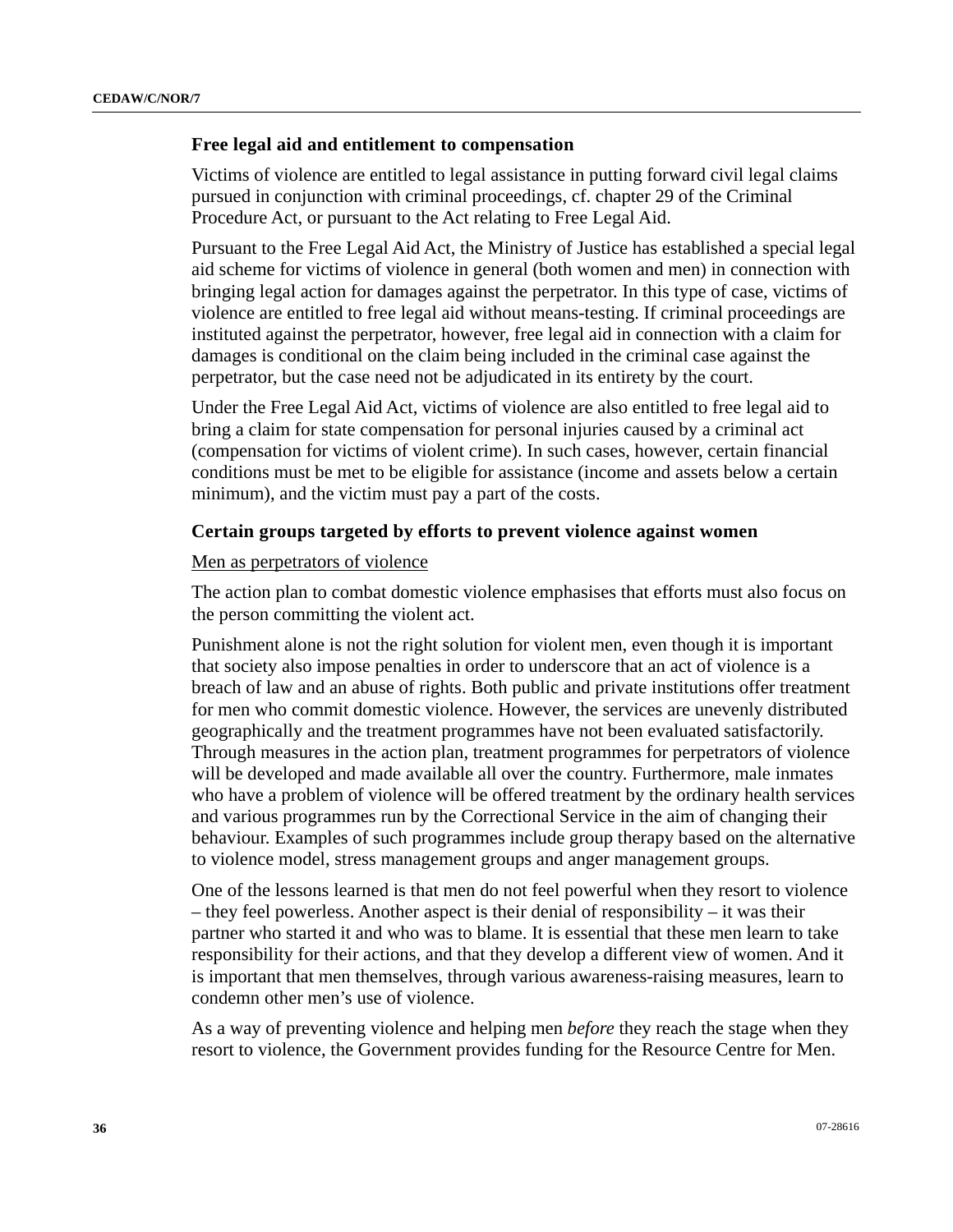REFORM has drawn up proposals for ways of preventing the use of violence. For further information, see the section under Article 5 a.

Child victims of violence and children who witness domestic violence

Several ministries are involved in efforts to prevent violence against children, including children who witness domestic violence. This work is coordinated by the Ministry of Children and Equality.

One of the measures is a project called *Barn som lever med vold i familien* (Children who live with domestic violence) (2004-2006), which is run jointly by the Alternative to Violence organisation i Oslo and Telemark and the Centre for Crisis Psychology in Bergen. The project targets children who are exposed to violence either as a witness of domestic violence and/or children who are themselves victims of child abuse or physical violence. The project consists of three main components:

- 1. Clinical services. Through the project, clinical services are provided for children by Alternative to Violence in Oslo and Alternative to Violence in Telemark and by the Centre for Crisis Psychology in Bergen.
- 2. Increasing the knowledge base by disseminating information and providing guidance to family counselling services, child welfare services and crisis centres. Information is also disseminated to psychiatric services for children and young people, the police, the judiciary, etc. Materials have been designed for use in interviews with parents and children at crisis centres. Teaching materials are being prepared for professionals who work with children living with domestic violence. Supplementary funding has been granted for the project for the development of information material and handbooks for the general public, public health clinic staff, teachers and day care staff.
- 3. Research: The project has obtained approval for a research project called *Barn som lever med vold i familien. Hva har barna i disse familiene opplevd og har det påført dem skader?* (Children who live with domestic violence. What have the children in these families experienced and has it harmed them?) The main objective of this research is to provide greater knowledge of child victims of violence in Norway so as to improve their quality of life and chances for the future.

Special guidelines have been drawn up for public sector employees in order to strengthen efforts to help child victims of violence, including:

- A guide to providing information and collaboration when children are exposed to domestic violence, Q-1088 B
- A circular regarding the child welfare service and its duty of confidentiality, the right to information and the duty to disclose information, Q-24/2005
- Young people who sell or trade sex a professional guide for support services, Q-1100 (Reference is also made to Article 6, point 3).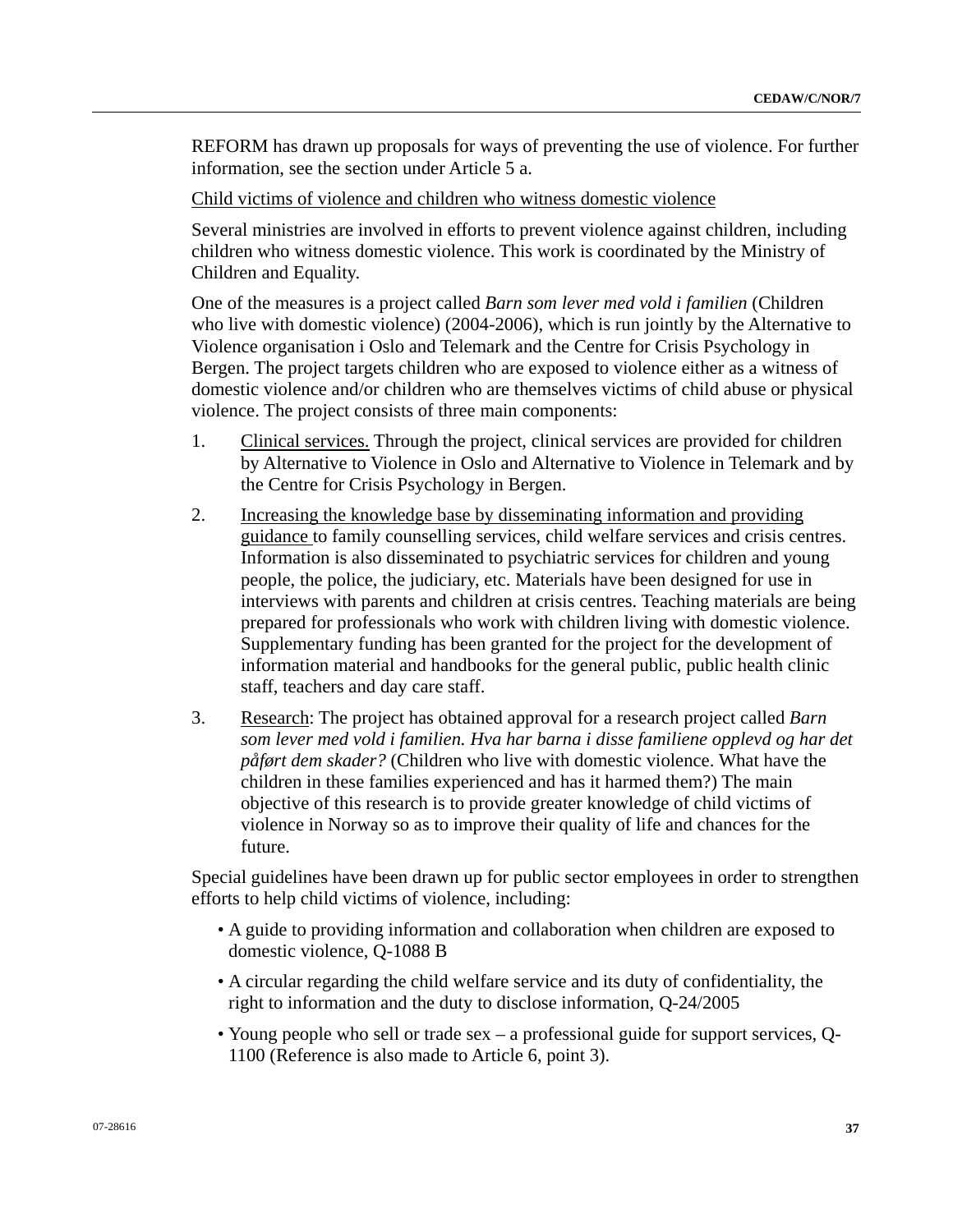(All of this material is available in Norwegian only.)

The target groups for these guidelines are the child welfare service, judicial personnel, social services, health services, day care centres and schools. A guide will also be published on the role of the child welfare service in the event of suspected abuse in connection with parental visits.

Amendments have been adopted to the Children Act, etc. to protect children from abuse, cf. Proposition No. 11 (2005-2006) to the Odelsting. Pursuant to these amendments, account must be taken in child custody cases to ensure that the child is not subjected to abuse, including being a witness to violence, and visitation rights are not awarded if this is not in the child's best interests. Another amendment imposed an obligation on the public authorities to appoint a supervisor in special cases where supervision is a condition for parental visits. Furthermore, pursuant to these amendments, the fictitious identity and confidential address programmes may also serve to protect threat victims who have children. A resolution was also adopted to amend the Act to the effect that a parent who is charged with, indicted for or convicted of having caused the death of the other parent is not automatically given parental responsibility for their children.

In 2005 the Ministry of Children and Equality arranged courses in Oslo and Bergen for judges, experts and lawyers on the harmful effects of violence and abuse and the handling of child custody cases where there is suspicion of violence and abuse.

Amendments have also been adopted to the Child Welfare Act that impose a statutory duty on private crisis centres to disclose information to the child welfare service in situations where there may be a risk of the child moving back to a violent father. This duty is in line with that of other organisations and private agencies that currently carry out functions for the public sector.

Using funds raised through its own efforts, combined with funding from the Directorate for Children, Youth and Family Affairs and the Ministry of Justice, the Crisis Centre Secretariat has prepared a guide aimed at increasing the expertise of helpers who assist women victims of violence and their children who live in or use crisis centres in Norway. Among other things, the guide describes women victims of violence and their children in a crisis perspective, and ways in which the helper can contribute towards building confidence and instilling in the women the strength to be active agents in their own lives. With the help of effective methods, the guide describes how conversations can be used as a tool to determine the existence of threats and the extent and the consequence of violence, and how victims can make use of the various measures. We live in a multicultural society and the guide focuses on the importance of expertise on women victims of violence and children with minority backgrounds and how to support victims after their stay in the crisis centre.

#### Work with women victims of violence in prison

A large number of women inmates have been subjected to abuse by persons closely related to them. In addition to the services provided by the ordinary health services,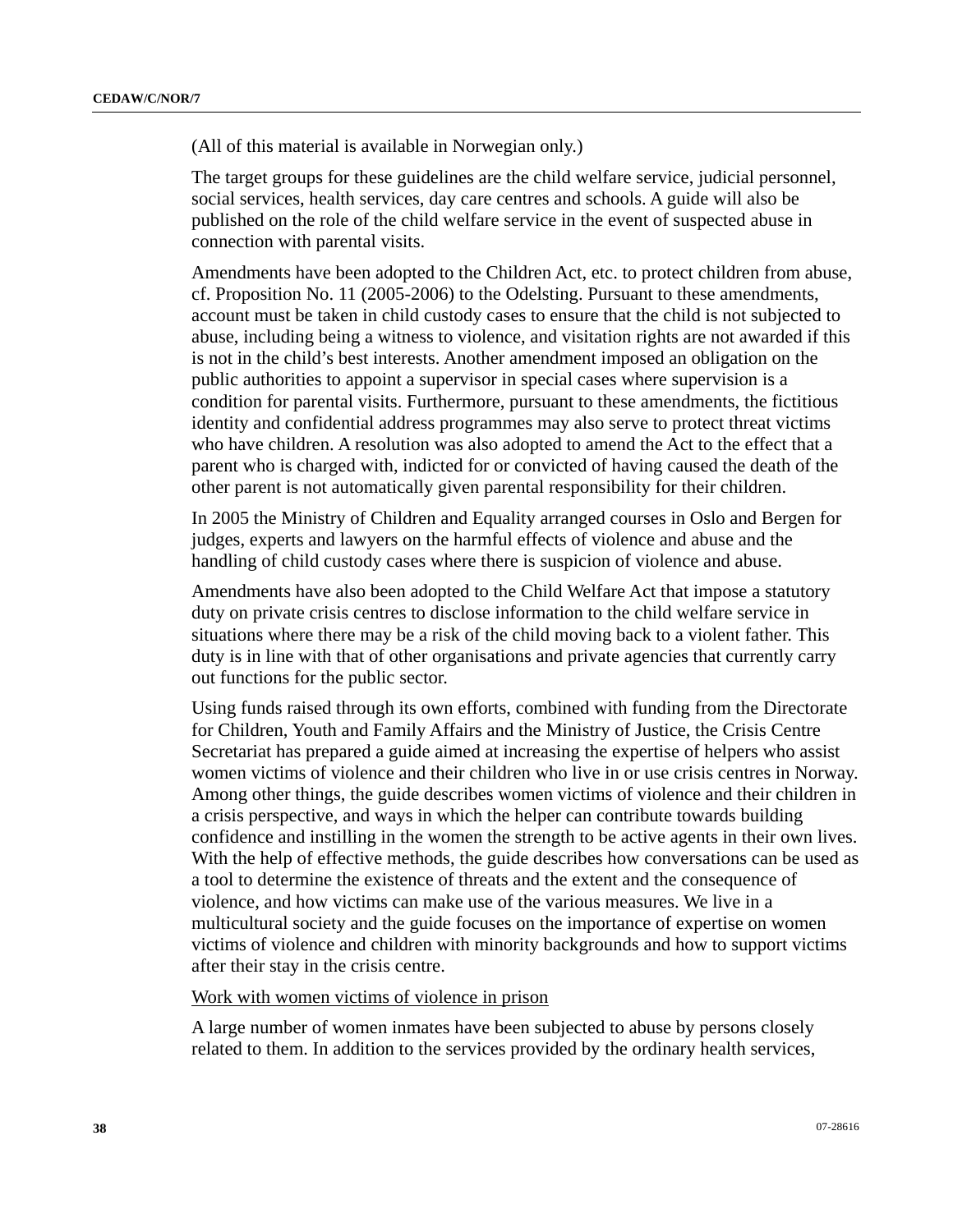special measures such as cognitive programmes have been developed under the auspices of the Correctional Service to help inmates come to grips with these experiences.

In autumn 2004, the Correctional Service Region East and the Crisis Centre Secretariat entered into an agreement to start a conversation programme for women victims of violence in prison. The object of the programme was to help women inmates escape from the role of victim, and to prevent men from using violence against women. Increasing the expertise of prison employees was also a component of the project. The women have been given the opportunity to take part in ordinary groups or to have individual interviews at the crisis centre, also while serving their sentence. Experiences from the project have been extremely good. The women relate that they found it painful to talk about violence and their personal experiences, but that their mental health has improved and that the process they underwent during the project has been an important way of preparing for a life without violence after leaving prison.

# Persons who do not have a permit for permanent residence in Norway

A legislative amendment adopted on 6 January 2006 introduced provisions prescribing that an application for establishing a family and for a visa may be rejected if the applicant or his or her children from another marriage are likely to be subjected to abuse or gross exploitation. In this connection, provisions were also enacted regarding the right to check the reference person's conduct and character in cases regarding family establishment and visas. The purpose is to prevent the abuse or cynical exploitation of women from poorer countries who marry men living in Norway. The provisions regarding verification of the reference person's conduct and character have not yet come into force.

The Immigration Regulations contain a special provision that targets abused women and children. Pursuant to this provision, abused women and children who have been granted a residence permit on the basis of family reunification must be given a renewed residence permit on independent grounds if they are victims of abuse. The purpose of the provision is to ensure that the victim of abuse is not forced to remain in that situation in order to keep the permit to reside in Norway. Statistics from the Directorate of Immigration (UDI) for 2004 showed that out of a total of 89 applications for a residence permit on these grounds, 58 were granted and 31 were rejected. NOU 2004: 20 *Ny utlendingslov* (Official Norwegian Report 2004: 20 A New Immigration Act) contains a proposal that the provision be made gender-neutral.

### **Rape**

Rape poses a special challenge for the legal system and health services. Both the frequency of reported rape and the number of reported rapes that culminate in a conviction are low. Furthermore, surveys have shown that health services for rape victims vary significantly in terms of quality, content and organisation. Through measures in the Action Plan, services for rape victims are to be improved by strengthening health services at the local and regional levels. At least one inter-municipal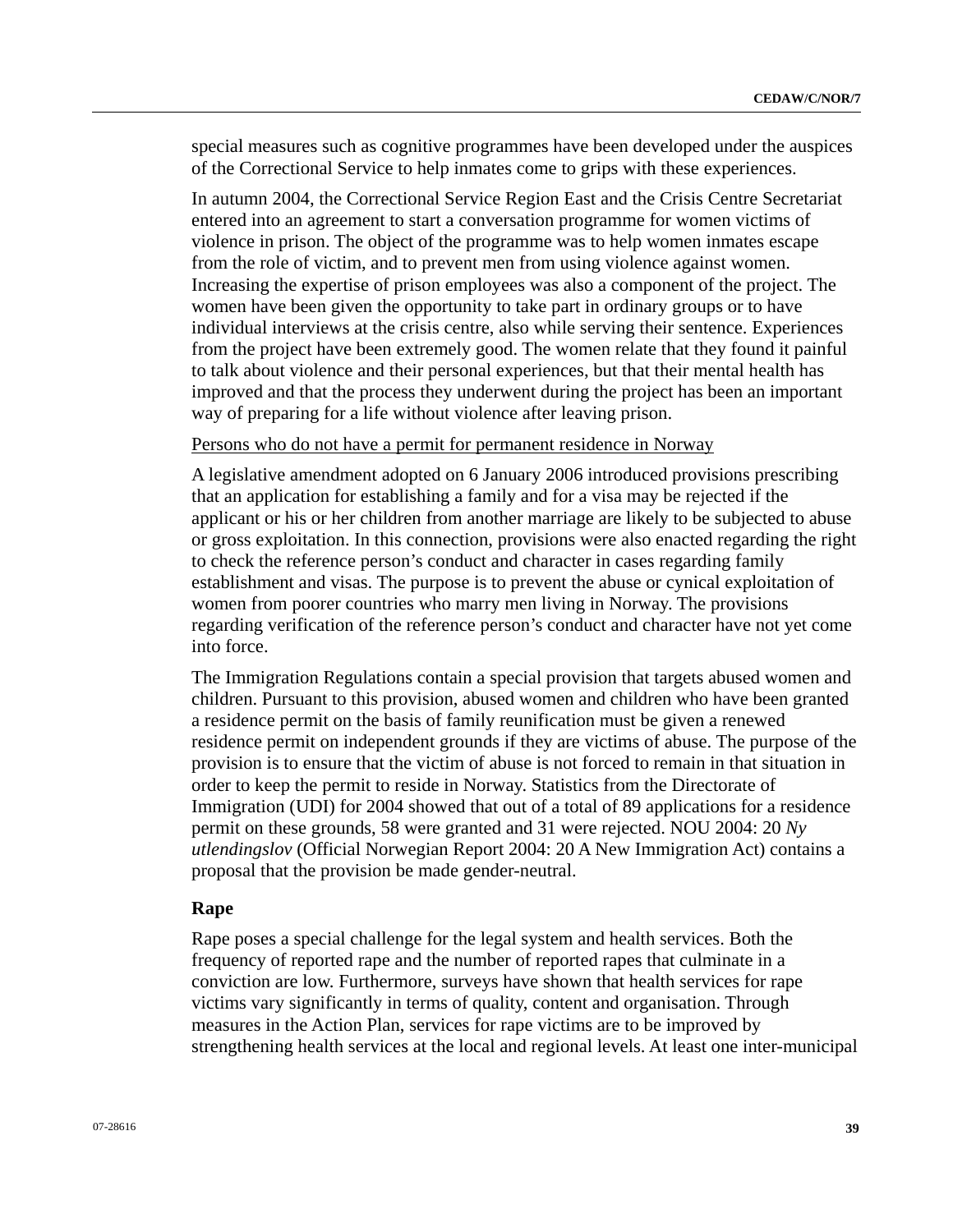reception centre for victims of violence and rape victims is to be established in every county.

The current Government stated on page 70 of its political platform (the Soria Moria Declaration) that it intends to appoint a broad-based public committee to report on the situation of women who have been subjected to rape or other types of sexual violence. The committee, which will be appointed in August 2006, will identify factors that contribute to rapes not being reported, propose measures and strategies to increase the rate of reported rape, assess how alternative conflict resolution strategies can be applied in rape cases and assess the situation of rape victims, both female and male, with various disabilities, minority backgrounds or, in particular, experience of prostitution.

The Government stated that they will also seek to raise the level of sanctions for rape, homicide, gross violence and sexual offences.

The Director General of Public Prosecutions is currently carrying out a study of legally enforceable judgments in rape cases that culminated in acquittals in the period from 2003 up to the end of the first half of 2005. A working group has been appointed to examine the quality of investigative and prosecution work and assess existing statistical data, and will present its report in September 2006.

## **Sexual and physical abuse of children**

The public authorities, voluntary organisations, researchers and experts have all stressed the need to strengthen services for children and young people who are subjected to sexual and/or physical abuse. In May 2005, the Ministry of Children and Family Affairs and other ministries and directorates therefore presented the *Strategi mot seksuelle og fysiske overgrep mot barn (2005-2009)* (Strategic Plan to combat Sexual and Physical Abuse of Children) (2005-2009)). The measures in the plan target children and young people aged 0-18 years. The plan contains 22 measures aimed at preventing and exposing abuse, providing assistance and treatment, conducting research and improving expertise. The ministries emphasise that activities to combat sexual and physical abuse must be coordinated with measures for children who witness domestic violence, cf. the Action Plan to combat Domestic Violence. According to the plan, a major, national survey of the extent of sexual and physical abuse against children is to be initiated. The survey will also focus on the causes and consequences of abuse. (Reference is also made to the section under "domestic violence".)

The incest centres primarily provide support during daytime hours for adults who have experienced sexual abuse, and for the relatives of child and youth victims. However, several incest centres also have programmes for children and young people. The goal of these centres is to give advice, support and assistance to their users, based on the principle of help for self-help. Many centres also carry out preventive work and provide information and guidance to other bodies working in this field. As from 2006, incest centres, like crisis centres, are fully funded by the public authorities, 20 per cent of their funding being provided by municipalities or central government maintained hospitals and the remaining 80 per cent directly by the state.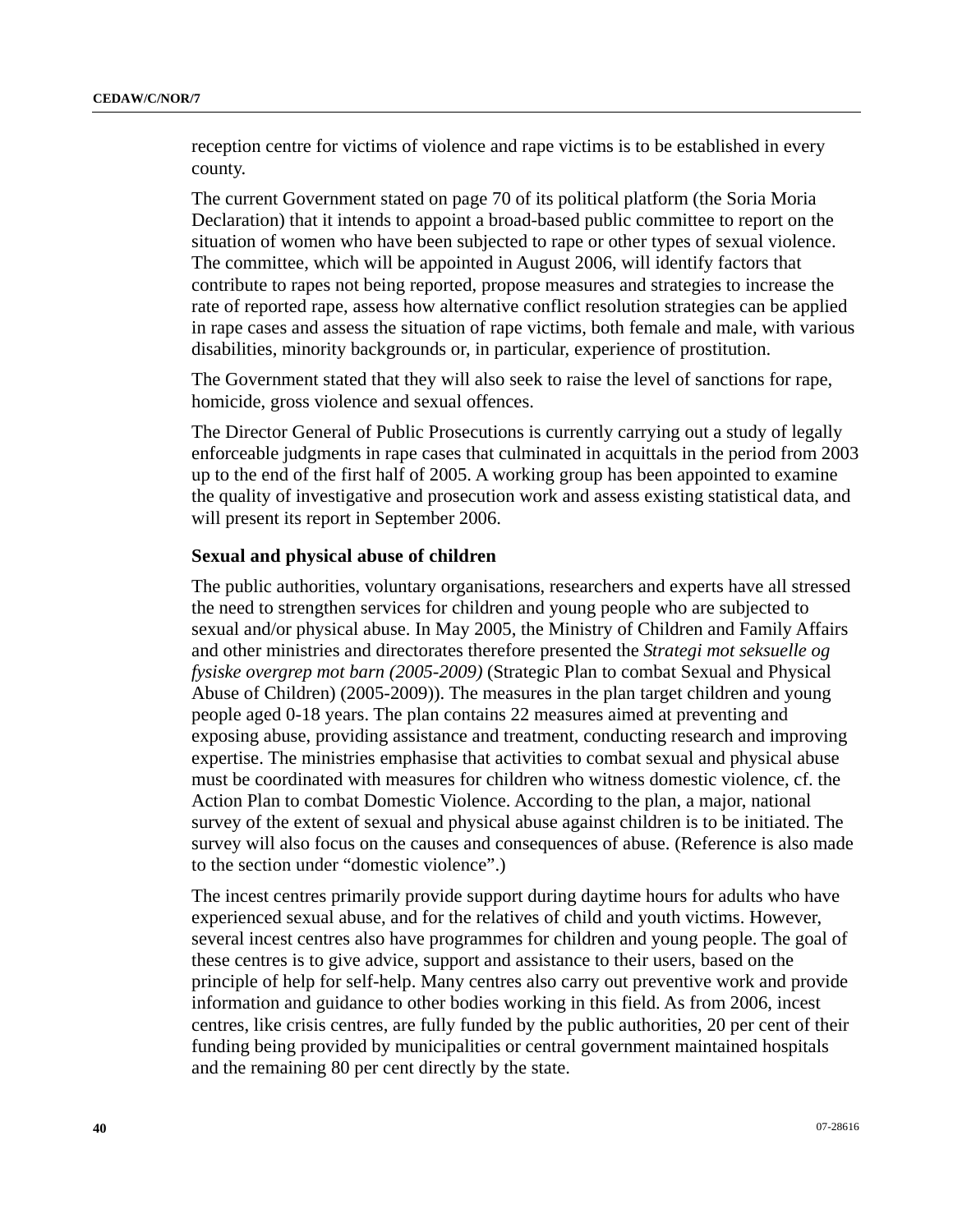Protecting children from sexual abuse is given high priority in the Ministry's efforts to ensure safer use of the Internet by children and young people. Information on risky behaviour and safe use of the Internet is disseminated to children and young people, teachers and others through a plan of action relating to children, young people and the Internet and Safety Awareness Facts and Tools. Children are taught how to avoid making their personal data available on the Internet and how to handle persons they meet in chat rooms. This is important in order to prevent child molesters from being able to trace the children and to ensure that children do not encounter potential child molesters in real life. The project is partly financed by the European Union and is based on cooperation with Sweden, Denmark, Iceland and Ireland.

### **Efforts to combat human trafficking**

### **Introduction**

The Ministry of Justice is responsible for coordinating the Government's efforts to combat human trafficking. This work has been organised around two plans of action, the Government Plan of Action to Combat Trafficking in Women and Children (2003-2005), launched in February 2003, and the Government Plan of Action to Combat Human Trafficking (2005-2008), launched in June 2005. In autumn 2006 the Stoltenberg II Government will present a number of measures to combat human trafficking. To meet the need for centralised coordination, an inter-ministerial working group comprising representatives from five ministries has been established. The working group is charged with ensuring the implementation of the measures to combat human trafficking and will report twice a year to a state secretarial committee.

Efforts to combat human trafficking focus on five main objectives:

- 1. Preventing human trafficking by limiting recruitment and demand
- 2. Improving programmes that provide assistance and protection for victims of human trafficking
- 3. Intensifying efforts to expose and prosecute human traffickers
- 4. Increasing knowledge and cross-sectoral collaboration at national level
- 5. Strengthening international frameworks and collaboration

### **Legislative amendments and case law**

In 2003, a special penal provision prohibiting human trafficking was adopted in section 224 of the Penal Code, corresponding to the definition set out in Article 3 of the Palermo Protocol. While the Protocol only covers the criminal groups behind human trafficking, section 224, first paragraph, also targets the person who does the actual exploiting. The maximum penalty is 10 years. Provisions prescribing stiffer penalties have also been adopted that apply to participation in organised criminal activities (section 60 a of the Penal Code) and for repeated crime (section 61 of the Penal Code) and that will also be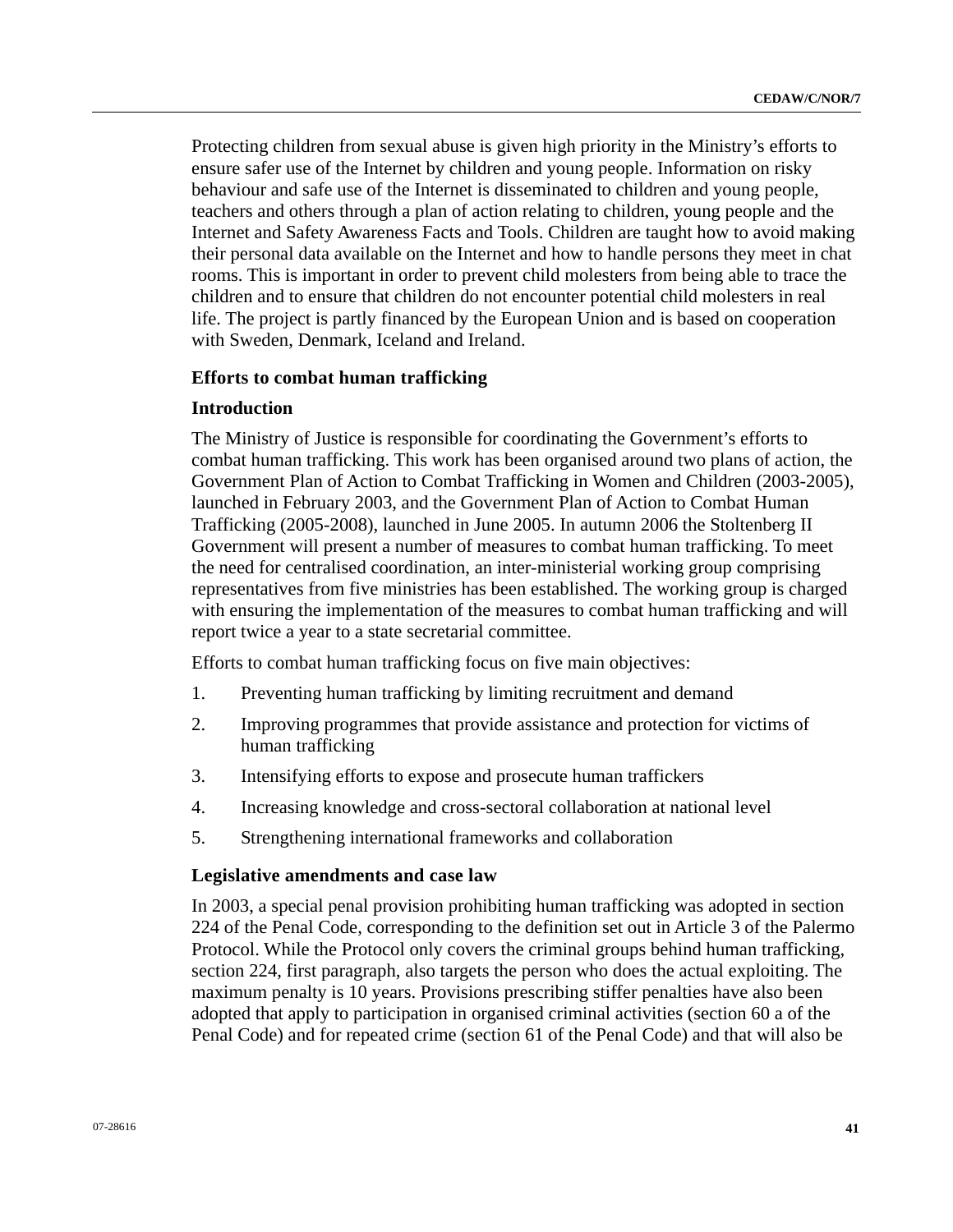applicable to human trafficking cases. Both these provisions were adopted by the Act of 4 July 2003 No. 78.

Since section 224 of the Penal Code is relatively new, the case law related to this provision is limited. In a judgment recently pronounced by the Frostating Court of Appeal (LF-2005-71379), however, the two accused were convicted of violating this penal provision. The judgment was appealed to the Supreme Court by both the convicted persons and the public prosecutor. The Supreme Court upheld the penalty of five years and three years, respectively.

Prior to the entry into force of this penal provision, other penal provisions were applied to cases of this nature, such as section 202 (relating to procurement) of the Penal Code. For example, reference may be made to the judgment on page 331 of the Norwegian Supreme Court Reports for 2004 (which is a summary of Supreme Court judgments), which established that persons who ran a camping site where there was extensive prostitution activity were liable to punishment. There is also a relevant case from the Oslo District Court of 15 February 2005, in which the former section 224 of the Penal Code was applied. The provision applies to any person who by force, threats or underhand conduct unlawfully brings anyone into his own or another person's power with the intention of transporting her to a foreign country for indecent purposes. The judgment was appealed, and a judgment was recently pronounced in the Borgarting Court of Appeal (LB-2005-58617), in which two of the accused persons were convicted of violating section 224. A number of cases are also currently being investigated pursuant to section 224 of the Penal Code.

# **Development and implementation of international rules**

Norway has ratified the United Nations Convention against Transnational Organized Crime and the Additional Protocol to Prevent, Suppress and Punish Trafficking in Persons, Especially Women and Children, also called the Palermo Protocol. In May 2005, Norway signed the Council of Europe's Convention on Action against Trafficking in Human Beings, and is now preparing to ratify the convention.

Norwegian authorities are instigators of efforts to strengthen and coordinate international rules and to combat human trafficking, within the framework of Nordic and Nordic-Baltic cooperation, NATO, the United Nations, the OSCE, the Council of Europe, the Barents Council and the Council of the Baltic Sea States. Through project support and transfers of expertise, Norway assists countries of origin in implementing the provisions and recommendations laid down in international treaties. The Norwegian authorities focus particularly on child victims of human trafficking, among other things through cooperation on child policy in the Council of the Baltic Sea States.

The Ministry of Defence and the Defence Forces in general are strongly involved in ongoing efforts in NATO and the United Nations to prevent military personnel participating in international operations from contributing to trafficking in women and children, for instance by buying sexual services. The Ministry is now in the process of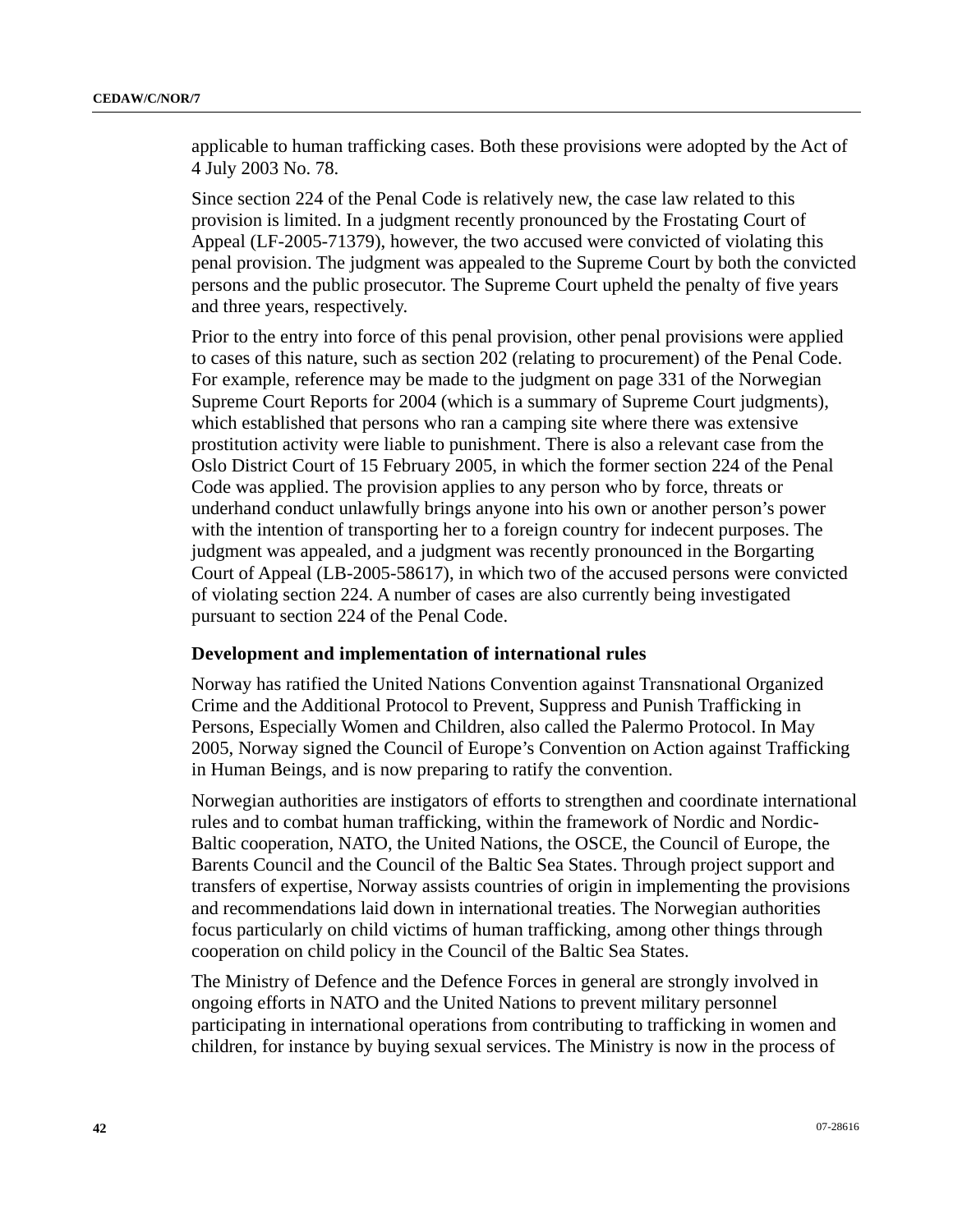making necessary amendments to legislation to ensure that the Defence Forces have the authority required to take disciplinary action against such offenders.

### **Bilateral and multilateral police cooperation**

Norway participates in and contributes to several international forums for police and judicial cooperation where there is strong focus on combating human trafficking. This also applies to the OSCE, Europol, Eurojust, the Stability Pact for South Eastern Europe, and not least Interpol, where the Directorate of Police has headed the Working Group on Trafficking in Women for Sexual Exploitation. Norway works in close cooperation with the police in the Nordic countries, the Baltic States and the Barents region. The joint police project in the Barents region focused especially on the purchase of sex from minors and trafficking in children.

#### **Support for measures aimed at reducing recruitment in countries of origin**

Through the Action Plans to combat human trafficking, the Government's Strategy for Women and Gender Equality in Development Cooperation (1997-2005) and the Government's Action Plan for Combating Poverty in the South towards 2015, Norway provides support for projects run by Norwegian and international organisations to improve the position of women and children in countries of origin and thereby help to reduce recruitment to human trafficking. Information campaigns and educational, employment and rehabilitation programmes offer new opportunities for women and children. In development cooperation, there is emphasis on strengthening the rights of women and children, particularly as regards vulnerable groups. Norwegian foreign service missions identify projects and measures in cooperation with national authorities and organisations, and in response to initiatives from recipient countries, Norway will support efforts to combat human trafficking in the new European Union countries.

# **Conditions for a period of reflection and temporary residence in Norway**

Victims of human trafficking who are not lawfully resident in Norway may be granted a period of reflection of at least 45 days. This means that any rejection and expulsion order may be suspended. The threshold for granting a period of reflection is intentionally low. It is sufficient that the person in question *is presumed* to be a victim of human trafficking and must be willing to accept help and information. This period of reflection gives the person an opportunity to contemplate his or her situation and consider making a report to the police. During the period the person must be given information and help, and assistance in reporting the human traffickers to the police. The period may be extended. After the period of reflection, a temporary work and residence permit may be granted on certain conditions. As a general rule, the person must have ceased to have contact with the traffickers. Furthermore, an investigation of the case and/or preparations for instituting legal proceedings must be in progress.

Little use has been made of the possibility of granting victims a period of reflection and temporary leave to stay in Norway. The Ministry of Labour and Inclusion is currently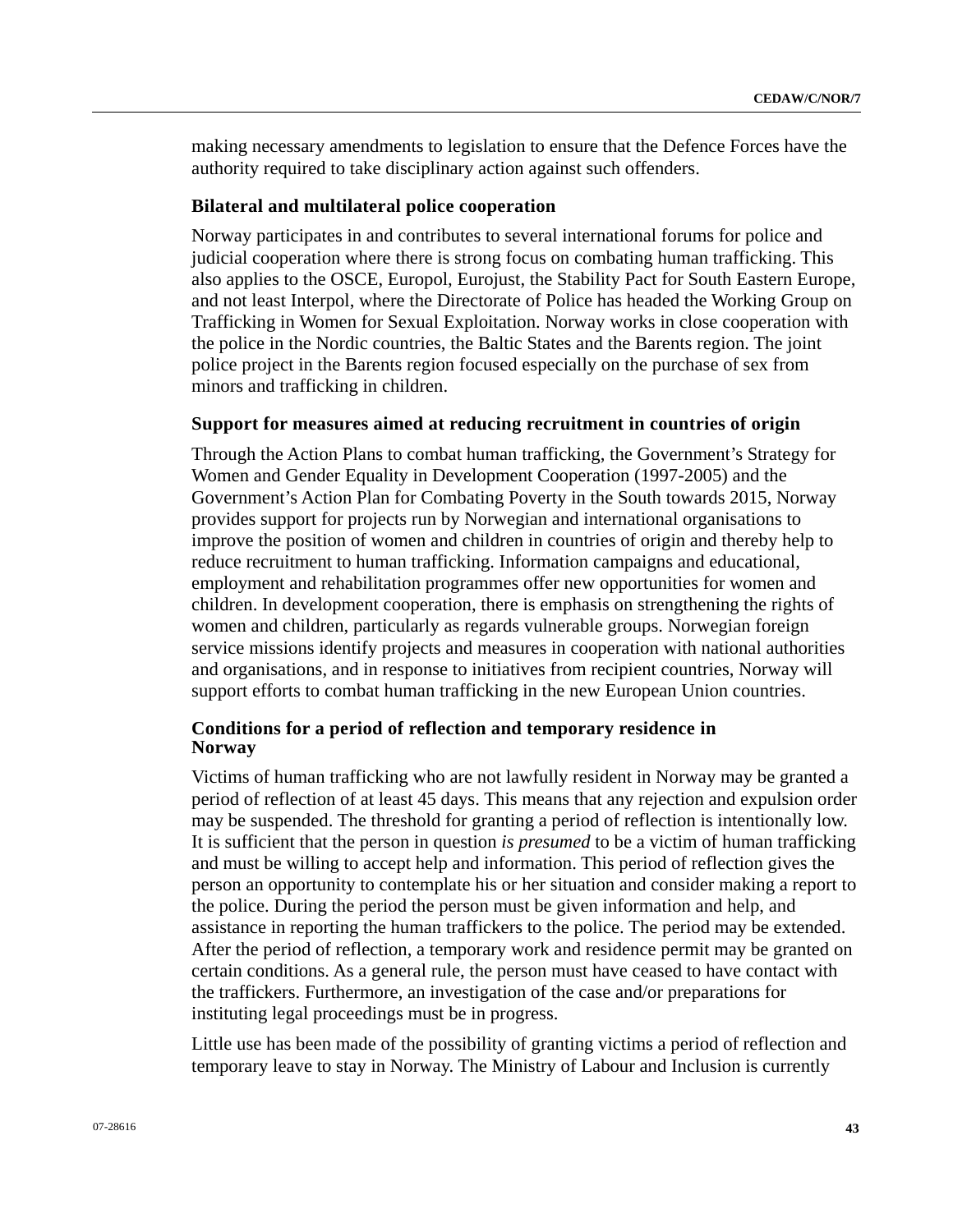drafting a set of instructions aimed at clarifying the conditions for the period of reflection and the programme of assistance and protection during the period, and extending the duration of the period. This work is taking place in close cooperation with the other authorities involved.

Victims of human trafficking who risk being persecuted if they are returned to their countries of origin may, on certain conditions, be granted asylum or protection on grounds similar to those applying to refugees. In connection with the work on a new Immigration Act, there are plans to make it clear that victims of human trafficking may be granted asylum provided that the other conditions for asylum are satisfied.

# **Interdisciplinary methods for identifying human trafficking victims**

The police and immigration authorities have the primary responsibility for identifying victims of human trafficking, but institutions, organisations and individuals may also come into contact with such victims. The Directorate of Police has prepared a list of measures for front-line services indicating what the police should look for, along with a handbook on investigating human trafficking. Work is in progress on a guidance brochure containing information on which agencies and organisations to contact to obtain assistance and protection for possible victims. The guide will also contain a crosssectoral list of indicators for identifying victims of human trafficking. A special list of indicators and a guide are to be drawn up for the identification and follow-up of children.

# **Outreach activities for prostitutes**

Ensuring that possible victims of human trafficking receive accurate, trustworthy information is an important goal. Through collaboration with organisations and public services that run outreach services for prostitutes, possible human trafficking victims will be able to obtain information and assistance in contacting other support services. The authorities provide funding for outreach activities for prostitutes under several different chapters of the state budget, such as through the national plan to improve sexual health.

The Ministry of Justice and the Police has also provided support for the establishment of a 24-hour information helpline run by the Crisis Centre Secretariat. In 2005 the helpline was contacted regarding some 70 women and minors who are possible victims of human trafficking.

# **Access of human trafficking victims to health and social services**

The authorities will clarify the rights and access of victims of human trafficking to health and social services in relation to the individual's residence status. In 2004, a project was established to test a model for how the social services can provide necessary help and follow-up for women and children who are victims of human trafficking. The follow-up services are provided by a specific social welfare office in Oslo, which assisted 11 women in 2005. This project is helping to identify the needs of human trafficking victims for health and social assistance.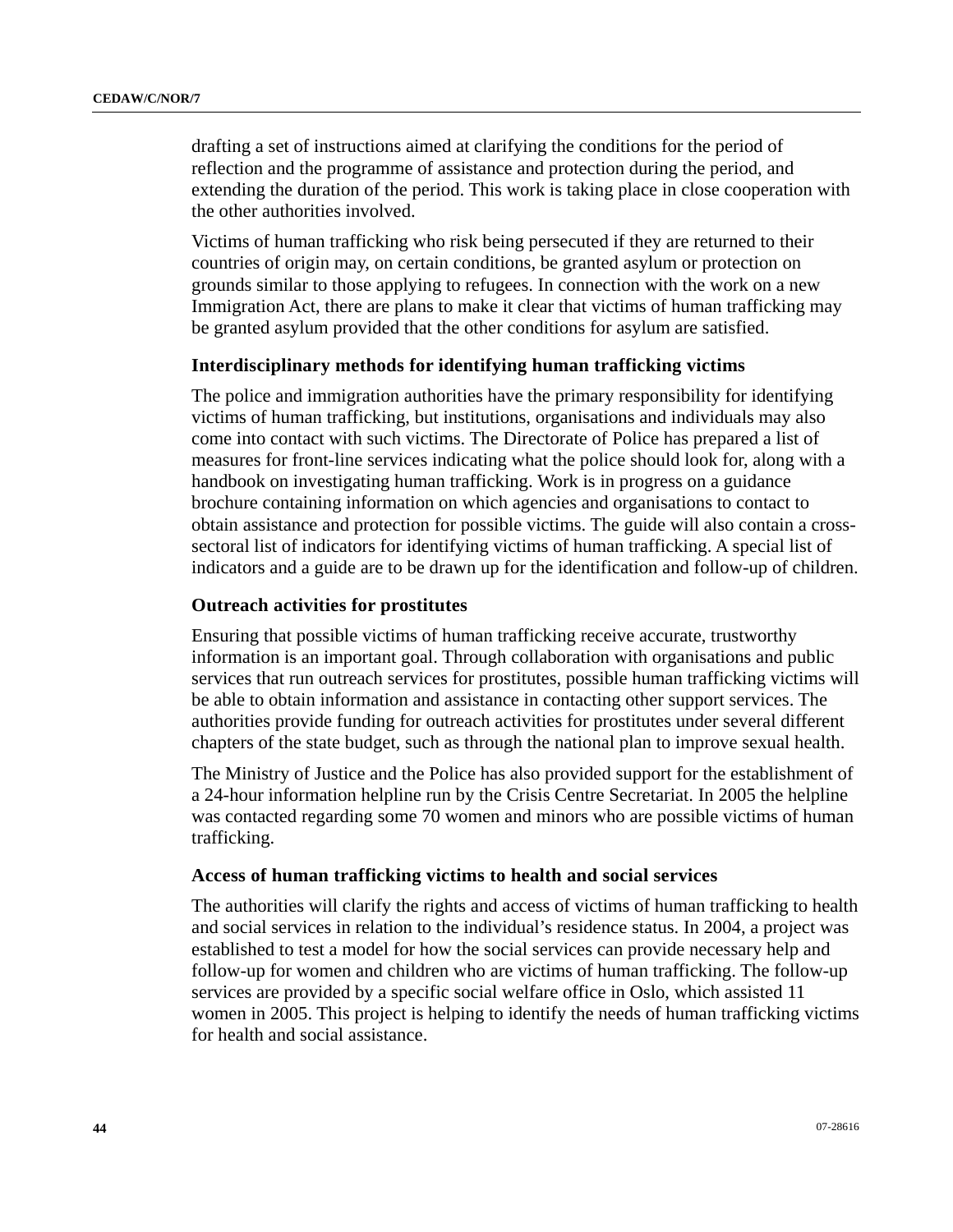# **Safe housing for women victims of human trafficking**

The Ministry of Justice provides project funding for the Crisis Centre Secretariat which has started a project to provide safe housing and resettlement programmes for women who are victims of human trafficking. One of the aims of the project, which is named ROSA, is to assist the authorities and others in finding safe housing that is adapted to the needs of individual users. Nine safe houses have been established which are also responsible for following up the victims during the resettlement phase. In 2005, 18 women accepted the offer of safe housing under the ROSA project. ROSA also has responsibility for a 24-hour information telephone service that provides help and advice for victims of human trafficking and other persons who come into contact with victims.

# **Safe housing for child victims of human trafficking**

Children's needs for safe housing and follow-up are met through the joint efforts of local child welfare services and the Directorate for Children, Youth and Family Affairs, and other relevant bodies. Work is in progress on drafting a circular that will specify the role and responsibilities of the child welfare service in following up minors who are victims of human trafficking. The circular will also describe the responsibilities of other support services for under-age victims. The authorities are also in the process of arranging regional conferences to increase the expertise of support service personnel who may come into contact with minors who are victims of human trafficking. The state refunds municipal expenditure on child welfare measures for under-age victims of human trafficking.

# **Witness protection**

The Directorate of Police has drawn up national guidelines for the protection of witnesses. Under these guidelines, the police and prosecuting authority are required to consider the possibilities of threats and reprisals. A witness protection programme has also been established.

# **Legal aid**

Victims of human trafficking are also entitled to legal aid under the system of legal counsel for aggrieved persons or pursuant to the Free Legal Aid Act. This means that the costs of legal assistance will be wholly or partly covered by the state.

At present, human trafficking victims may be granted counsel for the aggrieved person if there is reason to believe that as a result of the criminal act they will suffer considerable harm to body or health, cf. section 107 a, first paragraph, second sentence, of the Criminal Procedure Act, or in the event of a violation of one of the criminal procedure provisions covered by the system of legal counsel for the aggrieved person, e.g. section 192 relating to rape. The right to legal counsel for the aggrieved person applies from the time the offence is reported to the police.

The system of counsel for the aggrieved person is supplemented by the free legal aid programme. Under this programme, victims of human trafficking are entitled to free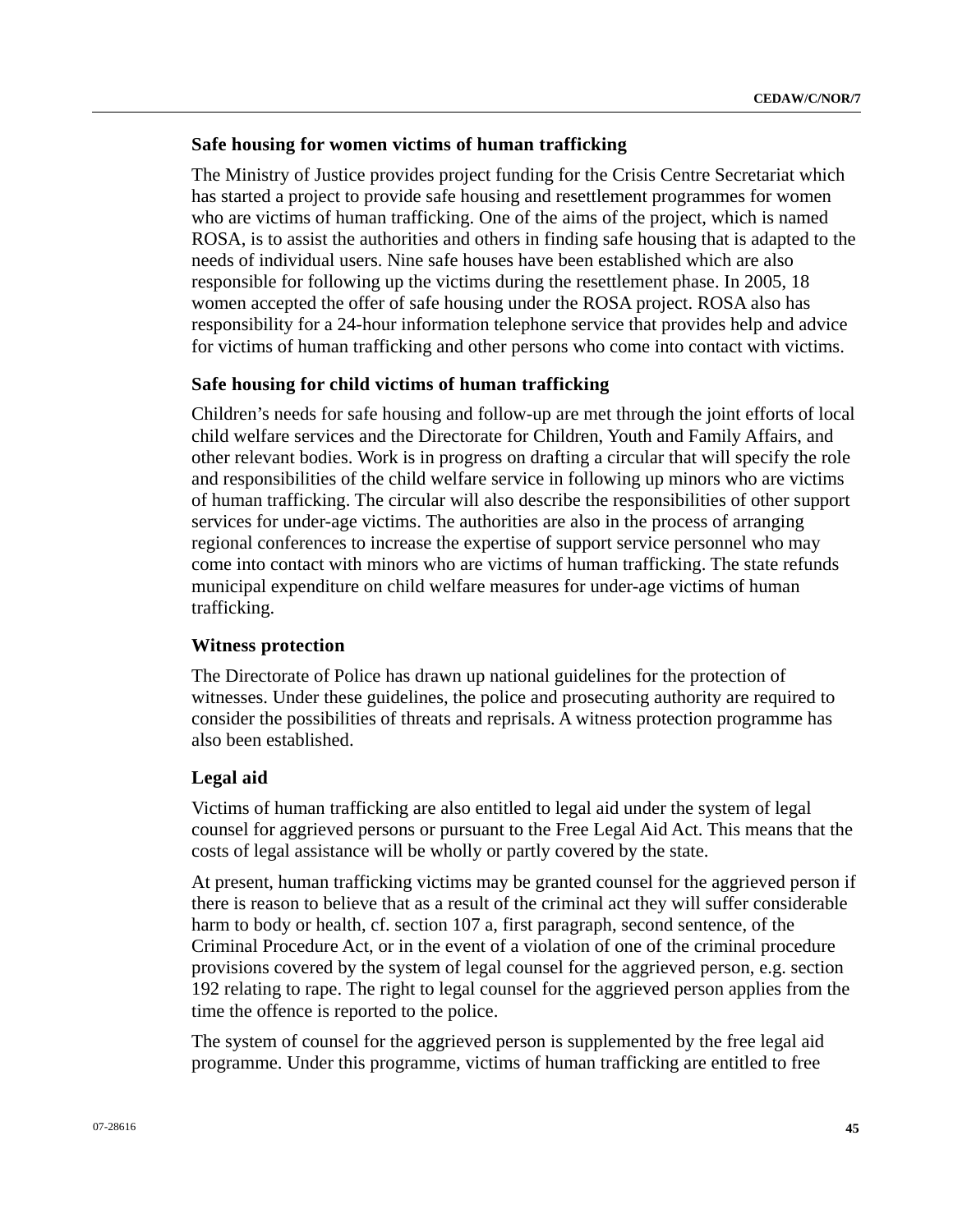assistance from a lawyer regardless of whether the offence is reported to the police. Pursuant to section 6, second paragraph, of the Legal Aid Act, the Ministry of Justice has established a special legal aid service to assist victims of domestic abuse in reporting the offence to the police, police interviews, etc. This service includes the assistance of a lawyer for persons such as prostitutes who have been subjected to abuse, threats or coercion by customers or pimps.

## **Unit for nation-wide coordination of assistance and protection**

A cross-sectoral pilot project is to be established with the aim of ensuring that relevant services for the provision of assistance and protection for victims of human trafficking are initiated within existing public and non-governmental/voluntary services. This type of assistance and protection is essential if victims are to come forward and testify against the organisers of human trafficking. The project will also develop new tools and systems for fulfilling Norway's national and international obligations as regards providing assistance and protection for victims of human trafficking. A project manager is to be appointed for the project which is to be financed by four ministries.

## **Collaboration between the authorities and organisations**

Several joint forums have been established to ensure collaboration between and coordination of the activities of the Ministry, subordinate agencies and organisations involved in efforts relating to human trafficking. A nation-wide network of contacts has been established that is used when victims of human trafficking do not receive sufficient help from the existing public support services. The network has functioned since April 2004 and has taken action when necessary in individual cases.

On the initiative of the authorities, a cross-sectoral joint forum for the provision of assistance and protection has been established in Oslo. The "Oslo Pilot" consists of representatives from the police, the social authorities, social and health services, child welfare services and relevant organisations. The forum meets every six months and has contributed towards increasing expertise on human trafficking and strengthening collaboration between the authorities and organisations. Other towns are in the process of establishing similar cooperation networks. An urban forum on prostitution and human trafficking has also been established, with participants from Norway's six largest towns. The purpose of this forum is to enable representatives from municipal agencies, the police and relevant organisations in the various towns to exchange lessons learned and effective solutions related to their efforts to combat prostitution and human trafficking. The urban conference is arranged every six months.

#### **Acquire more knowledge and understanding of human trafficking**

The authorities have provided support for several research projects aimed at updating knowledge and understanding of human trafficking and national and international developments in this field. Through the establishment of cross-sectoral forums, such as the Oslo Pilot, agencies and organisations involved in work relating to human trafficking have acquired knowledge of and expertise in this field. Several programmes are currently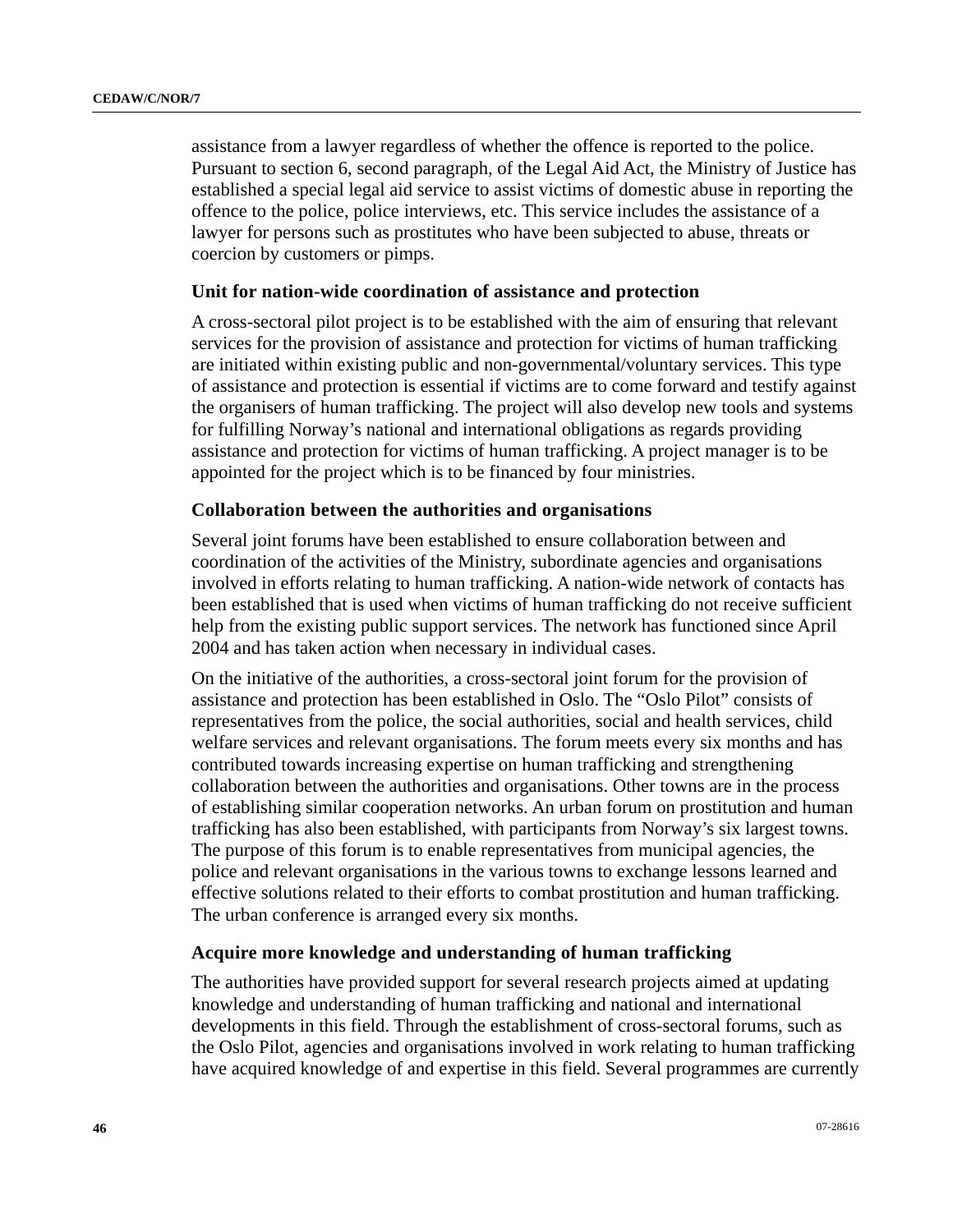being planned and initiated to upgrade expertise. The Directorate of Immigration has arranged the first of a total of five regional conferences to promote cross-sectoral cooperation on combating human trafficking with particular focus on reception services. The FAFO research foundation and the Sør-Trøndelag University College have been commissioned by the Ministry of Labour and Inclusion to prepare teaching modules on human trafficking in general and trafficking in children in particular.

The Directorate of Police and the Oslo Police District have organised seminars to improve the police's knowledge of human trafficking, and the Directorate and the Director of Public Prosecutions will jointly arrange a series of seminars to upgrade the expertise of the police and prosecuting authority. Human trafficking will also be incorporated into the curriculum of the Police Academy. Special cards detailing applicable measures have been developed for police officers, and the Directorate of Police has prepared a handbook on investigation of human trafficking cases. Efforts will also be initiated to implement measures to increase the expertise of courts of law in the field of human trafficking.

### **Information campaign to reduce recruitment and demand**

A three-year information campaign is being launched with a view to reducing the demand for sexual services. The campaign is intended to increase the knowledge of the public at large of this phenomenon, and to raise awareness of the connection between demand for sexual services and trafficking in women and children. The campaign targets young men, potential buyers and customers of prostitutes' services, with focus on men's responsibility to refrain from seeking sexual services.

Work has begun on the comprehensive process of identifying the target group so as to be able to engage them in direct dialogue. Groups that are particularly relevant are teenage school children, soldiers, tourists and businessmen. Specially designed measures are planned with a view to communicating directly with the target groups in places and situations that are relevant to undesirable behaviour, whether at school, at work or on vacation.

The REFORM resource centre for men has been commissioned by the Ministry of Children and Family Affairs to establish and run the website [www.sexhandel.no.](http://www.sexhandel.no/) The website contains information and facts on prostitution and human trafficking, and a discussion forum. REFORM is also responsible for operating a telephone and online advisory service.

Another important means of reducing recruitment and demand is by establishing "ethical guidelines". In Report No. 28 on Personnel Policy, it was decided to introduce ethical guidelines for civil servants prohibiting the purchase and acceptance of sexual services. This initiative has since spread, and other organisations and major employers have established similar rules.

Before being deployed on international operations, Norwegian personnel must be given instruction on and equipped to deal with challenges that may arise in specific situations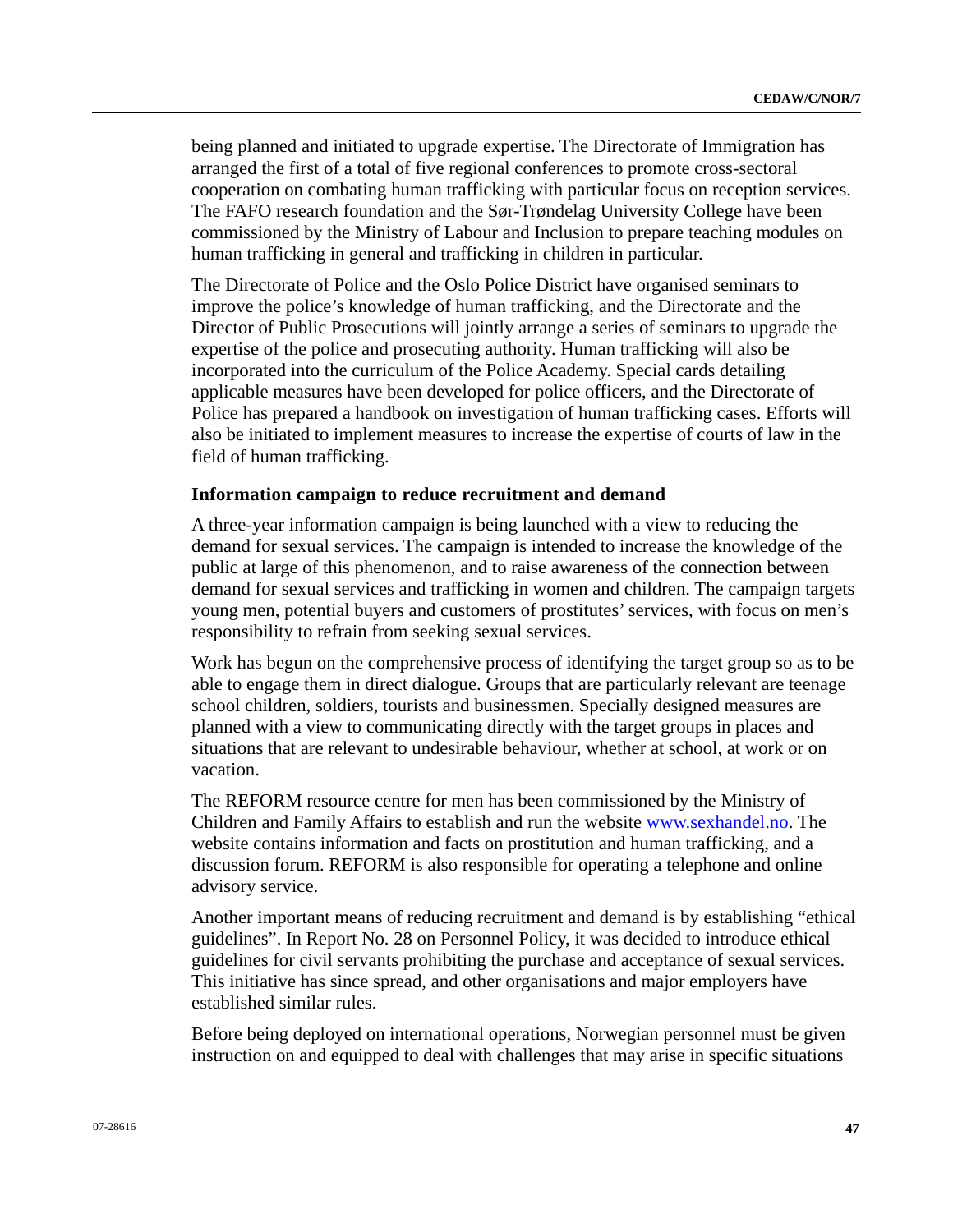they will face in the country concerned. The Ministry of Defence and the Ministry of Justice will be responsible for ensuring that personnel receive the necessary training. Instruction must include an introduction to the United Nations Code of Conduct for Personal Behaviour and NATO Guidelines on combating trafficking in human beings for military forces and civilian personnel deployed in NATO-led operations. All Norwegian personnel must also have training in international law, particularly humanitarian law and international human rights, including rules regarding sexual violence and human trafficking.

# **2. Part II**

# **2.1 Article 7 Political participation**

# **2.1.1 Article 7a Elections and elected bodies**

Men and women obviously have an equal right to participate in basic democratic functions. From the point of view of rights and equity, therefore, it is important to emphasise a reasonable gender balance both in voter participation and in elected functions. From the perspective of power and democracy, consideration for human rights is naturally the decisive argument in favour of equal participation.

However, balanced gender representation in elected bodies is also important from the point of view of talent and resources. Democracy is clearly strengthened when political representatives are selected from the entire population. It can also be argued that women and men may have different experiences, needs and interests and that the equal participation of women is necessary to ensure that this diversity is reflected in political decision-making processes.

At present, in political bodies, the highest proportion of women is found in the Government. The current government coalition consists of the Labour Party, the Socialist Left Party and the Centre Party. The Government has 19 cabinet ministers, of whom nine are women and ten are men. When state secretaries and political advisors are included, each sex is represented by 50 per cent. The prime minister is a man.

After the election in 2005, 38 per cent of the Storting members are women. This was a slight increase from the previous election, when 36.4 per cent of the elected representatives were women. In the biggest party in the Storting, the Labour Party, 52 per cent of the representatives are women. The Party of Progress has the fewest women representatives in the Storting, 16 per cent, but the party leader is now a woman. There has been almost no increase in the proportion of women in the national assembly since the mid-1980s when one third of the Storting members were women.

After the municipal council and county council elections in 2003, 35.8 per cent of municipal county council members were women, compared with 42.6 percent of county council members. This was a rise of 1.7 and 0.7 percentage points, respectively, compared with the previous election in 1999. 73 of Norway's 434 mayors are women,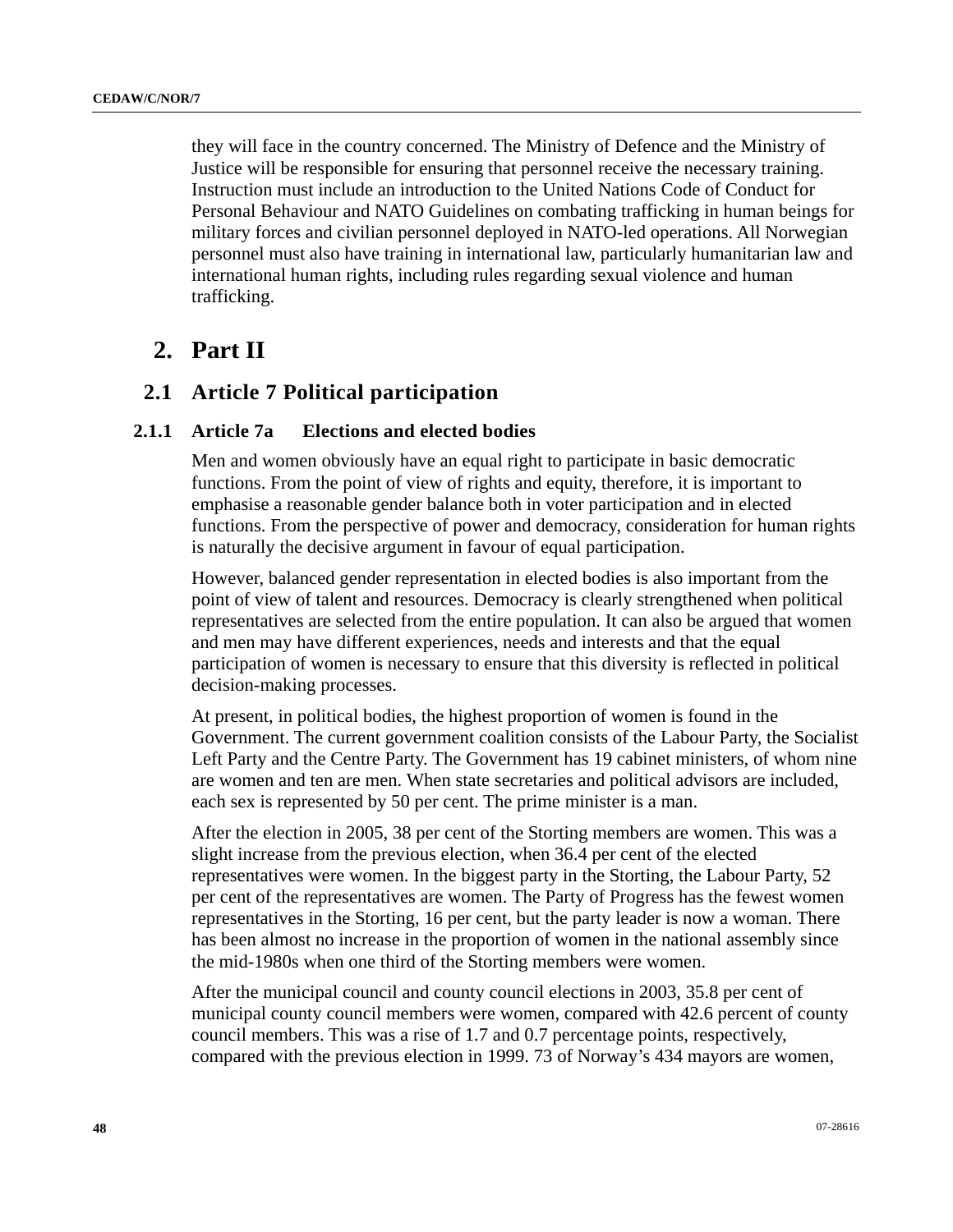i.e. approximately 17 per cent. The gender composition of municipal committees is regulated by the Local Government Act, which prescribes that each sex must be represented by a minimum of 40 per cent of the members. The proportion of women on municipal executive boards is currently 37.9 per cent, which is considerably higher than in the previous municipal council period. 43 per cent of the members of standing municipal committees are women, compared with 44 per cent in the previous period. The proportion of women in county committees has declined slightly, from 41 to 37.9 per cent. However, the proportion of women in standing county committees has increased, from 44 per cent to 46 per cent in the current period.

A doctoral thesis from 2005 on gender equity and quota systems in local politics (Ingrid Gulvik) examines the processes related to the development and implementation of quota rules in the Local Government Act. The thesis shows that concrete measures such as gender quota systems are opposed, local parties do not put women first and little is done to eliminate practical obstacles that make it difficult for women to combine political participation with family obligations. Gender is perceived as having little relevance for political representation, and of no more importance than, for instance, occupation or age. It turns out that the disparity in local political activity is perceived as a consequence of "natural womanhood", i.e. women have babies. Men are seen as independent, objective individuals, while women are seen as subjective and gendered. There has been a tendency towards stagnation in the past 15 years, at the same time as trends point in the direction of an increase in the proportion of women in politics. But the trend is not linear; there are differences between municipalities, between parties, between different levels within the individual municipality and between political levels. The doctoral thesis shows that almost one in three political committees fails to comply with the requirement set out in the Local Government Act that each sex must be represented by at least 40 per cent of the members of political committees. The study establishes that legislative amendments are not sufficient to change established gender power structures, but must be combined with a range of conditions and instruments to ensure participation on equal terms.

### **Proportion of women in the Cabinet and the Storting in 2003 and 2005. Percentage**

| Government/member | 2003   | 2005        |
|-------------------|--------|-------------|
| Cabinet           | 42 %   | 47 %        |
| The Storting      | $37\%$ | <b>38</b> % |

Gender appears to be an increasingly important dividing line in Norwegian politics. The lines of conflict used to reflect the division between town and country and occupational groups to a greater degree. There is a majority of women voters in the Socialist Left Party, the Liberal Party and the Red Electoral Alliance, while men are in the majority among voters in the Party of Progress, the Conservative Party and the Labour Party. Fewer women and men are members of political parties today than in the 1980s. Male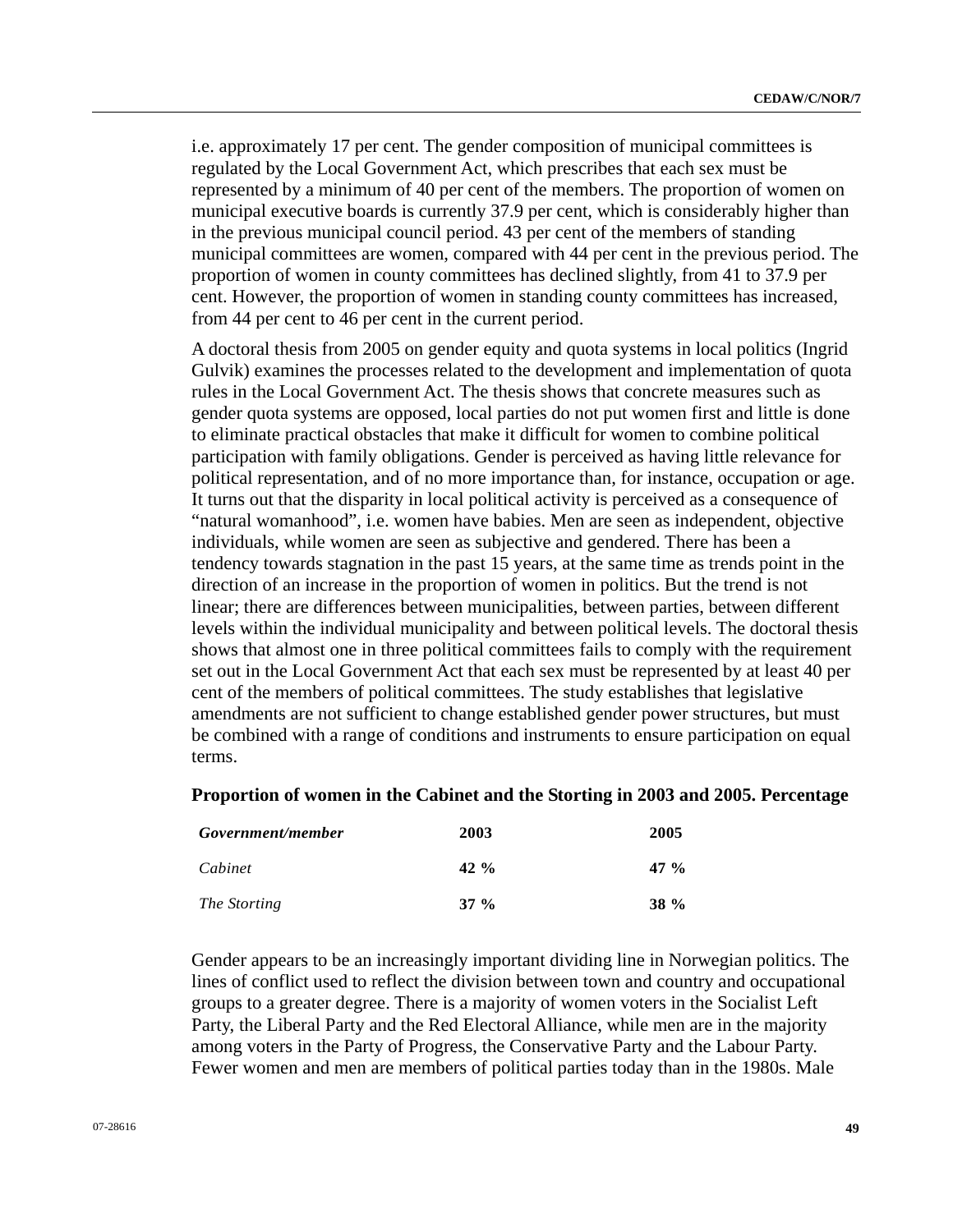membership has declined the most. Furthermore, more women than men now exercise their right to vote.

### **The nomination process – a major challenge**

Despite the fact that politics is in many ways a field in which gender equality has made considerable progress, women are still clearly underrepresented in almost every area, both in local politics and at the national level.

A constant problem is that women are underrepresented at the top of the political parties' lists of candidates for Storting elections, local government elections and elections to the Sami Parliament. A survey conducted by *Kampanjen for flere kvinner i kommunestyrene*  (The Campaign for More Women in Municipal Councils) prior to the 2003 local elections showed that men topped 77 per cent of the lists. According to the survey, there were also more lists with men in first and second place (27 per cent) than lists with women in first place (23 per cent). Even if women are gradually achieving a generally representative rate of participation on party lists, the skewed gender positioning in the lists poses a major challenge to efforts to ensure equal gender participation in elected bodies. The nomination process is therefore a bottleneck in the electoral process. Achieving a gender balance at the top of election lists is essential to achieving a gender balance in elected bodies. The position of candidates on election lists has great significance in elections, particularly in small constituencies and in small parties.

The system of correcting lists poses a special challenge in efforts to achieve a better gender balance in local politics. Voters' possibility of influencing the choice of candidates (by cumulating names and previously also by crossing out the names of candidates on election lists) is a practice that is generally disadvantageous for women. In every local election since 1970, the proportion of women has been reduced by 5-10 per cent as a result of list corrections (Hellevik and Bjørklund 1995). However, there are certain exceptions, both geographical and in terms of party. Experience of local politics is important when candidates are recruited for membership of the Storting, and imbalances at the local political level will therefore also have an impact on the gender balance in the national assembly.

## **Efforts in the municipal sector to increase the proportion of women**

The Norwegian Association of Local and Regional Authorities (KS) and the political parties have jointly initiated the project *Hvordan øke kvinneandelen i kommunesektorens maktposisjoner?* (How do we increase the proportion of women in positions of power in the municipal sector?). The goal of the project is to increase the percentage of women in influential positions in the municipal sector to at least 40 per cent in the course of 2011, and to determine which success criteria are decisive for achieving this goal. The project will also document the current gender distribution in municipal positions of power, such as mayors, group chairmen, council chairmen, etc. The project must be carried out in close cooperation with the political parties at national and local level, because a change in party procedures is a prerequisite if more women are to occupy positions of power.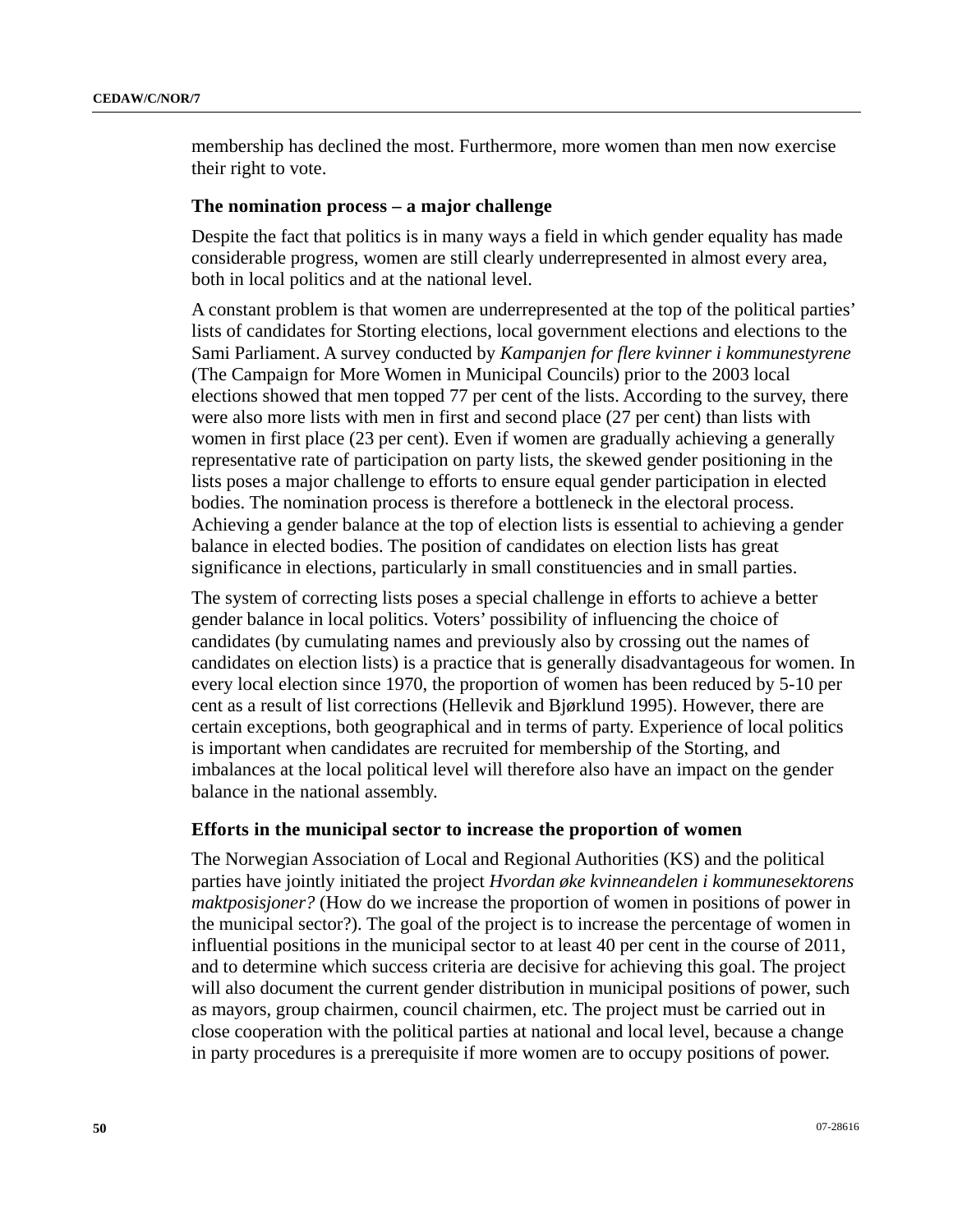Dialogue conferences will be held to increase focus on nomination processes. Based on the experience gained from these conferences, a guide and a brochure with suggestions and ideas for promoting more women to local political positions of power will be prepared. There are plans to establish a special website and blog for the project.

# **The Sami Parliament**

The Sami Parliament was established in 1989 and is the elected body of the Sami people. Prior to the election of a new Sami Parliament in 2005, the Sami Parliament then in power launched a campaign to increase the proportion of young people and women on the candidature lists for the Sami Parliament and thereby increase the proportion of women in the Sami Parliament. The campaign was to make those who presented the lists responsible for increasing the representation of women in the Sami Parliament in the election, help to motivate women to run in first place on candidate lists and to promote the creation of women's networks. The Ministry of Local Government and Regional Development contributed towards financing the campaign. These efforts have had very good results and the proportion of women increased from 18 per cent in 2001 to 51 per cent in 2005. The Sami Parliament now also has its first woman president. Furthermore, the Sami Parliament offers flexible babysitting schemes to make it easier for parents with young children to be a member of parliament. Representatives of the Sami Parliament are allowed to bring their children and babysitter and are entitled to have their babysitting expenses refunded. In February 2006 the Sami Parliament Council presented its fourth report on gender equality policy to the Sami Parliament Plenary Assembly.

# **Immigrants and voter participation**

At the start of 2006, there were 387,000 persons with immigrant backgrounds in Norway, which is equivalent to 8.3 per cent of the population. The immigrant population grew by 6.0 per cent in 2005. In comparison, the entire population of Norway grew by 0.73 per cent last year. A total of 6.1 per cent of Norway's population has a non-western immigrant background, while persons with a western immigrant background account for 2.2 per cent. Five years ago, at the start of 2001, the immigrant population accounted for 6.6 per cent of the Norwegian population; 2.1 per cent had western backgrounds and 4.5 per cent non-western. Persons with immigrant backgrounds live in every municipality in Norway, and constitute more than 10 per cent of the population of 14 municipalities. Oslo, the capital of Norway, has the largest proportion of persons with immigrant backgrounds, 23 per cent.

In the 2003 local elections, the total voter participation rate for immigrants (foreign nationals and Norwegian nationals with foreign backgrounds) was 41 per cent. This is a decline of 2 percentage points from the 1999 local elections. The decline may largely be ascribed to the increasingly younger immigrant population.

Among Norwegian nationals with immigrant backgrounds, there is no difference between men and women with regard to voter participation. In previous elections, voter participation in this group has been slightly higher among women than men. The main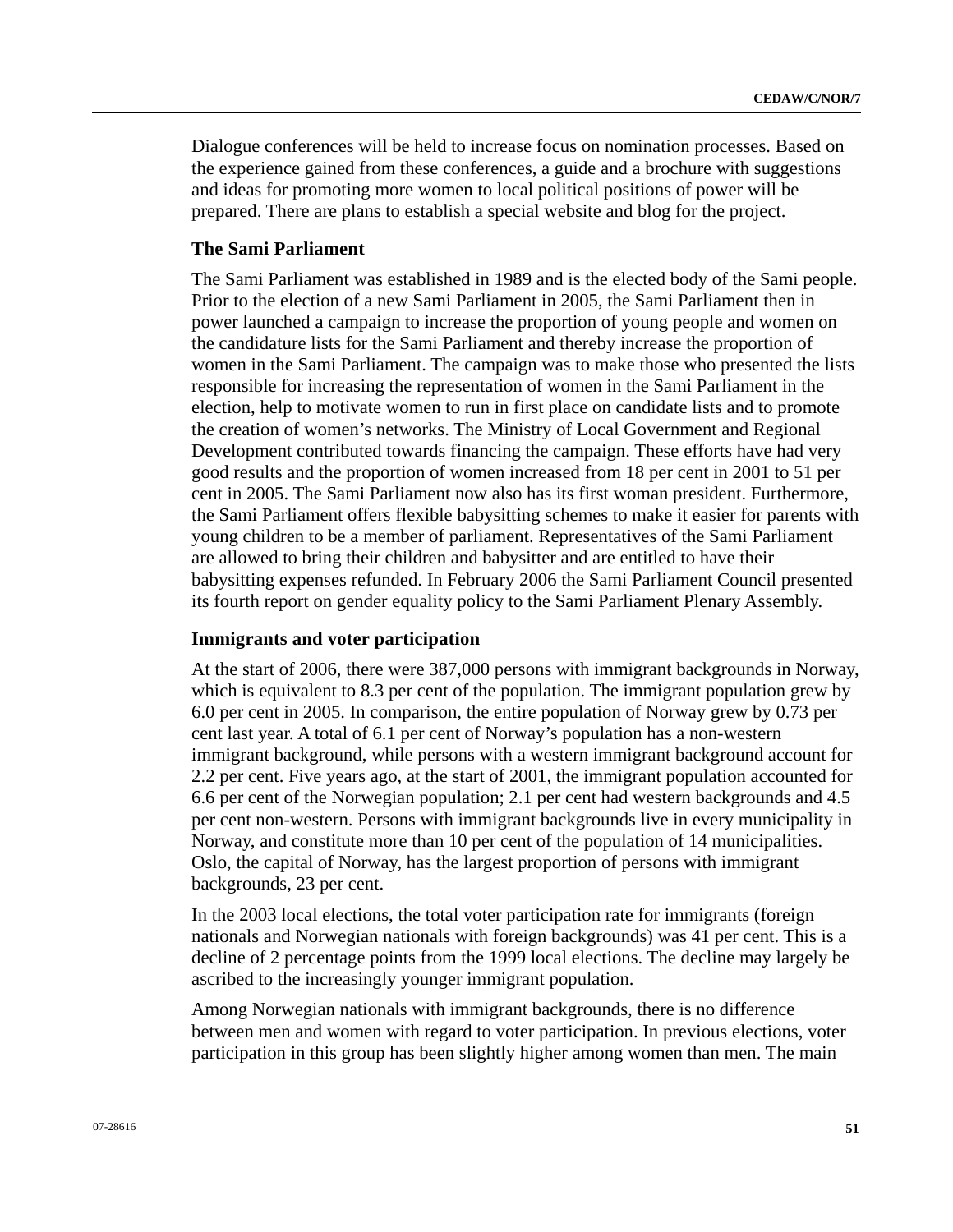difference in voter participation in this group lies not between the sexes, but between persons with western and persons with non-western backgrounds.

Among foreign nationals, 35 per cent of women voted in elections, compared with 33 per cent of men. In earlier elections, the participation rate of women has been substantially higher than that of men. This difference has now been reduced. In the category of foreign nationals with the right to vote, too, the participation rate of those with western backgrounds is significantly higher than that of those with non-western backgrounds. The gender differences within each of these groups are marginal, but they are greatest in the category of foreign nationals with non-western backgrounds, where 26 per cent of women vote in elections compared with 23 per cent of men.

# **2.1.2 Article 7b Public positions**

Reference is made to Article 11 b regarding leadership positions in the public sector.

# **2.1.3 Article 7c Non-governmental organisations**

Non-governmental organisations play a key role in developing the welfare state and in efforts to strengthen democratic rights and promote gender equality. The authorities regard contact and collaboration with these organisations as an important factor. One of the consultative comments on the report was that the authorities should make greater use of the organisations' expertise when recruiting participants for committees, delegations and groups of experts.

Since 2000 a Milestones conference to monitor follow-up on the Beijing Platform for Action has been organised annually by the Government in cooperation with the umbrella organisation FOKUS and the former Centre for Gender Equality. FOKUS organises Norwegian NGOs active in development cooperation targeting women and receives financial support from the Ministry of Foreign Affairs. The CEDAW Committee's examination of Norway's fifth and sixth periodic report in January 2003 and Norway's implementation of the CEDAW Convention was one of the topics at the conference in 2004.

There is relatively little difference between the total number of male and female members in organisations. About 50 per cent of both sexes are active in an organisation or association. This activity clearly increases with age. 18 per cent of the women were active in union or trade organisations, compared with 17 per cent of the men. Two per cent of the women stated that they were active in women's organisations in 2004, a decline of 50 per cent since 1997. Substantially more women aged 45 and older are active. Two per cent of the women were active in a political party in 2004, compared with three per cent in 2001.

The Norwegian Directorate for Children, Youth and Family Affairs allocates government funding for operational support and activities to non-governmental organisations working in the field of family affairs and gender equality. In 2005, funds were earmarked for travel grants for 20 organisations to enable them to attend the meeting of the United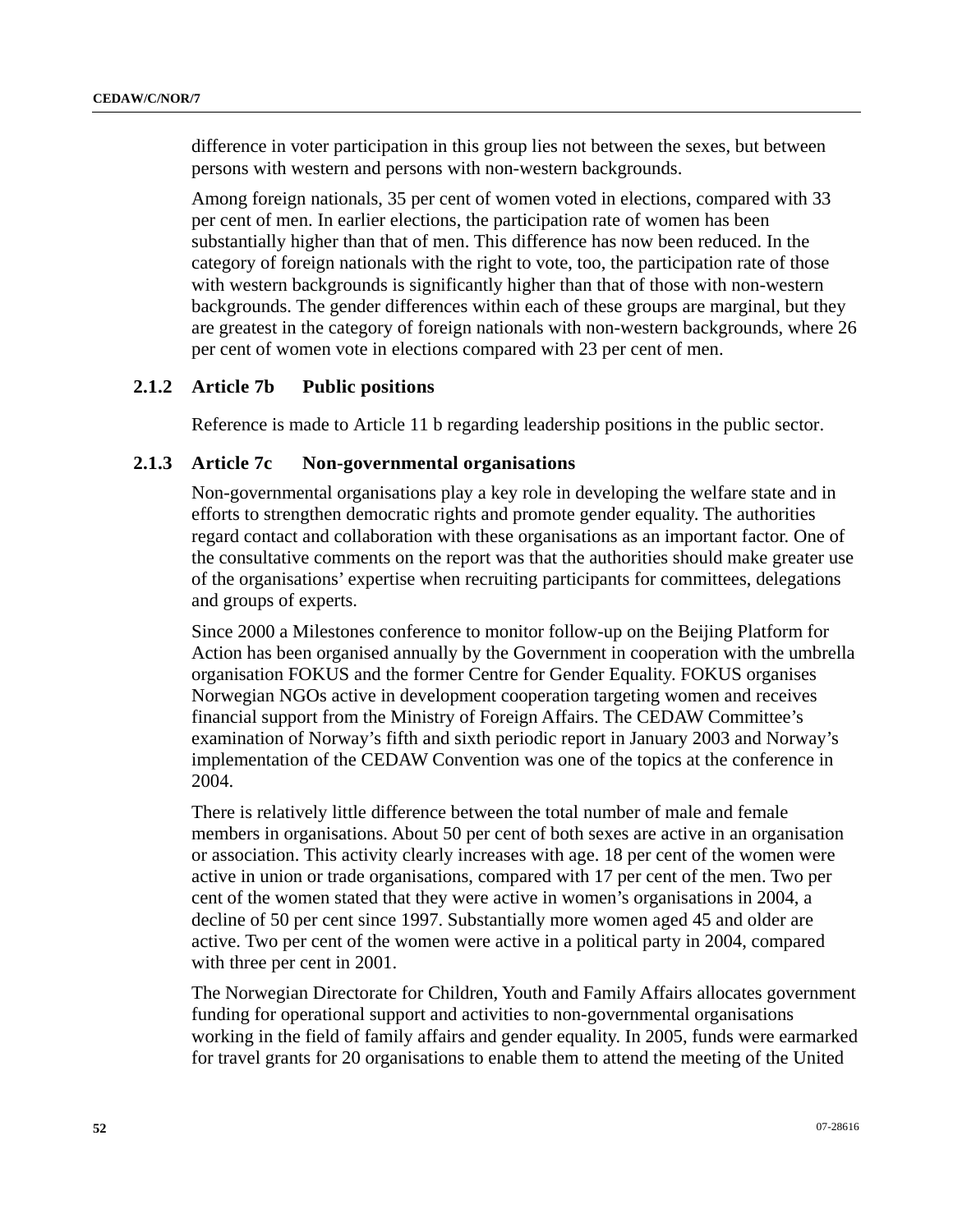Nations CEDAW Commission in March 2005. As from 2005, work on the United Nations Security Council Resolution 1325 was included in the guidelines as a possible criterion for funding.

Many large organisations have made gender equality work a central issue in their own organisation, and several of them have reported on their efforts in this field in their consultative comments. Areas on which particular attention is focused are efforts to improve the gender balance in decision-making processes and combat violence against women.

The Norwegian Association of Local Authorities works to advance gender equality nationally and internationally, for instance by promoting increased gender equality in local and regional planning and a better gender balance in decision-making processes.

Norway's largest employeee organisation, the Norwegian Confederation of Trade Unions, has incorporated a gender perspective into all its administrative procedures. At its convention in 2005, for instance, LO adopted a new article in its statutes to ensure, as far as possible, a more equal gender balance in all LO councils, boards and committee: "Article 11. Gender equality: In connection with elections and appointments in the Norwegian Confederation of Trade Unions, each sex should be represented by at least 40 per cent of the members where this is possible." Like several humanitarian organisations, LO has also introduced ethical guidelines prohibiting the purchase of sexual services when travelling or on work-related assignments. Furthermore, LO has advocated that Norway ratify ILO Convention 183 on Maternity Protection.

# **2.2 Article 8 Representation at the International Level**

In 2006, 431 Norwegians are working for international organisations, 172 of whom are women. Of the 225 Norwegian employees at the United Nations, 94 are women; of the 166 Norwegian employees in European organisations, including the OSCE and NATO, 63 are women; and of the more than 40 employees of the development banks, the OECD, etc. at least 15 are women. Of the 45 junior experts who were recruited to positions in various United Nations agencies in 2005, as many as 35 were women.

Section 21 of the Gender Equality Act requires at least 40 per cent representation for each gender on all official committees, boards, councils, etc., and this rule also applies to the appointment of official delegations to international forums. There are no statistics available on the actual percentage representation of each gender.

The Ministry of Foreign Affairs has approximately 1,430 employees, 52 per cent of whom are women. Of the total number of employees in senior positions in 2005, 29 per cent were women. This percentage has improved slightly since 2001. The Ministry intends to increase its efforts to ensure that there are more women in senior positions and has launched an Action Plan for Gender Equality in the Foreign Service (2002-2006).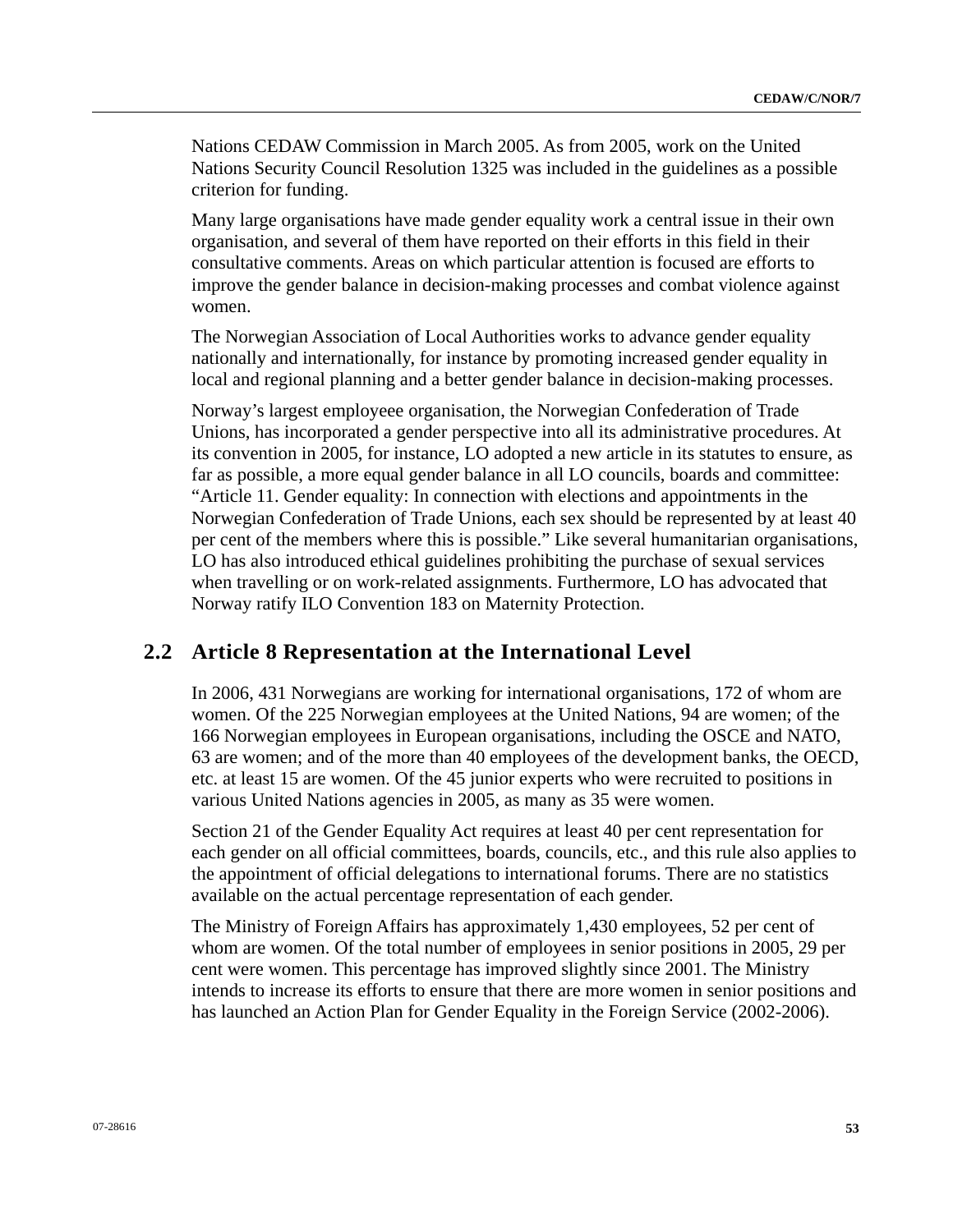Norway has 100 foreign service missions, 15 of which have a female head of mission, i.e. either Consul General or Ambassador. Three women hold ambassadorships in Europe.

# **2.3 Article 9 Nationality**

Norway has a new Norwegian Nationality Act. The Act of 10 June 2005 No. 51 on Norwegian Nationality is expected to enter into force in autumn 2006.

The new Act is gender neutral and is in many ways a continuation of current legislation. One of the most important differences from the current Act is that a person is entitled to Norwegian nationality if all the conditions are met. There is therefore less emphasis on administrative assessment. All the material conditions for nationality are stipulated in the Act, which is supplemented by regulations, whereas the current Act largely provides framework legislation.

Children may be granted Norwegian nationality by application after the age of 12 even if their parents are not or do not become Norwegian nationals at the same time. Parents are treated equally with respect to automatic transfer of nationality to the child at birth.

The new Act is based on the principle of a single nationality. This principle will be enforced more effectively than under the current Act, among other things because a new Norwegian national who does not comply with the condition that he or she be released from any other nationality after Norwegian nationality is granted risks his or her Norwegian nationality being revoked. One of the conditions for achieving Norwegian nationality by application is that the person must have completed a course of instruction in the Norwegian language.

A person who is granted Norwegian nationality will be invited to a ceremony for new Norwegian citizens which will take place after Norwegian nationality is granted. Attendance at this ceremony is optional, but persons who choose to attend must take an oath of loyalty.

# **2.4 Article 10 Education**

Norway's future lies in its being a knowledge-based nation and Norway is concerned to promote equality in education. From 1 January 2006, day care centres, schools, etc. come under the same Ministry, the Ministry of Education and Research. This means that day care centres in Norway are regarded as being part of the learning process. Knowledge is power, and it is important to utilise all human resources, i.e. the resources of both women and men. Diversity is an important factor for creativity and growth. Nevertheless, Norwegian women and men tend to choose traditional educational and career paths. The gender balance is most equitable in upper secondary education, but it declines in step with the level of education. Men are dominant in technical and science subjects, while women are in the majority in teacher training, education, and health and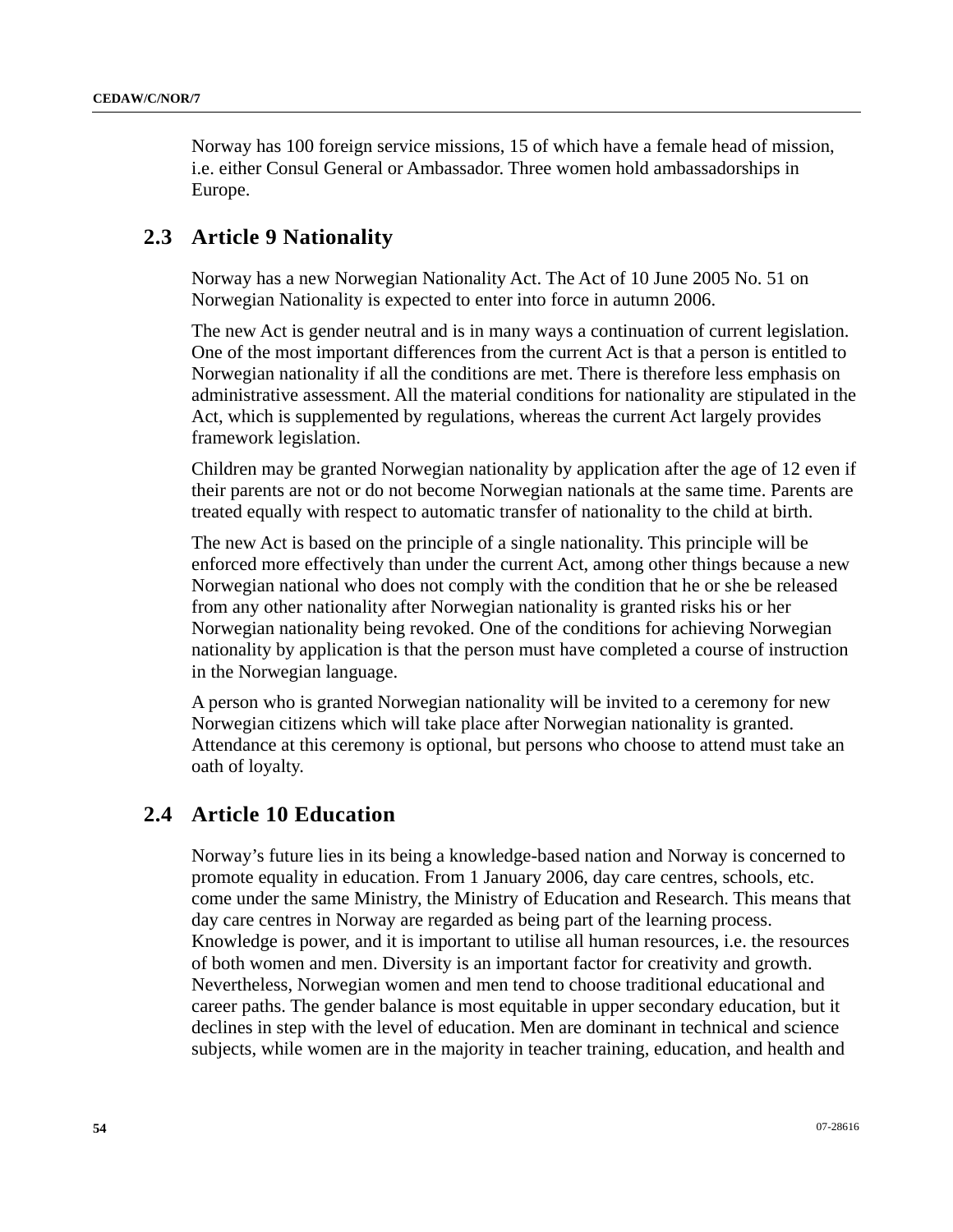social subjects. The gender roles in the educational system are largely reflected in the labour market, which is also segregated by gender.

As a result of their educational choices, a majority of women end up in less well paid jobs than men. In terms of untraditional career choices, more women than men choose untraditional careers because they have more to gain financially. Men will probably continue to be in the minority in occupations where there is a need for more equitable distribution of women and men, such as nursing, teaching and pre-school teaching. Until the female-dominated professions are paid at the same level as the male-dominated professions it will be difficult to challenge the gender-segregated labour market. The goal of more equal gender distribution presents a challenge for the social partners in wage negotiations.

Although Norwegian women make traditional choices in terms of their education and careers, Norway nevertheless has a very high proportion of women with higher educational qualifications. The advance of women into higher education might be described as a silent revolution, a gradual increase that has totally changed gender representation in higher education over a 30-year period.

More than 21 per cent of Norwegian women have a university or college education, compared with 16 per cent of Norwegian men. However, there are still more men with a long university education (more than four years). In the 25-39 age group, more than 40 per cent of Norwegian women have a university or college education, compared with 18 per cent in the 60-66 age group. The difference between the various age groups is far less marked in the case of men. In the under-50 age group, a larger proportion of women then men have higher education, while in the over-50 age group the reverse is the case.

|                                         | 1990      |      | 2004      |        |
|-----------------------------------------|-----------|------|-----------|--------|
| <b>Level of Education</b>               | Women Men |      | Women Men |        |
| Primary school                          | 36.3      | 30.1 | 21.4      | - 17.6 |
| Secondary School                        | 49.7      | 53.0 | 53.9 59.3 |        |
| University/college 4 years              | 12.7      | 11.7 | 21.2 15.9 |        |
| University/college more<br>than 4 years | 1.3       | 5.2  | 3.6 7.2   |        |

# **Highest level of education for women and men aged 16 and over, 1990 and 2004. Per cent.**

# **The choice of stream of study in upper secondary school**

Educational and occupational choices are formed throughout the educational process. However, **t**he choice of stream of study on a foundation course in upper secondary school is the first major formal educational choice a young person makes after ten years of primary and lower secondary education. This choice has a fairly large impact on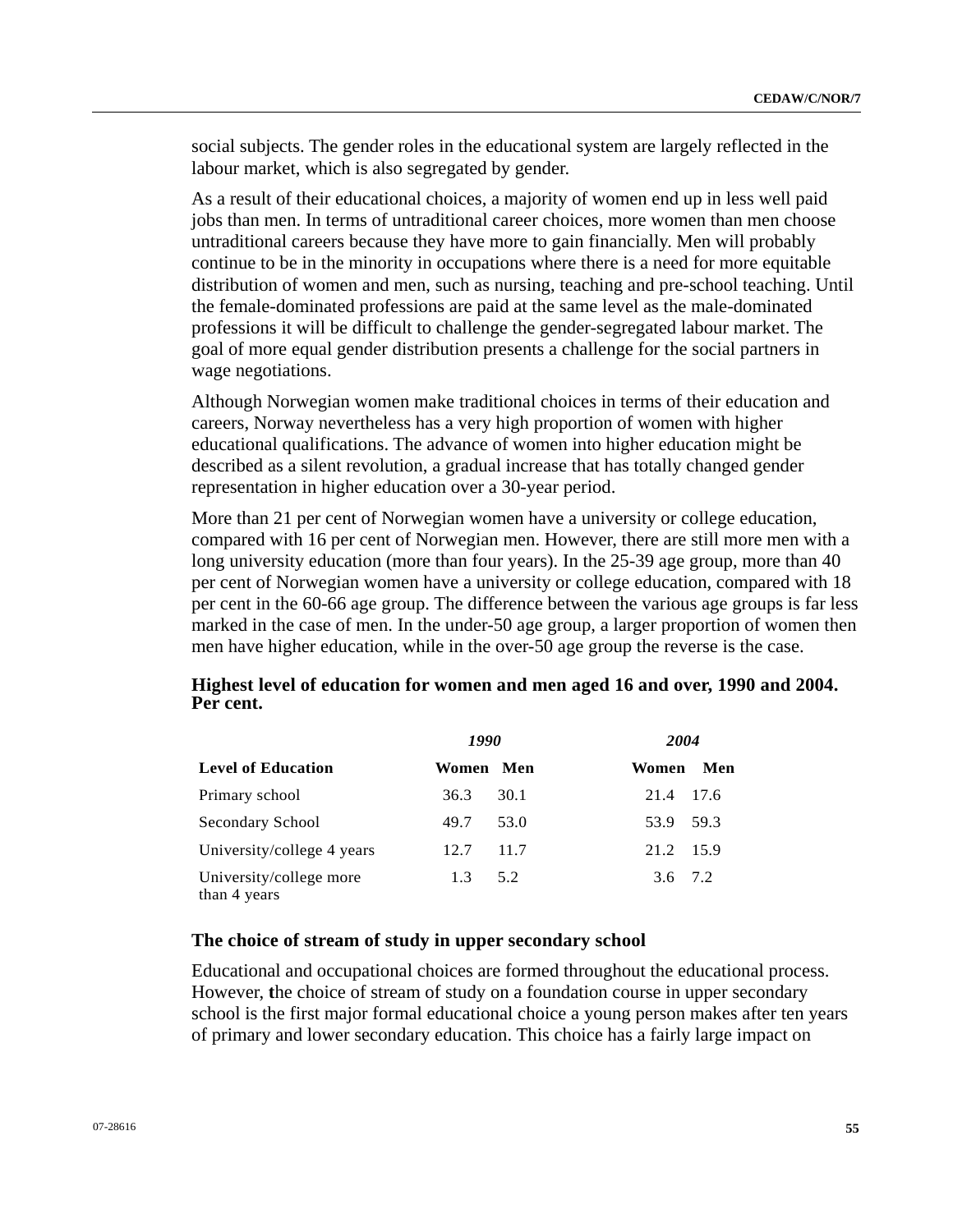pupils' subsequent educational path, although there are also possibilities for qualifying for higher education on the basis of a foundation course on a vocational stream.

The distribution of first-year students between the different streams of study not only reflects the young people's desires. It may also be affected by the available capacity on the various streams around the country. Nevertheless the figures give a fairly good picture of young Norwegians' choice of stream of study in upper secondary education. There are gender differences in terms of the distribution of students between the various streams in the first year of upper secondary school. On some streams of study, such as Health and Social Studies and Design, there is a majority of girls. On other streams of study, such as Construction, Electrical and Mechanical studies there is a majority of boys. The gender distribution on the various streams of study has been relatively stable in recent years. From the end of the 1990s until 2004, the only significant changes in gender distribution have been in streams of study with very few places, such as Environmental Studies and Chemistry and Processing. The gender distribution for the new subjects Media and Communication and Sales and Service, which were introduced in 2000, is rather more equal than for the other streams of study.

No comprehensive surveys have been carried out of the reasons for traditional choices of education in Norway in recent years. The Norwegian Institute for Studies in Innovation, Research and Education carried out surveys of this type in the early 1980s and in the 1990s. There is reason to believe that many of the findings of these surveys have not changed significantly.

Why do girls make the choices they do in upper secondary education? Some of the findings of a survey carried out in 1995 were as follows:

- *To have possibilities for work in the place where they live*. 16 per cent of girls on the general course of study gave this as a reason, compared with 34 per cent of boys on vocational courses.
- *To satisfy their interest in specific subjects*. Girls stressed this more often than boys.
- *To have a job where they could utilise their abilities.*
- *To have a job that ensures contact with other people*. 3 out of 10 boys believed this was important, compared with 6 out of 10 girls.
- *Possibility for a high income*. This was regarded as important by 6 out of 10 boys on the general course of study and by only 3 out of 10 girls on vocational courses. In this area, there was a change in young people's preferences from 1980 to 1991. Only 2 out of 10 pupils on the general course of study stated that a high income was important in 1980, compared with 4 out of 10 in both 1991 and 1995.
- *To have a job that can be combined with child care.* This was important for 3 out of 10 boys on both the general and the vocational courses of study, for 4 out of 10 girls on the general course of study, and for 5 out of 10 girls on vocational courses.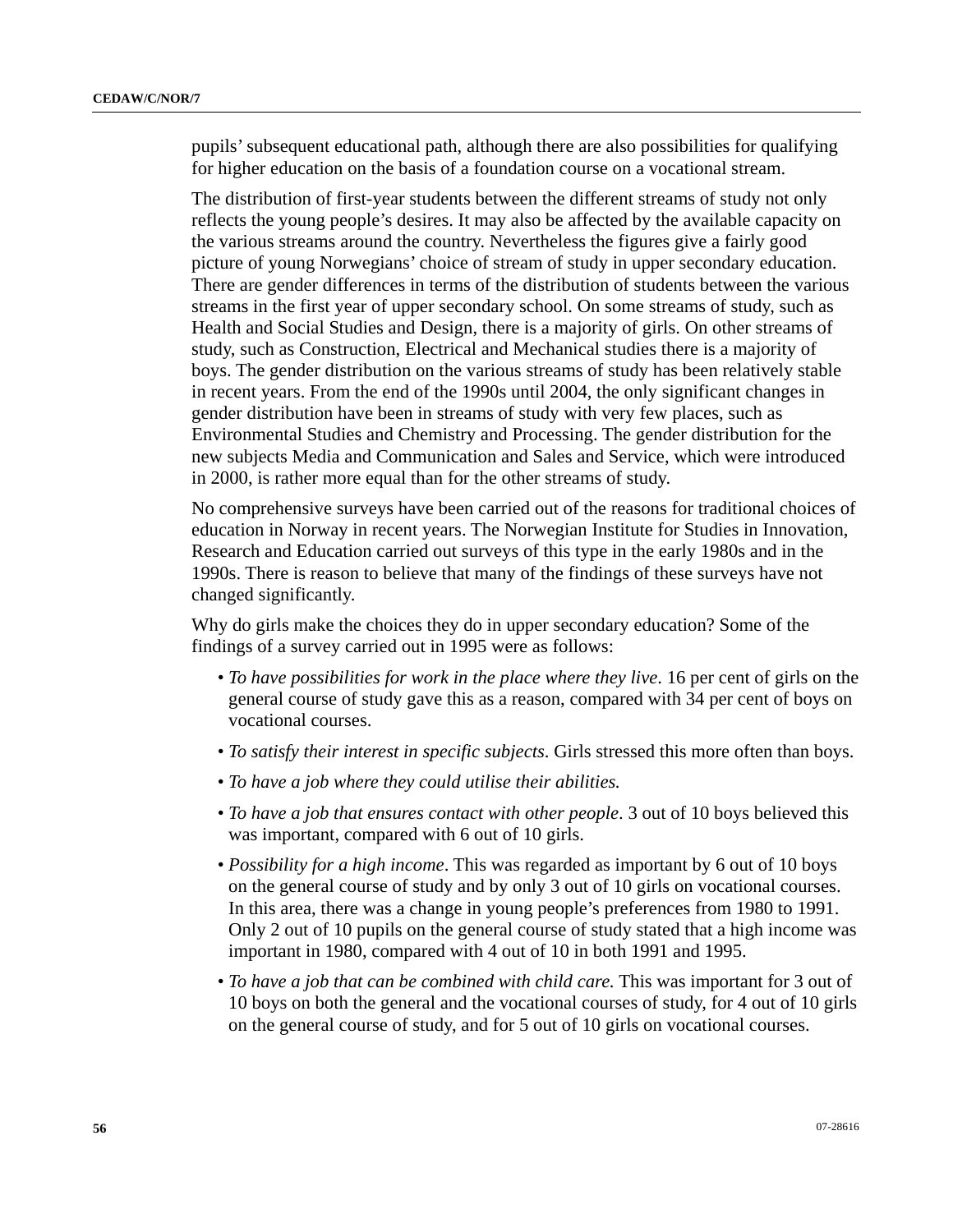• *To be able to help other people.* This was important for 5 out of 10 girls on vocational courses, 4 out of 10 girls on the general course of study, but only for 2 out of 10 boys on both the general course and vocational courses.

The survey shows that girls pursue their interests in specific subjects. They probably also devote more time and energy to school work. It will be necessary to focus continuously on young people's career choices and also to encourage breadth in their educational interests.

| <b>Stream of study</b>                | 1998 | 2000 | 2002 | 2004 |
|---------------------------------------|------|------|------|------|
| Percentage of girls, total            | 49.3 | 48.5 | 48.0 | 47.9 |
| General, Economics and Administration | 54.0 | 52.1 | 51.5 | 53.2 |
| Music, Dance, Drama                   | 69.1 | 75.7 | 73.8 | 70.8 |
| <b>Sports</b>                         | 40.5 | 37.5 | 42.1 | 41.9 |
| <b>Health and Social Studies</b>      | 90.8 | 88.5 | 88.8 | 87.1 |
| <b>Environmental Studies</b>          | 41.7 | 46.5 | 54.1 | 54.7 |
| Design                                | 81.3 | 82.8 | 84.8 | 84.8 |
| Hotel and Industry                    | 53.2 | 54.5 | 56.5 | 53.7 |
| Construction                          | 2.2  | 2.1  | 1.6  | 1.8  |
| <b>Technical Construction</b>         | 9.7  | 6.8  | 6.9  | 5.8  |
| Electrical                            | 4.4  | 3.8  | 5.1  | 3.6  |
| Mechanical                            | 6.0  | 4.3  | 5.4  | 5.6  |
| Chemistry and Processing              | 39.3 | 35.1 | 31.2 | 30.8 |
| Woodworking                           | 21.1 | 17.7 | 13.8 | 15.6 |
| Media and Communication               |      | 57.1 | 57.4 | 53.2 |
| Sales and Service                     |      | 55.1 | 59.2 | 55.8 |

# **Table. Percentage of girls on foundation courses in upper secondary school, 1998- 2004, by stream of study**

*Source*: Statistics Norway

#### **Pupils' performance**

One of the factors that have affected the educational debate in Norway since the turn of the millennium is the steadily increasing focus on pupils' performance. *Even though Norwegian pupils and students make traditional educational choices, girls achieve better results than boys at school.* Statistics from major international surveys and statistics showing the final grades of Norwegian pupils in upper secondary school not only show that girls score high in terms of grades, but that they also achieve better grades than boys. This has led to a debate in Norway about whether boys are now the losers and whether Norwegian schools are better suited to the development of girls' cognitive skills.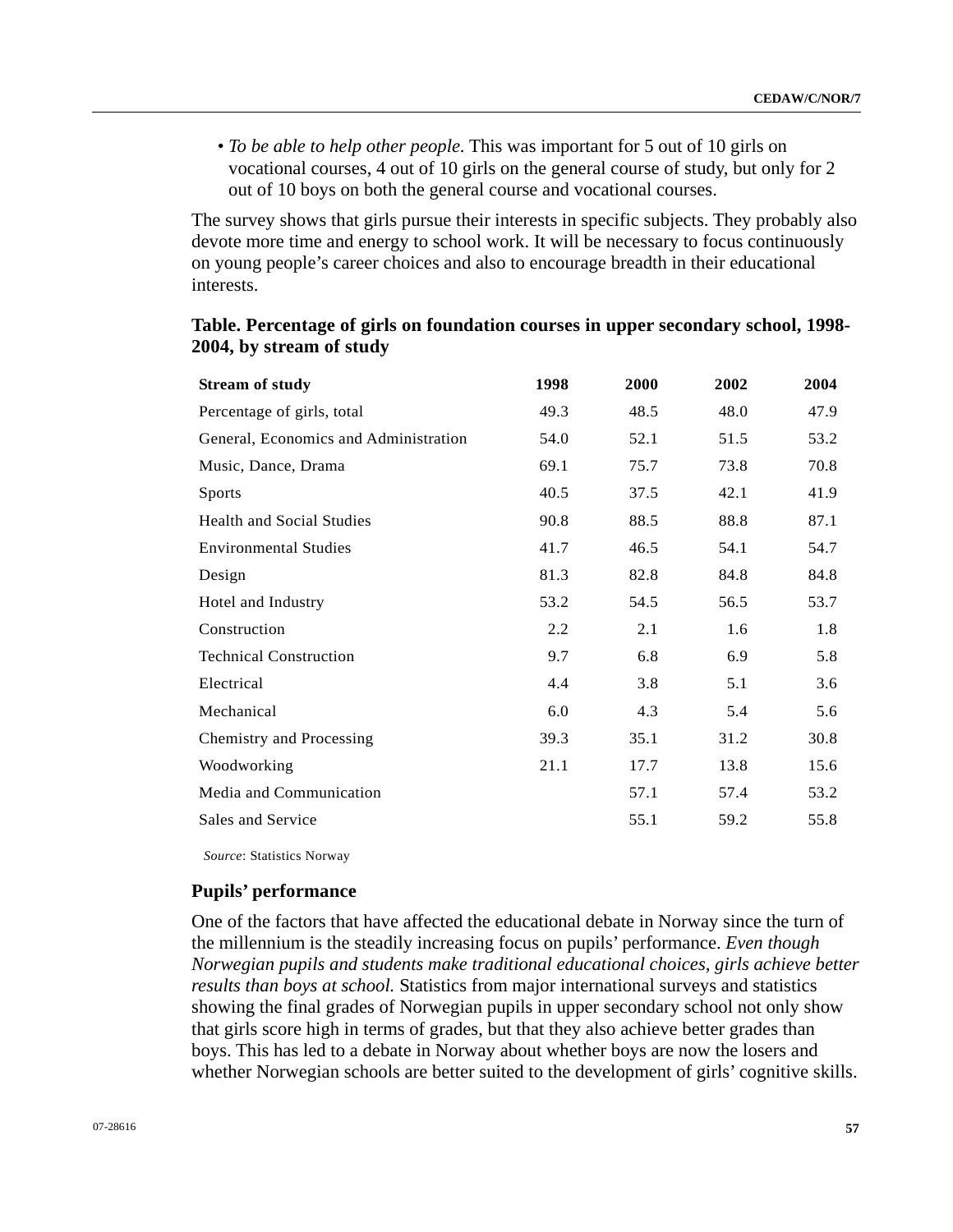# **Programme for International Student Assessment**

PISA is an international survey under the auspices of the OECD which measures pupils' knowledge and skills in reading, mathematics and science at the end of compulsory schooling. The 2003 PISA survey showed that Norwegian 15-year-olds scored lower in science, mathematics and reading than in the previous survey in 2000. There are small gender differences between Norwegian pupils in both science and mathematics. In reading, the gender differences have become even more marked in favour of girls. This is largely because Norwegian boys performed less well than in PISA 2000.

### **Gender differences in reading**

In reading, the gender differences clearly favour girls, and Norwegian boys performed less well in PISA 2003 than in 2000. Figure 1 shows the percentage difference between boys and girls in reading scores for the three types of reading investigated in PISA. Positive scores show better results for girls. In terms of finding information, the gender differences are slight, especially in Denmark and Sweden. The differences are greater with respect to tasks that require understanding and interpretation, except in Denmark. However, in all the Nordic countries girls had far better reflective and evaluating skills than boys. The girls performed significantly better than the boys in reading in PISA when the text was continuous, but they also scored somewhat better than boys on tasks where the text was not continuous.

### **Gender differences in science and mathematics**

In the 2003 PISA survey, Norwegian 15-year-olds scored lower in science, mathematics and reading than in the previous survey in 2000. There are minor gender differences between Norwegian pupils in both science and mathematics. In all the Nordic countries, boys scored higher than girls in mathematics. The exception is Iceland, where girls scored far higher than boys. In Denmark there were relatively significant gender differences in favour of boys.

# **Gender differences in interest in, motivation for and self-perception in reading and mathematics**

PISA 2000, which focused more strongly on reading, showed that girls are motivated to read and that they read more than boys. However, boys read more newspapers, e-mails, Internet pages and comics than girls. Norwegian boys have considerably greater interest in mathematics than girls. Boys are motivated by competition and the instrumental aspects of the subject. Girls are motivated by learning through cooperation. Girls have a far lower opinion of their mathematical skills than boys, according to PISA. The researchers found that boys' good self perception increased with age in primary and lower secondary school. Analyses carried out by the Norwegian Institute for Studies in Innovation, Research and Education show that girls have to achieve approximately half a grade better than boys before they believe that they are good at mathematics.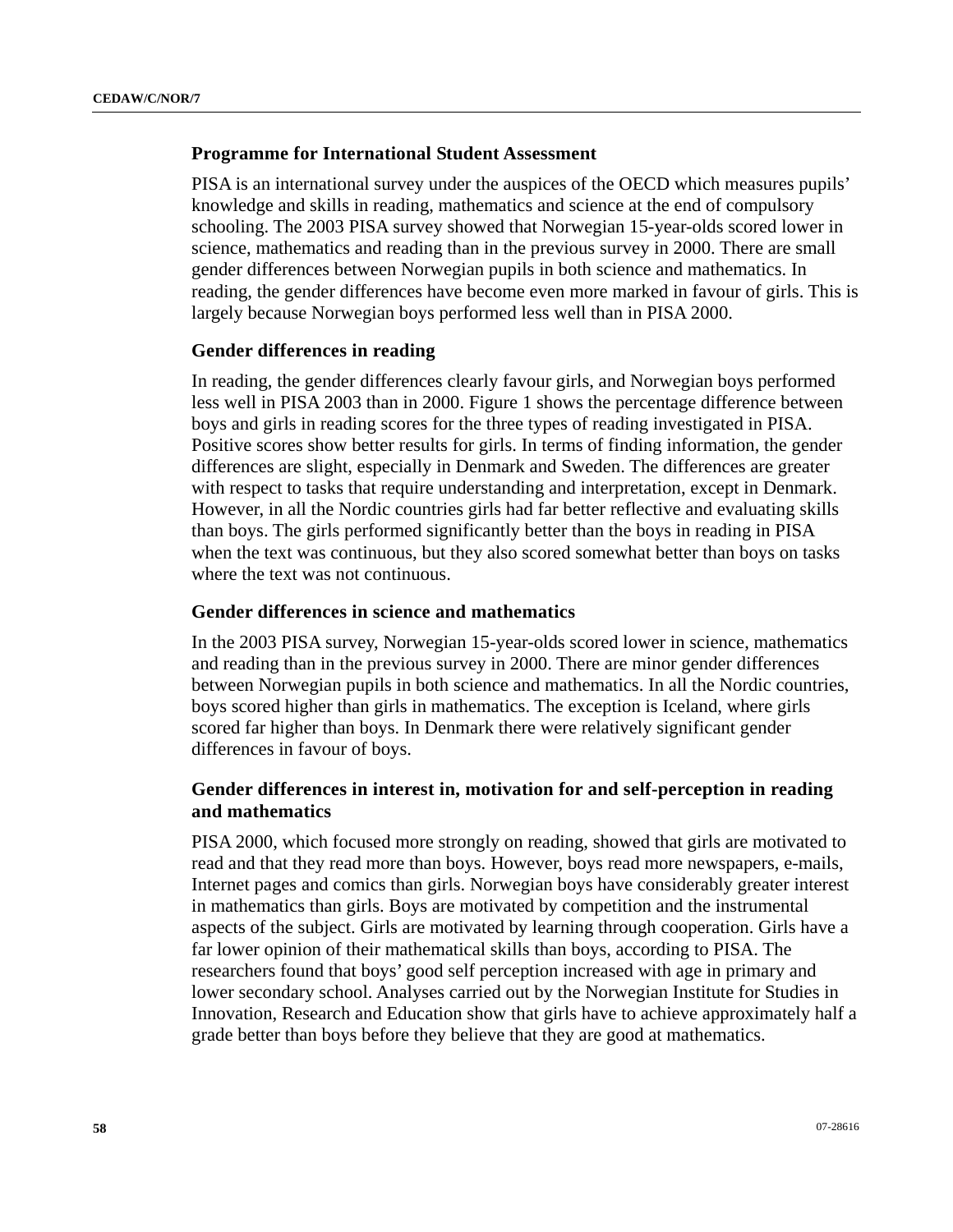# **Trends in International Mathematics and Science Study**

Trends in International Mathematics and Science Study is an international survey under the auspices of the IEA. Norway took part in TIMSS in 1995 and 2003. The main purpose of the survey is to find out which factors best promote learning in mathematics and science. In 2003 it was found that girls in fourth grade have the most positive attitude to science, while in eighth grade boys are the most positive. There are small gender differences in terms of performance, but there is significant variation in terms of gender differences between the various subjects, especially in eighth grade.

# **Grades**

The Norwegian authorities have published the final grades of Norwegian pupils in lower secondary and upper secondary schools since 2002. They consist of both examination grades and grades awarded for classwork. The lower secondary school statistics for 2004 show that there are clear differences between girls' and boys' grades. This applies to both final examinations and grades awarded for classwork. The Directorate of Education's analysis of primary, lower secondary and upper secondary education in Norway in 2004 shows that parents' education and the family situation account for most of the differences between pupils' grades.

The gender differences are not quite so great, but they are consistent. In lower secondary schools, girls achieve higher grades than boys in all subjects except physical education. Immigrant pupils achieve somewhat lower grades than pupils from ethnic Norwegian backgrounds. In 2004, girls achieved higher final average marks than boys in six out of seven subjects. Only in the final examination in mathematics did girls and boys achieve the same results. Girls achieved better marks for classwork than boys in all subjects except physical education.

# **Strategies to strengthen the gender perspective in primary, lower secondary and upper secondary education**

The Ministry of Education and Research has produced a brochure entitled *Kjekk og pen* (Handsome and Pretty, 2001). The brochure provides information on gender equality and gives examples of how the gender perspective can be implemented in different subjects and areas. The brochure also urges schools to implement appropriate measures. It is intended to be a guide for gender mainstraming in primary and lower secondary schools.

The heads of all Norwegian schools are responsible for ensuring that work on gender equality has high priority.

Several other brochures and guides have been produced in recent years:

 • The former Norwegian Board of Education (now the Directorate of Education) and the former Centre for Gender Equality (now the Gender Equality and Antidiscrimination Ombud) together produced the brochure *Ungdom, film og kjønn. Håndbok for lærere om likestilling* (Youth, Film and Sex. Handbook for teachers on gender equality), adapted for the medium level, the lower secondary level and upper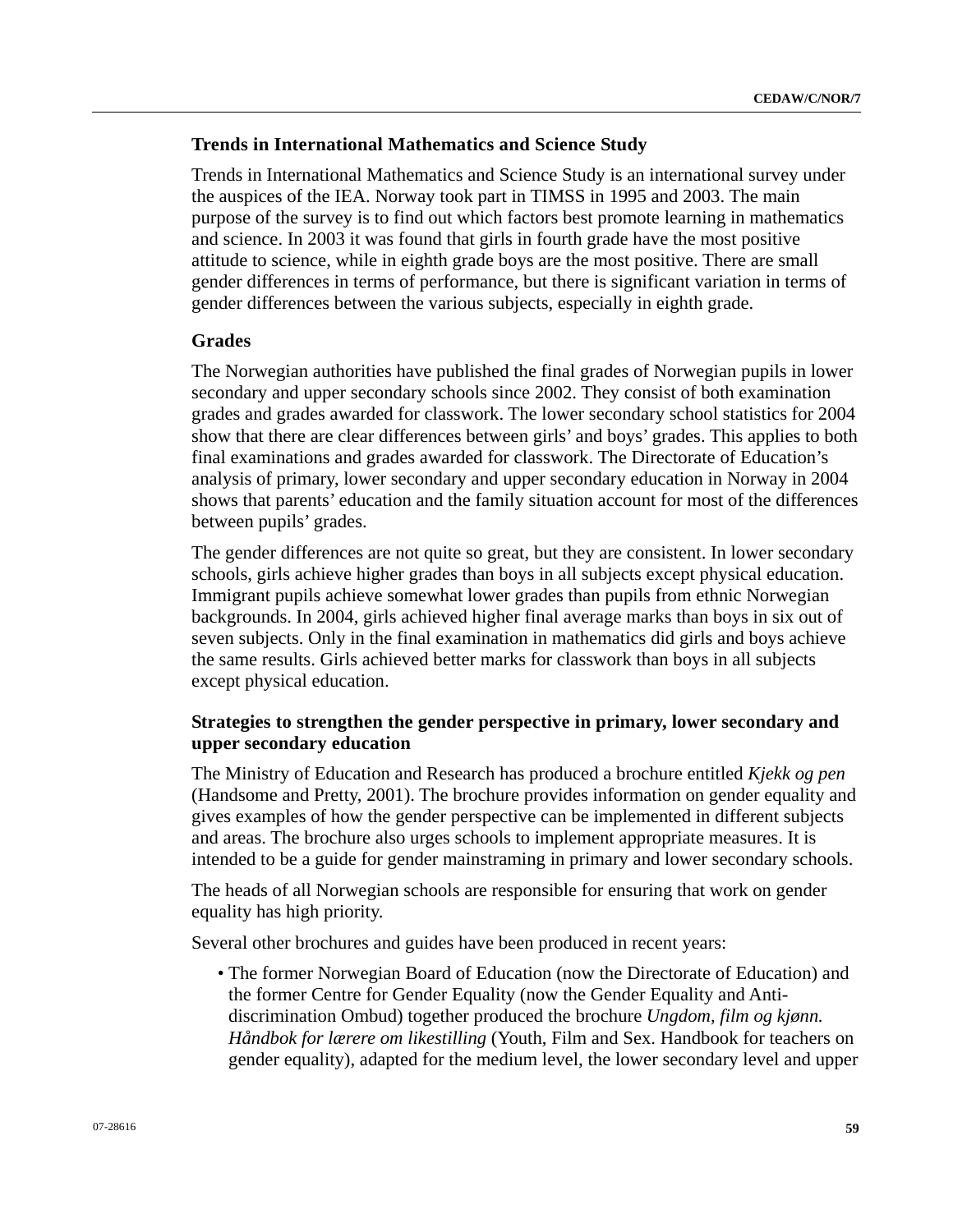secondary schools. This material, which focuses especially on gender roles and the associated debate, was launched in August 2003 together with a teacher's guide. The aim of this material is to make pupils more aware of role patterns, provide teachers with practical educational tools for this purpose, and follow up selected topics from the *Kjekk og Pen* brochure.

- At the request of the Ministry of Health and Social Affairs and in cooperation with the Ministry of Education, Research and Church Affairs, in 2001 the Norwegian Board of Education produced the book *Samliv og seksualitet. Ressursbok for lærere* (Partnership and Sexuality. A resource book for teachers). The aim was to improve the competence of lower secondary school teachers and health personnel in teaching young people about partnership, sexuality and contraception.
- As a follow-up to the project *Conscious Educational Choices*, which ended in 2000, the Norwegian Board of Education prepared a guide on educational and vocational counselling for counsellors in lower and upper secondary schools. The purpose of the project was to encourage young people make less traditional educational choices.

As a measure to strengthen the gender perspective, the Ministry of Education and Research requested the Directorate of Education to develop a strategy to improve the gender balance in education on the basis of current knowledge and research into the reasons for boys' and girls' educational and career choices. The strategy will also be viewed in conjunction with other important education policy goals, such as recruitment to science subjects and the recruitment of men to work in day care centres, teaching, etc. The strategy will be completed in the course of 2006 and will contain several practical measures.

The Ministry of Education and Research has also launched a programme to promote mathematics and science subjects entitled *Realfag naturligvis – strategi for styrking av realfagene i 2002-2007* (Mathematics and science subjects naturally – strategy to strengthen mathematics and science subjects in the period 2002-2007). The strategy is currently being revised and will focus more strongly on recruiting girls to these subjects. Several national centres are involved in this process, including the Mathematics Centre – the national centre for mathematics in education and "Renate" – the national centre for contact with business and industry on recruitment to mathematics and science subjects. The centres focus especially on efforts to increase the interest of girls and women in these subjects. One of the tasks of the centres is to seek to increase the number of women applying for mathematics, science and technology studies and careers.

#### **The recruitment of men to day care centres and schools**

The educational system has an obligation to provide a diversified service. Both boys and girls need contact with adults of both sexes throughout their childhood. Figures from Statistics Norway show that 7 out of 10 Norwegian teachers are women. There is therefore a large deficit of male teachers. However, there are more men in the higher levels of the educational system.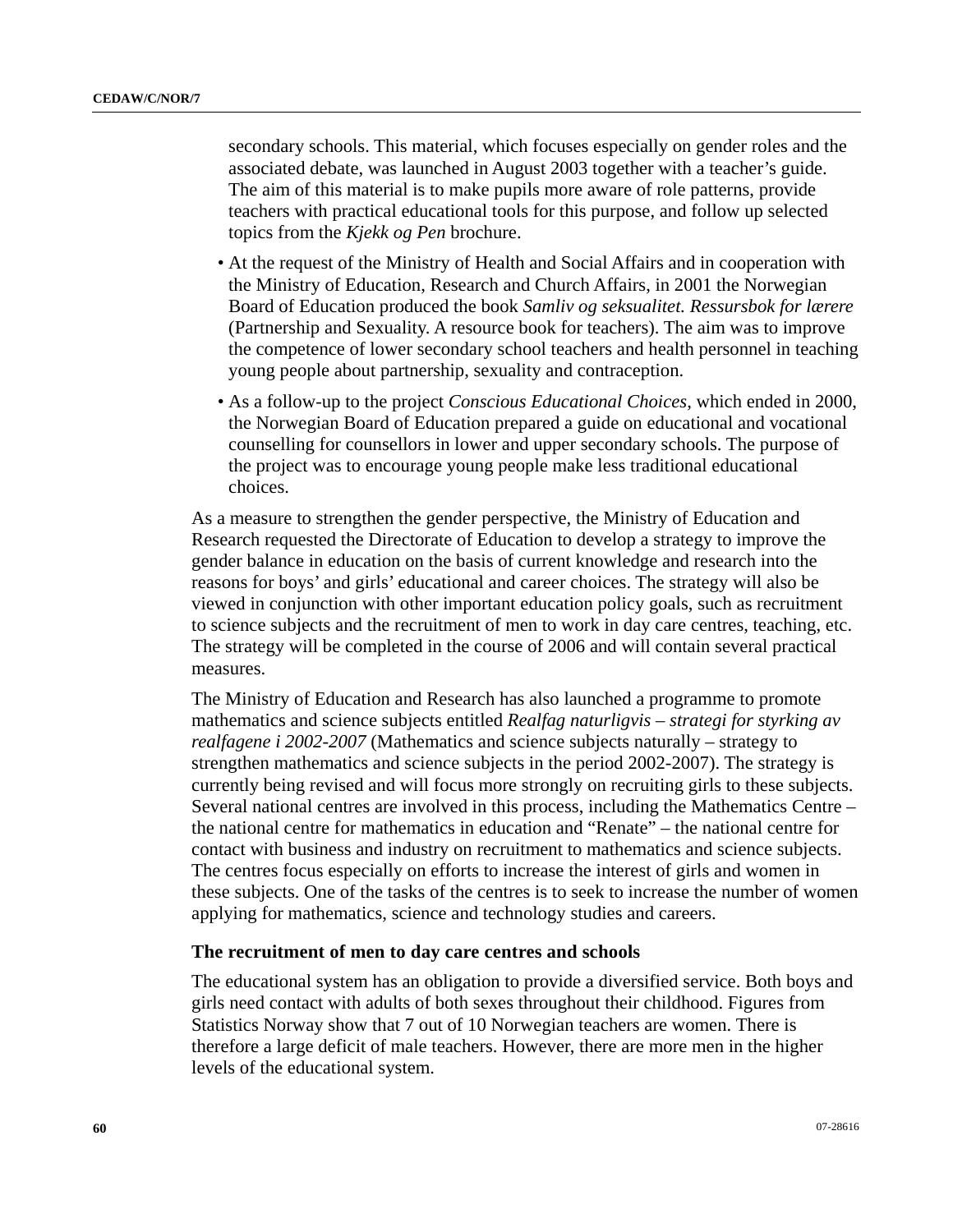Recruiting more men was an element of the Ministry of Education and Research's teacher campaign in 2002. The Ministry also issued a report from a special seminar on gender equality in education and research in 2003. On the basis of this seminar, the website [www.menniskolen.no](http://www.menniskolen.no/) was established, and a report was written on the absence of men in schools and problem boys.

The Ministry of Children and Equality has also prepared a Plan of Action for Gender Equality in Day Care Centres 2004-2007. The purpose of the plan of action is to ensure that 20 per cent of employees in Norwegian day care centres are men. Statistics show that the proportion of men has only risen from 7 to 8 per cent in recent years (from 2002 to 2004). However, an increasing number of men are being accepted for pre-school teacher training. In 2004, 13 per cent of the students who were accepted were men. Nevertheless, figures show that only half of the men who begin pre-school teacher training complete the course. Researchers believe that a lack of acceptance and professional pride are the main reasons for this.

### **Men as an indicator of quality in day care centres**

The ten largest municipalities in Norway, which comprise the ASSS Network of the Efficiency Networks, represent approximately one third of the Norwegian population. In June 2006, these municipalities adopted five overarching indicators for municipal quality. One of the indicators is "the proportion of men employed in basic activity in day care centres, in all municipal and private day care centres". According to the plan, the municipalities will report on this topic from 2007 onwards. The data will be obtained from municipal annual reports and KOSTRA. This is a follow-up to the Ministry of Children and Equality's Plan of Action for Gender Equality and based on the fact that the municipalities believe that diversity and gender are important for the quality of day care centres.

#### **Universities and colleges**

In 2004 just under 60 per cent of registered students at Norwegian universities and colleges were women. This situation is unchanged from the previous report. The Norwegian educational system is segregated by gender, i.e. there are clear differences between the sexes in their choice of subject. Women are over-represented in studies related to care and education, while men are in the majority in technology subjects. The gender imbalance is greatest in health subjects. For example, 89 per cent of registered nursing students are women (2004). Of the health-related subjects, medical studies are the least segregated, with 40 per cent male students. There was a slight tendency for more men to be accepted for health studies in 2004 than in 2002. The proportion of men has also increased slightly in teacher and pre-school teacher training, although women still account for a significant majority of students. On the other hand, men account for a substantial majority of technology students. The proportion of women registered for engineering courses has declined from 17 per cent in 2002 to 15 per cent in 2005.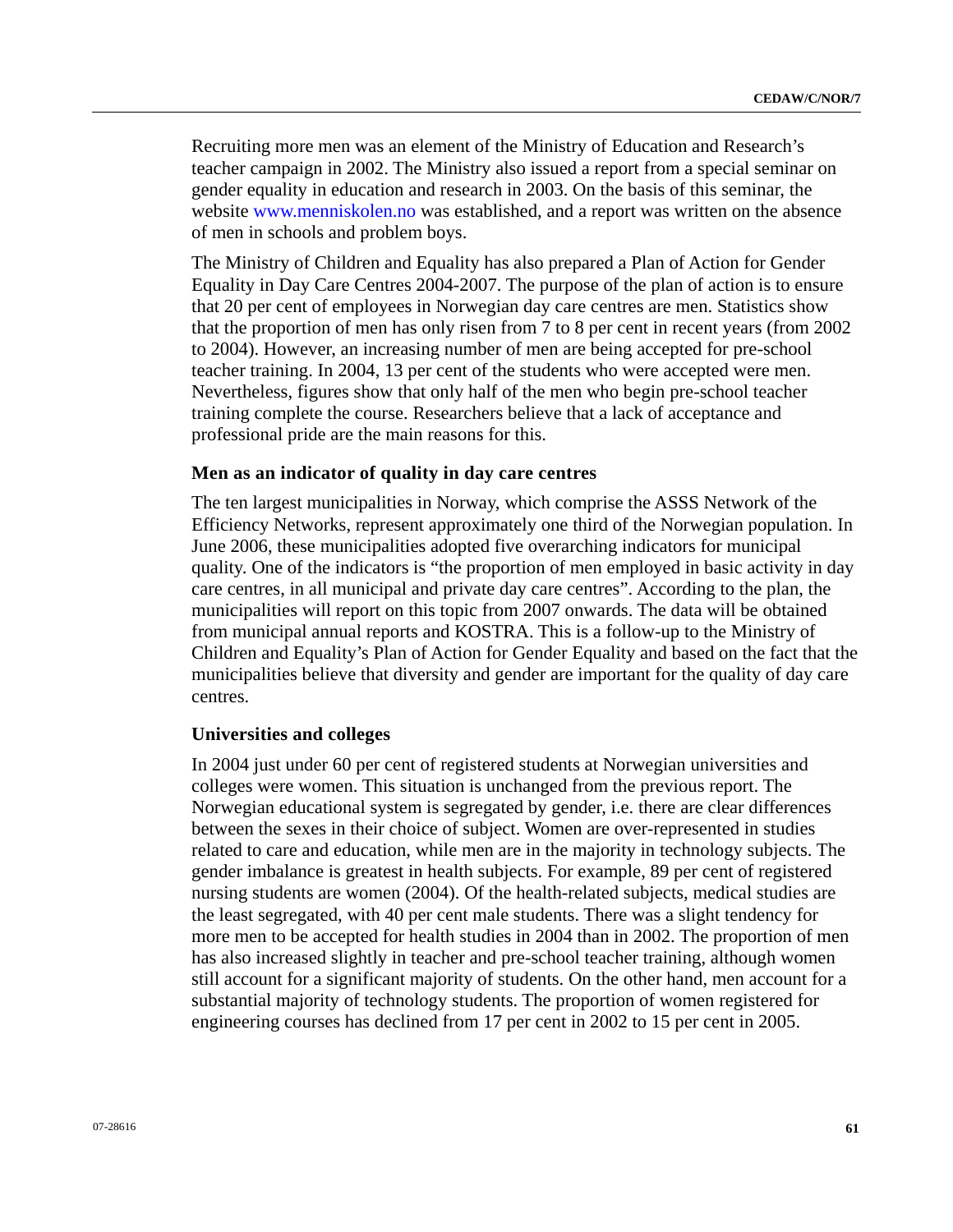## **The Government's strategy to encourage untraditional educational choices**

When assessing students for higher education, additional points may be awarded for applicants of the gender that is clearly under-represented. As of 1 January 2005 additional points are awarded for female applicants to specific engineering and informatics studies, and to agricultural and maritime college studies. Similarly, men are awarded additional points if they apply for animal nursing and veterinary studies. The Ministry of Education and Research may also set special quotas for certain courses in special circumstances. As of today, quotas have been established for female applicants for two specific master's degree programmes in engineering subjects.

## **The proportion of women in academic posts**

In 1992, women accounted for only 21 per cent of all doctorates. In 1996 this figure had increased to 34 per cent, and in 2000 to 35 per cent of all doctorates. In 2002 the proportion of women increased significantly to 40 per cent and it has remained stable at this level ever since. There is now a reasonable gender balance at doctorate level in social sciences, arts subjects, agricultural sciences/veterinary medicine and medicine. There has been a positive trend in mathematics/ science and technology, although there is still some ground to cover in technology subjects.

In the period 1995-2004, the proportion of women taking doctor's degrees in social science increased from 29 per cent to 49 per cent, in mathematics/science from 27 per cent to 34 per cent, in technology from 21 per cent to 24 per cent, in medicine from 38 per cent to 41 per cent and in agricultural sciences/veterinary medicine from 44 per cent to 62 per cent. In the same period, the proportion of women taking doctorates in arts subjects declined by 1 per cent, from 39 per cent to 38 per cent.

In 2004 women accounted for only 16 per cent of the appointments to professorships (the highest academic posts). This percentage increased from 13 per cent in 2001 to 15 per cent in 2002. From 2003 to 2004 the percentage of female professors remained unchanged.

# **The Government's strategy to increase the proportion of women in senior academic posts**

The improvement of gender distribution in senior academic posts is proceeding more slowly than desired. Universities and state colleges are therefore required to prepare plans of action for gender equality, with targets for gender distribution and measures to achieve these targets. A reform of higher education, known as the Quality Reform, has given the higher educational institutions more and clearer responsibility for strategic planning and results. Thus it is the institutions themselves that formulate various gender equality measures on the basis of their own subjects, needs and overarching guidelines. The Ministry of Education and Research monitors developments through the reports they submit in connection with the budget and at management meetings with the institutions concerned. In letters of allocation to universities and colleges, the objects clause states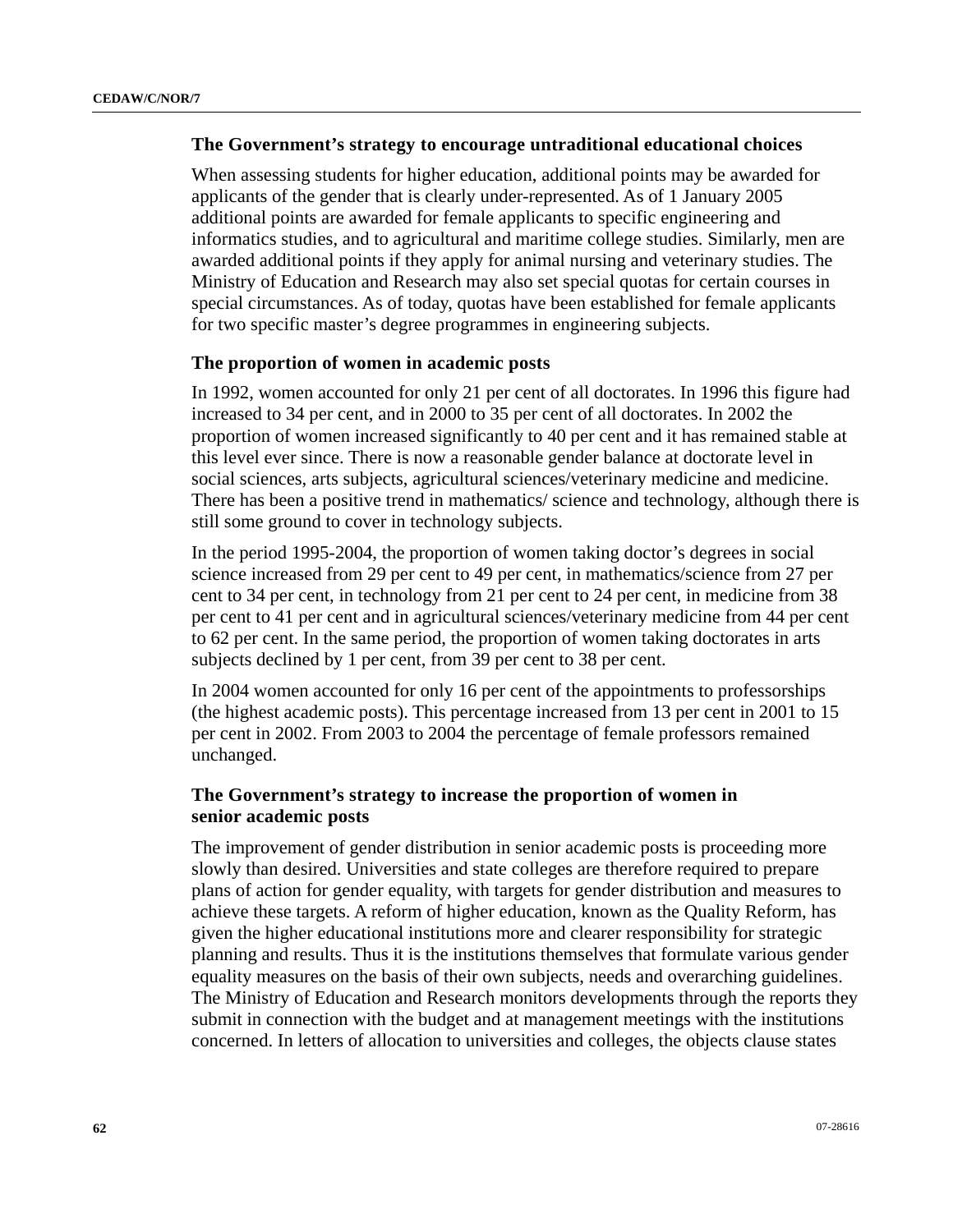that these institutions, through measures relating to student recruitment and through their personnel policies, must seek to achieve a less gender-segregated working life.

In order to achieve more equitable distribution of women and men, certain professorships were earmarked for women. In 2001 and 2002, budget funding for 30 new professorships was earmarked for women. In a judgment handed down on 24 January 2003, the EFTA Court stated that this arrangement was in contravention of the EEA Agreement. The practice of earmarking has therefore ceased.

In order to improve recruitment to senior academic posts, post-doctoral posts have been established at universities and colleges. The percentage of women in post-doctoral posts increased from 34 per cent in 1994 to 45 per cent in 1996. In 2003 it further increased to 49 per cent, but in 2004 it declined to the 1996 level of 45 per cent.

#### **Research**

Norwegian research is currently facing two main challenges as regards gender equality. Firstly, women are under-represented in academic posts at all levels and this underrepresentation increases the higher up the hierarchy one goes. The second challenge is the skewed gender distribution in certain subjects and sectors. In 2003 only six per cent of permanent academic staff in technology subjects were women. By comparison, 36 per cent of permanent staff in arts subjects were women. The distribution is somewhat more equal in recruitment posts. Gender distribution among researchers in the private sector is less equal than in other sectors.

The gender balance varies not only between different sectors but also between different subjects. In spring 2005, in connection with the debate on the Research Report *Vilje til forskning* (The Will to Research), a unanimous Storting adopted a resolution to ensure especially good conditions in the fields of energy and environment, maritime research, and food and health. These areas are extremely important for Norwegian business and industry. The goal is for Norway to develop special expertise in these areas. The Storting also adopted a resolution to focus on the technological areas ICT, new materials, nanotechnology and biotechnology. Many of the researchers who will be working to realise these goals will be from mathematics, science and technology faculties. As has already been pointed out, the proportion of women is especially low in these areas. In 2003, 13 per cent of researchers in mathematics and science at Norwegian universities were women. Six per cent of employees in technology subjects were women. The percentage of women professors in these subjects is even lower.

In order to ensure that the intensified focus on certain thematic areas does not lead to an even worse gender balance in research, special efforts must be made to recruit women to mathematics, science and technology and to ensure that women are appointed to higher positions.

In addition to focusing particularly on strengthening research in business and industry and in science subjects, there is increasing focus on research management and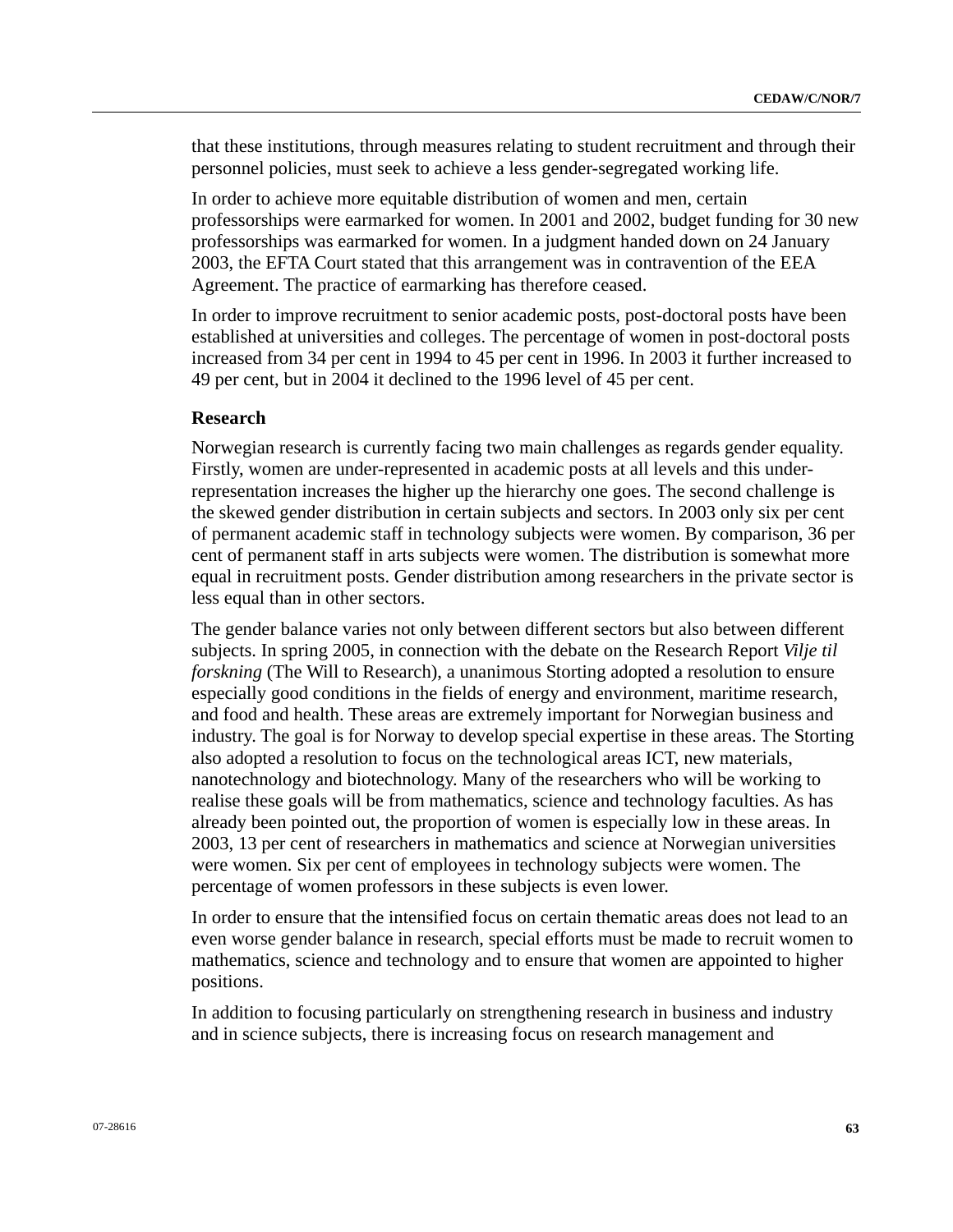internationalisation in Norwegian research policy. In these areas too, Norway faces gender equality challenges.

The demand for cooperation between larger groups of researchers intensifies the need for professional management, and management experience will be more important for researchers' careers. The recruitment of women to research management will therefore be a special challenge in the months and years ahead.

None of the centres of research excellence are currently headed by women. In order to rectify this situation, the Research Council of Norway has a stated ambition of achieving gender equality in connection with the announcement of funding for new centres of research excellence for 2006. Applicants must integrate gender equality considerations into the planning of new centres and quantify their gender equality targets. Moreover, the Research Council will earmark part of the annual allocations for the centres for gender equality measures. One example of a measure of this nature is the appointment of women to/urging women to apply for Professor II positions.

### **The Committee for Integration Measures – Women in Research**

In order to intensify measures to promote gender equality at institutions of higher education, in January 2004 the Government established (for an initial period of three years) a committee to promote gender mainstreaming at universities and colleges. The task of the committee is to support measures and make recommendations that may help to further integrate gender equality activities in this sector. Such recommendations will be useful for universities and colleges, the Research Council of Norway and the Ministry.

In 2004 and 2005, the Committee for Integration Measures – Women in Research gave priority to gathering information, building networks and promoting media focus on gender equality in research and academia. This is regarded as being crucial for further activities in 2006. During the period in which it has been functioning, the committee has held meetings with the political and administrative leadership of the Ministry of Education and Research, the leaders of the country's universities and gender equality advisers at the universities. The committee has also had contacts with all the other state and private higher education institutions, the National Council for Quality in Education, the Research Council of Norway and other relevant actors. The committee has arranged seminars and conferences on this topic and has also provided financial support for grants for master's degree studies in relevant subjects.

The Committee has also prepared the report *Status og planer for likestilling i universitets- og høgskolesektoren – 2004* (Status and plans for gender equality in the university and college sector – 2004). The report is based on reports from all state and private higher education institutions on the current status and their plans for further gender mainstreaming. The material in the report is of a self-reporting nature and does not, therefore, provide a systematic or in-depth review of the situation in this sector. The institutions have adopted three criteria for gender mainstreaming: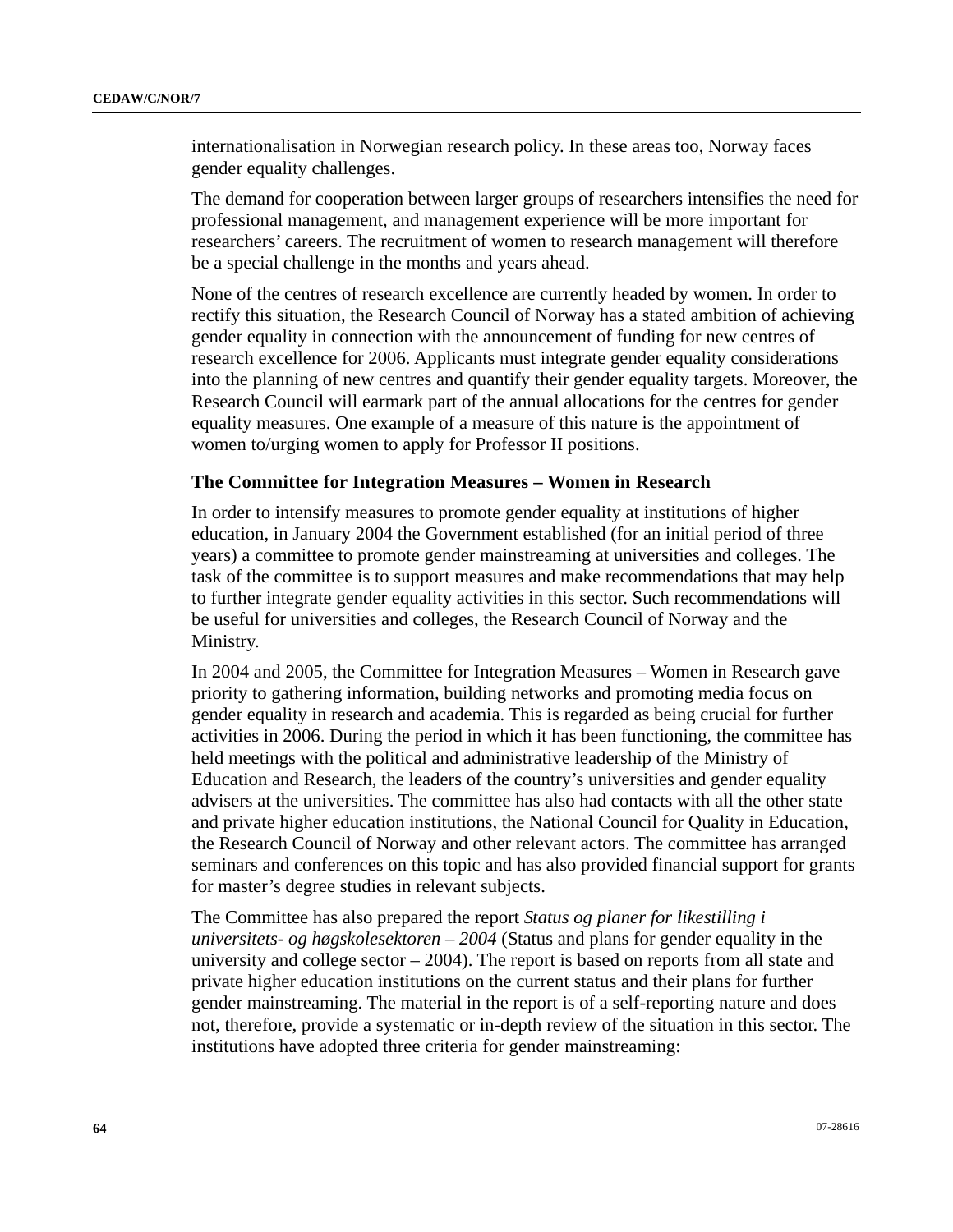- Discussion of gender equality in strategic plans
- Action plans for gender equality understanding of the issue and measures
- Reports from the institutions to the Committee as of 2004 status and strategy

With respect to gender equality in strategic planning, the material shows significant variations. If we distinguish between universities, science colleges and state colleges, the state colleges come off worst. Only a small minority of them mention gender equality in their strategic plans. When gender equality is mentioned, it is only as part of personnel policy strategies and therefore hardly an integral part of overall strategic planning. All in all, the university sector appears to have made the most progress in integrating gender equality into strategic planning documents.

A very large majority of the institutions have an action plan for gender equality in place. However, implementation of the plans depends, among other things, on how equality is understood and defined, where gender mainstreaming activities are based and how broadly defined and relevant the measures actually are. Questions relating to target figures, local recruitment plans, their own gender equality budget, financial incentives and other types of instruments are also relevant here. The tendency is often for the above types of measures to be lacking. Despite clearly defined targets for increased gender equality, many institutions lack an equally clear willingness to implement measures and breadth of measures. It is true that the report also shows that many institutions are in the process of putting more concrete, targeted measures on the agenda, such as qualifying stipends or buying exemption from tuition for female recruits.

As already indicated, plans for gender mainstreaming, including special measures to recruit women to fellowships or post doctoral positions, are highly variable. All in all, the university sector reports a rather more integrated and proactive profile in the field of gender equality than the rest of the sector. However, even between universities there are significant variations.

In other words, the sector as a whole appears to be a long way from having developed strategies that recognise that gender mainstreaming and thereby a better gender balance contribute towards achieving the overarching strategic goals of the institutions. As we have shown previously, however, there are clear signs in the report to indicate that this type of thinking is spreading.

Reference is also made to the Gender Equality Act, which states that men can receive special treatment in applications for studies that are specifically aimed at teaching or child care, and where men will be under-represented on the course of study concerned. The Ministry of Children and Equality has also prepared a Plan of Action for gender equality in day care centres 2004-2007, which aims to ensure that 20 per cent of employees in Norwegian day care centres are men. These are important measures in efforts to reduce gender segregation on the labour market.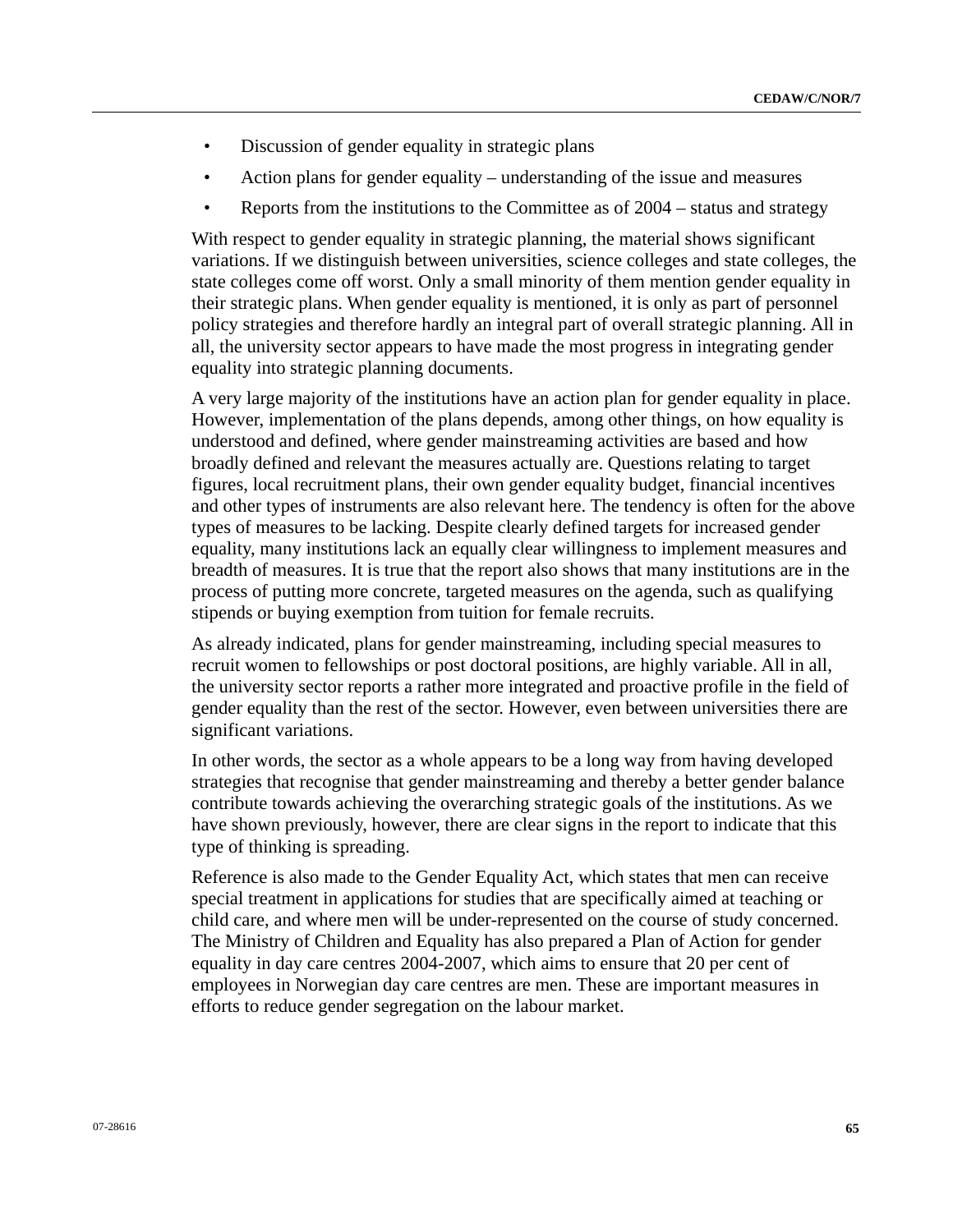## **Women's studies and gender research**

Extensive research into women's and gender issues is being carried out in Norway. The Centre for Women's Studies and Gender Research is the largest unit for women's research in Norway. The centre is inter-disciplinary and is directly under the Academic Board of the University in Oslo. It was first established in 1986 and established on a permanent basis in 1997. The centre is financed from a basic allocation from the UiO and external project funds. Its mandate is to initiate, encourage and carry out women's studies and gender research, provide information on this field, and cooperate with similar research institutions, nationally and internationally. It is intended to be a meeting place for researchers working on women's and gender issues and for students working on women's and gender perspectives in their respective subject areas. The centre is located in the same place as the Nordic Institute for Women's Studies and Gender Research.

Documentation of women's studies and gender research in Norway is provided through the Information and Documentation Centre for Women's Studies and Gender Research KILDEN website [\(http://kilden.forskningsradet.no/](http://kilden.forskningsradet.no/)) and the publication *Tidsskrift for kjønnsforskning* (Journal of gender research).

# **The introduction programme and instruction in Norwegian Language and Civic Life for recently arrived adult immigrants**

Norway believes that it is important for immigrants to be integrated into Norwegian society. In this connection, in June 2003 the Storting adopted an Act relating to an introduction programme for recently arrived immigrants, thereby introducing a special scheme to qualify recently arrived immigrants and their reunified family members for participation in working and social life. From 1 September 2003, municipalities that wished to do so were permitted to implement this Act as a voluntary arrangement, and from 1 September 2004 the Act entered into force for all municipalities in the country. The introduction programme consists of individually adapted full-time instruction for up to two years, depending on the background and abilities of the individual concerned. All newly-arrived refugees between the ages of 18 and 55 who need basic qualifications are covered by the Act. The purpose is to improve the possibilities for newly-arrived immigrants to participate in working and social life, and to improve their financial independence. Participating in the programme entitles the person to a fixed, individually calculated introductory grant, and any illegitimate absence from the programme will result in deductions in the grant. At a minimum, the programme must include instruction in the Norwegian language and civic life and measures to prepare people to participate in working life.

The Act applies to both women and men, but in the *travaux préparatoires* it is pointed out that the Act is aimed especially at enabling women to take part in working life. The introduction of the rule concerning individual calculation of the grant is also intended to promote their financial independence. The grant is paid to each individual person and not to a spouse (usually a man), as is the case with social welfare benefits in Norway. The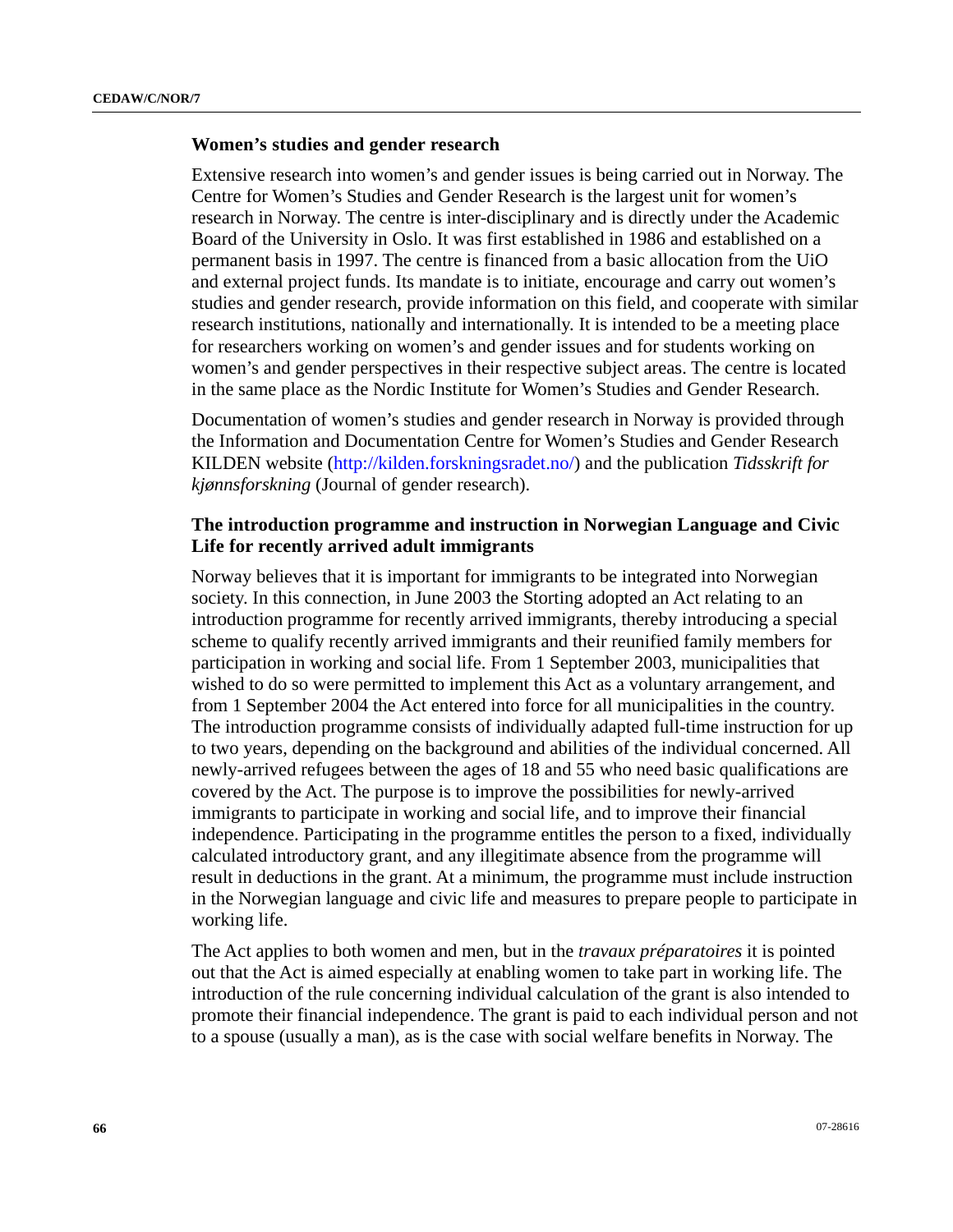principle of individual adaptation is stressed as being important, especially to ensure that women can still take part in the programme if they are pregnant or care for children.

In cooperation with Junior Achievement – Young Enterprise Norway, the Confederation of Norwegian Business and Industry has developed the concept of an "Introduction Company" for use in the municipal introduction programme. In practice, several immigrant women have had the chance to test their skills as a general manager under this programme. The Centre for Adult Education in Trondheim has also tested "The Alfa Company". This has proved to be especially useful for immigrant women with no educational background.

Language skills are an important prerequisite for participation in the social life of the nation. From 1 September 2005, newly arrived immigrants have therefore had a statutory right and duty to participate in instruction in Norwegian Language and Civic Life. One important reason for making this course compulsory was to ensure that immigrant women received training in the Norwegian language. It is compulsory to attend 300 hours of instruction, of which 250 hours are Norwegian language training and 50 hours are instruction in civic life. Apart from this compulsory instruction, those who need it may receive up to 2700 hours of language training. An immigrant must have completed 300 hours of instruction or be able to prove that he or she has adequate language skills before being granted a permanent residence permit or Norwegian nationality.

This new scheme applies to persons who have been granted asylum, residence on humanitarian grounds or collective protection, and to their reunified family members. The 300 hours of compulsory instruction must be completed within the first three years in Norway and all instruction must be completed within the first five years. Exceptions may be made from this time-frame if it can be proved that the person has been prevented from attending against his or her will or has had especially burdensome care responsibilities.

In the *travaux préparatoires*, it is emphasised that measures intended to improve the situation for immigrants in general must be equally available to men and women. The right and/or duty of instruction in Norwegian language and civic life apply to each individual, regardless of gender. The Act requires individual plans to be formulated, which is intended to ensure flexible solutions that are adapted to individual needs.

#### **Independent schools**

Section 2-3 of the Independent Schools Act states that the activities of independent schools must be in accordance with curricula approved by the Ministry. If a school wishes to have a curriculum that is different from the official curriculum, it must nevertheless ensure that pupils receive an equally good education. All curricula that deviate from the official curriculum, regardless of whether the school has a religious/ethical or some other purpose, are assessed on the basis of the requirement of an equally good education. In this connection, the authorities focus on how issues relating to gender equality are dealt with. Reference is made to Section 1-1, second sentence, (d), which states that tuition in independent schools must aim *to prepare the*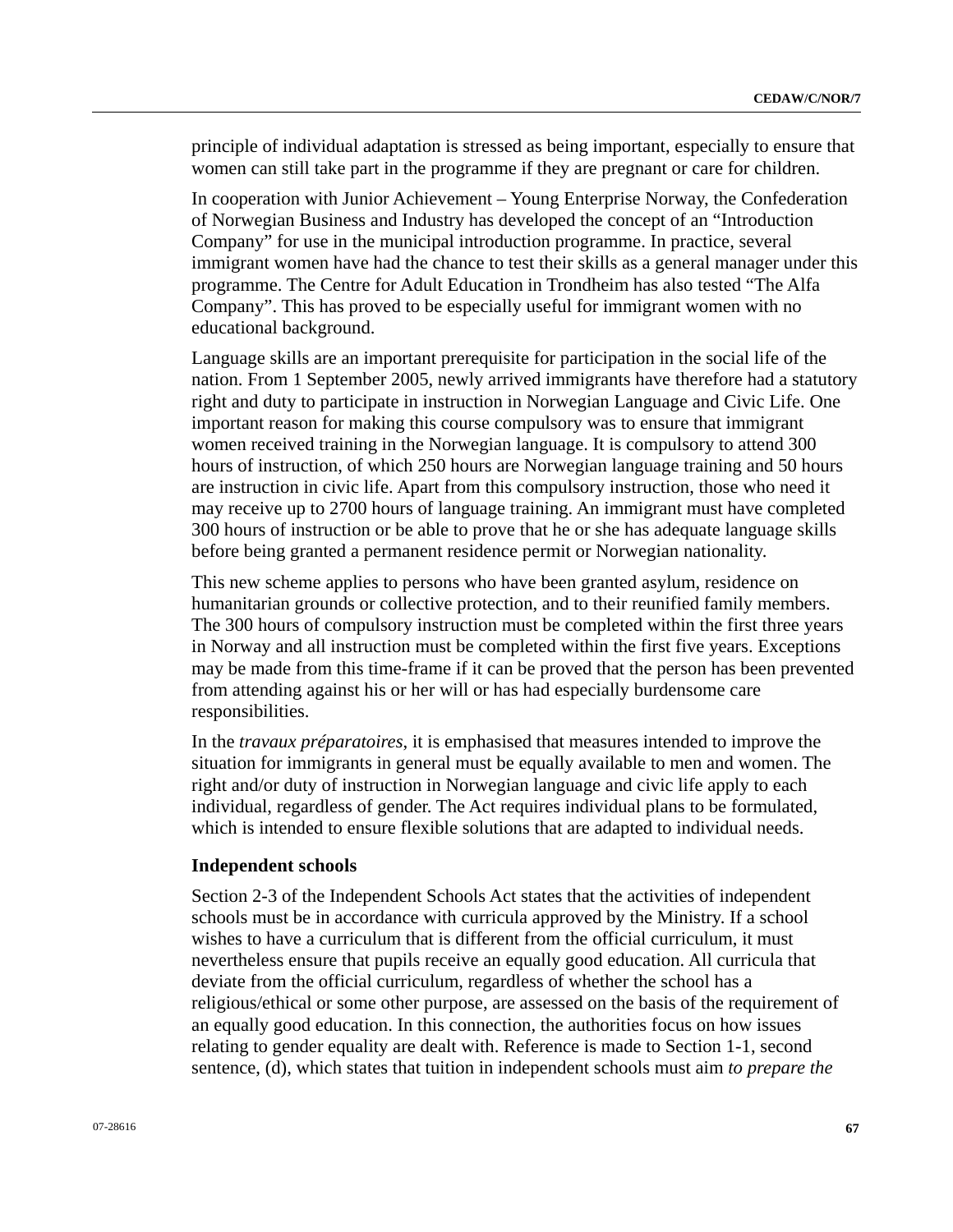*pupil for a responsible life in a free society in a spirit of understanding, peace, tolerance, equality between the sexes and friendship between all peoples, ethnic, national and religious groups and persons belonging to indigenous groups.* 

The boards of governors of independent schools have a duty to ensure that the school is run in accordance with Norwegian law, including the Gender Equality Act, cf. section 5- 2 of the Independent Schools Act. Pursuant to section 7-2 of the Independent Schools Act, the Ministry is responsible for the inspection of schools. If any situation is discovered that is in contravention of the Independent Schools Act, the regulations associated with the Independent Schools Act or the conditions for approval, the Ministry may order and/or make an administrative decision to impose other, stricter sanctions.

The Ministry of Education and Research has initiated a comprehensive process with a view to introducing extensive, coherent amendments to the Independent Schools Act in order to bring it in line with Government policy. The Ministry has informed the Storting that, as a result of the development of Norwegian schools in the past 10-15 years and general developments in society, it is necessary to thoroughly investigate what may be regarded as educational alternatives and on what basis religious schools may be established. Proposals for amendments to the Independent Schools Act will be circulated for consultative comment in autumn 2006 and submitted to the Storting in spring 2007.

# **2.5 Article 11 Working Life**

# **2.5.1 Article 11. 1a The right to work**

# **General information on the labour market, including statistics Key figures for women in working life 2005. Per cent**

| <b>Employment</b>                                               | <b>Women</b> | Men        |
|-----------------------------------------------------------------|--------------|------------|
| Workforce - % of population aged 16-74                          | 69           | 76         |
| Unemployed - % of workforce                                     | 4.4          | 4.8        |
| Average hours per week                                          | 31           | 38.1       |
| Full-time work - % of workforce                                 | 57 (2004)    | 87 (2004)  |
| Under-employed part-time workers, % of<br>all part-time workers | 73.5 (2004)  | 26.5(2004) |
| Employed in public sector                                       | 47           | 18         |

If full equality between women and men is to be achieved, it is essential that women participate in working life. From the mid-1970s to the present day, the proportion of economically active women has risen sharply. Women now account for 47 per cent of the Norwegian workforce. In 2005, 69 per cent of women and 76 per cent of men aged 16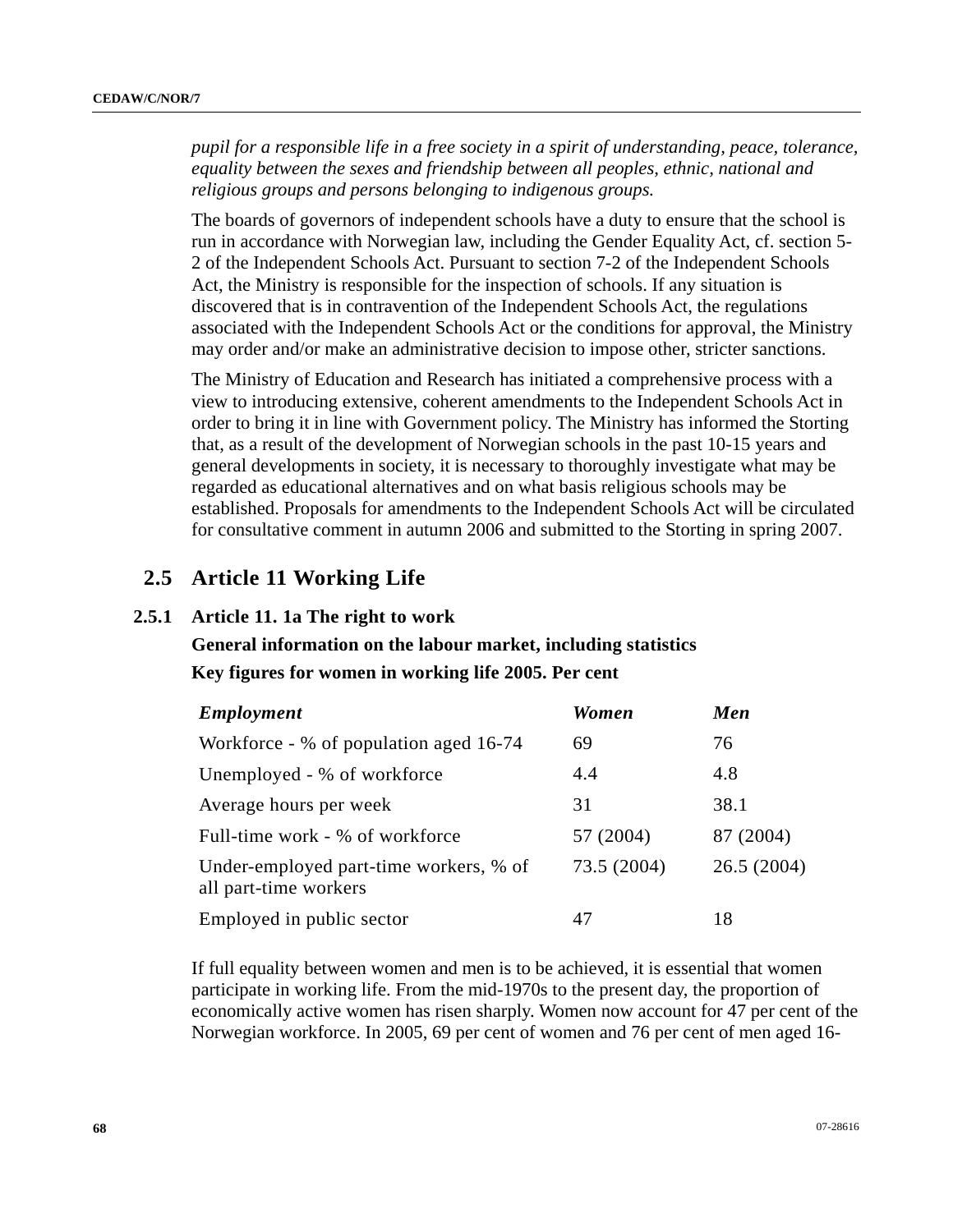74 were economically active. From the 1980s to the present day, there has been an especially significant increase in employment among women in the 25-40 age-group.

Despite the similarity in the employment figures for women and men, there are still major differences in terms of working hours, pay, sectors and pensions. There are still far more women than men in part-time employment. However, there are fewer women and more men working part-time today than ten years ago. In 1990, 48 per cent of women worked part-time (compared with 9 per cent of men) and today the figure is 42 per cent (compared with 12 per cent of men). Women with more than one child under the age of 16 are the most likely to work part-time. For men, part-time work is more common as a supplement to studies or towards the end of their working life.

In 2005 the unemployment rate was 4.8 per cent for men and 4.4 per cent for women.

Although there has been an increase in the number of women and men with higher educational qualifications, most women and men make traditional career choices and the Norwegian labour market is one of the most gender-segregated in Europe. There is more or less a gender balance in some occupations, such as postal delivery or marketing and advertising. To the extent that changes happen, the tendency is for women to enter maledominated professions rather than vice versa.

A significant percentage of economically active women work in the public sector. 69 per cent of public sector employees are women, compared with 37 per cent of private sector employees. In the state sector, the proportion of women has increased slightly, from 43 per cent in 2000 to 45 per cent in 2004. Some state bodies (cf. the Defence Forces, see below) are facing challenges in their efforts to achieve good gender distribution.

A large majority of all newly established enterprises are single-person enterprises, and women accounted for one third of all new enterprises in 2005. On the other hand, women accounted for only one quarter of existing single-person enterprises. Female entrepreneurs are found particularly in the health and social services, education and other social and personal services.

Innovation Norway aims to ensure that at least 25 per cent of the company's total grants (financed by all ministries) are allocated for the establishment of women-oriented enterprises or projects. In 2003, 15 per cent of total allocations (loans, guarantees and grants) were provided for women-oriented projects. In 2004 and 2005 the figures were 18 per cent and 19 per cent respectively. In 2005 24 per cent of innovation grants were allocated for women-oriented activities.

Innovation Norway also has a special project entitled *Kvinner i fokus* (Focus on Women), which includes programmes such as Board Candidates, Leadership Mentors, Lighthouse, Academic Enterprise and Innovative Women. In 2004 Innovation Norway also headed the implementation of an European Union project to investigate women's path to ownership. In the letter of allocation from the Ministry of Trade and Industry to Innovation Norway for 2006, NOK 10 million was earmarked for a new programme aimed at innovation and entrepreneurship among women. The Ministry has also asked Innovation Norway to review its existing schemes in order to find out if it is possible to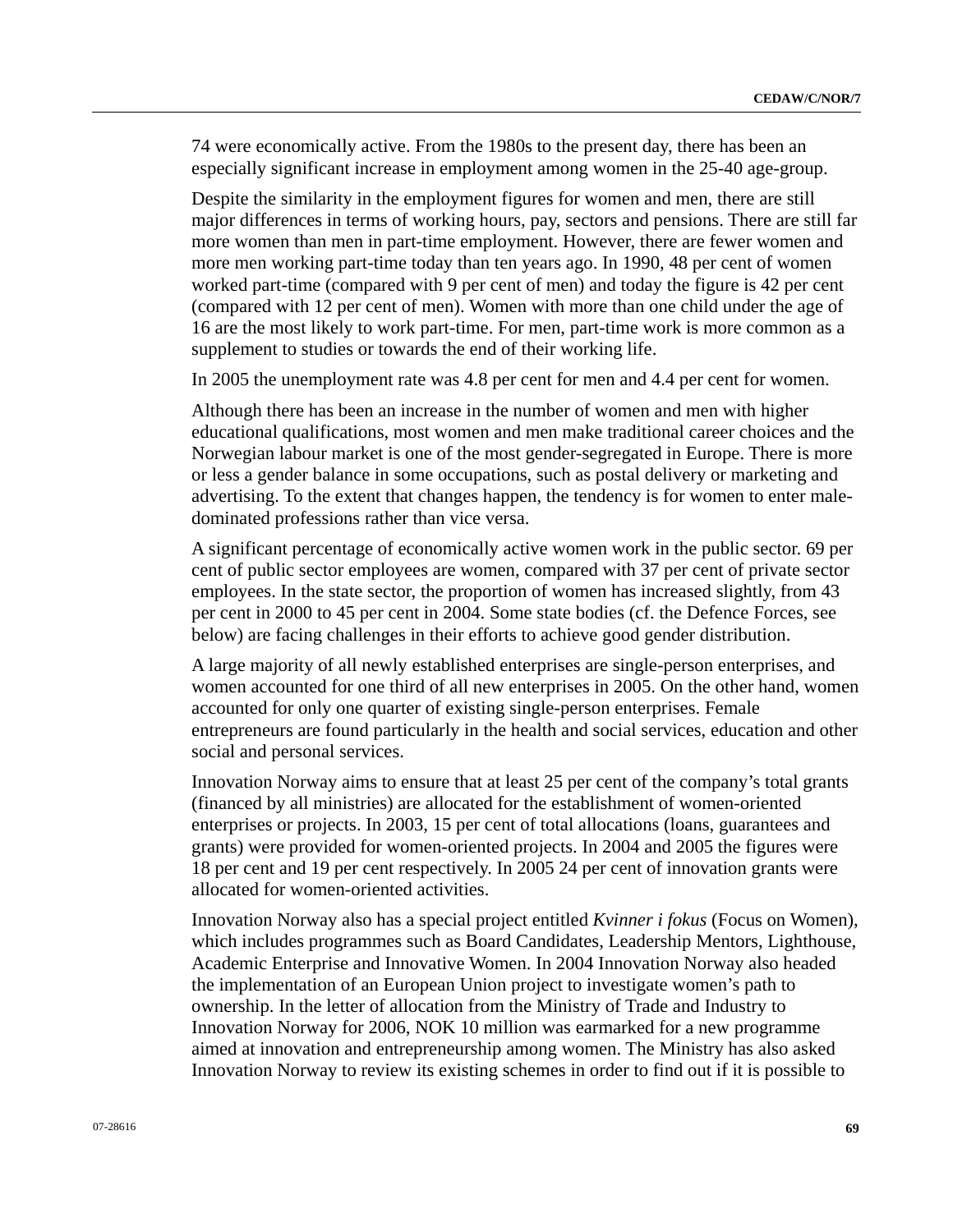improve the way in which they promote innovation and entrepreneurship among women. The Ministry aims to complete a Plan of Action for More Female Entrepreneurs by the end of 2006.

Women are an important group in the Government's efforts to reverse the outflow of population from outlying regions. Women are a priority target group for the Ministry of Local Government and Regional Development under programme category 13.50: Regional and district policy. Women also represent a major resource in connection with the establishment of jobs. The Ministry wishes to encourage women to create their own jobs. It has therefore initiated a special campaign targeting in "business gardens", which are centres to promote new business creation. NOK 9 million has been allocated over a three-year period (2006-2008) to support female entrepreneurs in business gardens. This project particularly targets women in the service industries. The funds are channelled through the Industrial Development Corporation of Norway, in close cooperation with Innovation Norway. The proportion of women in business gardens is currently 38 per cent.

### **Immigrants and working life**

Female immigrants to Norway are less economically active than male immigrants.

# **Economic activity among immigrants and the total population by gender, fourth quarter 2004**

|       | <b>Total</b><br>population | Immigrants | Western<br>Europe | South<br>and<br><b>Central</b><br>America | Asia | Africa |
|-------|----------------------------|------------|-------------------|-------------------------------------------|------|--------|
| Women | 66%                        | 52%        | 61%               | 54%                                       | 44%  | 36%    |
| Men   | <b>73%</b>                 | 61%        | 73%               | 64%                                       | 56%  | 46%    |

The table shows that the employment rate for male immigrants was 61 per cent and for female immigrants 52 per cent. For the population as a whole the employment rate was 73 per cent for men and 66 per cent for women. The statistics also show that economic activity and gender differences in economic activity vary according to country background. Among immigrants from Western Europe, 73 per cent of men were employed, compared with 61 per cent of women. Among immigrants from South and Central America, the corresponding figures were 64 per cent for men and 54 per cent for women. Among immigrants from Asia the figures were 56 per cent for men and 44 per cent for women. Among immigrants from Africa the corresponding figures were 46 per cent for men and 36 per cent for women.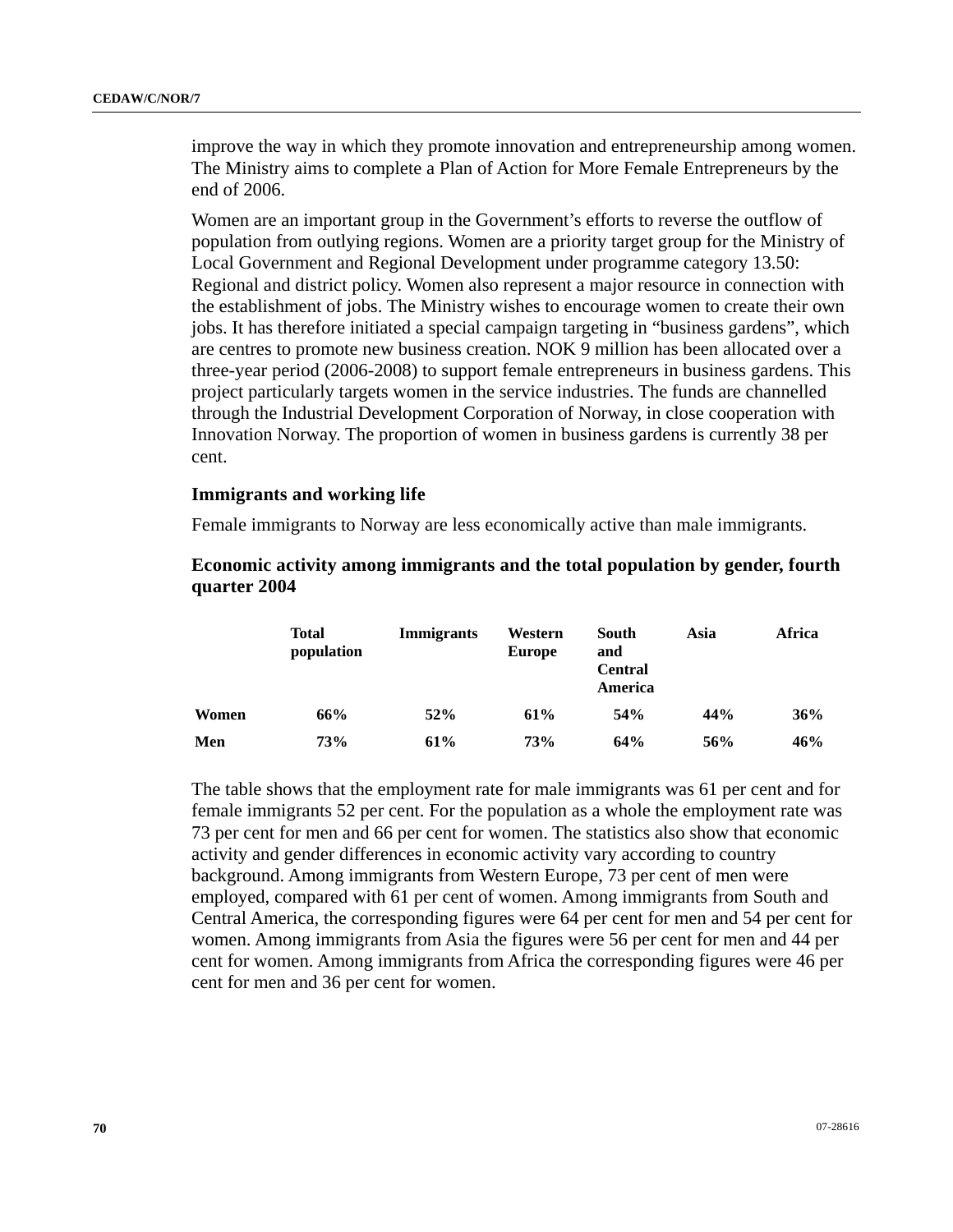|       | <b>Norway</b><br>total | Immigrant<br>population | Western<br><b>Europe</b> | South and<br><b>Central</b><br>America | Asia | Africa |
|-------|------------------------|-------------------------|--------------------------|----------------------------------------|------|--------|
| All   | $3.7\%$                | $9.9\%$                 |                          |                                        |      |        |
| Women | 3.8%                   | $9.9\%$                 |                          |                                        | 14%  | 17%    |
| Men   | $3.6\%$                | $9.8\%$                 |                          |                                        |      |        |

 **Unemployment among immigrants and the population as a whole (third quarter 2005)** 

Registered unemployment among immigrants declined by one percentage point from 9.4 per cent in the fourth quarter of 2004 to 8.4 per cent in the fourth quarter of 2005. In the rest of the population, unemployment declined from 3.1 per cent to 2.6 per cent. 14,200 immigrants were registered as unemployed, which means that one out of five unemployed persons are immigrants. For immigrant men, unemployment declined by as much as 1.4 percentage points from the fourth quarter of 2004 to the fourth quarter of 2005. For women the decline was only 0.4 percentage points. This trend has more or less eradicated the difference in unemployment rates between immigrant men and immigrant women (8.4 compared with 8.3 per cent). Immigrant men have traditionally had a significantly higher registered unemployment rate than women. For the rest of the population, the unemployment rate for men was 2.7 per cent and for women 2.6 per cent. In this case too, the decline for men was somewhat greater, 0.6 percentage points compared with 0.3 percentage points.

In 2004, the Ministry of Labour and Social Inclusion (formerly the Ministry of Local Government and Regional Development) initiated a pilot project to obtain an overview of existing knowledge in Norway concerning barriers to qualifications and employment, especially with respect to non-Western immigrant women. A report, mainly based on studies of the available literature, was completed in autumn 2004. The report refers to the fact that there is little research that focuses explicitly on immigrant women's relationship to the qualification system or working life, and that there is a need for more information in this area. The report recommends that the perspective of further research be focused to a greater extent on women's financial equality and the factors that cause them to have an inferior position in working life. The report reinforces the assumption that immigrant women face special obstacles in working life.

Second generation immigrants are a young population group and many of them are currently attending educational institutions and have not yet entered the labour market. Employment figures at the end of the fourth quarter of 2004 show that approximately 66 per cent of second generation immigrants in the 20-24 age-group were employed, compared with 50 per cent of first generation immigrants. In the non-immigrant population, the employment rate in this age-group was 71.6 per cent. One aspect of the non-Western second generation immigrants' employment situation is the large percentage of young women who are employed. They contribute towards raising the employment rate among second generation immigrants in comparison with first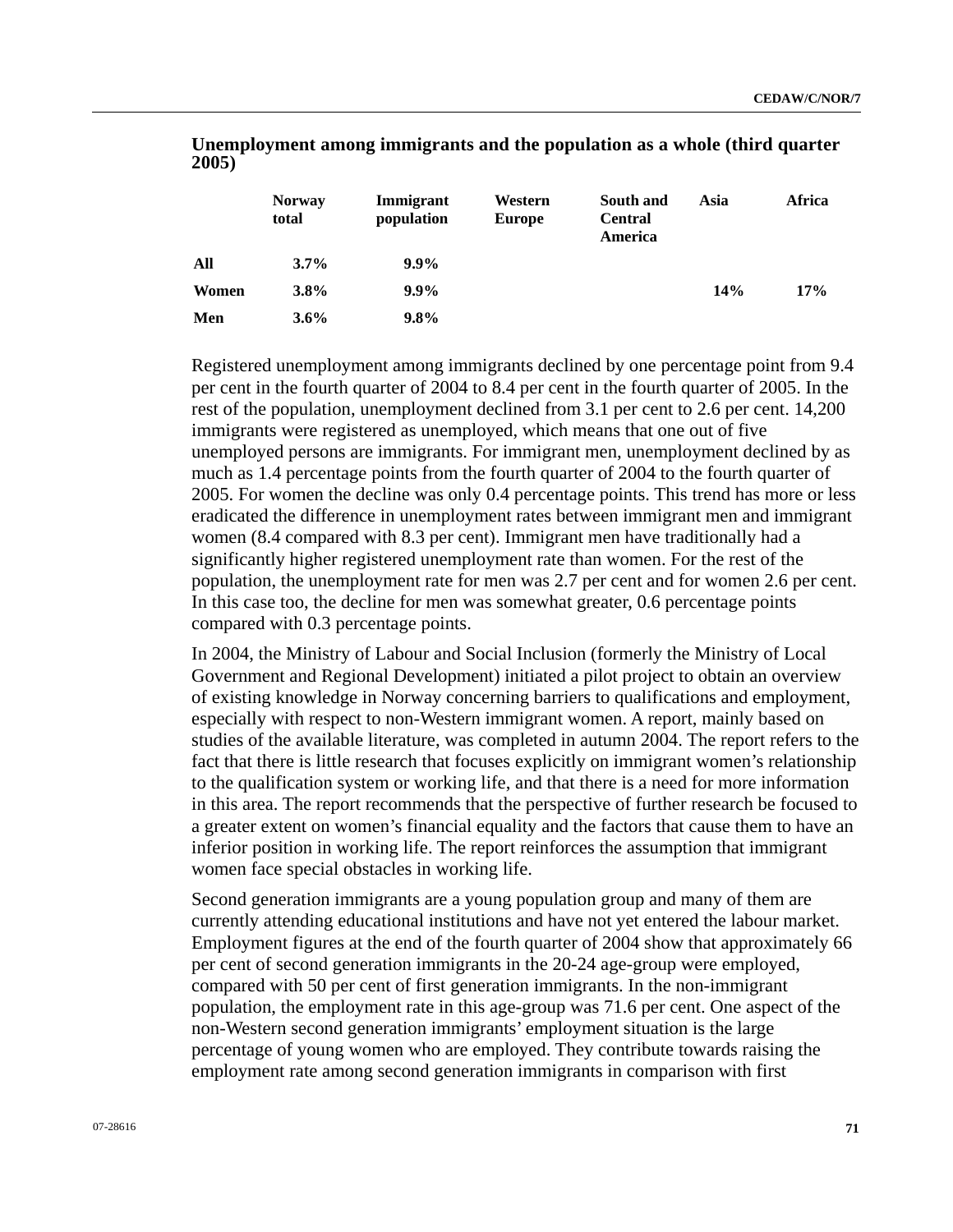generation immigrants. An unusual finding is that in the 20-24 age-group of non-Western second generation immigrants the employment rate for women (67 per cent) is higher than for men (65 per cent). Among first generation immigrants the employment rate was 8 per cent higher for men (46 per cent compared with 54 per cent), while the employment rate for non-immigrants was more or less the same for both sexes (about 71.5 per cent).

In 2004 the Ministry of Local Government and Regional Development supported the project "Top 10 International Women", which continued in 2005. The aim of the project is to increase awareness and promote recognition in Norwegian working life of the competence and skills of immigrant women, especially those from non-Western countries. This is done by finding good examples of women who have been successful in working life and describing their strategies for dealing with obstacles. This may give other women insight into their experiences and give them ideas for good strategies. The media have shown interest in the project and helped to raise awareness of the candidates.

# **2.5.2 Article 11. 1b Equal opportunities in working life**

The labour market is an important arena for efforts to promote gender equality and generally improve the position of women. Norwegian working environment legislation contains strict requirements regarding the working environment and ensures that both female and male workers have good rights in connection with pregnancy, birth and care.

### **Legislative amendments and measures**

Several new rules have been incorporated into the Working Environment Act which may help to strengthen the position of women on the labour market. One of the goals is to reduce under-employment among part-time workers. For most people, underemployment is a relatively short-term phenomenon. Nevertheless, 15 per cent are still under-employed after nine months or more. As a means of reducing under-employment, part-time workers now have a statutory right to increase their working hours before employers appoint new staff. The New Labour and Welfare Service, which is responsible for the official employment agencies, is also required to assist the partially unemployed on a par with the fully unemployed. Part-time workers who wish to work more and who register as partially unemployed with NAV have access to NAV's services. Those who are entitled to daily unemployment benefits receive them.

The Working Environment Act also includes a new chapter on equal treatment in working life. The main provision in this chapter is a prohibition against discrimination on the grounds of gender, etc. The Act contains a special reference to the Gender Equality Act, which will help to make it clear that the anti-discrimination provisions of the Gender Equality Act also come under the scope of the Working Environment Act. Another new provision in the Working Environment Act is the right to flexible working hours provided that this can be achieved without significant disadvantage to the enterprise concerned. "Flexible working hours" means that the employee may, within certain limits, decide for himself/herself when to work. This will ensure greater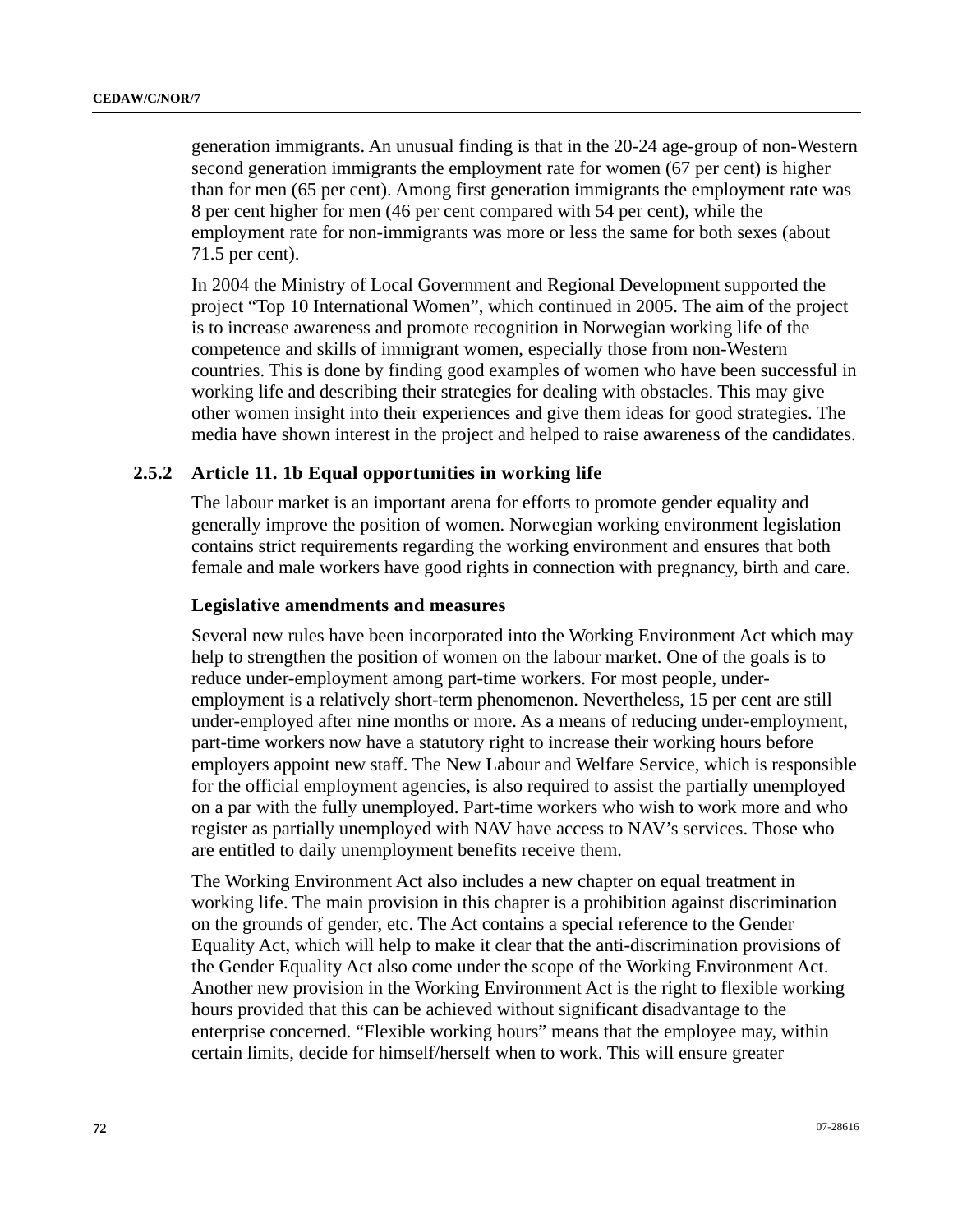flexibility in daily life and will be especially important for parents with small children and others with care responsibilities.

The Working Environment Act lays down that employees who work shifts or similar rota systems have the right to shorter weekly working hours. Several people have maintained that the method of comparing working hours for rota systems and shift work has unfortunate results for employees working on a rota system. The latter largely occur in typically female-dominated professions, such as nursing. The Government has initiated the establishment of a working group consisting of representatives of the social partners, which has been mandated to arrive at an agreed definition of the criteria that are required for a tripartite rota system to be comparable with a continuous shift system. The working group aims to complete its work in summer 2006.

# **Undesired part-time work**

Undesired part-time work is related to employees who have jobs but want to work more hours and do not have the opportunity to do so, for various reasons. Undesired part-time work represents under-employment or part-time unemployment among groups of workers. These groups are especially associated with the retail trade, but the problem also applies to women in the health and social sector and to some women in the educational sector and the technical division of the municipal sector. In the health and social sector, this represents a reserve labour force, but the figure is lower than previously assumed. Some undesired part-time work takes place in certain areas that have labour-intensive periods in the course of the day or the week, such as day care services for schoolchildren.

The Norwegian Association of Local and Regional Authorities is making active efforts to give more work to part-time employees. This is important, both to reduce undesired parttime work and to meet the growing need for manpower. Women who work on rota systems often choose to work part-time in order to avoid inconvenient working hours. Many municipalities have introduced flexible working hours, often called "desired rotas", whereby the employee takes part in setting the rota, thereby ensuring that leisure time and work are better adapted to the needs of employees.

The social partners have been cooperating on an R&D project (2004-2005) to reduce undesired part-time work. The project is financed by the parties concerned, and sixteen municipalities have taken part. The municipalities that were selected to take part in the project were especially motivated and/or already engaged in efforts to reduce undesired part-time work. On the basis of this project, a handbook was produced entitled *Tenke, ville, gjøre – virkemidler for uønsket deltid* (Think it, wish it, do it – instruments to reduce undesired part-time work). The handbook highlights the possibilities for good processes and new ways of thinking that have proved to help reduce undesired part-time work in the pilot municipalities.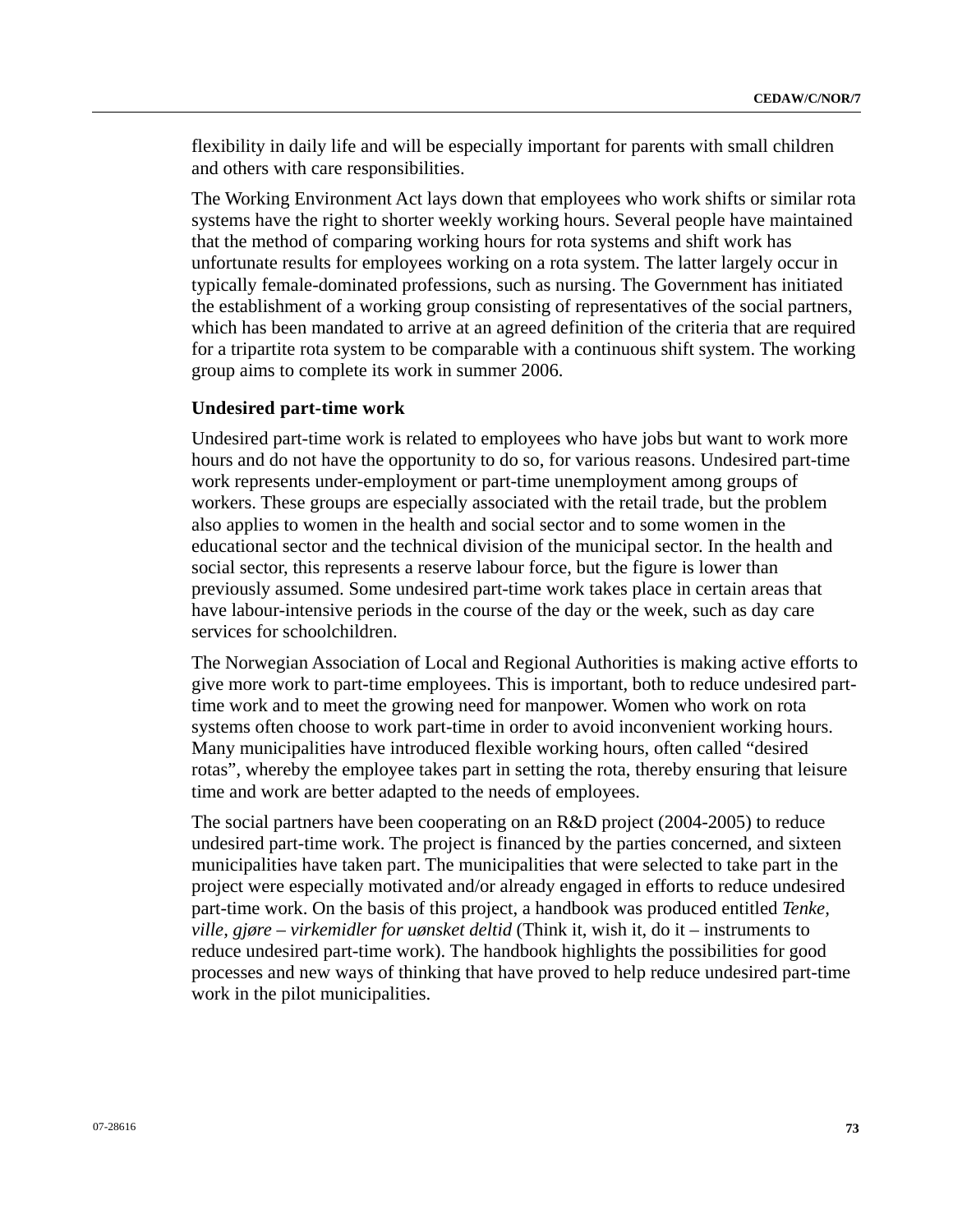## **Women with impaired functionality**

Gender is one of several important variables that affect the everyday lives of people with impaired functionality. In Norway and the Nordic countries, the gender perspective is seldom integrated into research on disability. Disabled persons are often referred to as a group and there is little distinction between women and men, girls and boys.

While women and men with impaired functionality have a great deal in common, in many cases women are faced with double discrimination. They sometimes have a worse starting point than men in similar situations. The social exclusion to which women with impaired functionality are exposed cannot be explained on the basis of their disability alone; the gender perspective also be taken into account.

Persons with impaired functionality have less education than the rest of the population. The differences are most marked at college and university level. While upper secondary school is the highest level of education for 40.7 per cent of people with impaired functionality, the corresponding figure for non-disabled people is 43.1 per cent. College/university is the highest level of education for 38.5 per cent of people with impaired functionality and 46.3 per cent of non-disabled people. The level of education of women with impaired functionality is slightly higher than that of men.

People with occupational disabilities are a special target group in labour market policy. This means that priority is given to persons with impaired functionality in labour market initiatives and that there is special focus on following them up. Individual follow-up plans are formulated, which include recruitment, work training and competencebuilding. The measures are the same for women and men. The new Equality and Anti-Discrimination Ombud has also been given the task of enforcing the anti-discrimination provisions in the Working Environment Act. These provisions prohibit discrimination on the labour market on the grounds of criteria such as gender and ethnic origin as well as on the grounds of disability. The authorities have great expectations of the new antidiscrimination machinery, which is intended to ensure a broad, integrated approach to discrimination and has the potential to deal with all types of discrimination, including complex cases of multiple discrimination.

The Inclusive Working Life initiative requires management and employees to work together to develop the working environment so that workplaces promote good health. Good follow-up of people on sick leave and people with impaired abilities will reduce sickness absence and prevent exclusion from working life due to health problems. As part of this effort, in 2002 an R&D project was initiated to find out if employer policy works in practice, and a number of networks have been established to promote cooperation between municipalities, such as the Efficiency Improvement Networks and the *Flink Med Folk* (Good With People) programme.

The Labour Force Survey for the second quarter of 2005 shows that 47 per cent of Norwegian men with impaired functionality are employed, compared with 42 per cent of women. Of those who were employed, the proportion of part-time work was significantly higher among persons with impaired functionality than among employees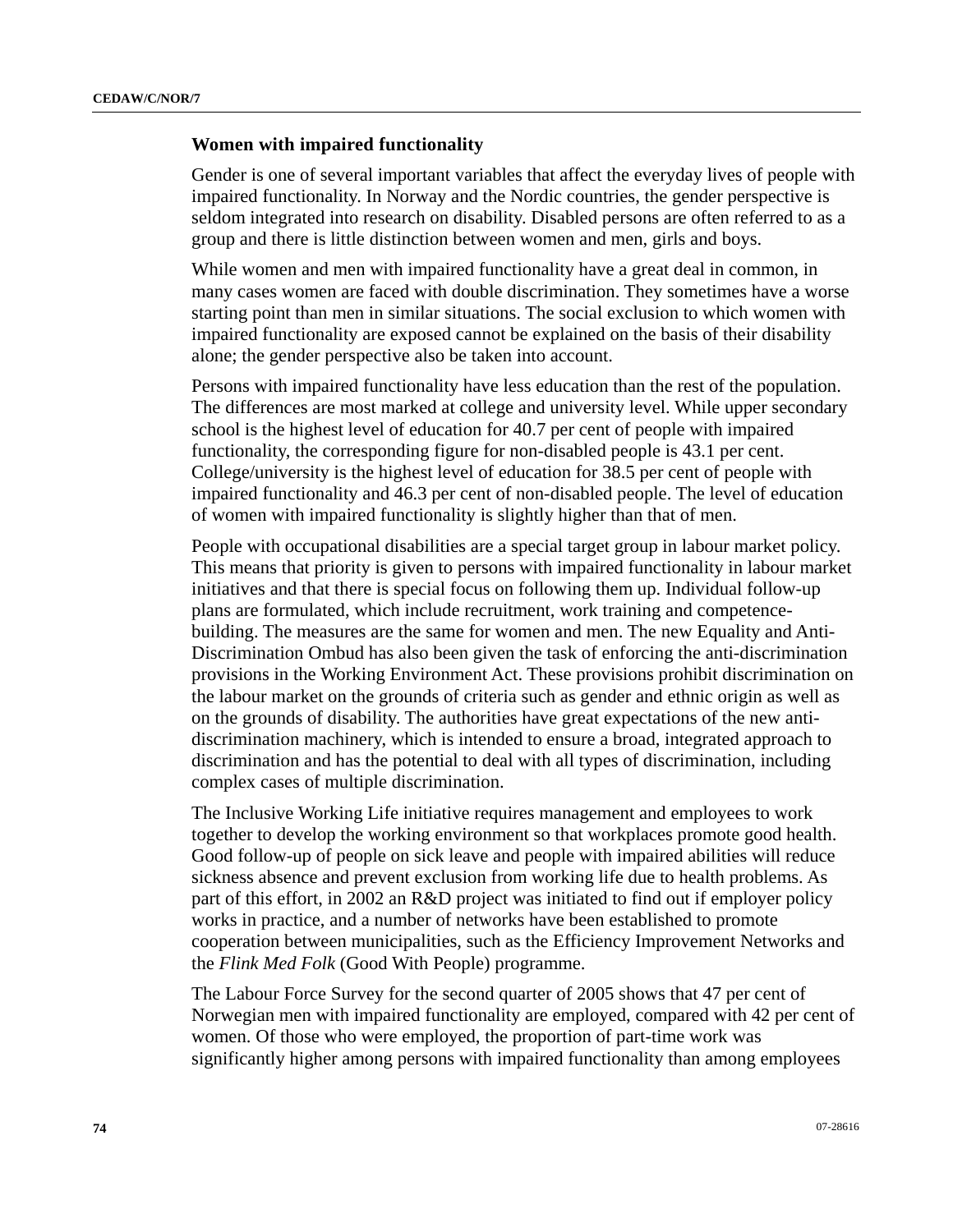as a whole (42 per cent compared with 26 per cent). Employed women with impaired functionality accounted for by far the highest proportion of people working part-time: 60 per cent, compared with 43 per cent for all employed women. For men, the corresponding figures were 23 per cent and 12 per cent.

The figures below come from the Labour Force Survey carried out by Statistics Norway and show the number of employees in various sectors who state that they have a disability or impaired functionality.

#### **Percentage of employees with impaired functionality**

| <b>Industry</b>                   | Percentage of employees with impaired<br>functionality |  |
|-----------------------------------|--------------------------------------------------------|--|
| Agriculture, forestry, fisheries  | 15.0                                                   |  |
| Health and social services        | 11.1                                                   |  |
| Education                         | 9.9                                                    |  |
| Power and water supplies          | 9.0                                                    |  |
| Transport, communications         | 8.9                                                    |  |
| Building and construction         | 8.9                                                    |  |
| Retail, hotels, restaurants       | 8.6                                                    |  |
| Public administration and defence | 8.3                                                    |  |
| <b>Business services</b>          | 6.8                                                    |  |
| <b>Financial services</b>         | 6.7                                                    |  |
| Oil and gas production            | 6.0                                                    |  |
| Total                             | 9.2                                                    |  |

*Source*: Statistics Norway, Labour Force Survey.

In the municipal sector, 75 per cent of employees are women. The average age of employees in the municipal sector is 44.7 and the average retirement age is 57.5 (KLP municipal pension fund) and 58.2 (SPK - state pension fund). There is therefore a large majority of elderly women in the municipal sector, many of whom work on a rota system and have jobs that are physically and mentally demanding. It is therefore important to prevent sickness absence and exclusion.

Of all persons with impaired functionality 64 per cent received one or more benefits as a result of their impaired functionality in the second quarter of 2005. 41 per cent of employees with impaired functionality were recipients of benefits. Of these, 58 per cent were recipients of disability pensions, compared with 69 per cent of all recipients of disability pensions. More women than men receive benefits. Of total disabled persons, 69 per cent of women and 59 per cent of men were recipients of benefits, i.e. a difference of 10 percentage points. Among employed disabled persons 49 per cent of women were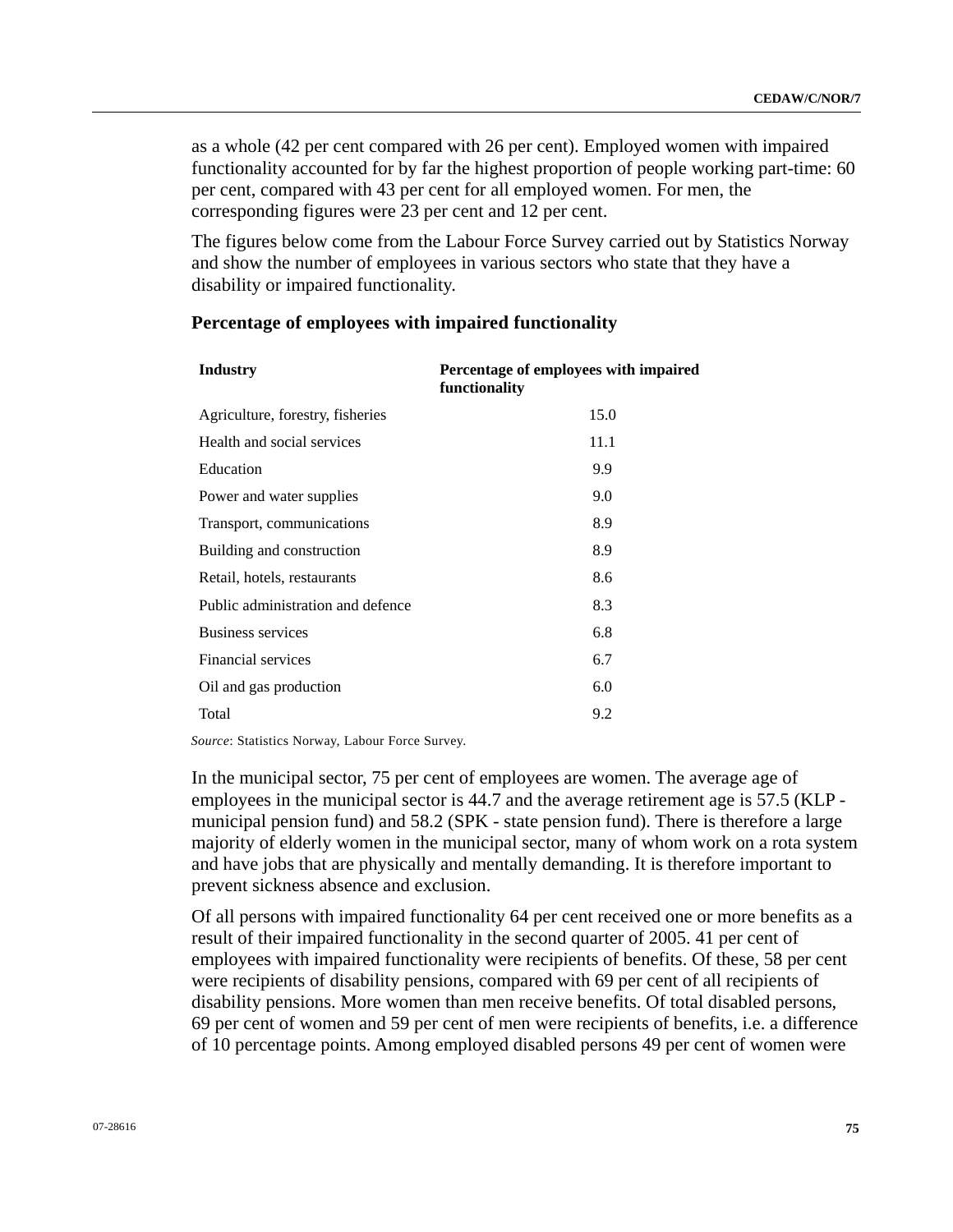recipients of benefits, compared with 33 per cent of men, a difference of 16 percentage points.

In February 2006 the Directorate of Health and Social Affairs arranged a one-day seminar on impaired functionality and gender. There is a considerable need to develop expertise and to increase research activity in this area.

#### **Women in management**

Although women now account for 47 per cent of the labour force, they are still clearly in the minority in management positions. In 2004, 29 per cent of all managers were women, up from 26 per cent in 2001.

#### **The private sector**

In the private sector as a whole, 22 per cent of the people in senior management posts were women in 2005. This is decline of 1 per cent from the previous year. The proportion of women in middle management is 27 per cent, the same as in the previous two years. There are relatively large differences in the distribution of female and male managers between the various industries. A significant proportion of women managers are found in the hotel and restaurant sector and the retail trade. There are also many women managers in social and private services. Figures from Statistics Norway also show that there is a tendency for women managers to be concentrated in the smaller companies with the fewest employees and the lowest turnover.

#### **Percentage of women managers in the private sector (2004-2005)**

| Women (per cent)                       | 2004 | 2005 |
|----------------------------------------|------|------|
| Senior managers in the private sector  | 23   | 22   |
| Middle managers in the private sector  | 27   | 27   |
| Members of boards of directors of PLCs |      | 17   |
| CEOs of all enterprises                | 16   | 17   |
| Chairmen of boards of all enterprises  | 12.  | 14   |

The Confederation of Norwegian Business and Industry is focusing on diversity and on ensuring that there are more women in senior positions. The NHO is devoting considerable resources to ensuring that more women are appointed to management posts and to the boards of directors of private companies in order to make business and industry more attractive to women and to identify and eliminate barriers that prevent women from assuming more management responsibility. These measures and activities are gathered under the umbrella project Female Future, which was launched in 2003. See [www.nho.no/ff](http://www.nho.no/ff) for further information.

Female Future is a development programme and a network for talented women. The talented women are selected by the senior managements of their own companies. The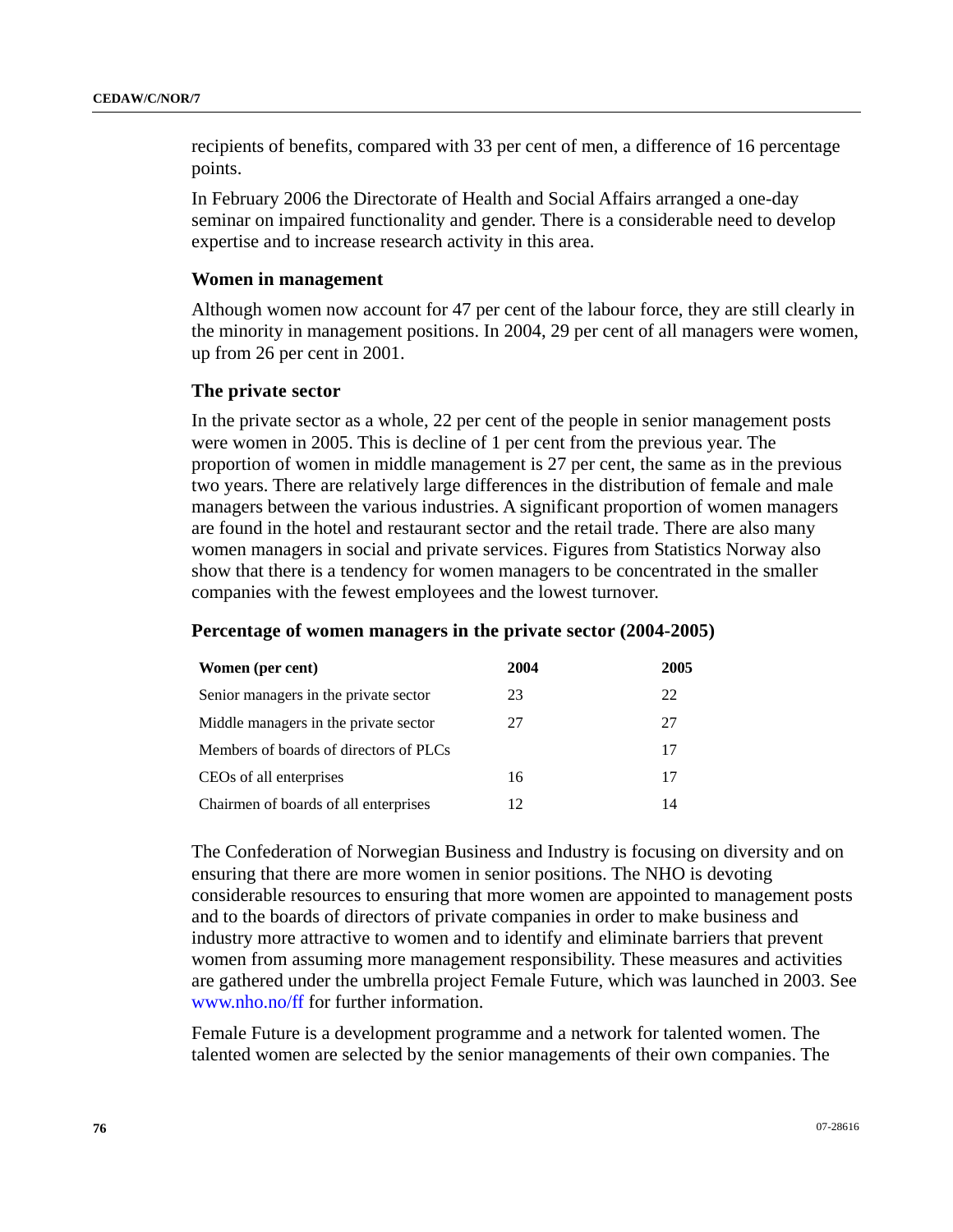aim of the project is to involve company managements, change attitudes and motivate CEOs to be the driving force in efforts to ensure that there are more women in management and on the boards of directors of their own companies. Companies make a binding commitment through a letter of intent and set their own targets for women in their own company. Most companies aim to get at least one new woman into management and onto the board of directors within two years. The NHO is committed to supporting companies in these efforts and to administering the Female Future programme.

The companies that participate in Female Future are urged to mobilise the talented women in their own company and to identify women who they believe have the potential to be good leaders, who may be appropriate for board positions and who have ambitions. The selected women take part in a development programme which is adapted to their own needs. The programme promotes competence for work on boards of directors and management development, the talented women themselves determine the scope and whether they wish to pursue formal qualifications in management and board work. They are also offered training in story telling, media training, network-building, personal development, finance, etc.

The women who take part in Female Future are featured in the media and companies are informed about them. They are also invited to join established networks, attend relevant conferences, etc. They are trained in professional network-building and they are listed on the NHO's database of board candidates, which is available on the Internet.

Since 2003, 480 women have participated in the Female Future programme and are potential candidates for board positions. Special projects have targeted public limited companies and regional projects have been carried out. An evaluation shows that 36 per cent of participants in the national project have received offers of board positions during or after the programme. In the case of the regional projects, more than 50 per cent of participants have received offers of board positions. One positive side-effect is that small enterprises have recruited women to their boards of directors in order to professionalise their own work.

The NHO is expanding Female Future and launching regional projects in ten counties, starting in autumn 2006. These projects have regional project managers and their own steering committees. The total budget for this effort is NOK 16 million over two years. The programme is financed by county authorities and Innovation Norway as well as the NHO.

#### **The public sector**

With respect to the public sector, various governments have regarded it as unsatisfactory that the proportion of women in leading positions in the state sector has been too low. As a result of the fact that in 1997 there were only 22 per cent women in leading positions, a four-year project was established, entitled *Kvinner, kvalitet og kompetanse i staten* (Women, Quality and Competence in the State Sector). The goal was to increase the proportion of women in leading positions in the state sector to 30 per cent by the end of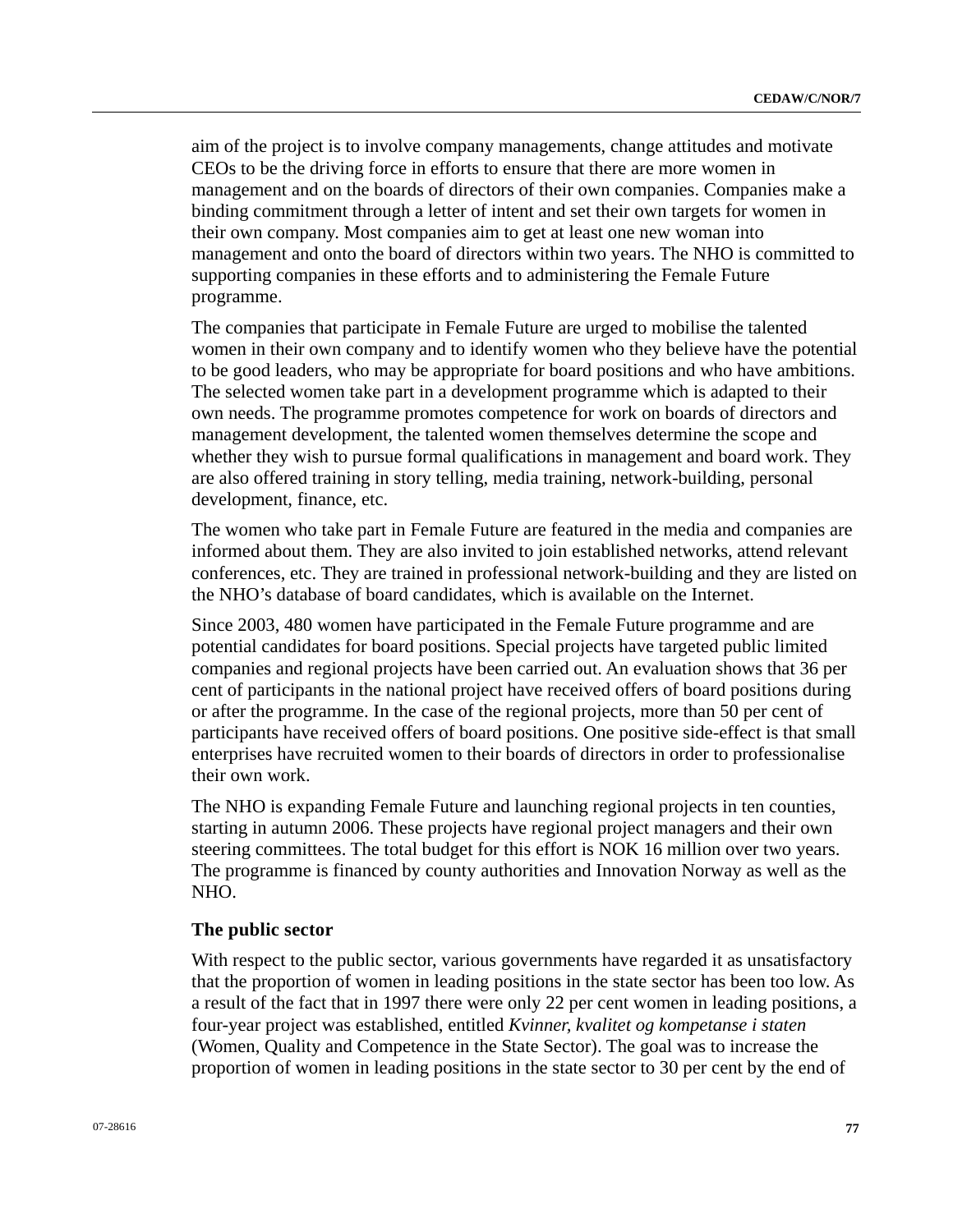2001. When the project ended, the proportion of women in management positions in the state sector was almost 28 per cent. In 2002 the Government adopted a resolution to increase the target figure for management positions in the state sector to 40 per cent for both sexes by 1 July 2006. At the end of 2004, 35 per cent of the 9,000 managers in the state sector were women. The gender distribution among senior managers is less satisfactory. At the end of 2004, only 23 per cent of the 300 senior managers in the state sector were women. In recent years, efforts have therefore been focused especially on increasing the proportion of women in these central positions.

|                                     | 2002 | 2004 | 2005 |
|-------------------------------------|------|------|------|
| <b>Management group</b>             |      |      |      |
| All managers in the<br>state sector | 28   | 34   | 35   |
| Senior managers                     | 21   | つく   | 23   |

Various centralised measures have been implemented to increase the proportion of women in management. Since 1999, Statskonsult has been heading a mentor programme for women managers in the state sector. A survey shows that mentoring increased participants' motivation to seek a future career in management. Furthermore, a network and a meeting place have been established for women in middle management in the ministries. New procedures have also been established to recruit senior managers. In connection with each appointment of senior managers, as far as possible, at least three final candidates must be presented, at least one of whom is a woman. If external consultants are used in the recruitment process, the contract must stipulate that they must present final candidates of both sexes. In 2004 a two-year trial project was established with a view to promoting mobility among managers in the state administration. There is special emphasis on ensuring that women take part in this project.

In spring 2005 a survey was carried out of 1000 managers in the state sector concerning their motivation to seek a future career in management in the state sector and their experience of applying for leading positions. The findings of this survey showed that women wish to be senior managers to the same degree as men. 40 per cent of women and 43 per cent of men stated that they would like to be a senior manager in the state sector, now or at a later date.

Women work just as hard as men and have just as much self-confidence. Among those who said that they did not wish to be senior managers, as many men as women stated that this was out of consideration for their family. The survey showed that more than two thirds of managers have been urged to apply for posts one or more times, and women are urged as often as men to apply for a post at a higher level. However, the survey showed an important difference between women's and men's career patterns. *Women apply for management positions less often than men if they are not urged to do so*. 32 per cent of women have never applied for a post without being urged to, compared with 24 per cent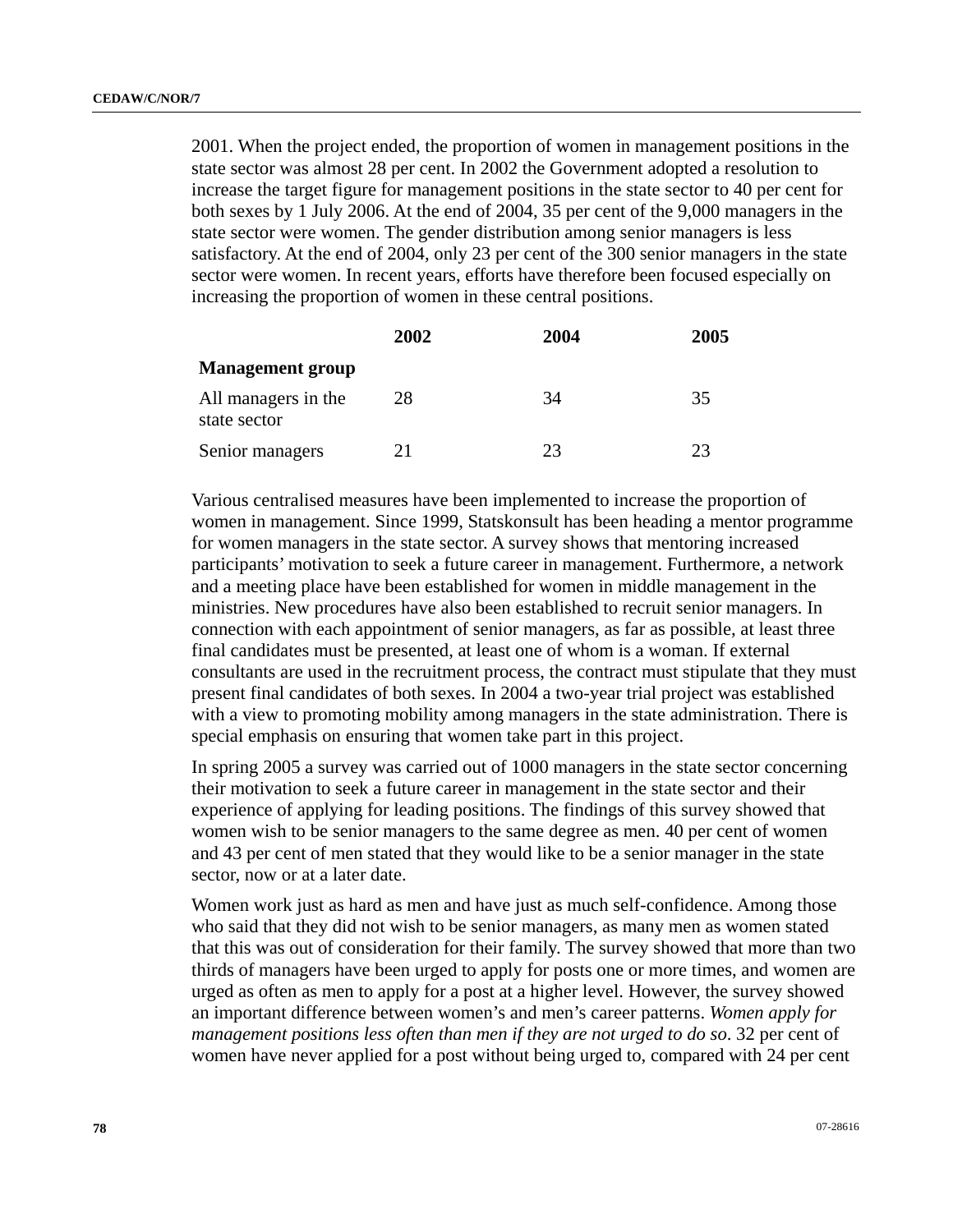of men. *Furthermore, men apply for more positions overall than their female colleagues.* 63 per cent of men, compared with 52 per cent of women, stated that they had applied for more than three management posts in the course of their career.

The lack of women managers has often been explained by factors associated with the women themselves, e.g. that fewer women than men wish to be managers, they are less ambitious, have less self confidence, work less and have greater difficulty in combining work with family commitments. The results of the survey show that this does not apply to male and female managers in the state sector. The similarity between the priorities of male and female managers is striking. The survey also shows that employers do not discriminate against women in connection with management appointments.

On the basis of the findings of this survey, the Ministry has initiated a project whereby women middle-managers who wish to apply for higher management positions are offered coaching and career counselling. The coaching process covers a maximum period of 11 months. Twenty female department directors from the various ministries are now participating in the project.

# **The defence sector**

Pursuant to section 3 of the Compulsory Military Service Act, Norwegian men are required to perform compulsory military service. Women are not required to do so. The defence sector is a male-dominated sector and the Ministry of Defence and the defence forces aim to promote more recruitment of women to the armed forces and the Ministry of Defence, both in general positions and especially in leading positions. They also aim to ensure that they retain female personnel who have been recruited and ensure that they have equal opportunities for career development. In the case of military employees in the defence forces (and the Ministry of Defence), the initial aim is to achieve 7 per cent women. Many measures have been implemented to contribute to this, including the introduction of voluntary basic training for women and measures aimed at improving career planning (which is vitally important in order to enable personnel to combine a career with a family. The proportion of women in the armed forces was 5.05 per cent in 2004. In the Ministry of Defence 29 per cent of staff were women. The unequal gender distribution in the Ministry is also apparent at the senior level, where the proportion of women is 13 per cent, two percentage points lower than in 2002 and 2003.

The personnel policy guidelines focus on gender equality. The Ministry calls women in for interviews in connection with new appointments. In 2003-2004, 43 per cent of interview candidates were women, and four out of seven appointments to new posts were women. The figures for 2004-2005 show that 70 per cent of interviewees were women, and five out of six new candidates appointed by the Ministry of Defence were women.

## **More women Chief Executive Officers in municipal authorities**

Women held only 12 per cent of the posts of Chief Executive Officer in 2003. Through the R&D project *Gjennomslag – kvinner i kommunal toppledelse* (Breakthrough – women in senior positions in municipalities) under the auspices of the Norwegian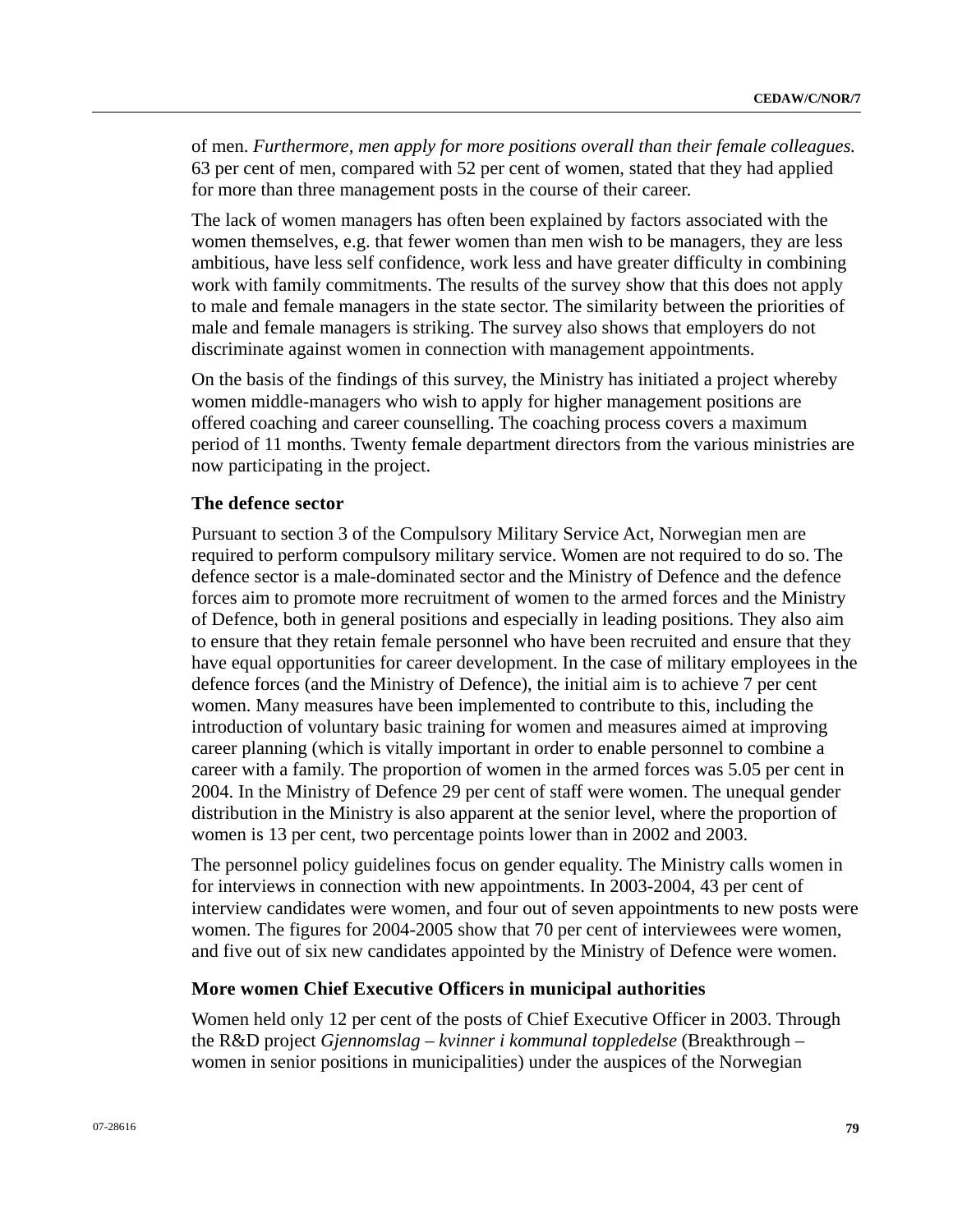Association of Local and Regional Authorities, efforts have been made to increase the proportion of women in senior municipal posts. In 2005 the proportion of women had increased to 14 per cent. The goal of this project was to mobilise new female candidates for senior positions, as well as promote new knowledge and greater awareness of gender and senior management in the municipal sector. The project was based on the overarching goal of strengthening the development of good management in the municipal sector by utilising the experience and resources of both sexes.

#### **Women on boards of directors**

There has been strong focus on increasing the number of women on boards of directors in recent years. In December 2003 the Storting adopted the proposal in Proposition No. 97 (2002-2003) to the Odelsting to introduce rules for public limited companies with private owners requiring boards of directors to consist of a minimum of approximately 40 per cent of each sex. The rules relating to gender representation on the boards of public limited companies entered into force on 1 January 2006. Public limited companies that were registered prior to this have two years to meet the requirement for gender representation. New PLCs must meet the gender representation requirement in order to qualify for registration.

Figures from Statistics Norway show that as of 1 January 2006, 19 per cent of board members of PLCs (including deputy members) were women. The statistics show that the largest companies, i.e. those with more than 100 employees, have the highest percentage of women. Statistics from Lindorff Decision show that the number of women on the boards of PLCs increased significantly in spring 2005.

In order to facilitate the recruitment of women to boards of directors, several ministries have been involved in the development of *Kvinnebasen*, a database where women wishing to become board members may register their interest. As of August 2006, 4,200 women were registered in the database, and it is helping to focus attention on women's competence: 63 per cent of the women who have registered have board experience and 80 per cent have management experience. Databases have also been established by the Confederation of Norwegian Business and Industry, Innovation Norway and the Association of Norwegian Lawyers. The Ministry of Trade and Industry has also worked closely with the NHO in its efforts to draw attention to women candidates for board membership through the Female Future project, and assistance has been provided for the development and implementation of *Styrefaglig møteplass* (a meeting place for candidates for board membership and business leaders). In cooperation with the Norwegian School of Management, Innovation Norway has implemented the *Styrekandidater* (Board Candidates) programme to improve the competence and raise awareness of both male and female candidates. The Ministry of Trade and Industry has also financed annual surveys to monitor the development of women's representation on the boards of PLCs.

Statistics Norway also produces statistics on the number of women on boards of directors of companies that are wholly or partially state-owned. In September 2005 the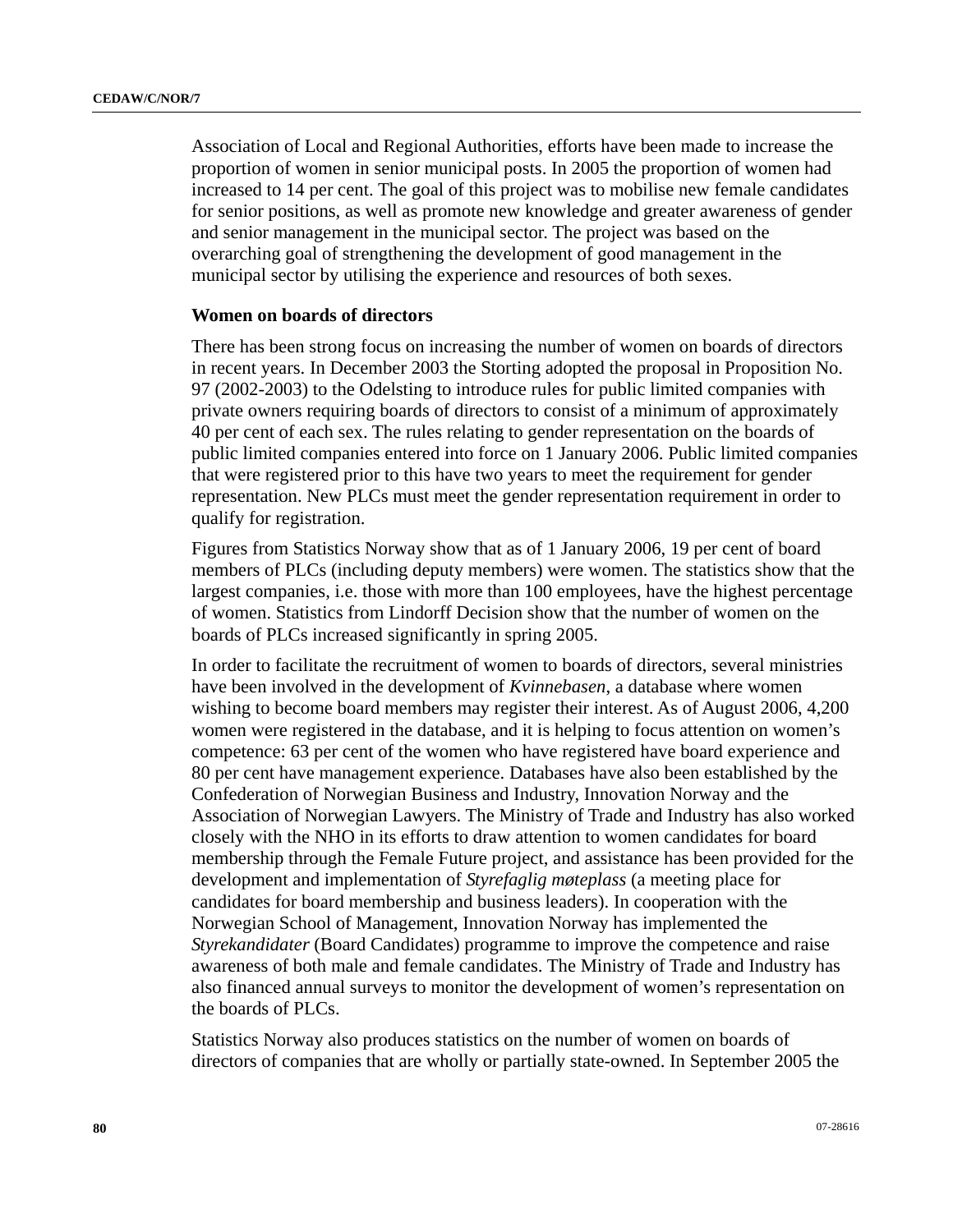proportion of female shareholder-elected board members in the wholly-owned companies was 47.2 per cent, while in the partially-owned companies it was 38.8 per cent.

## **2.5.3 Article 11. 1c Education**

This is found mainly in Article 10.

#### **2.5.4 Article 11. 1d Equal pay**

On average, women's monthly pay in 2005 was equivalent to 84.5 per cent of that of men (part time employees included). The main reason for the significant differences in pay between the sexes is that women and men work in different parts of the labour market and have different occupations. The Norwegian labour market is extremely segregated in terms of gender. The male-dominated sectors and occupations have higher pay levels than the female-dominated sectors and occupations. This may, to a certain extent, have to do with the fact that negotiating systems and negotiating power vary from one occupation and sector to the next. Among other things, the Norwegian negotiation model is based on the premise that wage growth must be adapted to the competitive sector. The *frontfagsmodell* (leading occupation model) has contributed to good economic growth and a low unemployment rate, but may also explain why some groups have greater negotiating power than others. Other underlying factors may also help to explain the difference. Part of the pay gap is due to the fact that women and men have different access to positions, and that women are often employed in lower paid positions than men. Different pay for the same type of work may also occur. On average, the gender-based pay difference is about 16 per cent per hour. The differences in pay between women and men are intensified by the fact that more men than women receive various forms of supplements and bonuses. In terms of contractual pay or basic pay alone, women's pay amounted to 85.9 per cent of men's pay. If irregular supplements and bonuses are included, the percentage drops to 84.7 per cent, and if overtime pay is also included the percentage drops even further, to 82.8 per cent.

The relative difference in pay between women and men in the private sector is greatest in the occupations with the highest pay levels, i.e. management, academic professions and college professions. In management, on average, women earn only 81 per cent of men's monthly earnings. One of the reasons for this may be that male managers are higher up the hierarchy, i.e. they have more senior management posts than women. There are also significant differences from one industry to the next in the management sector, and the finance industry is one example of an industry where there are relatively large differences in monthly pay for female and male managers, both in monetary and percentage terms. The difference between men's and women's pay increases with age. Part of the reason for this is the generation gap in men's and women's educational and career choices.

A comparison with the rest of Europe, using 2003 figures, shows that pay differences between women and men in Norway are approximately the same as the average for the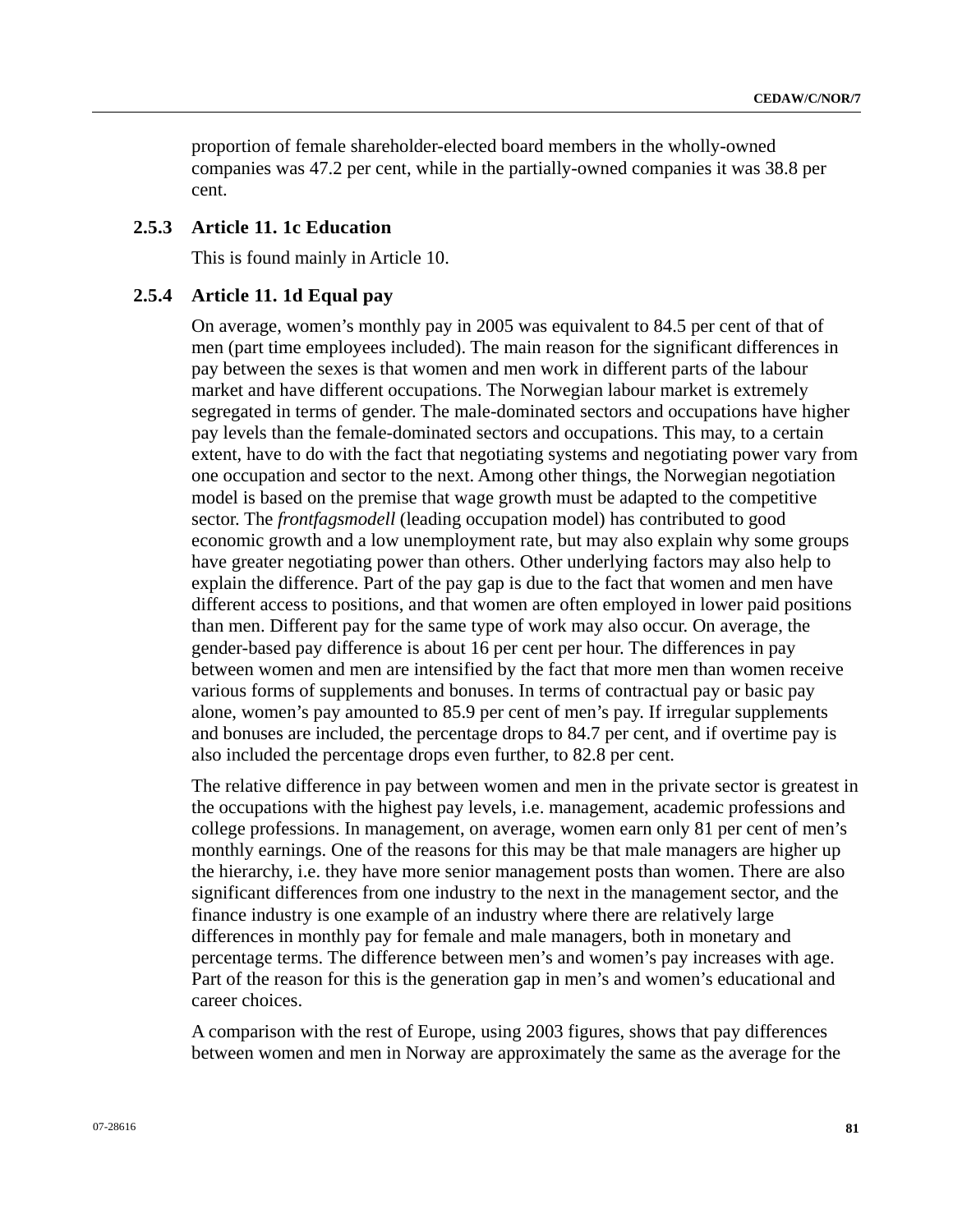15 European Union member states prior to expansion in 2004. If the new member states are included, the pay difference in the European Union is approximately 1 percentage point less than in Norway. In comparison with Norway's neighbours, the situation in Sweden and Norway is approximately the same, while the difference between women and men is about two percentage points greater in Denmark than in Norway.

Information about the financial situation of women and men may be found in the report of the Technical Reporting Committee on Income Settlements. The committee comprises representatives of the social partners and its task is to produce background material for use in wage negotiations. This material also includes an annual update of wage differences between women and men. The wage differences are presented in relation to the main collective agreement areas, industry, age and education. The results of research on this issue are also presented in the report.

The main points in the report show that in the period 1998-2005, in all *areas of negotiation*, women's and men's pay became more equal, except for executives in industry in NHO member companies and the employees of central governmental maintained hospitals.

The report also shows pay gap according to *industrial areas.* In terms of industrial areas the trend from 2004 to 2005 shows that women's and men's pay became more equal for employees of central governmental maintained hospitals industry, building and construction, business services, education and central government. In retailing, hotel and restaurant, financial intermediation and municipalities the pay differences increased.

| <b>Sector</b>            | 2004 | 2005 |
|--------------------------|------|------|
| Industry total           | 86.6 |      |
| State sector             | 90.3 | 90.8 |
| Education                | 96.4 | 97   |
| Municipal sector         | 92.3 | 91.9 |
| - client services        | 95.6 | 95.9 |
| - administration         | 94.2 | 94.8 |
| Retailing                | 85.1 | 84.2 |
| Hotel and restaurant     | 89.9 | 89.1 |
| Financial intermediation | 73.3 | 71.9 |

## **Average pay for women compared with men in the same sector (fulltime), per cent**

In enterprises with more than 25 employees/paid personnel, approximately 13 per cent of senior managers were women in 2005, and on average they earned approximately 66 per cent of the pay of male senior managers.

There are greater pay differences between women and men in the private sector than in the public sector. Overall pay levels are higher in the private sector than in the public sector. In the public sector, pay differences between women and men were less marked in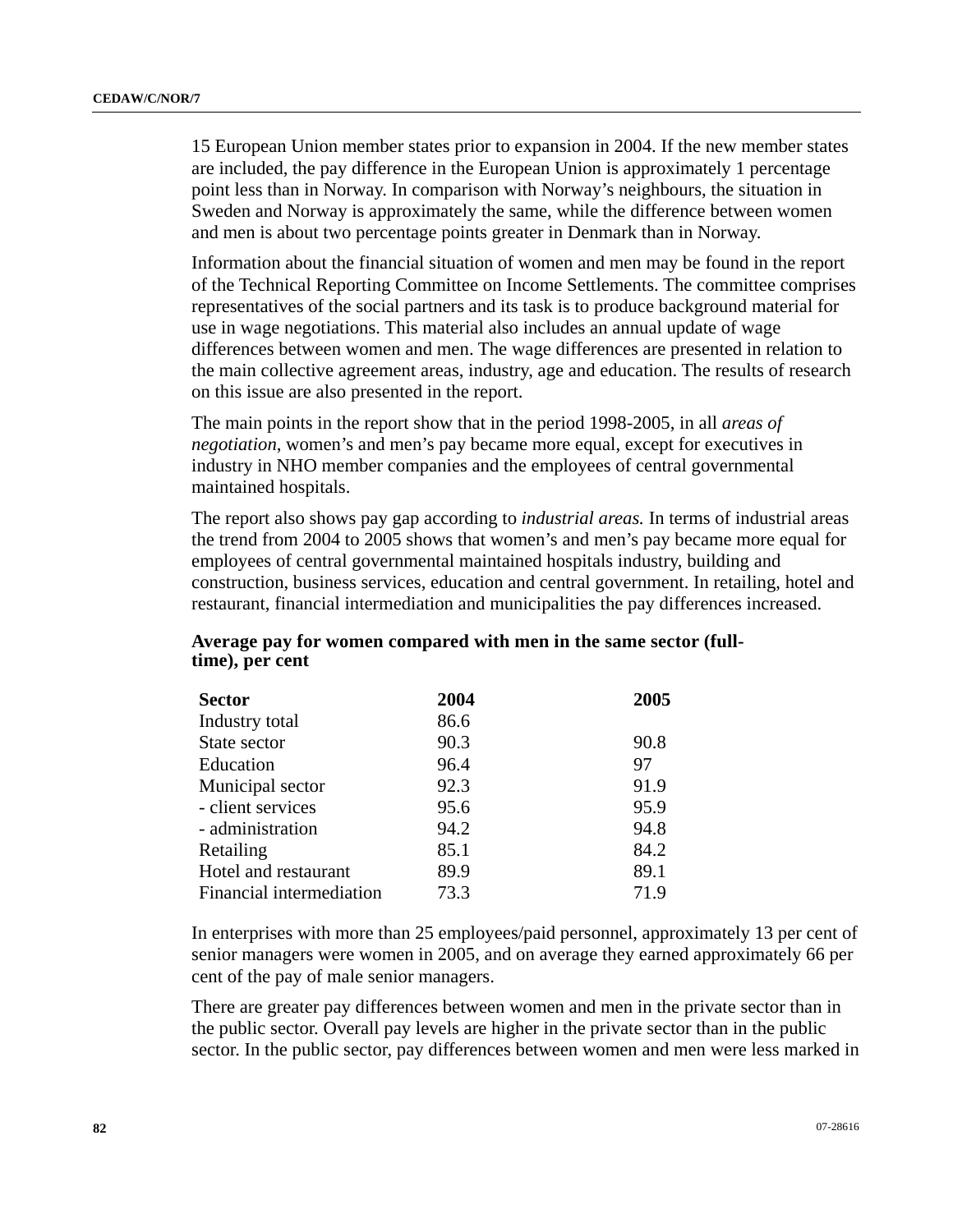the municipal sector than in the state sector. In the municipal sector there are a large proportion of women employees, and there is also a great deal of part-time work.

The equality appendix to the State Budget for 2006 "Distribution of financial resources between women and men – income, employment and use of time" also provides information on the financial situation of women and men. The report sheds light on the distribution of financial resources between women and men over a longer period of time in the light of the time they spend on paid and unpaid work. The report provides a broad breakdown of the different types of income for men and women. The data show a relatively clear trend towards a greater degree of equality between women and men in terms of their use of time, employment and income over the past 20-30 years.

#### **Measures to reduce pay differences between women and men**

Norway has long traditions of good cooperation between the social partners and the authorities, which lay the foundations for a well-functioning labour market. The implementation of the results of wage negotiations is the responsibility of the social partners. So far, it has been up to the social partners to find solutions that will reduce gender differences in pay. The gender equality issue is addressed regularly in connection with wage negotiations and is reported on in the annual reports of the Technical Reporting Committee on Income Settlements on the basis of annual or monthly pay data. Although the social partners have the main responsibility for wage negotiations, there is a need to consider and evaluate other measures.

Section 5 of the Gender Equality Act requires employers to give women and men the same pay regardless of gender. The right to equal pay for equal work or work of equal value applies to all enterprises, but independently of whether the work is in different occupational areas or whether pay is regulated through different collective agreements.

The Government's political platform states that in spring 2006 an Equal Pay Commission will be established as an element of a labour market policy that includes focus on gender equality, equal pay, equal opportunities for development and access to human resource development programmes.

The Equal Pay Commission, which will consist of experts, will provide information on pay differences between women and men, identify areas where information is lacking, discuss the causes of pay differences and consider measures that may help eradicate pay differences. The Commission will also consider the full-time/part-time issue as a dimension in unequal pay. The Equal Pay Commission will base its work on the gender equality policy goal of ensuring that women and men are paid the same regardless of gender.

The Ministry of Children and Equality has also financed a three-year project, now completed, to investigate job assessment as a means of achieving equal pay. The purpose was to carry out a trial project entailing direct job assessment at the workplace in order to find out if this would function as an instrument to achieve equal pay. The project was carried out by the consultancy firm Hartmark Consulting, which has developed a tool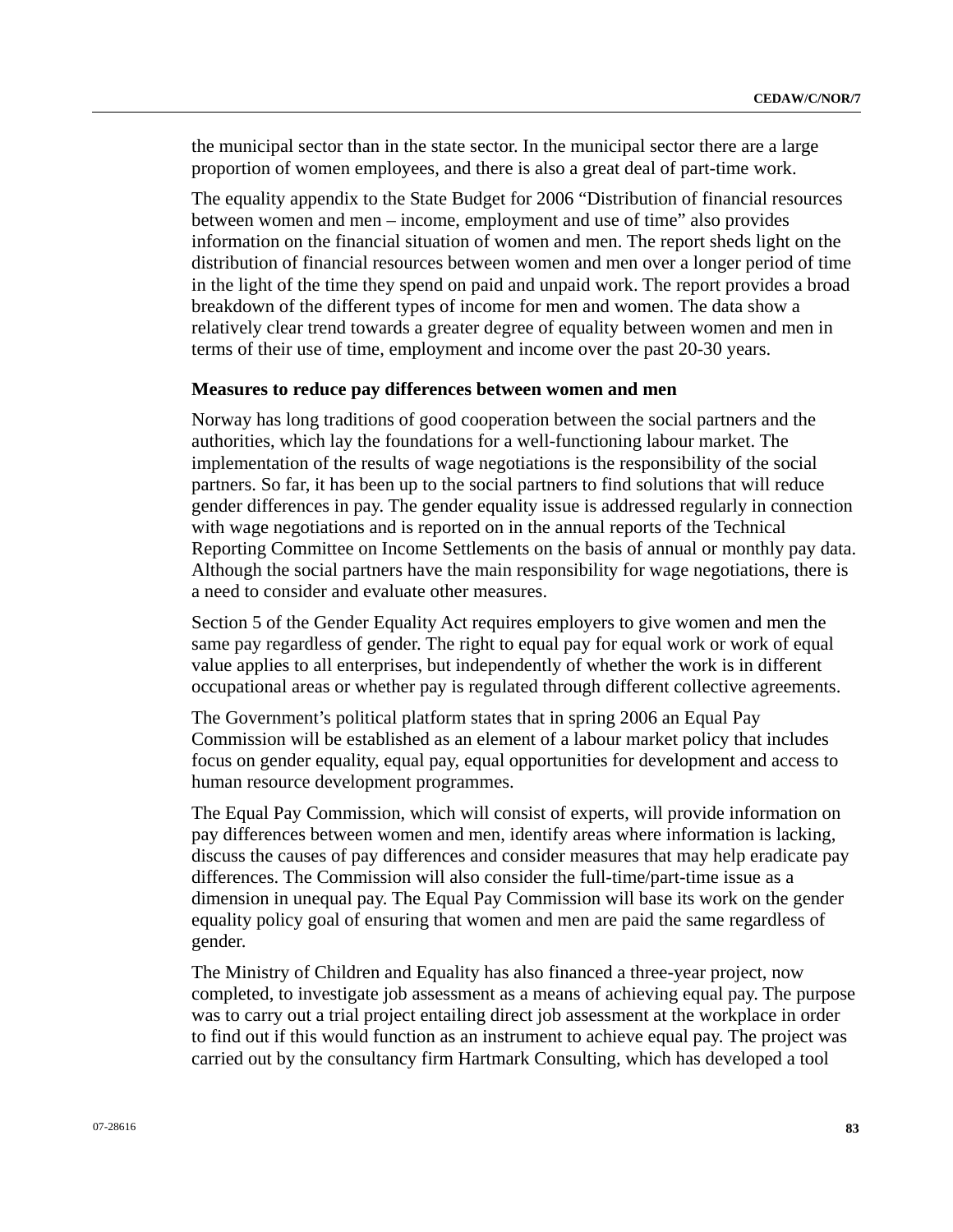called FAKIS that measures the value and content of a job in a gender-neutral way. ECON Analyse has evaluated the project and had the main responsibility for the final report.

The trial project was based on the experiences of fifteen enterprises in the public and private sectors. It showed that job assessment can be an effective instrument for identifying pay differences between women and men, both within a single enterprise and between enterprises in different sectors. It showed that job level played a major role in pay differences between women and men because fewer women than men are in highvalue jobs. Although the results show that there were few systematic differences in pay between women and men in jobs of equal value, there were significant variances in pay in certain jobs in fourteen of the fifteen enterprises.

In connection with the trial project, the former Gender Equality Ombud was permitted to use the tool in connection with the enforcement of the equal pay provision of the Gender Equality Act. The new Equality and Anti-Discrimination Ombud also uses this tool. The municipal authorities only use the job assessment tool FAKIS to a limited extent.

Job assessment tools are only one of many measures to promote equal pay. The equal pay provision in the Gender Equality Act was reinforced in 2002, and it was as a result of this that the project described above was initiated. The obligation to initiate and report on activities to promote gender equality has also been expanded and companies are now required to report on the actual gender equality situation, including gender equality in terms of pay. There are explicit requirements for activity. "Activity" means that employers must not only avoid discrimination but they also have an obligation to initiate measures to promote gender equality. The employer must identify and combat undesirable gender differences that exist at the workplace.

## **2.5.5 Article 11. 1e Social security and pensions**

A description of the Norwegian National Insurance Scheme and the pension that is paid out under this scheme was provided in Norway's fifth periodic report. The National Insurance Scheme, which covers the entire population, provides a minimum pension for all and a supplementary pension based on income from employment. It has a distribution profile that, to a certain extent, evens out differences in income. The National Insurance Scheme was introduced in 1967 and a full supplementary pension is paid after 40 years of employment. This means that the scheme will not have been fully developed until 2007.

In 2001 a Pensions Commission was established to consider fundamental changes to the pension scheme. One of the reasons for this was that forecasts gave grounds for a certain amount of concern about the financial sustainability of the national insurance system in a 30-50 year perspective. Another reason was that the National Insurance Scheme has developed a flatter distribution profile than was intended and that the growing number of work-related supplementary pension schemes and individual pension schemes necessitated an overall review of the system.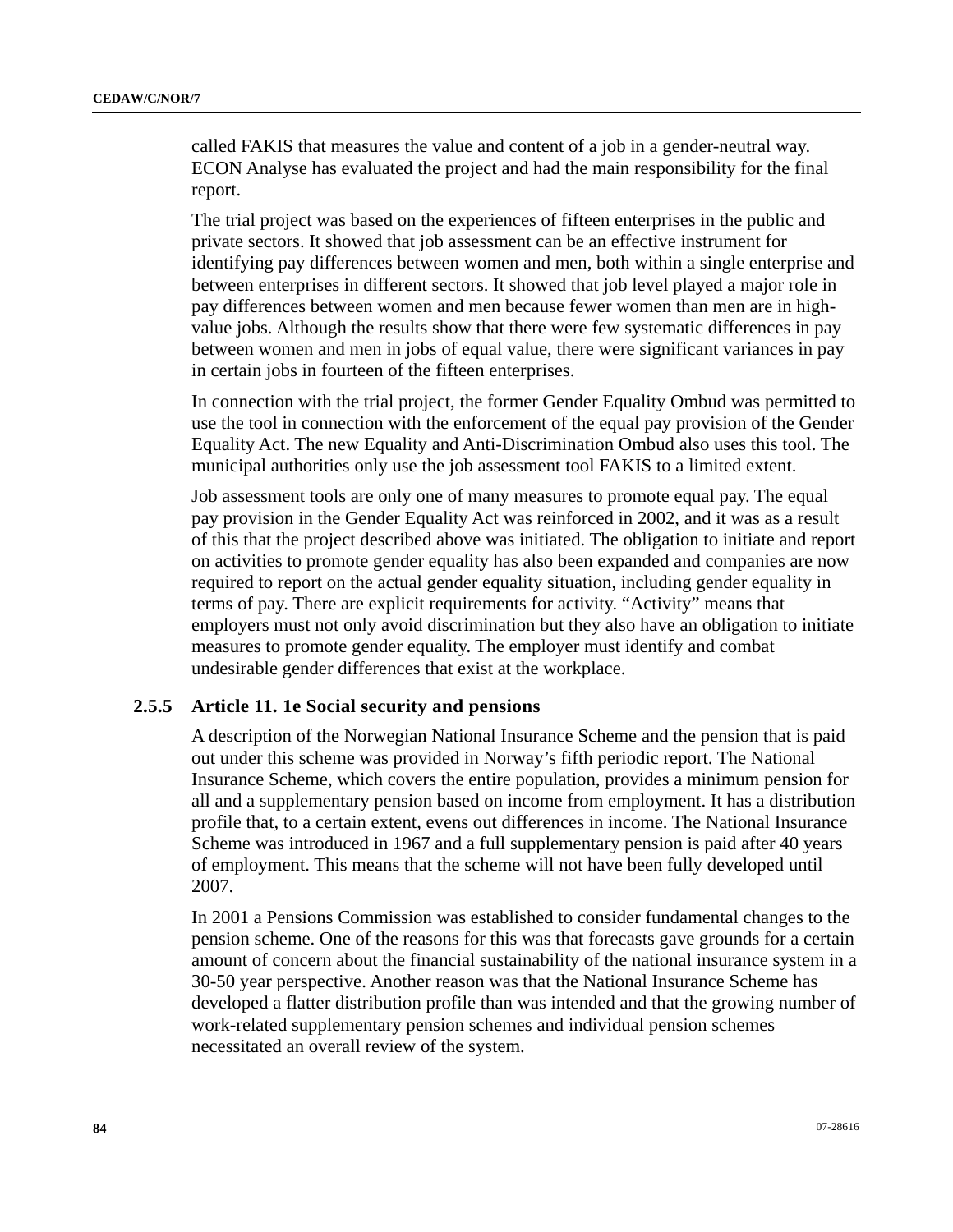The Commission presented its report in 2004, and it led to a great deal of debate about employment and the distribution of finances between the generations. One of the main topics of this debate has been gender equality, with particular focus on the differences between men's and women's pensions. In 2005 the largest political parties in the Storting reached an accord on certain important guidelines for further work on changing the pension system, effective from 2010. Their agreement is based on the principle that the new pension system must reward economic activity more than the current system does. Work in the home and care of small children must be rewarded rather better than under the current system. Otherwise, however, it is important to note that with regard to most other topics that are highly relevant for gender equality, many issues have not yet been settled.

From 2007 it is compulsory for employers to establish supplementary pension schemes for their employees. These schemes are subject to a certain amount of statutory regulation. As reported in the sixth periodic report, gender neutrality in benefits and/or contributions has long been a topic in connection with these schemes. On 31 March 2006 the Ministry of Finance presented a proposal to permit gender and age-neutral calculation of contributions to defined benefit pension schemes in the private sector. This proposal is based on a system for calculating contributions that is already permitted for municipal pension schemes. The proposal entails an average calculation of the contribution over several pension schemes. The proposed rules will leave it to the pension providers and the enterprises, respectively, to decide whether they will make use of the possibility of using this type of contribution calculation.

# **2.5.6 Article 11. 2a Discrimination on the basis of marital status and pregnancy**

The rules are explained in previous reports. Reference is made to article 4.2 of this report.

The Working Environment Act includes a prohibition against dismissing an employee on the grounds of pregnancy, or dismissing an employee who has leave of absence in the first year after the birth or adoption of a child. Parents who have leave of absence for more than one year are also protected from dismissal, although less stringently. Section 3, second paragraph, No. 1 of the Gender Equality Act also explicitly protects a woman from being placed in a worse job than she would otherwise have had on the grounds of pregnancy or childbirth. In the past two years, the former Gender Equality Ombud has noticed a clear rise in the number of cases where women feel discriminated against due to pregnancy. In 2003, the Ombud dealt with 74 cases of this type. One year later the number of cases had increased to 113. There is a great deal of discrimination against women in connection with pregnancy, and at job interviews many women are asked if they are pregnant or plan to become pregnant in the next few years. The Gender Equality Act is interpreted today as meaning that it is not normally lawful to ask whether an employee is pregnant or intends to have a child in the near future.

The goal of the Working Environment Act is to ensure a thoroughly sound working environment for employees, and the employer has a duty to adapt work for or relocate a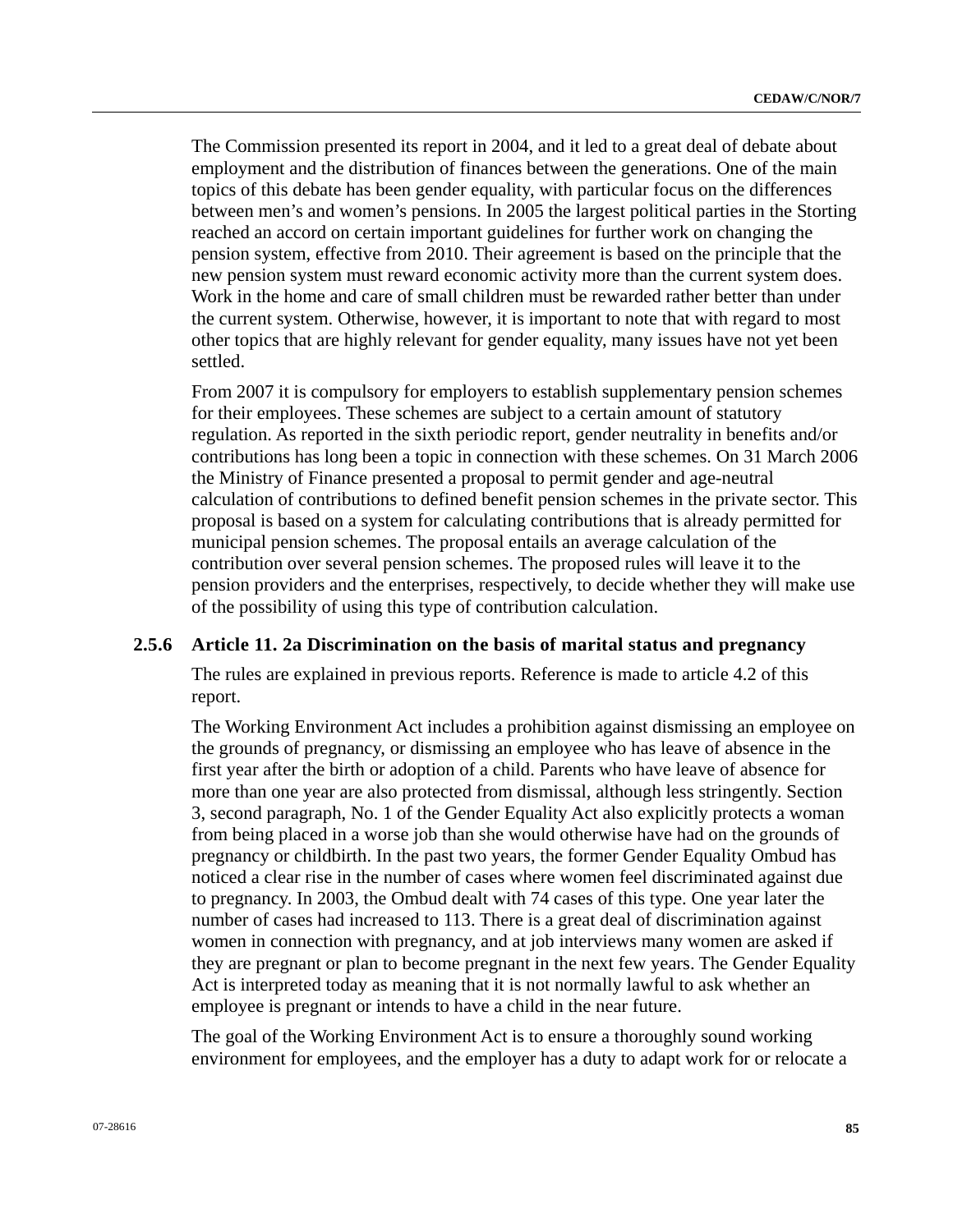pregnant woman if she cannot continue in her normal job for health reasons. The same applies to healthy pregnant women who are engaged in work that may entail a risk to the development of the foetus. Pursuant to the Working Environment Act, general regulations have been introduced concerning reproductive injuries and the working environment (1995). The regulations are formulated in such a way that all the factors in the working environment that may entail risk to the health of the foetus give grounds for relocation. Pursuant to the Working Environment Act, there are also regulations concerning work with ionising radiation, cystostatica and narcotic gases. There are also special regulations for women working at sea, in the air or in the petroleum industry.

## **2.5.7 Article 11. 2b Leave of absence in connection with pregnancy and childbirth**

In 2001, 56,951 children were born in Norway and the fertility rate was 1.83. In 2005 the fertility rate was 1.84. 75 per cent of women with children aged 1-2 were employed and 41 per cent of them were working part-time. The right to leave of absence and the right to paid leave (in connection with childbirth and adoption) are crucial for parents' ability to combine work with care of small children.

Pursuant to the Working Environment Act, parents have the same right to leave of absence for up to one year in connection with childbirth or adoption. Each of the parents also has the right to another year's leave for each birth until the child is three years old. From 1 July 2005 the period for receiving maternity/paternity benefits is 43 weeks with 100 per cent income compensation or 53 weeks with 80 per cent income compensation. The period for maternity/paternity benefits begins three weeks before the birth. The period for adoption benefits is 40 and 50 weeks respectively. Maternity/paternity and adoption benefits are granted for incomes up to 6 times the basic amount (G) (NOK 364,000 in 2005). To be entitled to maternity/paternity or adoption benefits, the person must have been employed for at least six of the last ten months before the benefit period begins. Women who are not entitled to maternity/adoption benefits are entitled to a lump sum benefit. Approximately 78 per cent of women who bear children are entitled to maternity benefits (2004). Of the benefit period, the three weeks before the birth and the first six weeks after the birth are reserved for the mother for health reasons. Five weeks of the benefit period are reserved for the father (the father's quota). This has been increased to 6 weeks from 1 July 2006. These weeks are normally forfeit if the father does not make use of them. Subject to certain conditions, the parents can divide the remaining weeks between them.

In recent years there have been many changes and improvements in maternity/paternity and adoption benefits in the direction of greater equality between the mother and the father. The father's quota, which was introduced in 1993, has proved to be a highly effective means of increasing fathers' use of paternity benefits. In 2004 almost 90 per cent of fathers who were entitled to the father's quota made use of it. Since Norway's sixth periodic report, the father's quota has been increased from four to five weeks, effective from 1 July 2005 and a resolution has been passed to increase the father's quota by a further week to six weeks from 1 July 2006. This extension will be implemented by lengthening the total benefit period, which will be 54/44 weeks from 1 July 2006. In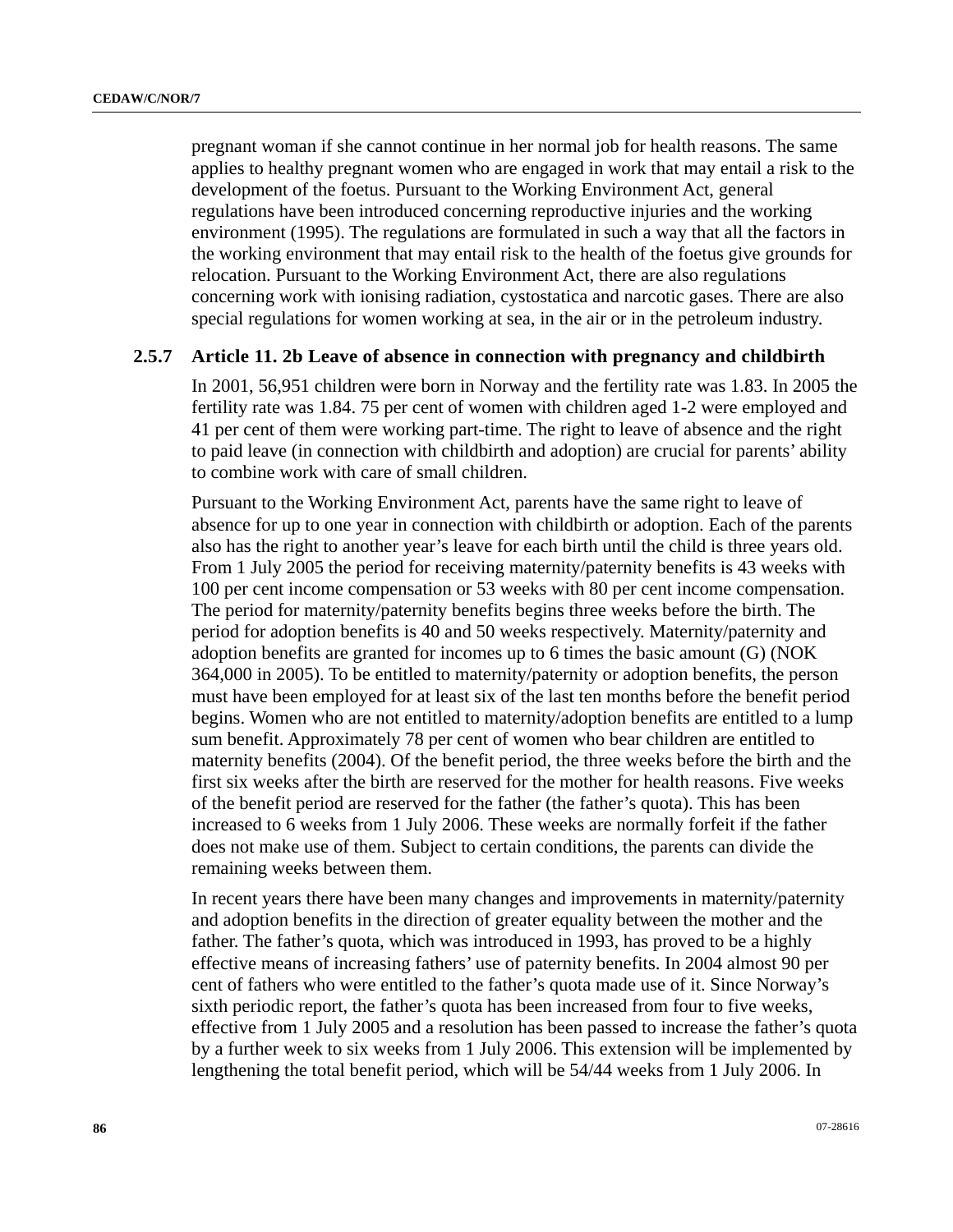2005 the father's rights under the father's quota were strengthened in that the father's income compensation is no longer reduced if the mother works part-time (50-75 per cent) prior to the birth. Previously the father was paid on the basis of the mother's fraction of a full-time post in such cases.

Since the previous report, the proportion of fathers who take more leave than the father's quota has increased. The proportion was 16-17 per cent in 2004, compared with 6.7 per cent in 2000. It is still an important goal to increase fathers' use of the quota, and the maternity/paternity and adoption benefit schemes have great potential for improvement in the direction of more equal regulations for fathers and mothers.

In 2005 a proposal was submitted to simplify the rules for benefits in connection with pregnancy, childbirth and adoption. The aim is to achieve simplification and greater flexibility. The proposal entails improving the situation for parents who wish to combine partial maternity/paternity benefits with part-time work, to reduce the possibilities for exemption from taking the father's quota, and to introduce more flexible rules for use of the father's quota. The proposal also suggests changing the name of the benefit from maternity/paternity or adoption benefit to parental benefit, among other things to emphasise the fact that the scheme is intended for both mothers and fathers. These proposals have now been adopted and will enter into force on 1 January 2007.

The Ministry of Children and Equality is working with several other ministries to strengthen the rights of self-employed persons so that this group will have the same rights as employees. Today, self-employed persons are entitled to 65 per cent income compensation and must have additional insurance to achieve 100 per cent coverage. The aim is for self-employed persons to be entitled to 100 per cent income compensation, regardless of whether they have additional insurance. Strengthening the rights of selfemployed persons will improve the opportunities for self-employed women and men to combine their business activities with care responsibilities.

# **2.5.8 Article 11. 2c Day care centres, etc.**

#### **Day care centres**

Full day care coverage is an important instrument in efforts to increase equality between women and men. Day care centres or other relevant educational services for children are a prerequisite if parents are to be able to combine care of children and work after their period of leave is over. Arrangements for flexible or reduced working hours and the possibility of being at home on paid leave if a child is ill are also vitally important for working parents with small children.

Day care centres are important if parents are to be able to combine family obligations with participation in working life. In Norway, day care centres are educational institutions for the benefit of the child and they are an important part of the learning process. The day care sector has been significantly expanded in the past 25 years, but Norway has still not managed to meet the demands of families. There is only a small and declining market for paid child care in the home in Norway.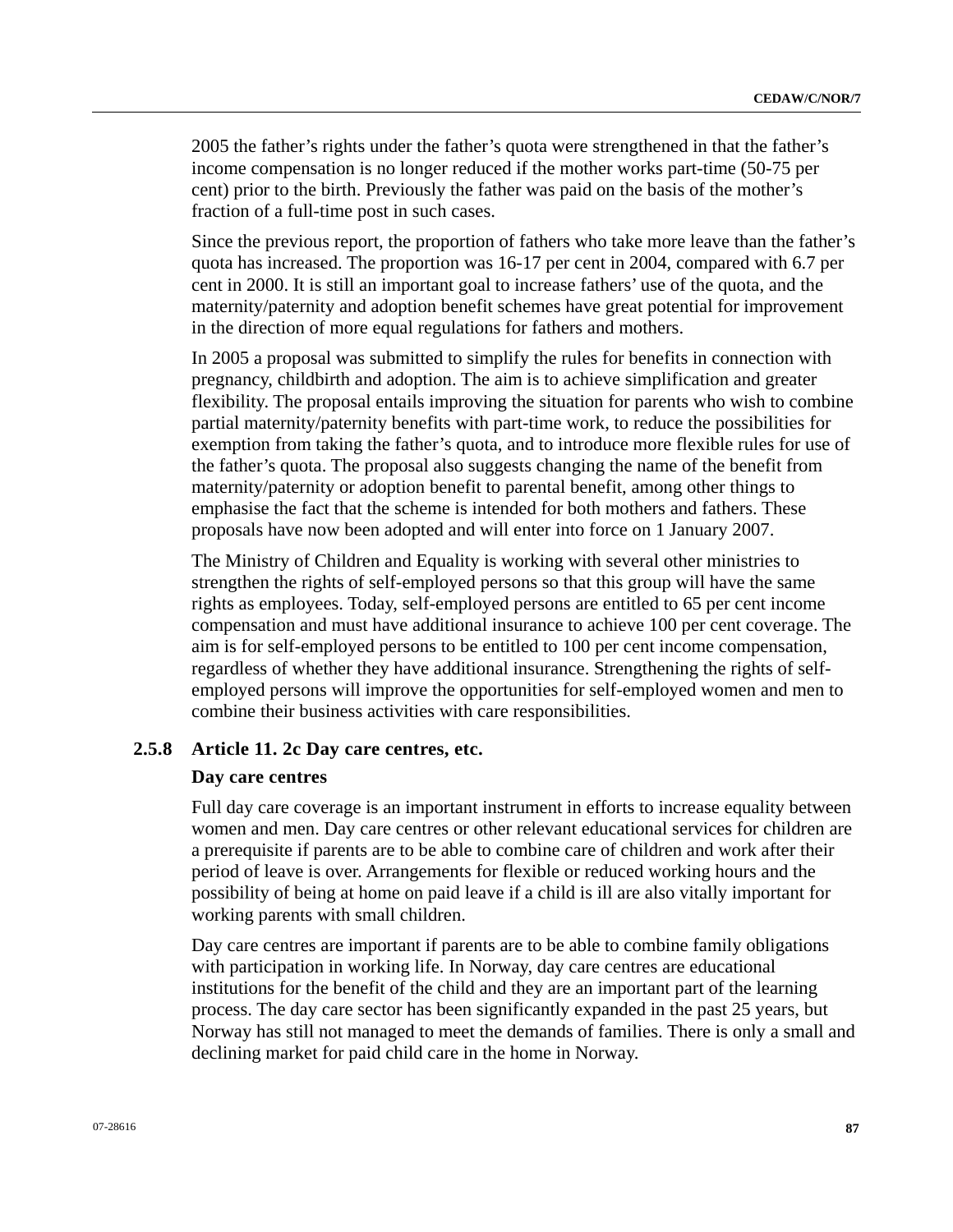In 2002, 198,262 children had places in day care centres. National day care coverage was 66 per cent in the 1-5 age-group (children start school at 6 years of age in Norway). From 2002 to 2004 the number of children in day care centres increased by 14,680 and at the end of 2004 the coverage rate was 72 per cent. For the 3-5 age-group the coverage rate was 88 per cent. There is reason to believe that day care is available for most of the parents who want a place for a child over the age of 3. For children under the age of 3, however, there are waiting lists in many parts of the country. Approximately 65 per cent of children in day care centres have a full time place (41 hours or more per week), but there are also short-time and part-time services. At the end of 2004, 52 per cent of day care centres in Norway were privately owned. The percentage of private day care centres has increased significantly in recent years.

Day care centres are financed by the central government, municipal authorities and parents. Norway introduced a maximum limit for parents' payments in 2004. From 1 January 2005 the maximum price is NOK 2,250 per month. Families with more than one child in a municipal day care centre are entitled to a sibling discount. The municipality is also required to have discount schemes for families with the least ability to pay. In 2004, parents' payments covered 20 per cent of the costs of municipal day care centres and 31 per cent of the costs of private day care centres.

In 2003 there was a broad-based political accord on the future framework conditions for the day care sector. The main goals of the accord were lower payments for parents and the development of the sector. The Government's goal is to achieve full day care coverage, high quality and a low price. The Government will introduce a statutory right to a place in a day care centre when full coverage has been achieved.

Parents' expenses for child care for children under the age of 12 entitle them to a tax deduction (the parental deduction). The amount parents pay is therefore reduced by lower tax. In 2005 the deduction entitlement was increased for parents with more than two children. Single parents with an income under a certain limit are also entitled to a child care grant. This means that the authorities cover a proportion (66 per cent) of parental payments up to a given limit. This is an extremely important arrangement for single parents.

#### **Flexible working hours and care benefits**

The Working Environment Act entitles both the mother and the father to reduced working hours and to be exempted from overtime work. The new Working Environment Act also introduces the right to flexible working hours.

The right to paid leave when children are sick or disabled is extremely important for working parents. Employees who care for children under the age of 12 are entitled to *care benefits* ten days per year if a child or child carer is sick. Employees who care for more than two children, are single parents or have children who are chronically ill or disabled have additional rights. The rights for parents with more than one chronically ill or disabled children were further expanded from 1 July 2005. Care benefits are paid by the employer. The national insurance scheme covers care benefits in excess of ten days.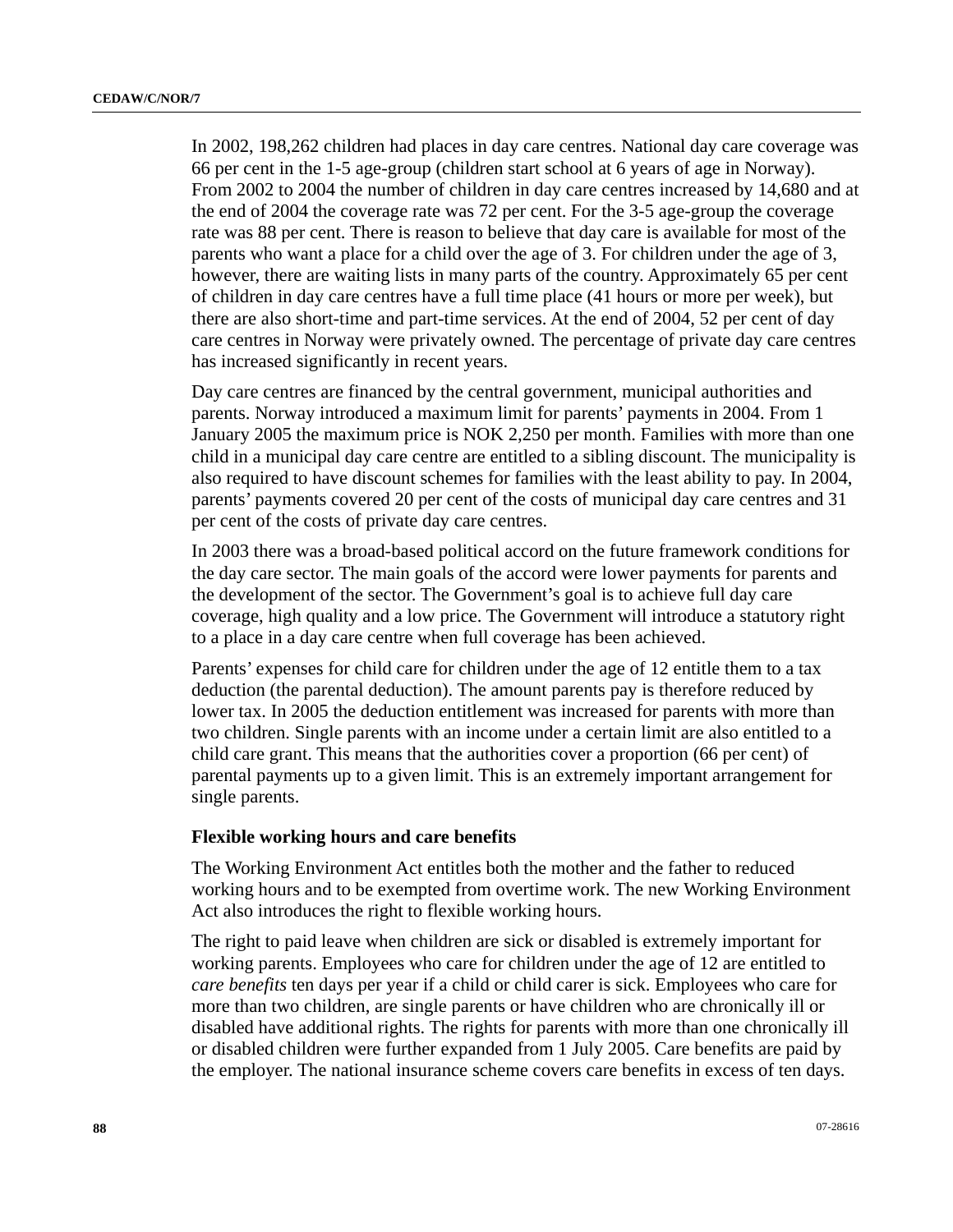The national insurance scheme provides *nursing benefits* for persons who care for a child under the age of 12 who is or has been admitted to a health institution when the need for nursing exceeds seven days. If the child is chronically ill or disabled, this right applies until the child reaches the age of 18. Nursing benefits from the first day are also provided when a child under the age of 18 has a life-threatening or other extremely serious illness. If the child is mentally disabled and has a life-threatening or serious illness, nursing benefits are provided regardless of age. Both parents may be awarded nursing benefits at the same time if the child is suffering from an extremely serious disease. From 1 January 2006, graduated nursing benefits may be granted from the first day.

#### **Cash benefits**

Cash benefits are an alternative and a supplement to day care centres. Cash benefits are provided for children who do not use or only partially use a day care place in an institution that receives an official operating grant. The benefit is awarded from the month after the child reaches the age of one and until the month before the child reaches the age of three.

Since cash benefits were introduced in 1998, a variety of projects have been carried out to investigate the consequences of this scheme, including the consequences for gender equality.

As explained in Norway's sixth periodic report, studies have been carried out of how parents with pre-school age children organise their everyday lives. Previous surveys have shown that in the short term (up to 1999), there was only a minor reduction in mothers' employment. The report *Kontantstøttens langsiktige effekter på mødres og fedres arbeidstilbud* (The long-term effects of cash benefits on mothers' and fathers' employment, Statistics Norway, 2005) shows that in the longer term (up to 2002) cash benefits have had a fairly significant impact on mothers' employment. Both the probability of working and the probability of being employed, provided that the mother was previously active on the labour market, clearly declined from 1998 to 2002. For mothers as a whole, there was a decline of 3¾ hours in average working hours per week from 1998 to 2002. The probability that mothers will start working in the first three years after childbirth declined after the introduction of cash benefits. Fathers' employment also appears to have been affected in the longer term. Fathers have reduced their working hours by 1.2 hours per week. This reduction has largely taken place through a decline in working hours for employees, but fathers also appear to be taking more leave than before.

The reduction in working hours is therefore clearly greater among mothers than among fathers. This may have negative consequences for gender equality and contribute towards maintaining a traditional gender role pattern.

The Government takes the view that it is essential to ensure full day care coverage. When full coverage has been achieved, at the earliest in 2008, the cash benefit scheme will be changed. The Government will retain a limited cash benefit scheme for the rest of the period.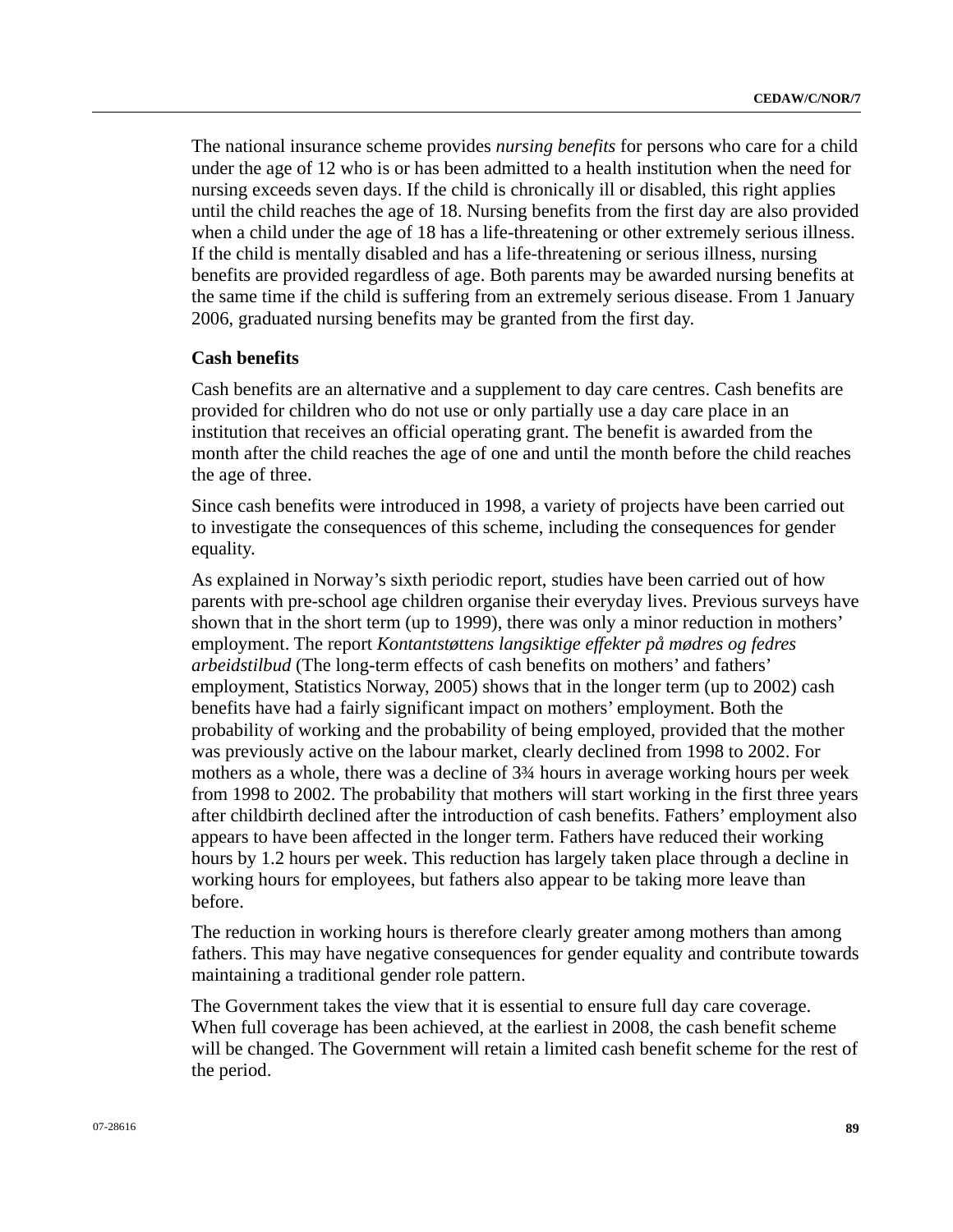During the consultation round, a desire was expressed for information about the recipients of cash benefits. The statistics in this field are limited, and information of this nature will not give a complete picture of who actually *chooses* cash benefits until full day care coverage has been achieved.

On the other hand, we can consider the trend from before cash benefits were introduced, for example in terms of women's labour force participation. Reference is made to Norway's sixth periodic report and the above explanation.

It may also be interesting to consider recipients of cash benefits in individual groups. In August 2006 Statistics Norway published a report on the use of cash benefits by parents of children from non-Western immigrant backgrounds. The report shows that a larger proportion of children from non-Western backgrounds use cash benefits than the population as a whole: as of 1 September 2004 the figures were 78 per cent and 62 per cent respectively. For all 1 and 2-year-olds, there was a decline in the use of cash benefits in the period 1999-2004. However, for children with non-Western backgrounds there has been a slight increase in the use of cash benefits in the same period. Improved child care coverage does not, therefore, appear to have influenced the use of cash benefits in this group.

Cash benefits are paid out to women in approximately 95 per cent of cases.

# **2.5.9 Article 11. 2d Rights during pregnancy**

A pregnant woman who has to stop working for health reasons may be entitled to sick pay or pregnancy benefits. A pregnant woman who is wholly or partially unable to work due to illness may be entitled to sick pay pursuant to the National Insurance Act. The employer pays the sick pay for the first 16 days (the employer's period). However, in 2002 a rule was introduced that entitles employers to be reimbursed by the National Insurance authorities for sick pay during the employer's period. The purpose of this is to counteract the growing problems for pregnant women on the labour market due to the risk of sickness absence.

A healthy pregnant woman who has to stop working due to risk to the development of the foetus is entitled to pregnancy benefits. The condition is that she is ordered to stop working and adaptation of the job or relocation is impossible. Reference is made to Article 11 No. 1 f). In 2004, 1,593 women received pregnancy benefits. As may be seen from Norway's sixth period report, the right to pregnancy benefits was previously reserved for employed women. In 2003 this right was also granted to self-employed women and free-lancers. Efforts are being made to further strengthen the rights of selfemployed women by entitling them to 100 coverage of pregnancy benefits, regardless of whether they have additional insurance. Reference is made to the comments under Article 11.2.b) of this report. In 2005 a bill was submitted on the right to holiday pay based on pregnancy benefits. The lack of a right to holiday pay results in a financial loss for the recipients of pregnancy benefits, compared with pregnant women who are working or are receiving sickness benefits.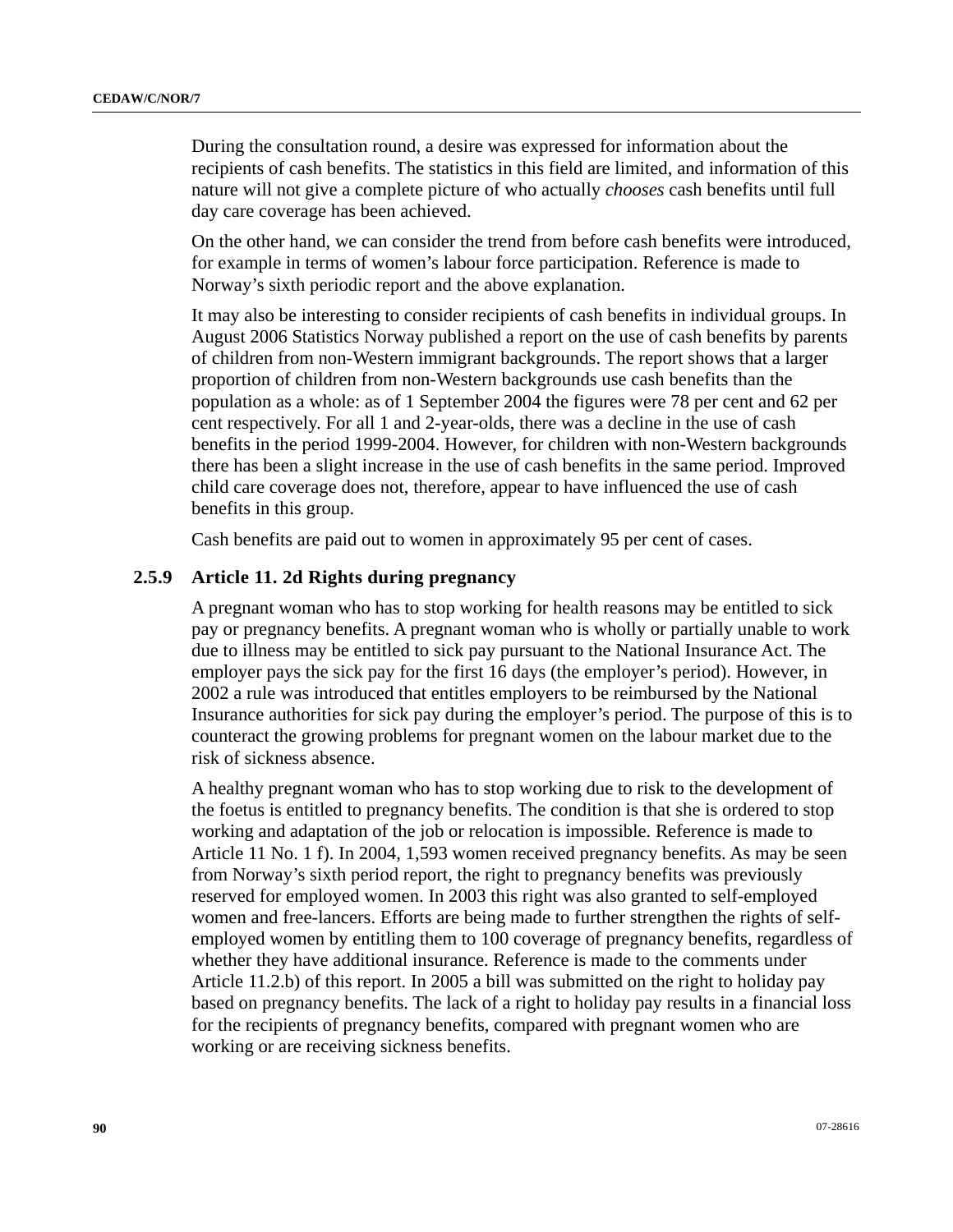# **2.6 Article 12 Health**

Life expectancy in Norway is 82 years for women and 77.1 years for men. Women receive disability pensions more often than men. In 2004, 310,900 people were on disability pensions: 178,700 women and 132,229 men. There has been a marked rise in the number of women on disability pensions, and this must be viewed in conjunction with the strong rise in economic activity among women during this period.

The Ministry of Health and Care Services has made women's health a priority area. A Strategy for Women's Health was presented in Report No. 16 to the Storting (2002- 2003): *Recipe for a healthier Norway. Public health policy.* The Strategy for Women's Health is largely based on Official Norwegian Report 1999: 13 *Women's health in Norway* (described on page 30 of Norway's sixth periodic report). Pursuant to this strategy, the gender perspective must have priority in the health and social sector, in research, policy formulation, prevention and services. The Strategy for Women's Health covers a period of ten years (2003-2013). The reason for producing a special strategy for women's health is a desire to treat women in a more equitable manner than has previously been the case. Official Norwegian Report 1999: 13 uncovered a general lack of gender-specific knowledge and gender perspective in the health services. A gender perspective on medical treatment, prevention strategies and services will shed light on undesired inequality between women and men.

As of today, no specific measures have been identified or implemented in the Strategy for Women's Health for women with impaired functionality. Persons with impaired functionality are offered the same health services and have the same right to assistance in the health sector, regardless of gender. Under the Welfare Programme, the Research Council of Norway is administering an allocation of NOK 50 million over a period of five years for research into disability and factors that reduce functionality. The Ministry of Health and Care Services has asked the Research Council to ensure that the gender perspective is taken into account in its research.

#### **Initiatives**

The Ministry of Health and Care Services has initiated a number of measures to follow up the Strategy for Women's Health.

The central government maintained hospitals have been asked to focus on ensuring that the gender perspective is taken into account in the development of health services and that special challenges related to women's and men's health must be met with adequate knowledge and resources. The Ministry has urged the central government maintained hospitals and the Research Council of Norway to focus on the gender perspective and on raising awareness of gender differences in clinical research and these issues have been incorporated into the Council's new programme plans.

The Programme of Action for prevention and treatment of osteoporotic fractures was presented in 2005, and guidelines will be prepared in this connection. The regional central government maintained hospitals and the Directorate of Health and Social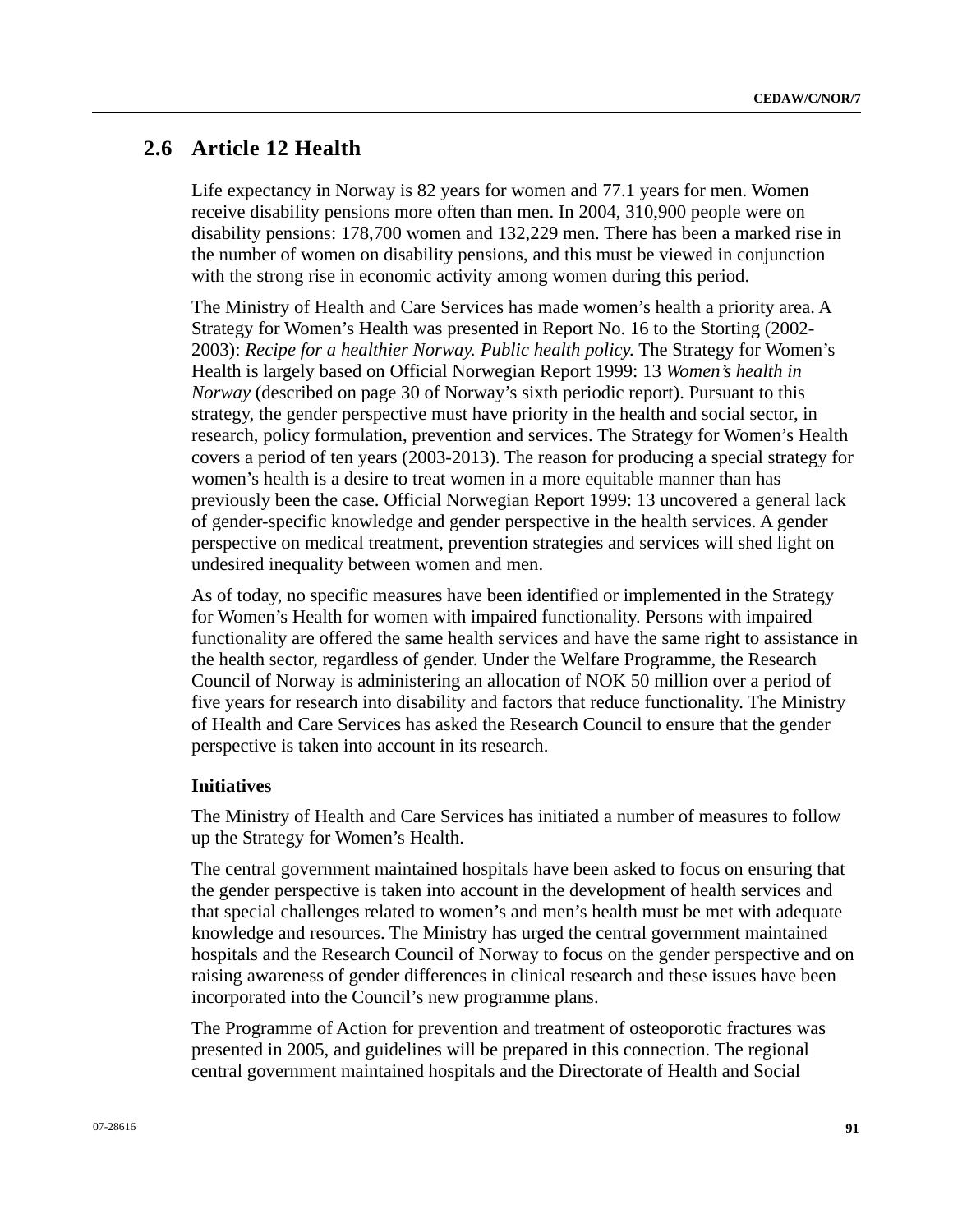Services have reviewed the organisation of a survey and treatment of breast cancer in Norway. In connection with the follow-up to the Regular GP scheme, the National Insurance Authority has been asked to include gender variables in its statistics and, through the guidelines for the research-based evaluation, the Research Council of Norway is required to include the gender perspective in analyses of the Regular GP scheme wherever possible.

The Norwegian Centre for Minority Health at Ullevål University Hospital is working on multi-disciplinary and trans-disciplinary issues and cross-cultural communication. One of NAKMI's important tasks is to strengthen training and guidance for health personnel in order to enable them to provide better health services for women from ethnic minorities. The Norwegian Centre for Studies on Violence and Traumatic Stress was established in 2004, also at Ullevål University Hospital. Its tasks include working to prevent violence and sexual abuse of women, and to ensure that women who have been the victims of abuse receive good assistance.

The Ministry aims to focus on developing knowledge concerning the incidence, risk factors, progression and treatment of the fibromyalgia syndrome. There is focus on the gender perspective in the follow-up to action and strategic plans, such as the Strategic Plan for prevention of HIV and sexually transmissible diseases (2002), the Action Plan for prevention of undesired pregnancy and abortion (2004-2008), the Action Plan for physical activity (2005-2009) and the Action Plan to combat domestic violence (2004- 2007). Several of these plans were produced in cooperation between several ministries. A Strategic Plan to combat eating disorders has been implemented and will be revised in 2005 with a view to continuing it and incorporating new measures. The development of knowledge about and the treatment of eating disorders are one of the priority areas. The Government has allocated NOK 10 million for a new Centre for Women's Health.

Since 1 January 2002, women in the 16-19 age group have had access to free hormonal contraception. In the same year, nurses and midwives were entitled to prescribe contraceptives for this age group as a means of preventing undesired pregnancy and abortion among teenagers. The Regulations relating to municipal health-promoting and preventive work at health clinics and in the school health service (2003) and the guide to the regulations (2004) have a women's health perspective, especially as regards services for pregnant women. The Directorate of Health and Social Services also issued guidelines for pregnancy care in 2005.

In March 2005 the Norwegian Board of Health issued a report on municipal health services for newly-arrived asylum-seekers, refugees and persons from countries with a high incidence of tuberculosis who are reunified with families in Norway. The report shows that many municipalities lack the overview over newly-arrived immigrants that is necessary to follow them up in the areas that have been investigated. This will be addressed in the annual circular to municipalities. The report says nothing about gender differences, except that the majority of asylum-seekers/refugees are male. The report does not discuss access to health services from a gender perspective. The establishment of the Norwegian Centre for Minority Health at Ullevål University Hospital was at the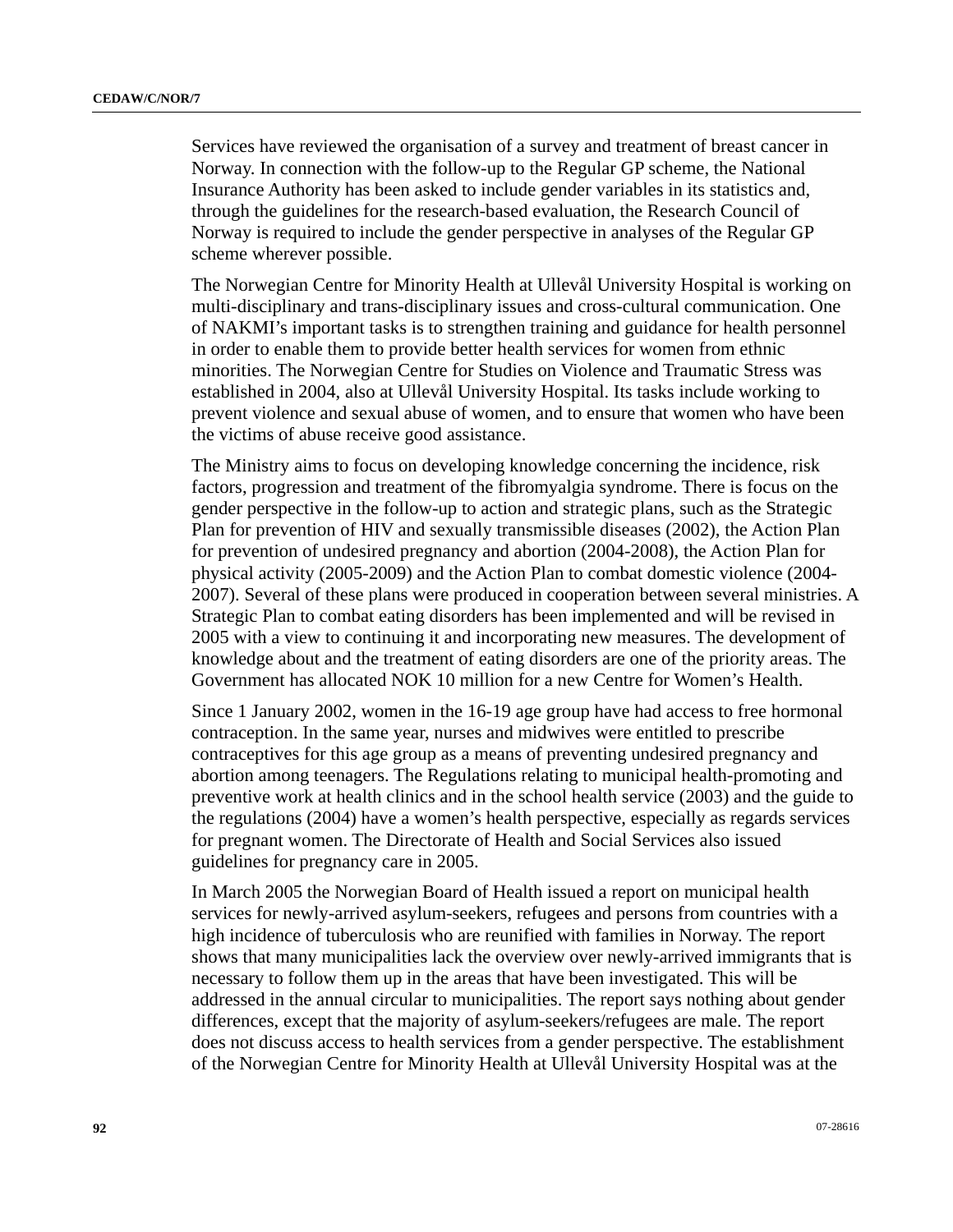initiative of the Ministry. The goal is to ensure equal medical treatment for the entire population. NAKMI's work is concentrated on multi-disciplinary and trans-disciplinary issues and cross-cultural communication.

In autumn 2006 the Government will submit a Report to the Storting, the main topic of which will be future forms of care and assistance for the elderly, persons with impaired functionality and others who need assistance. The municipal health and social services are facing serious challenges in connection with a growing number of elderly people, and are also experiencing strong growth in the number of younger user groups. The Report aims to formulate long-term strategies to meet future challenges in the care sector.

The majority of recipients of care services are women. The health problems of old age should therefore be considered and viewed from a women's perspective. Eradicating social inequalities and measures to improve the everyday lives of elderly women will be extremely important. This poses a special challenge for medical and specialist health services.

#### **Female genital mutilation**

A new provision has been incorporated into the Act relating to prohibition against female genital mutilation whereby professional groups and the employees of certain enterprises have a duty to prevent genital mutilation. This provision entered into force on 1 September 2004. The purpose of the provision is to ensure better protection for girls who may be the victims of genital mutilation.

The duty to prevent genital mutilation applies to workers and employees in day care centres, child welfare services, health and social services, schools, day care facilities for schoolchildren, religious communities and for the heads and leaders of religious communities. These people have contact with girls in their work or in the exercise of their professions and their workplaces have special responsibilities in relation to children and parents.

The Government has also adopted amendments to the Act of 15 December 1995 No. 4 concerning the prohibition against genital mutilation, cf. Section 12, no. 3, (h), of the Penal Code. Genital mutilation is a punishable offence, also when it takes place abroad, if it is carried out by a Norwegian national or a person resident in Norway. If specified professional groups neglect to prevent a girl from being genitally mutilated, provided that they had knowledge that this would take place, the penalty is imprisonment for up to one year.

The Action Plan Renewed Efforts to Combat Genital Mutilation 2002 was implemented from 2002 to the end of 2004. The Government organised activities into 33 measures, among other things through a special project OK - Care and Knowledge to Combat Female Circumcision. One of the priorities was to develop methods and instruments to reach affected groups and to improve the competence of official agencies. The OK project has produced information for young girls who are at risk of being genitally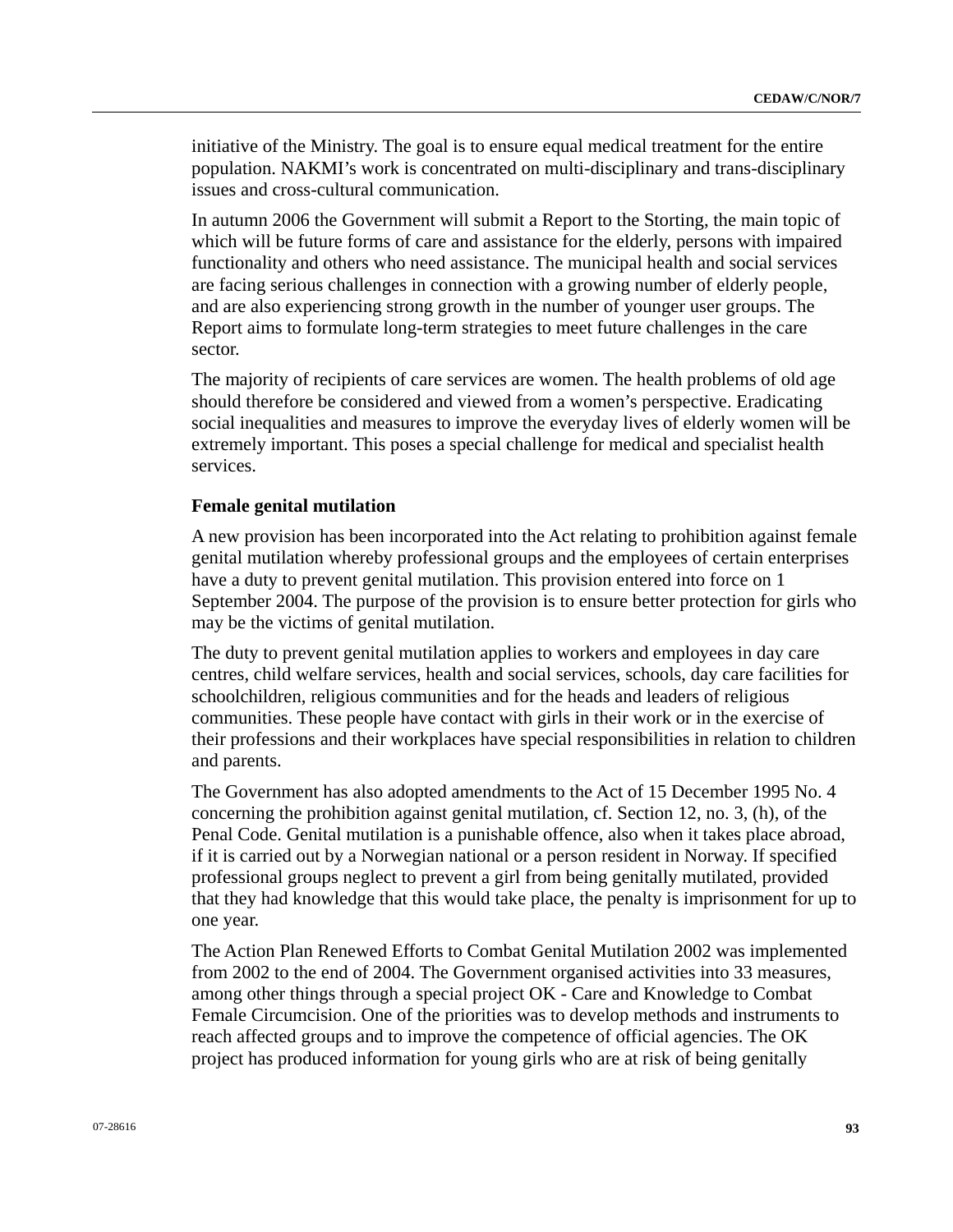mutilated, for women who have already been mutilated, and general preventive information material for minority groups whose culture includes this tradition. Efforts have been made to pass on information through a variety of channels, such as film, brochures, theatre, poetry and songs.

In order to intensify the fight against genital mutilation and to follow up Storting's Resolution No. 385 (2004-2005), work has begin on studying the implications of introduction of clinical observation of the genital organs of all children in connection with medical examinations, and investigating the potential scope of such examinations and considering whether they should be compulsory.

The Ministry of Local Government and Regional Development is also coordinating a project in cooperation with the Ministry of Justice and the Ministry of Health and Care Services whereby, from December 2004, in connection with asylum interviews, asylum seekers are informed that forced marriage and genital mutilation are prohibited in Norway. They must sign a document stating that they have received and understood this information. In 2006 this measure will also be implemented for resettlement refugees and reunified family members from relevant countries as a trial project in three central police districts. The Ministry of Local Government and Regional Development has drawn up a mandate for a working group which will report on the trial project. The working group, which is headed by the Directorate of Immigration/the Directorate of Integration and Diversity, will present a report on practical implementation of the project by 15 February 2006.

An information bank is available at the project's website [www.okprosjekt.no](http://www.okprosjekt.no/) in three languages. The OK project ended on 31 December 2004. Thereafter the experience gained from the project was transferred to the Norwegian Centre for Minority Health, which is a state unit established by the former Ministry of Health and located at Ullevål University Hospital. The purpose of this is to gather the experience and knowledge gained from the OK project in one place so that it remains available and is updated and developed. In addition to this, each ministry is responsible for combating genital mutilation within its own area of responsibility. The Ministry of Children and Equality is responsible for action and coordination at the national level.

# **2.7 Article 13**

## **2.7.1 Article 13 a The right to family benefits**

Reference is made to Norway's previous reports.

# **2.7.2 Article 13 b Economic rights**

Reference is made to Norway's previous reports.

## **2.7.3 Article 13 c The right to participate in leisure activities, sports and cultural life**

Sex and media is an important equality policy theme because the media have considerable influence on our understanding of sex. Sex and media also has to do with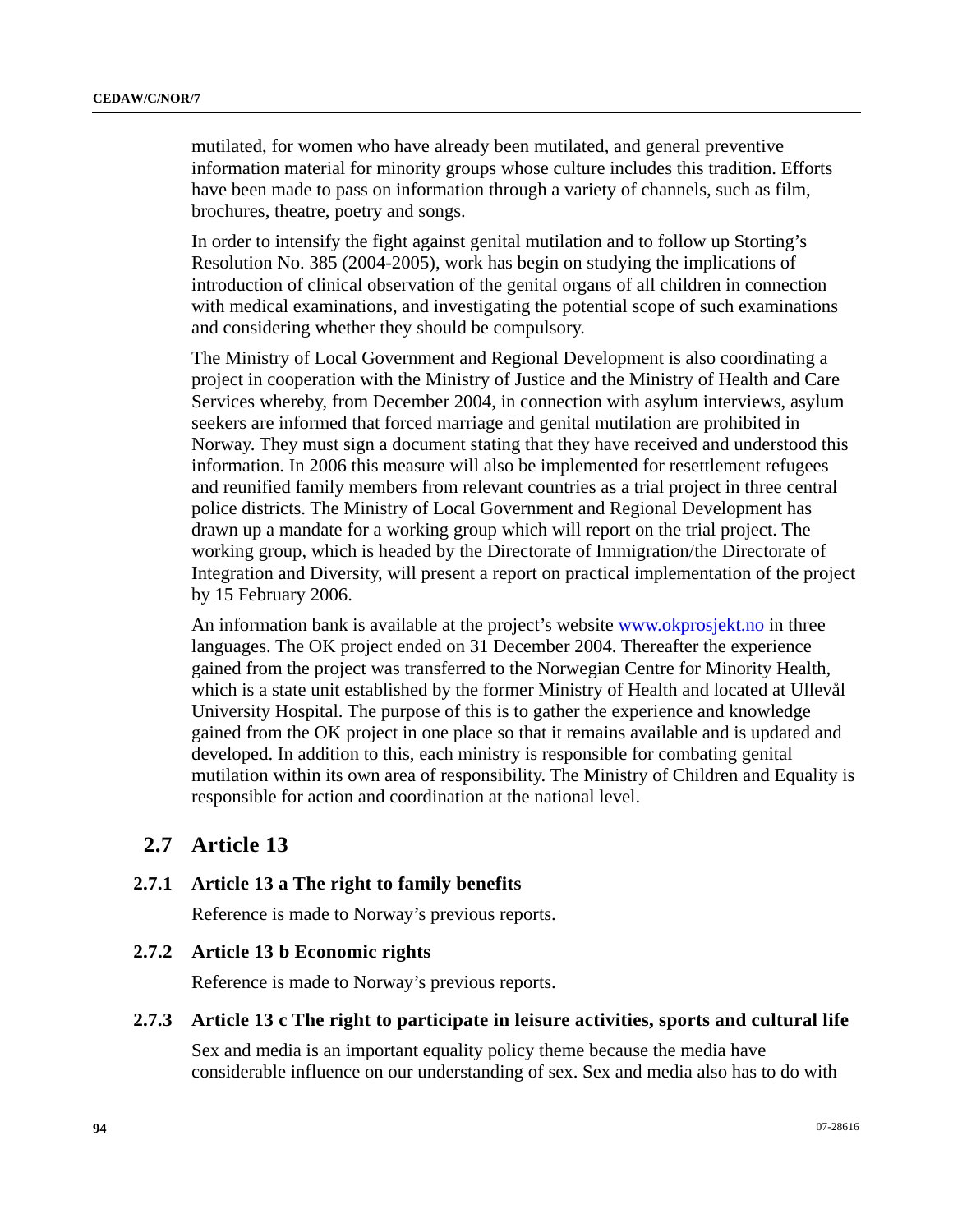women's and men's possibilities for social influence. In terms of representation, male dominance is particularly marked in leading positions in the media. The number of women editors and commentators has increased in recent years, but the low proportions of women are nevertheless a problem from a gender equality perspective. In spring 2005, 18 per cent of the members of the Norwegian Editors' Association were women, and of those who held the title of Editor-in-Chief, 17 per cent were women and 83 per cent were men. National surveys show that there are systematic differences in the media's use of women and men as sources. One survey showed that in one week in 2004, three quarters of the people reported on and photographed in two of Norway's largest newspapers were men, while only approximately one quarter were women.

Having an independent press is an important media policy principle in Norway. The authorities therefore have no influence over the content of Norwegian media. The Ministry agrees that the media play a central role in opinion-forming and that it is important that the media themselves reflect on the responsibility this entails.

In recent months and years, there has been growing interest in issues relating to gender quality in the film sector. This is especially due to the survey *Tallenes tale* (The Figures Speak for Themselves) concerning the representation of women in key positions in the film sector. The survey was carried out at the initiative of the sector itself and showed gender disparities in leading roles (directors, script-writers and producers) and the distribution of funding. The Ministry of Culture and Church Affairs will be preparing a report on films that will be submitted to the Storting in winter 2007. One of the themes that will be dealt with in this report is gender equality in the film sector. Prior to this report, Norsk Filmutvikling will be arranging a seminar where people in the film sector can discuss various measures and where light may be shed on the Government's role in gender equality efforts.

The gender equality aspect is specifically mentioned in the Letter of Allocation to the Norwegian Film Fund, and the Ministry of Culture and Church Affairs aims to present more specific goals for the Norwegian Film Fund's efforts to improve gender equality and increase the number of women in the film business. In order to encourage and increase the proportion of women in leading positions in Norwegian film production, the Norwegian Film Fund has established a special development allocation for films that give priority to women. NOK 2 million has been allocated for this project, called Signatur K, in 2006. The intention is to allocate a similar amount next year. To qualify for funding from this allocation, at least two of the key positions must be held by women, and one of the leading roles should preferably be a woman.

The Ministry of Culture and Church Affairs has a stated goal of promoting gender equality in the cultural sphere. In order to facilitate this effort, the Ministry has taken the initiative to investigate the gender dimension in the activities of cultural institutions and the distribution of grants and other support schemes.

Self-employed artists do not necessarily have the same right as other economically active people to social benefits and welfare schemes, such as maternity/paternity and adoption benefits. There is reason to believe that this may create special difficulties for women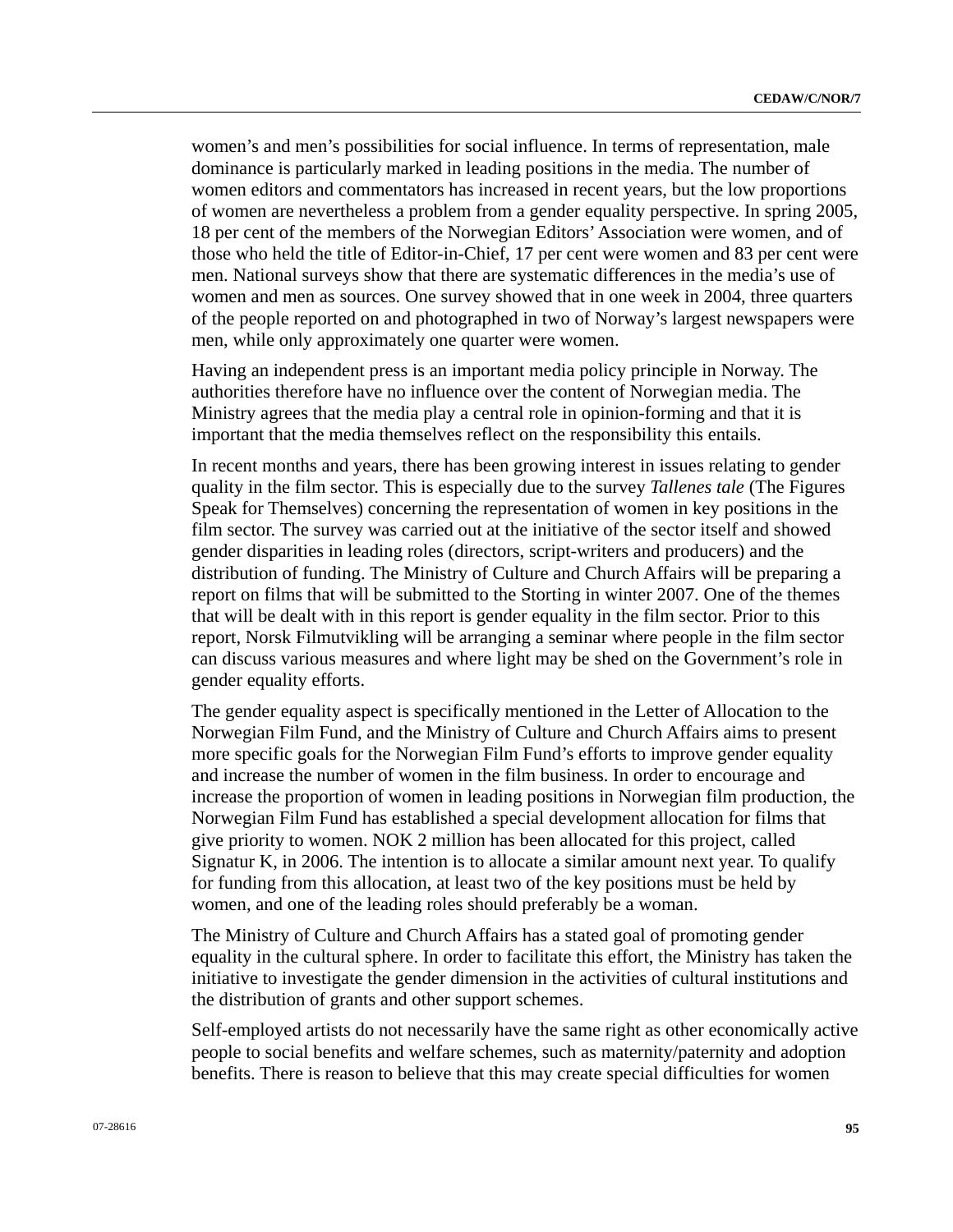artists. The planned Report on Artists will further discuss how national insurance and welfare schemes function for freelance/self-employed artists and which measures are necessary in this area.

In 2006 the Ministry arranged a seminar on Women's Day, 8 March, where important women from throughout the arts world were invited to a discussion with the Minister of Culture on gender equality and possible measures in the cultural field. There are plans for a similar seminar in 2007. In a follow-up to this, the Ministry is considering possible measures to strengthen gender equality in the cultural field, such as management training for women in cultural life.

One of the goals of the Government's sports policy is for women to have the same opportunity as men to take part in sporting activities. When state grants are allocated, the Norwegian Olympic Committee and Federation of Sports is asked especially to prioritise the necessary resources to promote gender equality in sport. Among other things, women's desires and needs must be taken into account in connection with the construction and development of sports facilities. The federation is working actively on this and has initiated specific projects that focus on women's opportunities and achievements in top-level sports and management. The NIF's membership statistics for 2005 show that sport is the largest popular movement in Norway, with more than 2 million members. Women account for approximately 40 per cent of them. This shows that sport is an area where women are well represented.

Assistance is provided for children's and youth organisations pursuant to the Regulations of 16 December 2002on grants for voluntary children's and youth organisations, with amendments of 24 June 2005. When dealing with complaints, the Ministry of Children and Equality has refused applications for support for organisations where women cannot be elected to governing bodies.

# **2.8 Article 14 Women in rural areas**

## **The agricultural industry**

In 2000 a special plan of action was formulated to increase the proportion of women leaders in the Ministry of Agriculture and Food and the agriculture administration, The Ministry has, among other things, established a special mentor programme for the Ministry and underlying agencies. These efforts have brought results, and as of 31 December 2004 the proportion of women in leading positions in the Ministry was 44 per cent, compared with 22 per cent in 2000. There has also been an increase in the number of women managers in underlying agencies, from 23 per cent in 2000 to 35 per cent in 2004.

The Government's goal is for women and men to have equal opportunities to engage in economic activity in agriculture and associated industries. If we are to continue to make positive progress in business development, resource management and settlement in rural areas, it is necessary to ensure breadth in terms of competence, skills and human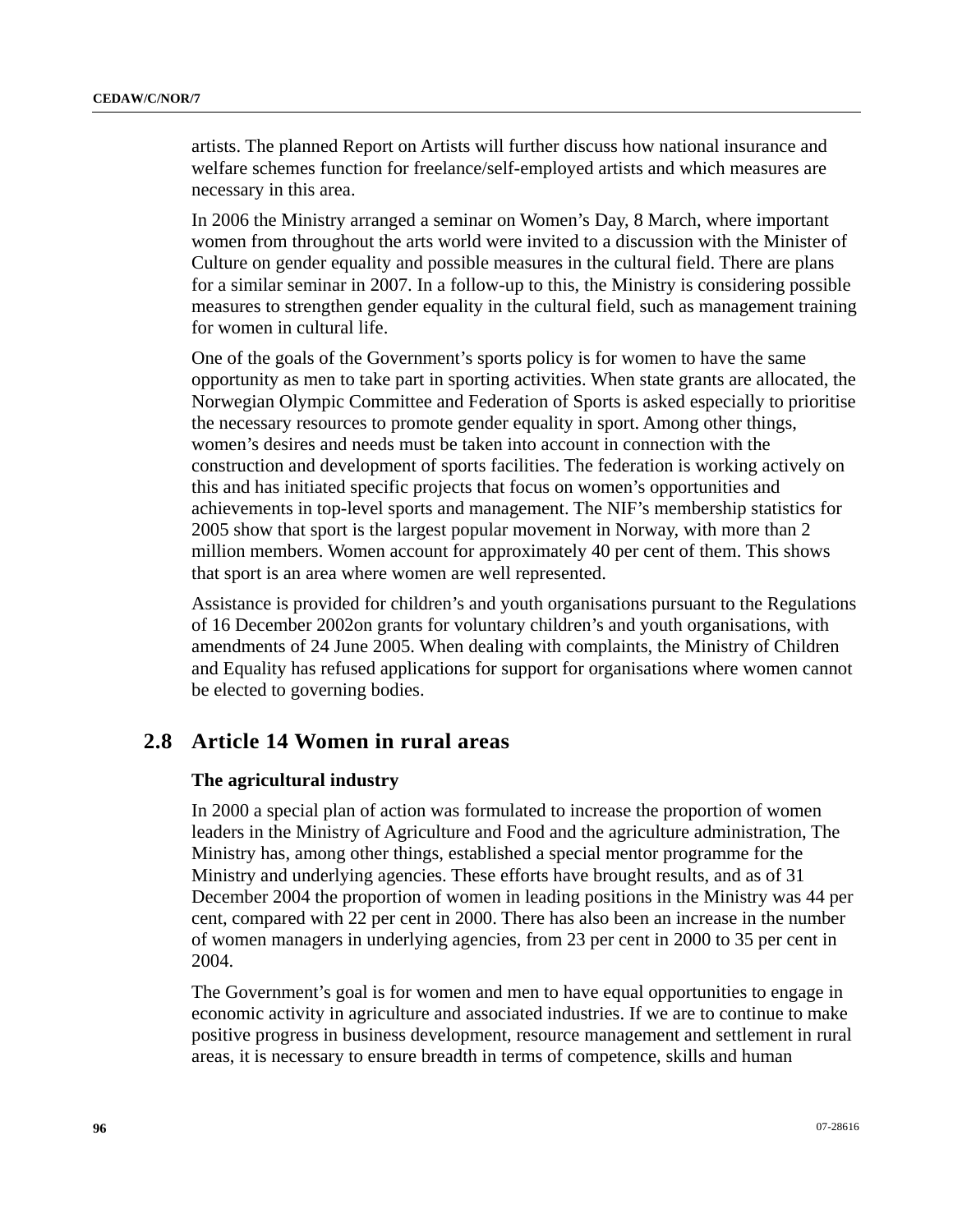resources. Agricultural and food policy must promote gender equality in this sector in line with general equality policy.

The Allodial Act treats men and women equally, but this does not apply to persons born or adopted before 1965. A committee appointed in 2001 was asked to consider the effect of the Allodial Act on the situation of women in agriculture. In a report published in 2003, the committee concluded that allodial rights play an important role in increasing the proportion of women in agriculture and recommends the introduction of full equality between the sexes.

In 2006 the Ministry of Agriculture and Food established a working group to consider gender equality in industry and in connection with agriculture. The working group will consider the goals for equality in and in connection with agriculture, present concrete proposals for strategies to strengthen equality, and identify relevant indicators to measure the progress of equality in and in connection with agriculture. The work of the working group is planned to be completed in 2007.

In the period 2003-2005, 35 per cent of the people who took over agricultural properties were women. There are still more male owners of agricultural properties, but the proportion of women taking over agricultural property has risen compared with earlier periods. Women account for approximately 25 per cent of employees in the agricultural sector. In connection with new measures for the industry, the proportion of women is generally far higher. For example, women account for about two thirds of the *Innpå tunet* environmental programme. On the boards of the agricultural cooperatives, the proportion of women has increased from 16 to 25 per cent in the last two years as a result of a policy aimed at reaching a 40 per cent target. In 2004 the value creation programmes for food and reindeer were evaluated from the gender equality perspective. The conclusions of the evaluation were positive for these programmes, and one of the conclusions was that gender equality and the empowerment of women must be mentioned especially in mandates and regulations if good results are to be achieved. The Ministry of Agriculture and Food is following up the recommendations of the evaluation.

#### **Reindeer husbandry**

The Ministry of Agriculture and Food has introduced financial instruments to strengthen the role of women and the family in reindeer husbandry. The Ministry has also intensified efforts to renew gender equality policy in reindeer husbandry. As part of these efforts, in 2004 the Ministry established a working group whose mandate included identifying and investigating the most important obstacles to women's participation in reindeer husbandry, and proposing short-term and long-term measures. As in other sectors, the report shows that women are by no means a homogeneous group. Measures must therefore be adapted to the various needs of the target group. The measures are wide-ranging and the report proposes that they target the industry itself, the Ministry and the administration.

Priority will be given to following up this report in the months and years ahead. Work will be done on measures to influence attitudes, measures in relation to the Reindeer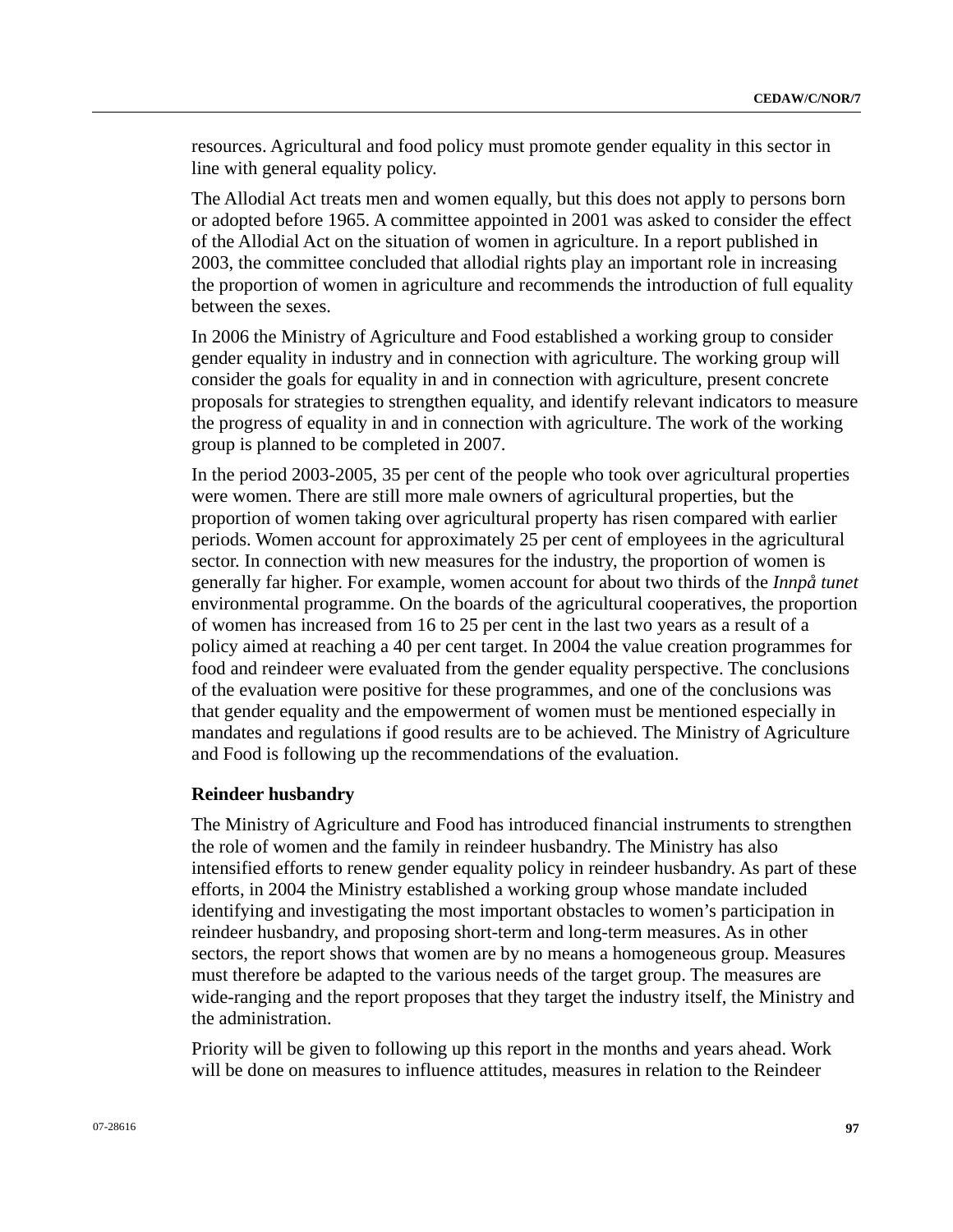Husbandry Act and measures linked to financial instruments under the Reindeer Husbandry Agreement. The Reindeer Husbandry Act is currently being revised. In this connection, attention is also focused on the gender equality perspective. In connection with the Reindeer Husbandry Agreement for 2005-2006, the parties agreed to pay a higher operating grant to operational units where women are sole owners. The parties have otherwise signalled that special priority will be given to gender equality in connection with the coming negotiations on the Reindeer Husbandry Agreement.

## **The fishery and aquaculture industry**

The fishery and aquaculture industry is one of Norway's biggest export industries and it is expected to play an even stronger role in the Norwegian economy in the years ahead. The proportion of women working in the fishery and aquaculture industry is generally low. Only 2.2 per cent of those whose main occupation is fishing are women, while approximately 10 per cent of employees in the aquaculture industry are women.

It is important that the fishery and aquaculture industries make a conscious effort to increase the proportion of women so that it can benefit from the knowledge and expertise that women represent. We need better understanding of the factors that affect the number of women wishing to pursue a career in the fishery and aquaculture industry, and the industry must make conscious efforts to eliminate the barriers to women's participation. In summer 2005 a working group was established comprising representatives of the Ministry of Fisheries and Coastal Affairs, the Ministry of Children and Equality and the organisations in the industry to formulate a plan of action to increase the proportion of women in the marine sector. The plan of action will cover all areas of the fishery and aquaculture industry and will include proposals for increasing the proportion of women in the industry in general, on government boards, councils and committees, and on the boards of fishery cooperatives.

#### **The petroleum and energy industry**

The Ministry of Petroleum and Energy has initiated a project to investigate the representation and influence of women and men in the petroleum and energy industry. Work began at the end of 2005.

# **2.9 Article 15 Gender equality in the legal system**

Reference is made to Norway's previous reports.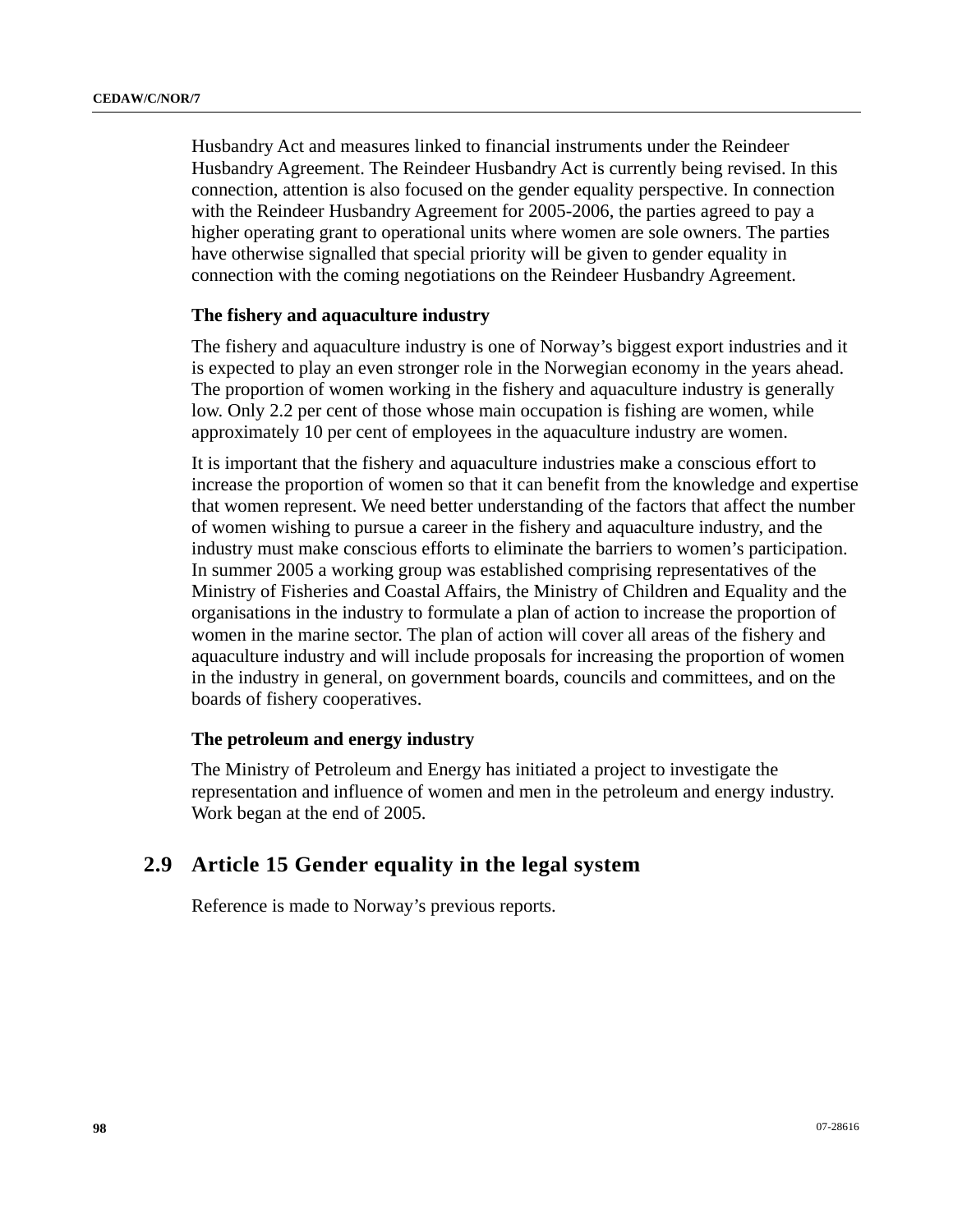# **2.10 Article 16 Eliminate the discrimination of women in all matters relating to marriage and family affairs**

## **2.10.1 Article 16 b**

Norway has carried out many measures to combat forced marriage. In 1998 the Government presented a three-year Plan of Action Against Forced Marriage, which contained 40 measures covering many areas, such as information, dialogue and collaboration, crisis, training and human resource development, regulatory amendments, research and documentation. In 2002 the Government presented 30 new measures to combat forced marriage. This time they were concentrated on the themes of crisis assistance for young people, awareness-raising, improvement of competence and regulations. A great deal had been achieved by mid-2004. The topic of forced marriage is discussed and, the competence of the administration and the support services have improved significantly, and good assistance is available for young people. Some of the leading NGOs have played an active role in these efforts.

#### **Legislative amendments**

It has been necessary to introduce several legislative amendments in order to combat forced marriage. In 2003, a new second paragraph was added to section 222 of the Penal Code, which was a prohibition against forcing a person to enter into marriage. The penalty for forced marriage is imprisonment for up to 6 years, and the same penalty applies to accessories. It must be pointed out that forced marriage was a punishable offence under Norwegian law before the adoption of the second paragraph of section 222 of the Penal Code, as ordinary coercion pursuant to the *first* paragraph of section 222. The rules relating to prosecution in Sections 222 and 227 of the Penal Code relating to threats have also been amended, making public prosecution unconditional in such cases. In 2005 a father and a brother were convicted of contravention of section 222, second paragraph, for having forced their daughter/sister to enter into a marriage. The Court of Appeal set the penalty for the father at imprisonment for 1 year and 9 months and for the brother imprisonment for 1 year and 5 months. The case was appealed to the Supreme Court, which increased the penalties to 2 years and 6 months for the father and 2 years for the brother. An amendment has also been made to section 220 of the Penal Code, making it a punishable offence to enter into marriage with a person under the age of 16. The penalty for contravention of section 220 of the Penal Code is imprisonment for up to 4 years. Pursuant to section 1 of the Marriage Act of 1 July 1991 No. 47, one of the conditions for entering into marriage is that the person concerned has reached the age of 18. The County Governor may nevertheless grant a dispensation from this age limit on extraordinary grounds.

A new provision in section 30 a of the Children Act makes it clear that parents or others may not enter into a binding marriage agreement on behalf of a child. The Marriage Act has also been amended. Since 1 March 2004 the County Governor has had the authority to bring an action concerning whether a marriage may be valid or not. This provision can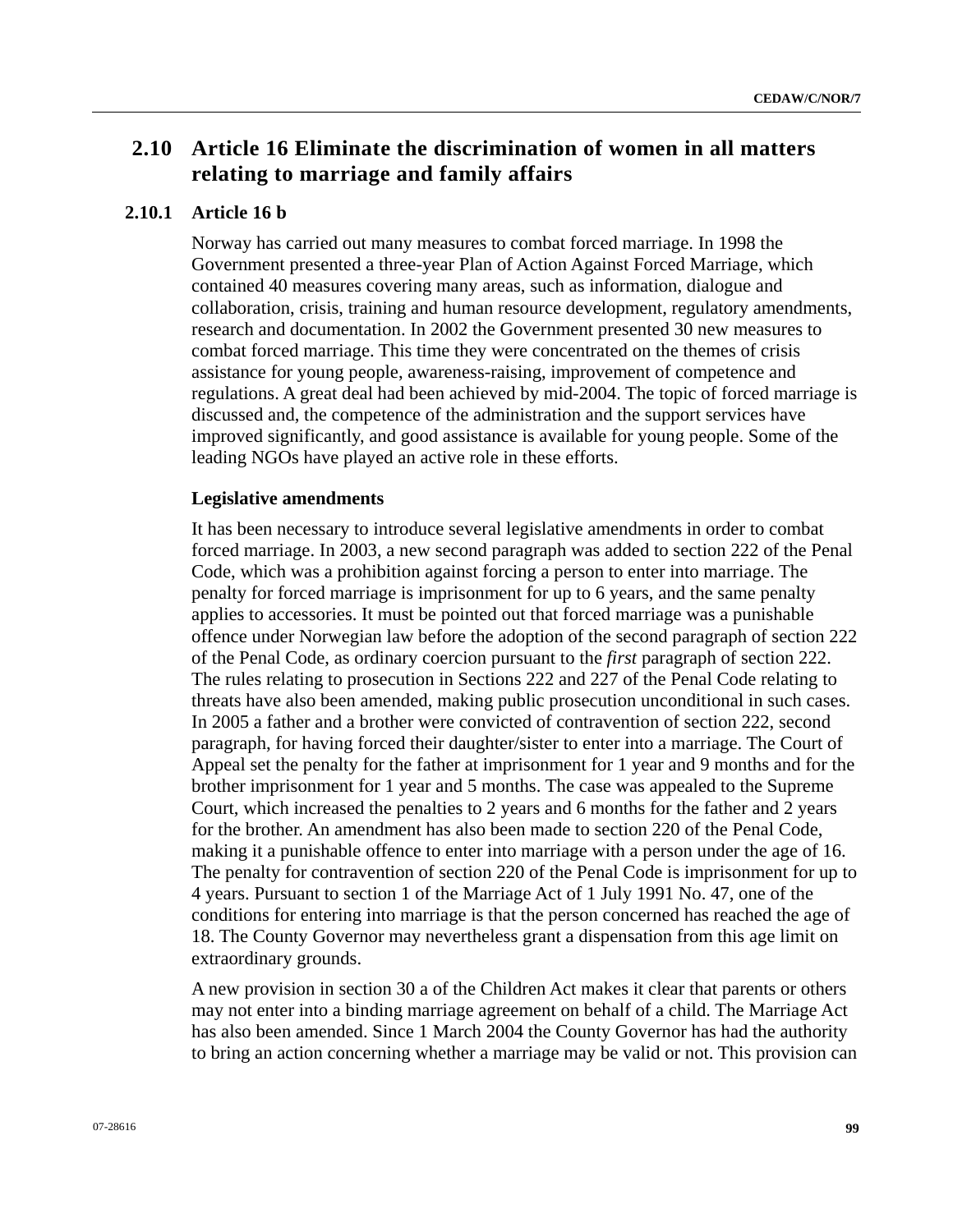be used, among other things, to bring an action when there is a possibility that forced marriage has taken place. This right of action will make it possible to help one or both parties if they find it too difficult to bring an action themselves. Responsibility for verifying whether the conditions for marriage have been met has been transferred to a public body, the National Population Register, in order to ensure more thorough and equal handing of these cases.

If a valid verification certificate from the National Population Register is not presented, the marriage will not be valid. A new provision in section 1 a of the Marriage Act lays down that one of the conditions for entering into marriage is that it is voluntary. This legal amendment is intended to help clarify the current legal situation pursuant to the Marriage Act and Norway's commitments pursuant to the Article 16 of the United Nations Convention on the Elimination of All Forms of Discrimination against Women. This is also made clear in section 7 of the Marriage Act, where a new provision prescribes, among other things, that the parties to a marriage must state that the marriage was entered into of their own free will. An amendment to the Immigration Act of 6 January 2006 lays down that a residence permit may be denied if the reference person, after being asked, does not consent to the applicant being granted a permit, or if it is likely that a marriage has been entered into against the will of one of the parties. The purpose of this is to prevent a marriage that has been entered into against the will of one of the parties from providing grounds for a residence permit. For the same reason, a main rule was adopted that a person who has been married abroad to a person who is resident in Norway may not be granted a work permit or a residence permit before the spouse has returned to Norway and been interviewed by the immigration authorities. This provision is especially intended to prevent a person from being coerced into marriage against their will during a holiday or other visit abroad. The provision concerning the interview has not yet entered into force.

The rules in the Immigration Regulations concerning the subsistence requirement in connection with family reunification with a spouse or partner were amended in November 2003. As of 1 May 2005, the subsistence requirement is NOK 178,100 when one of the parties is under the age of 23. It is the person resident in Norway who must satisfy the subsistence requirement. Furthermore, in such cases it will no longer be possible to provide a guarantee from a third party to satisfy the subsistence requirement. These amendments do not apply to family reunification with persons who have been granted asylum, or to resettlement refugees who have been granted a work permit or a residence permit pursuant to section 22, fourth paragraph, of the Immigration Act, provided that the parties were married before the main person entered the realm. Nor will the amendments affect family reunification with persons under collective protection, cf. section 25, fifth paragraph. It will still be possible to grant dispensation from the subsistence requirement on especially strong humanitarian grounds, cf. section 25, third paragraph.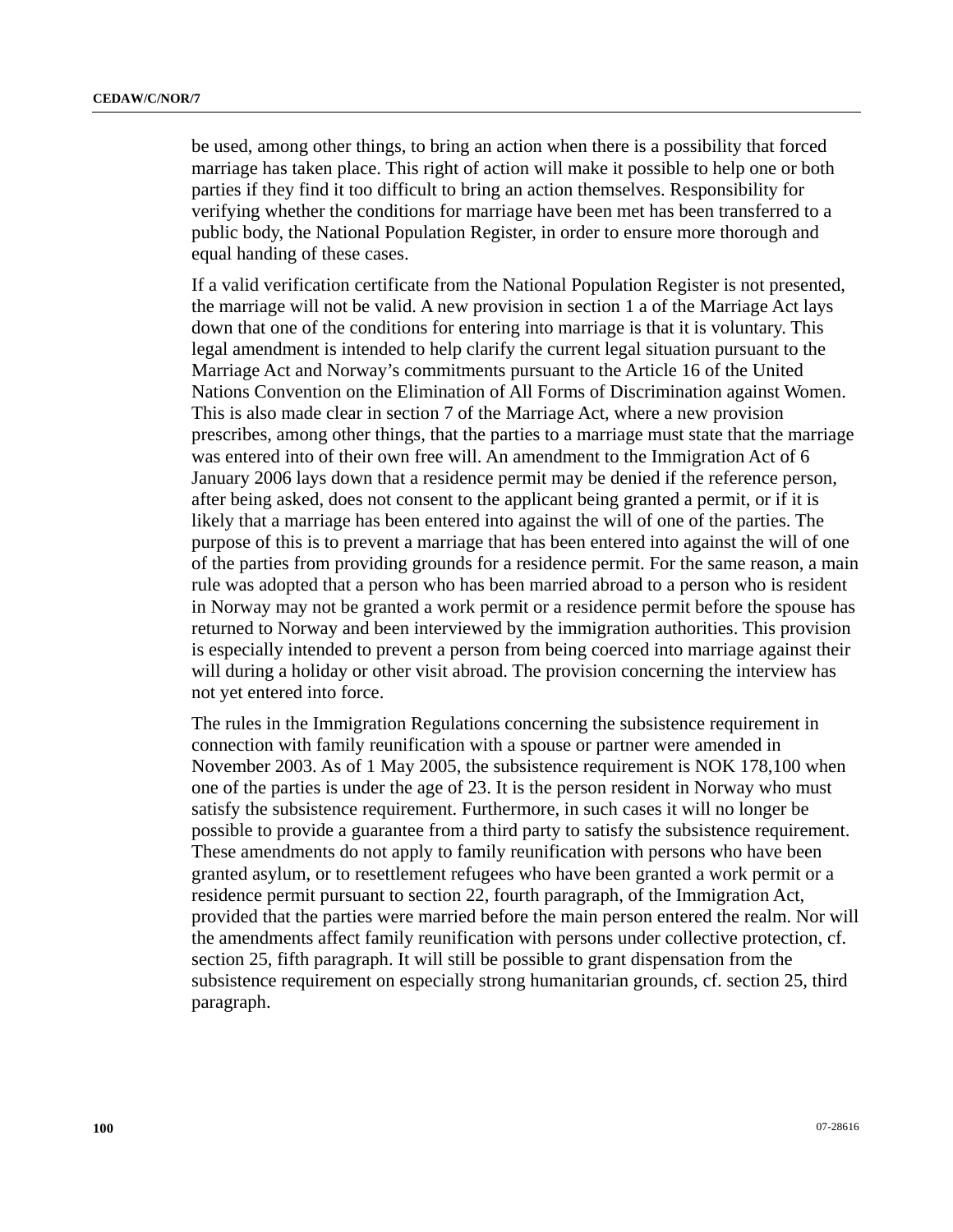## **Free legal aid**

Victims of forced marriage may be entitled to legal aid pursuant to the *bistandsadvokat* arrangement, whereby counsel is provided for the aggrieved person, or pursuant to the Free Legal Aid Act. Pursuant to section 107 a of the Criminal Procedure Act, a victim of forced marriage is entitled to counsel for the aggrieved person from the time the case is reported to the police. If the case is not reported, the person concerned will not be entitled to counsel for the aggrieved person pursuant to the Criminal Procedure Act. The system of counsel for the aggrieved person is therefore supplemented by the system of free legal aid. It may be difficult to report parents or other close relatives for contravention of the provisions relating to forced marriage in the Penal Code. The individual may also have a special need for practical and legal assistance in order to escape from a forced marriage situation. Pursuant to section 6, second paragraph, of the Free Legal Aid Act, a special legal aid service has therefore been established for persons who are the victims of forced marriage. A person who is the victim of forced marriage is entitled to free legal aid without a means test and without having to pay a share of the costs.

As part of the action plan *Renewed Efforts to Combat Forced Marriage*, and as a follow up to Proposition No. 103 (2002-2003) to the Odelsting concerning amendments to the Act of 4 July 1991 No. 47 relating to marriage (the Marriage Act), and after consultations, proposals for amendments to the Marriage Act and the Criminal Procedure Act were submitted to the Storting on 30 June 2006 (Proposition No. 100 (2005-2006) to the Odelsting relating to amendments to the Marriage Act and the Criminal Procedure Act (Measures to prevent forced marriage, etc.))

Under Norwegian law, the parties must, as a general rule, be at least 18 years of age to enter into marriage, and both parties must be present at the marriage ceremony. In the Proposition to the Odelsting, it is proposed that any marriage entered into abroad, where one or both of the parties are under the age of 18 or where the marriage was entered into by proxy, may not be recognised in Norway if at least one of the parties is a Norwegian national or permanently resident in Norway. The purpose of this is to prevent child marriage, reduce the risk of forced marriage and prevent circumvention of the rules. It is also proposed that 16 years of age must be the absolute lower limit for the County Governor to grant dispensation from the 18 years of age requirement pursuant to the Marriage Act. In order to remedy seriously negative consequences due to a lack of recognition of a marriage, it is proposed that subsequent recognition of a marriage may take place if there are strong grounds, such as factors which are beyond the control of the parties or strong humanitarian grounds.

A person who is the victim of forced marriage may currently have the marriage declared invalid by the court. For some people, however, it may be more desirable to dissolve the marriage by divorce. It is therefore proposed that one (or both) of the parties who have been the victims of forced marriage may have the possibility for direct divorce if they so wish. The party (parties) will then avoid the strain of a long period of separation. It is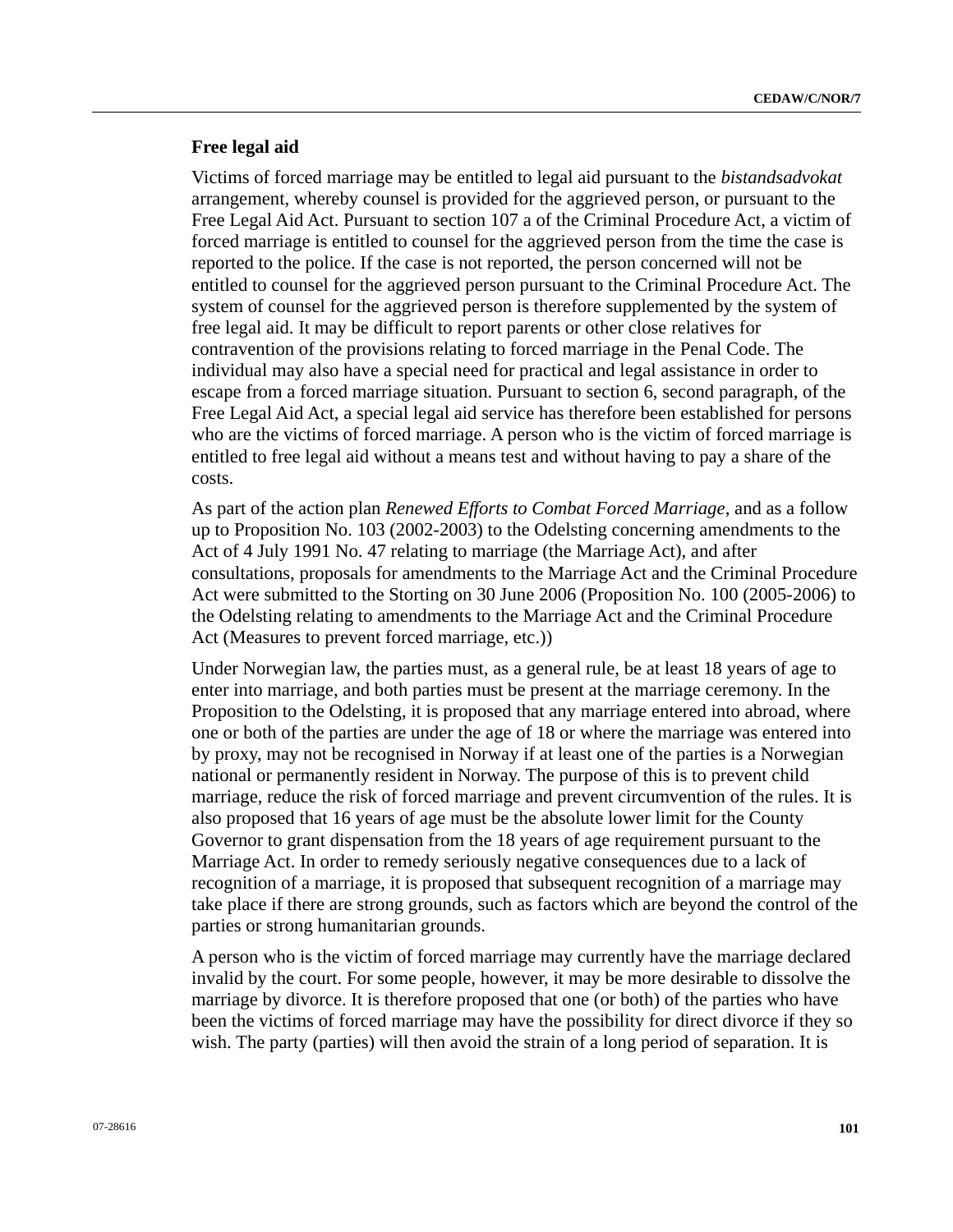also proposed to amend the Criminal Procedure Act in order to expand the possibilities for bringing civil action in a criminal case.

Pursuant to non-statutory private international law enforced in Norway, a marriage entered into abroad may be recognised provided that it has been legally entered into pursuant to the law of the land where the marriage was contracted. In order to achieve more coherence and more easily understandable regulations, it is proposed that this main rule under Norwegian law also be incorporated into the Marriage Act.

## **Agreement with Pakistan**

One of the challenges in cases concerning forced marriage is that the conflicts often affect other countries. In dealing with such cases, the Norwegian authorities are often dependent on the cooperation and assistance of the authorities of other states. One goal is to develop contacts with authorities in countries where forced marriage may take place in order to achieve rapid and effective handling of specific cases. A bilateral agreement between Norway and Pakistan entered into force on 1 May 2006. Under this agreement, an advisory committee will be established consisting of representatives of the authorities of Norway and Pakistan. The committee will, among other things, help to ensure that men and women are only entitled to enter into marriage when they give their free and full consent. The Ministry will actively follow up this agreement and take the initiative to arrange regular meetings.

#### **Studies – surveys and registration**

The Centre for Women's Studies and Gender Research at the University of Oslo has been asked to do a survey of cases of forced marriage dealt with the support services. The results of this survey will be available by 31 December 2006 and will be used to formulate a good preventive policy in this area.

The marriage of cousins in immigrant communities may be associated with forced marriage and have health consequences. The Norwegian Institute of Public Health has been asked by the Ministry of Health and Care Services, the Ministry of Labour and Inclusion and the Ministry of Children and Equality to do a survey of the incidence of marriage between cousins and report on the consequences for health of such marriages. The initial results from this study will be available by 1 December 2006. After the results are published, in cooperation with the other ministries, the Ministry will consider whether there is a need for measures in this area.

#### **Other measures**

A team of experts to combat forced marriage was established in autumn 2004. The team consists of experts from the Norwegian Red Cross, the police, the Directorate of Immigration and the Norwegian Directorate for Children, Youth and Family Affairs. In addition to the permanent core of experts, other relevant people or agencies are brought in as and when necessary. The team provides assistance in specific cases and advice and guidance in connection with general work of the front-line services.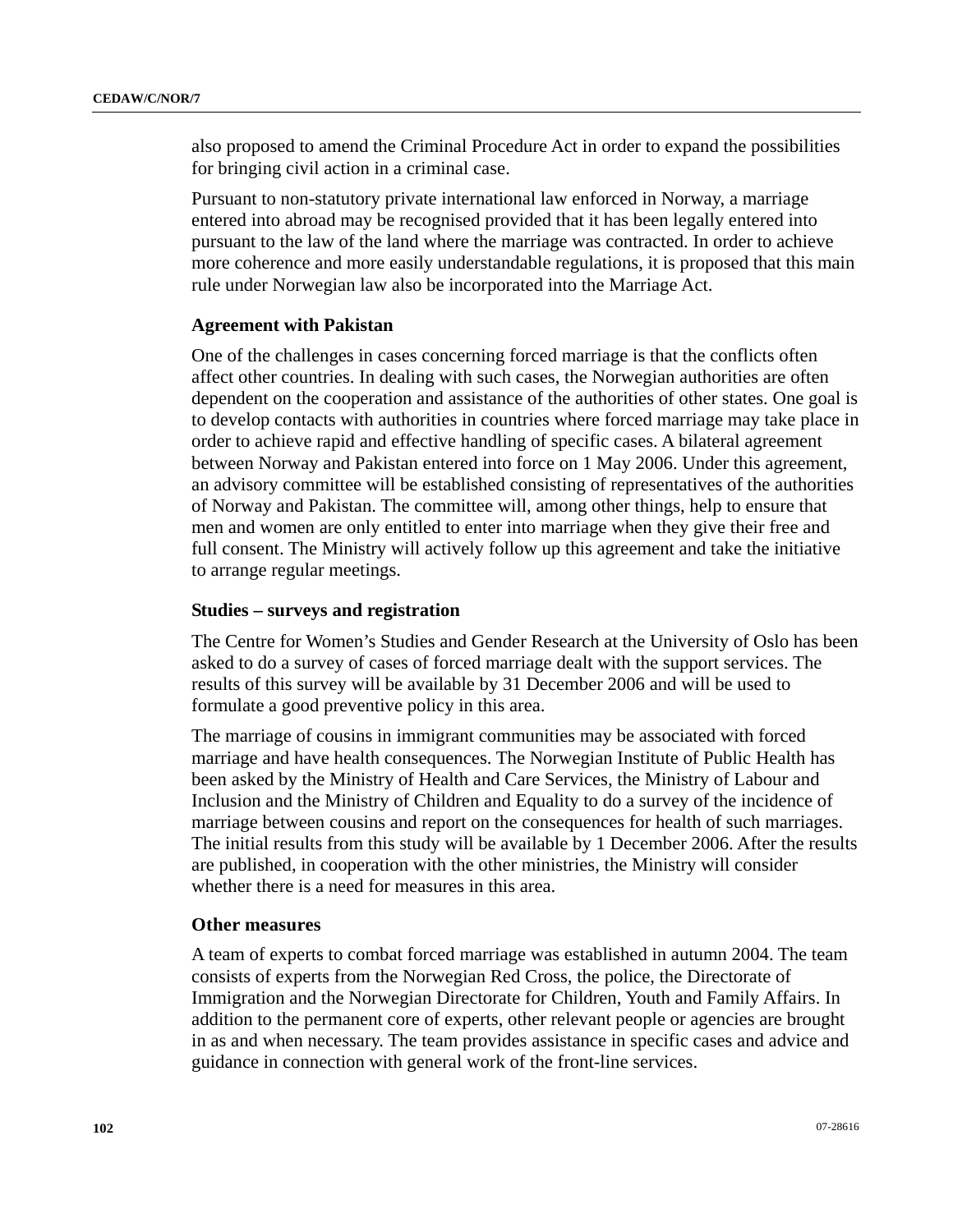Several information measures and assistance services have also been established. The forced marriage hotline covers the entire country and is run by the Oslo Red Cross International Centre. The main focus is on individual cases and information is regularly provided for the child welfare service, reception centres for asylum-seekers, nurses at clinics and schools, the police, etc. The organisation Self Help for Immigrants and Refugees also receives support to assist young people in individual cases who believe they are in danger of being forced into marriage. The organisation works closely with the public support services and, through its work, has helped to improve competence in this sector. The arrangement for providing emergency housing through the Norwegian State Housing Bank has also made the situation easier because it enables young people to move quickly to safe housing when the need arises. Priority has also been given to training public employees in the support services in the major towns to deal with cases concerning forced marriage. The Government has also allocated funds to investigate the occurrence of forced marriage in Norway.

Although many measures have been implemented, a great deal still remains to be done. The greatest challenge is undoubtedly to change the attitudes of the parent generation. There is also a great need to continue to provide information on rules and rights to newly-arrived immigrants.

# **2.10.2 Article 16 d and f**

#### **Paternity:**

From 1 April 2003 it became easier to bring action to change previous paternity rulings. All the parties concerned may institute legal proceedings to clarify who is the biological father of a child. The conditions and time-limits for bringing action to change paternity rulings have also been revoked. Furthermore, it is now possible to reopen previous paternity cases when the decision was made without a DNA analysis.

The amendments to the rules relating to recognition of paternity entered into force on 1 January 2006. Under the new rules, cohabiting fathers no longer need the approval of the mother to recognise paternity of their common children. In cases where the mother believes that a man other than her cohabitant is the father of the child, the public authorities must play an active role in determining the correct paternity of the child.

## **Child maintenance**

In Norway's sixth periodic report, it was mentioned that new child maintenance regulations had been adopted by the Storting in June 2001 and that they were expected to enter into force in autumn 2003. The new regulations entered into force on 1 October 2003.

The reform is extensive and affects more than 400,000 children, mothers and fathers. During the debate it was promised that the reform would be continuously evaluated, and the Ministry is working on a Report to the Storting on the experience gained so far that will be completed in 2006. The new regulations treat parents equally. Child maintenance is in principle a matter of private law. Nevertheless, almost 90 per cent of child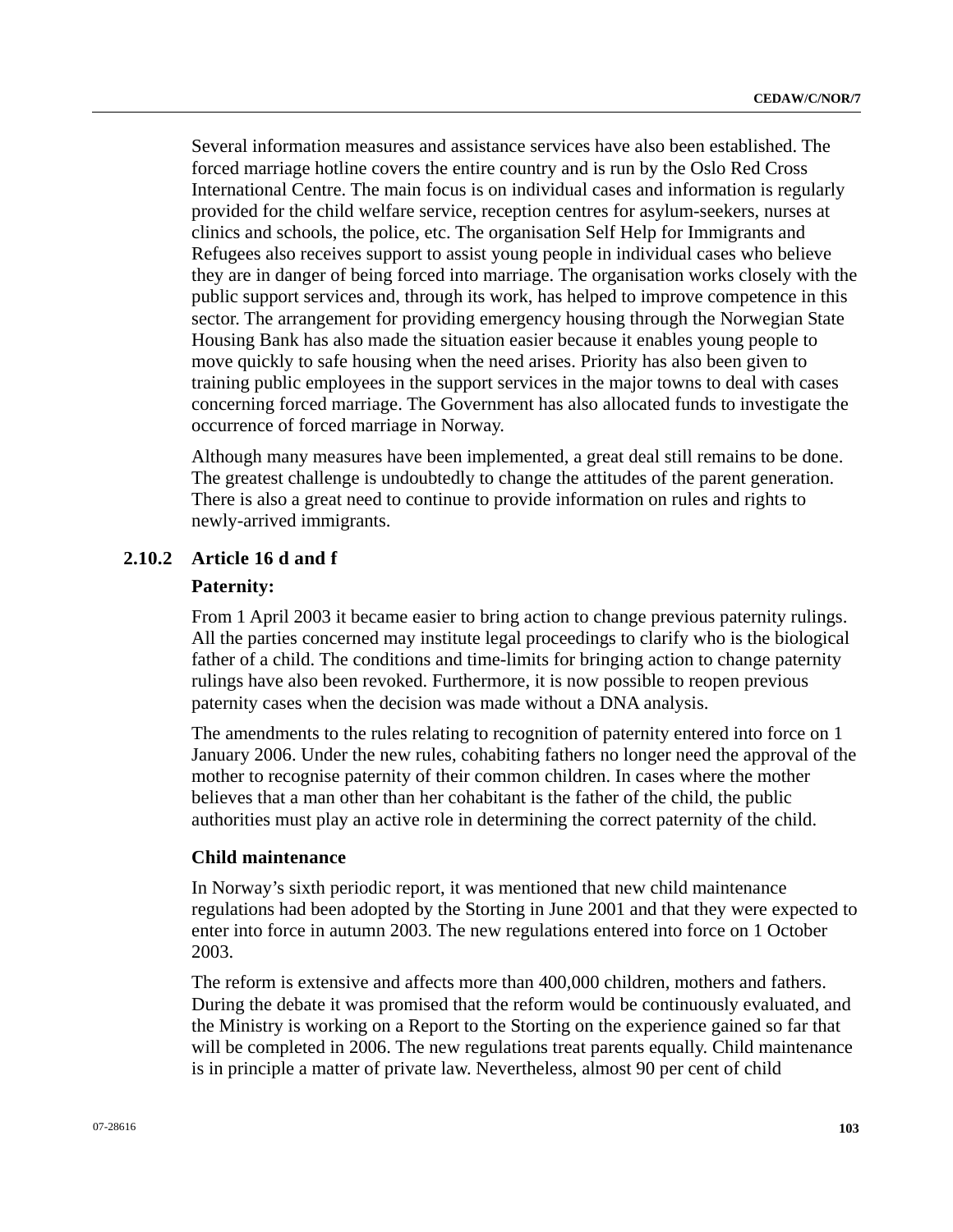maintenance payments were set by the public authorities prior to the reform. One of the goals of the new regulations was for more parents to enter into private agreements on child maintenance. This has been successful so far, and further work is being done to persuade more people to enter into private agreements.

Pursuant to the new rules, child maintenance must be reduced in accordance with a written agreement on visiting rights. This has proved difficult. The new child maintenance rules have led to a variety of problems relating to visiting rights – this applies to both maintenance recipients and maintenance providers. The evaluation will consider the extent to which the purpose of the changes has been achieved.

#### **New procedural rules**

New rules for court procedures in cases concerning parental responsibility, where a child will live permanently and visiting rights were adopted in June 2003 and entered into force on 1 April 2004. The most important change in the provisions relating to custody, etc. in the Children Act is that the best interests of the child will be paramount, both in connection with procedures and in connection with the actual decision. These legislative amendments are also intended to promote quicker processing and reduce the level of conflict. Moreover, lawyers and judges have a statutory duty to consider the possibility for a settlement between the parties and actively facilitate this. The judge may, at an early stage of the case, utilise people qualified to deal with children in a more targeted manner to contribute to solutions for agreements. In exceptional cases, the court may appoint counsel (or some other representative) for the child, which will strengthen the rights of the child in the most difficult cases. The method of dealing with cases relating to custody, etc. has been simplified, in that it is easier to bring a case without counsel (simplified summons) and it is possible to deliver judgment without a main hearing. Pursuant to these amendments, the age-limit for the child's right to be heard has been reduced from 12 years of age to 7 years of age.

#### **Joint parental responsibility for cohabiting parents**

On 8 June 2005 the Storting adopted amendments to the Children Act concerning joint parental responsibility for cohabiting parents. These amendments entered into force on 1 January 2006. They automatically give cohabiting parents joint parental responsibility for their common children. Cohabiting parents are defined as parents who are registered under the same address in the National Population Register *or* who send a declaration that they are cohabitants to the National Population Register. The legislative amendments apply to children who were born after 1 January 2006. Cohabiting parents who have had children prior to this date and have not previously agreed on joint parental responsibility will not automatically have joint parental responsibility pursuant to this amendment. However, they may send a declaration that they are cohabitants to the National Population Register pursuant to the new rule and be granted joint parental responsibility for children born prior to 1 January 2006.